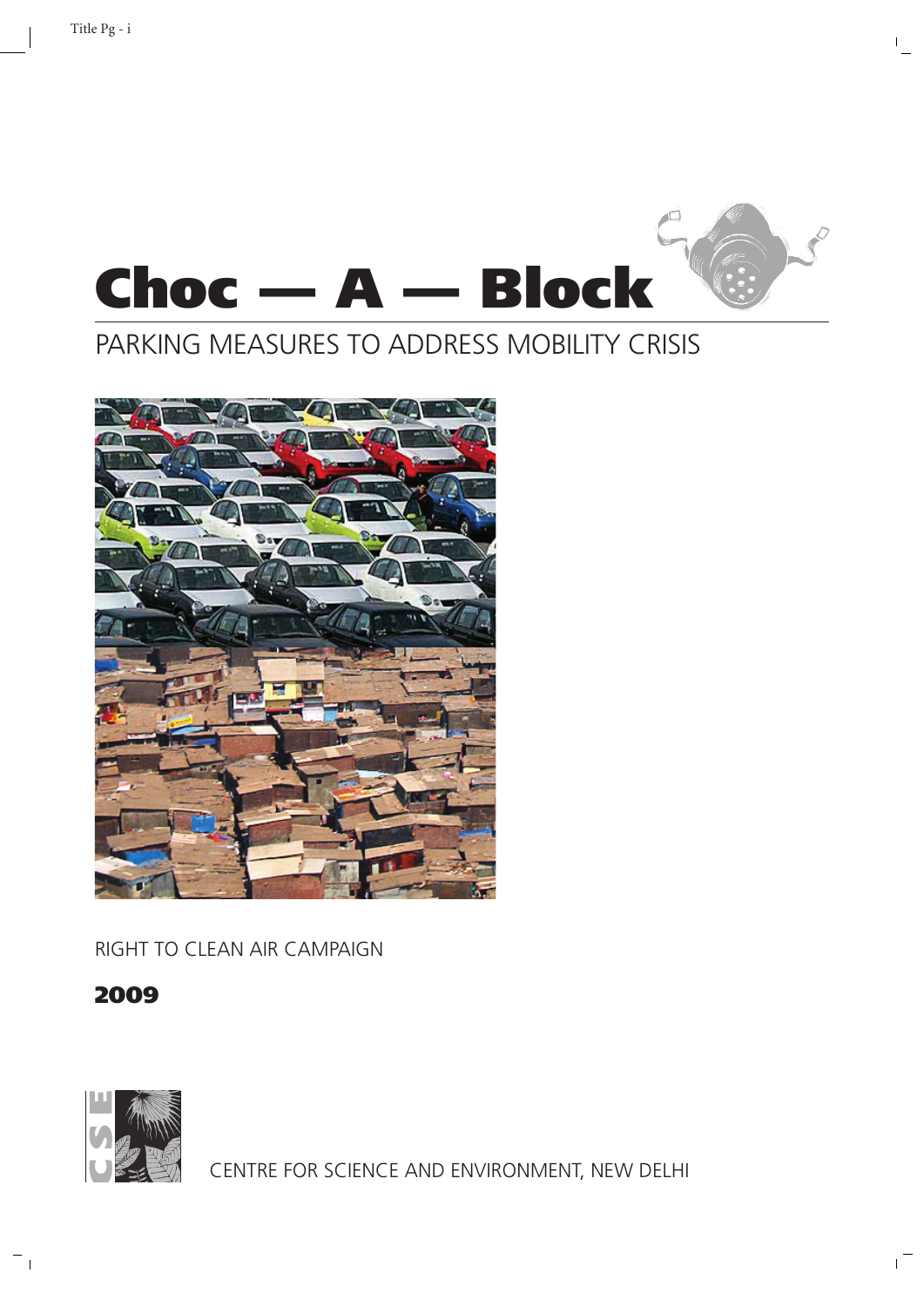# **CONTENTS**

| <br>1. The crisis<br>Parking: most wasteful uses of cars<br>Insatiable demand for land<br>Inequitous use of land<br>Personal vehicles dominate parking demand<br>Urban common encroached<br>Misuse of parking spaces<br>Efficient utilisation of parking spaces do not help                                                         |
|-------------------------------------------------------------------------------------------------------------------------------------------------------------------------------------------------------------------------------------------------------------------------------------------------------------------------------------|
|                                                                                                                                                                                                                                                                                                                                     |
| Difficulty in estimating parking demand and supply<br>Legal norms for parking<br>Are we planning for over capacity?<br>Parking plan do not account for reduction in parking demand<br>Special challenges: parking in residential areas<br>Parking in mixed land-use locations<br>Special concern over shopping malls                |
| 4 Cost of parking<br>Cost of structured parking<br>What it costs to provide structured parking?<br>Challenge of pricing parking in structured facilities<br>Parking charges in surface parking lots<br>Misuse charges - advantage cars<br>No will to pay<br>Parking pricing can influence parking demand<br>Limiting parking supply |
| 5. policy action<br>National policy framework<br>New policy opportunity for parking leveers under JNNURM<br>Policy action in Delhi                                                                                                                                                                                                  |
| Action in other countries<br>Parking charges: Global examples<br>Asian cities                                                                                                                                                                                                                                                       |
| 7. The way ahead <b>we are a manufation</b> in the control of the control of the control of 56                                                                                                                                                                                                                                      |
| <b>Annexures</b><br>Annexure 1: Cost details of the structured multilevel parking proposed by NDMC                                                                                                                                                                                                                                  |

Annexure 2: Proposed parking policy of Bangalore: Key highlights **References … … … … … … … … … … … … … … … … … … … … … … …68**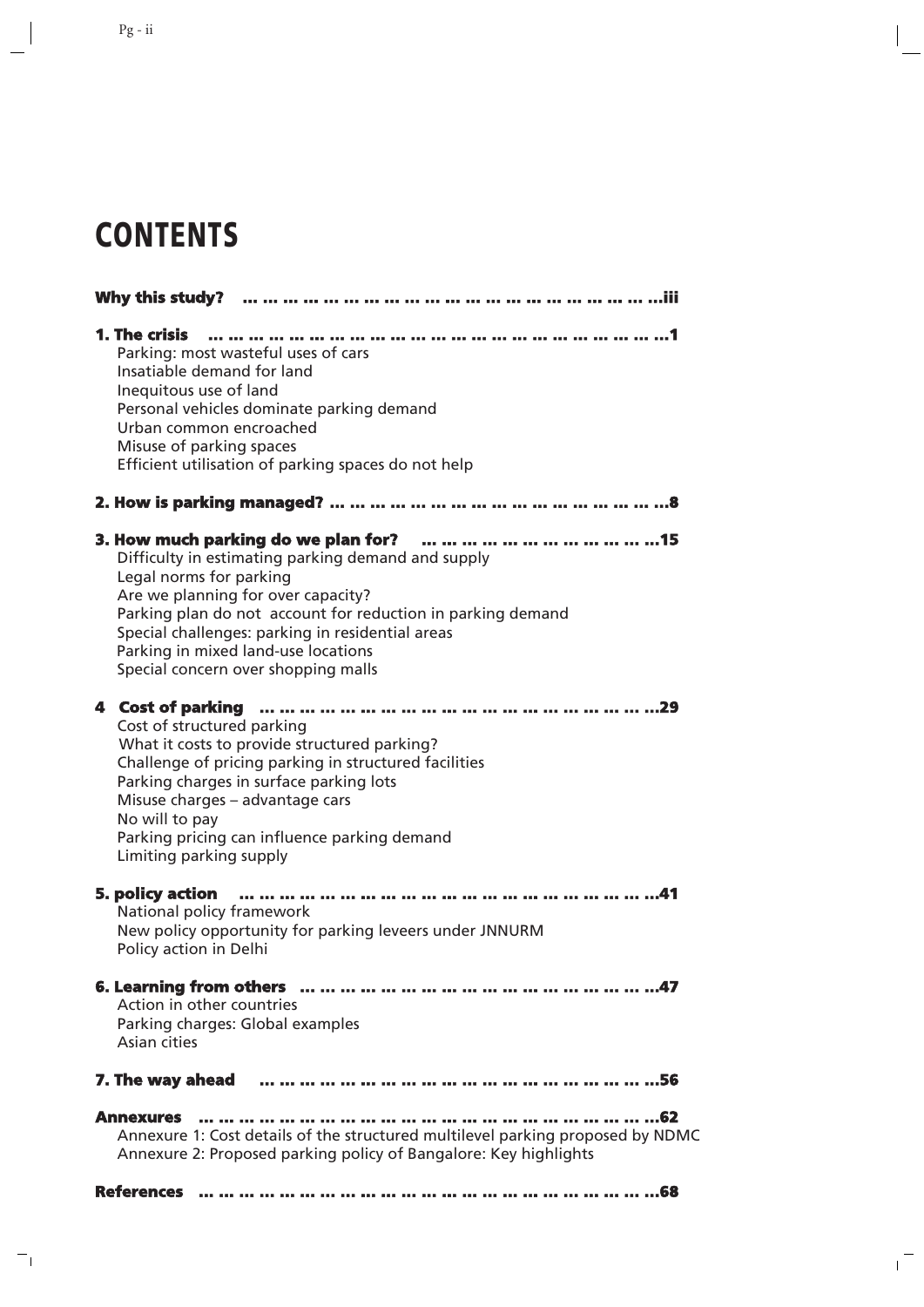# **WHY THIS STUDY?**

Despite being one of the most polluted cities in the country, Delhi has succeeded in arresting the runaway air pollution. Early action to control air pollution in nearly all sectors has helped in this turn around. Delhi has relocated polluting industries, and introduced Euro II and Euro III emisssions standards for vehicles. All its buses, three-wheelers and some of its taxis and cars run on CNG; 15-year old commercial vehicles have been taken off the roads; transit freight traffic is restricted and controls on power plants are tighter. There is also a legal ban on open burning of leaves.

However, despite the cleaner air, Delhi is far away from the clean air goal. The air quality data still point towards the unhealthy levels presenting a serious public health challenge. Delhi, in fact, is on the verge of losing the gains of its first phase of action. Meeting clean air standards presents a very difficult challenge.

The air pollution challenge remains difficult in Delhi and many other Indian cities mainly because of the failure to address the explosive increase in vehicle numbers that threatens to undo the small incremental gains. Car numbers are exploding when more than half of our cities are reeling under pollution levels that are officially classified as critical. Direct exposure to traffic fumes is amongst the deadliest of the health threats.

The speed of this change is scary. It took as many as 30 years for India to reach the first million mark for personal vehicles in 1971. After that another 20 years to add two more million. Then in 10 years (1981-91) India added 14 million; another 10 years (1991-2001) 28 million. But in this decade just in four years (2001 to 2004) 16 million vehicles were added. Delhi today adds nearly 1100 vehicles a day. This means air quality will only get worse, energy use will go up, and cities will grind to a stop due to congestion*.* The cost of congestion in Indian cities is conservatively estimated at Rs 3000 to Rs 4000 crore annually.

More roads are not the answer. Delhi as the capital city of India is most privileged to have more than 21 per cent of its land area dedicated to roads; total road length has increased by about 20 per cent since 1996. And yet the city is gridlocked. Traffic speed and road availability per vehicle in Delhi has dropped over time, despite road widening and flyovers. Vehicles can soon exhaust physical and ecological space in cities. The story is repeated across the big and small cities of India.

We still have the time to act and prevent the future explosion. If we plan alternative mobility systems we can avoid car centric growth. Indian cities already have a huge strength in the usage of public transport and in its tradition of walking and cycling. If protected and improved India can take an alternative route and avoid huge emissions and oil guzzling. Buses that use less than 5 per cent of the road space, meet more than 60 per cent of the travel demand. Indian cities need mobility, not cars. Cars cannot meet the commuting needs of the urban majority.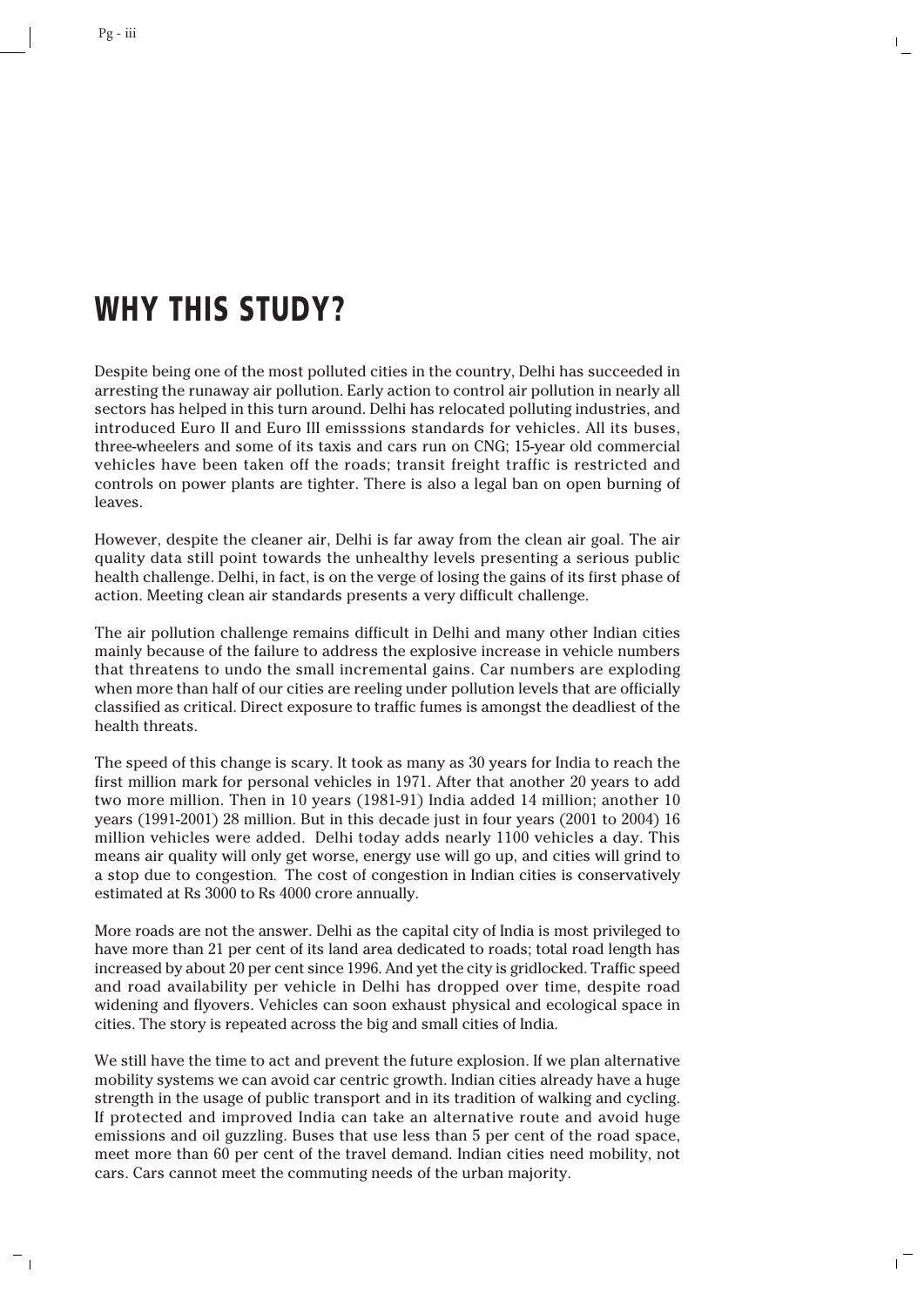Indian cities are at risk of losing their inherent strength due to wrong policies. The existing policies actually allow a hidden subsidy to personal vehicles as the costs of health damage, pollution, urban space for parking and roads, and other social impacts are not recovered through taxes and road pricing. Car owners do not pay adequately for the disproportionately high usage of road space or for parking. If parking charges are adjusted to reflect the costs of providing parking in cities, the rates could be 4 to 5 times higher than the current parking rates. Instead of correcting this distortion our government penalizes buses by taxing them higher than cars. In Delhi, a bus is charged roughly 43 times more road taxes than cars.

It is time to set a whole new terms of debate that can compel regulators to seek solutions not only to the pollution impact of transport, but also find a whole new way of organizing cities to improve the quality of urban life. Indian cities will have to reinvent the framework of mobility.

Globally, the governments are using a wide variety of policy measures to not only leapfrog to clean vehicle technologies, but also reduce the numbers and usage of personal vehicles. Congestion and road pricing, parking levers, tax measures to promote public transport and create disincentive for the use of personal vehicles. These approaches work on the simple principle — make these vehicles pay for the full costs of the ecological and social damages. Slow down the traffic growth to save energy, prevent pollution, and free cities from congestion.

Such action is already underway in other cities of the world. Asia's own legend, Singapore, has shown how beginning early with traffic restraint measures, even before the mass transit systems are in place, can effectively cap the car boom. These measures have shown results. Traffic volumes have reduced.

India cannot afford to delay these decisions any more. We need to re-design public policies to promote mobility for all — scale up efficient public transport and implement effective tax policies to restrain car use. Car restraint measures therefore, will have to be the key focus of the next phase of measures that are needed in Delhi as also in other Indian cities to address the pollution and congestion challenges.

## **Parking levers**

Global experience bears out that parking management is one of the most powerful instruments to reduce travel by personal vehicles that also influence commuting choices in favour of public transport. Parking management when combined with appropriately priced parking, limit on parking space and improved access through other modes of transport, it is most effective in stimulating the switch from private cars to alternative modes of transport. There is, therefore, considerable opportunity in Delhi and other cities of India to develop parking policy as an instrument to decongest, shift commuter to public transport, and discourage car use.

This however, is not expected to be easy when the dominant thrust is on increasing parking provision to meet the insatiable demand for parking spurred by untamed motorization. However, it is possible to deepen public understanding and influence public opinion on this matter to bring about change. Already parking has taken the proportion of full blown mobility and social crisis in Indian cities. Parking devours scarce urban land, aggravates congestion, and pollution. Regular neighbourhood brawls, fist fights, even enraged killings over scarce parking spaces have escalated to a serious law and order problem in our cities. Parking crisis is an ugly manifestation of automobile dependence.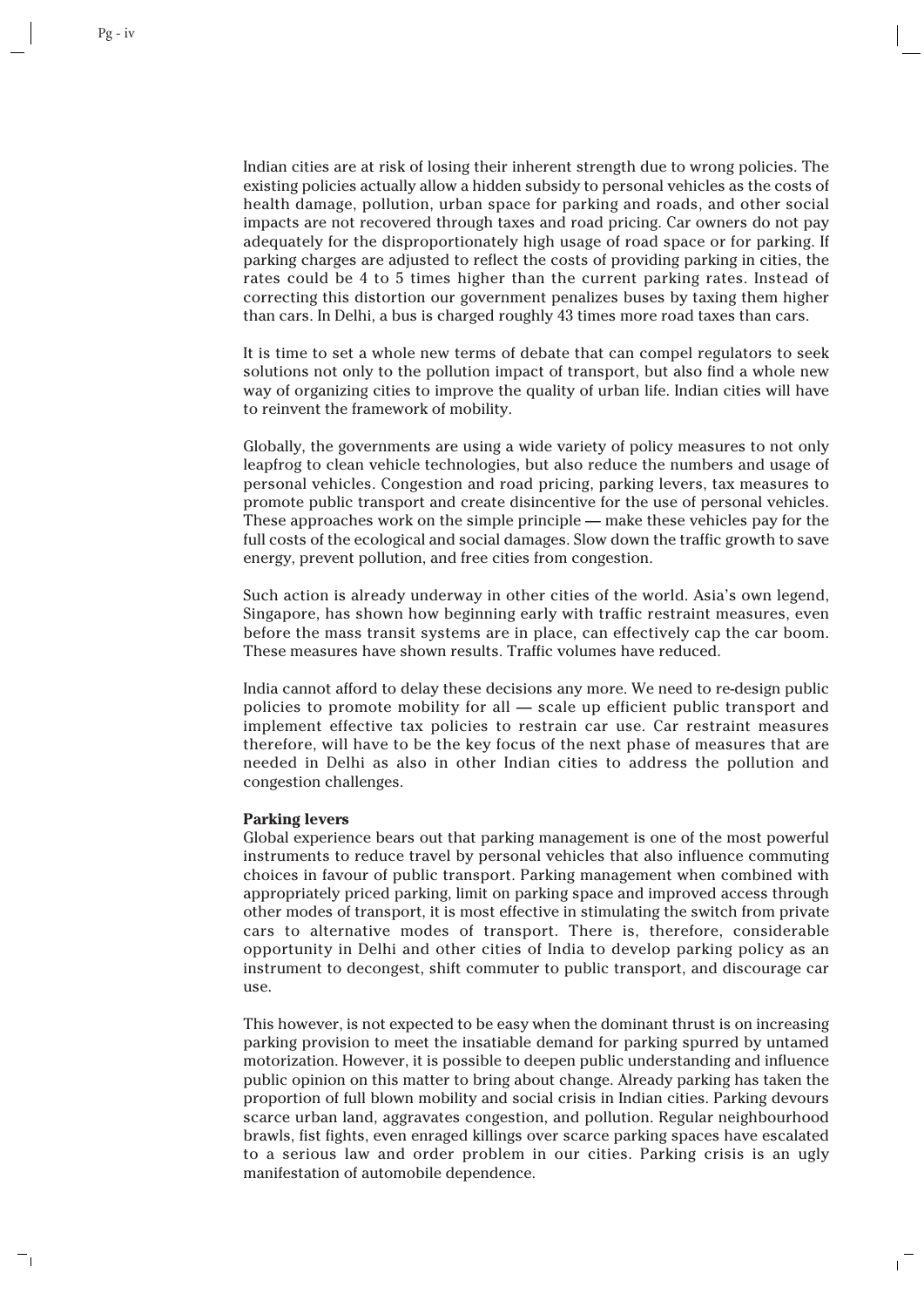This study is an effort to improve public understanding of the challenges that parking of vehicles present and the ways parking regulations can be leveraged to restrain traffic in Indian cities. Parking levers must be applied to influence transportation choices in cities, decongest, and discourage car use.Findings of this study are revealing.

**Parking entails enormous cost:** Car boom is aggressively encroaching upon the scarce urban commons. If on an average three car spaces are assumed per car per  $day - at$  the residence, office, and shopping areas, then the current fleet occupies nearly 10 per cent of Delhi's urbanised area. The daily registration of cars (as on 2005) generates demand for 2.5 million sq m – roughly equivalent to 310 international football fields. At the current real estate value the land cost of providing parking of this magnitude is thus enormous. Transport planners consider 23 sq m of land as appropriate to park an average car. This means in a prime business district of Connaught Place the rent of such an area can be as high as Rs 36,000 per month. But the municipal laws in Delhi make cars pay a miniscule as "misuse parking charge" of Rs 4000 once for lifetime – not even one rupee per hour. If cities continue to opt for more structured parking it will make parking more expensive. The true cost of providing parking is thus never factored into the car dependent infrastructure that has begun to dominate cityscapes.

**Hidden subsidy to rich car owners**: The existing policy perpetrates hidden subsidy to rich car owners as the cost of using up scarce and valuable urban space for parking are not recovered through proper pricing and taxes. As available surface areas are becoming increasingly clogged with cars, city governments are now planning to build extremely expensive multistoried car parks in prime areas. While this increases the cost of providing parking manifold, — nearly Rs 4 lakh to 6 lakh per car space as opposed to near free surface spaces, there is no plan to recover the full cost from the car park users. Instead, to keep the parking rates cheap nearly 30 per cent of the parking structures are being allowed for other commercial activities so that profit and rent from this can further cross subsidise parking fees. Parking fees can then remain at Rs 10 per hour instead of full cost rates of Rs 30-39 per hour. Even that minimal increase to Rs 10 per hour may hit roadblock as the willingness to pay for parking among car owners is very low as people have got used to paying paltry for using high cost services.

**Flawed pricing fails to reduce congestion:** Without a pricing and a management strategy the capital intensive parking structures can remain grossly underutilised and the basic objective of reducing parking congestion can not be met. Our survey shows that the existing structured parking facilities in Delhi and Mumbai remain nearly empty due to disparity in parking rates for surface and structured parking. Despite the high demand for parking in busy commercial places these structures remain nearly empty. This issue must be addressed in the early stages of planning to prevent wasteful investments. Nor is there any management model to use these structures to curtail surface parking to reduce congestion in the vicinity. Yet taking steps to correct pricing is not an impossible task as is evident from Kolkata that has one of the highest surface parking rates – Rs 7 per hour – among the metros, and also shows better utilization of its multilevel parking structure. Worldwide experience shows that appropriately priced parking can influence demand for parking and commuter choice for alternatives.

**Need parking policy as car restraint measure**: The world over it is recognised that demand for parking is infinite and any amount of supply cannot meet this demand. Additional measures are needed to control car growth and usage and parking levers can be effective in dampening the demand. From that perspective it is important to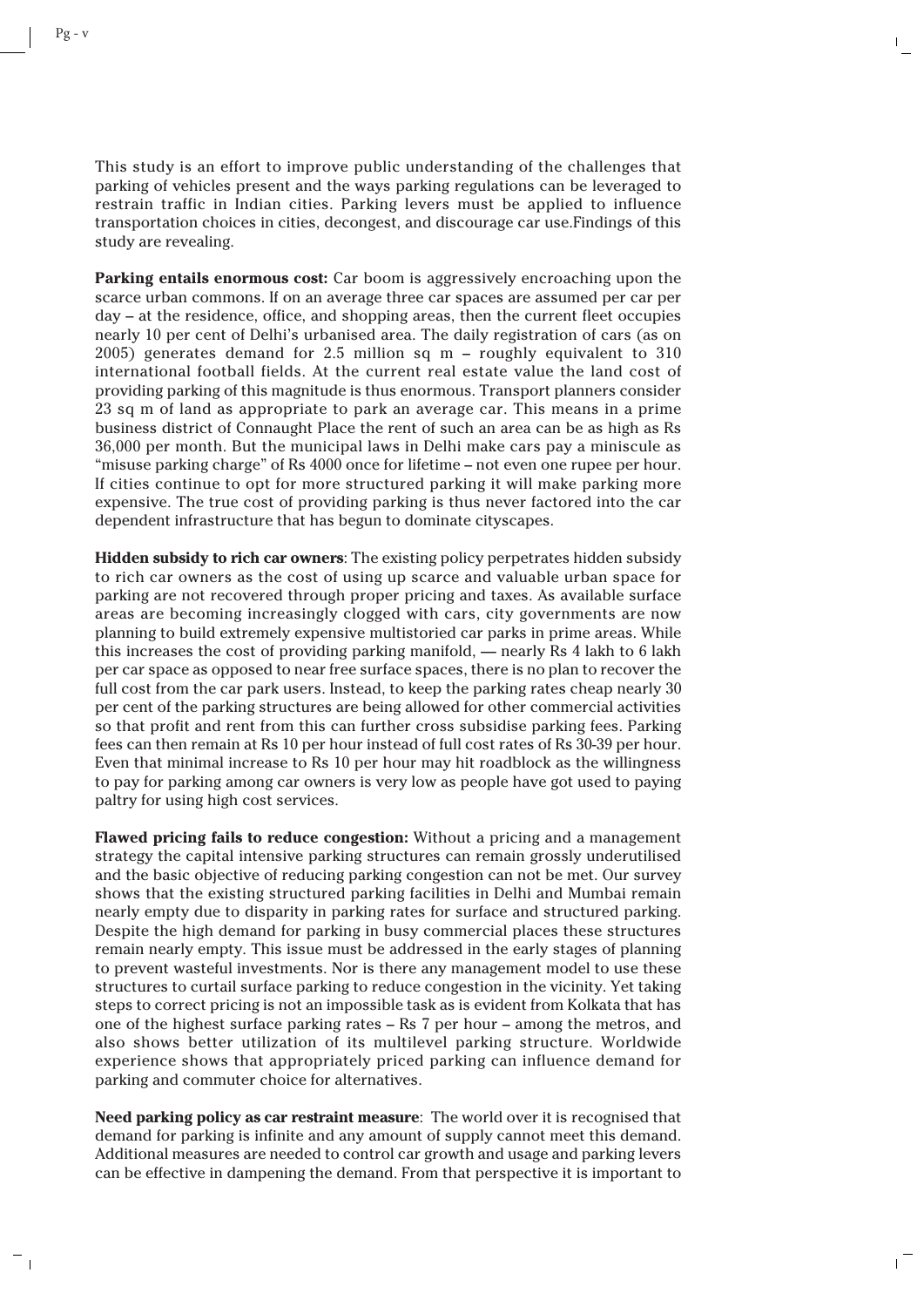rethink the strategy on multilevel parking in India. These should be integrated as far as possible with the interchange points of the public transport networks to encourage park and ride and thus remove congestion from the commercial hub. Civic agencies must plan to improve access to the commercial sites through improvement in public transport, and at the same time cap parking supply through actual physical restriction on further expansion of parking and also by pricing parking high. This is most effective in stimulating the switch from private cars to alternative modes of transport.

**Other governments have begun to act:** Global experience bears out that parking management is one of the most powerful instruments to reduce travel by personal vehicles that also influence commuting choices in favour of public transport. The big cities including Portland, Seattle, Bremen, San Francisco, New York, Tokyo, Bogota among others have hiked parking fees and limited parking supply to dampen parking demand and reduce car usage. Hong Kong, Bogota, Singapore etc have also gone much further ahead to improve public transportation.

Though many cities of the world have experimented with different types of parking strategies, it is still very difficult to find a perfect and `one size fits all' strategy. An appropriate combination of measures will have to be customised to meet the local requirements and imperatives. These strategies that largely hinge on pricing of parking provision and innovative management of the available parking spaces must be designed in an integrated way. At the same time supplementary measures are needed to improve access and connectivity through improved public transport so that overall parking demand can be further reduced.

## **THE WAY AHEAD**

Parking demand is gregarious, aggressive, and insatiable. No amount of parking provision can help to satisfy the growing demand. Therefore, parking provision should work on the principle of parking restraint to put brakes on car growth and usage. Provide parking not to incite more demand but manage and restrain its provision to discourage people from using personal vehicles. The future roadmap should hinge on this principle.

The detailed assessment of the parking problem in Delhi underscores that a combination of strategies are needed to develop parking policy as a decongestion measure and to reduce the overall demand for parking. Parking policy has the potential to be an effective first generation car restraint measures in Indian cities as they already have some system of providing and organising parking.

The recent announcement from the Union ministry of Urban Development in January 2009 on the funding scheme for purchase of buses and urban transport systems under the Jawaharlal Nehru Urban Renewable Mission (JNURM) has created a mandate for cities to develop parking policies as a car restraint measure. To be able to access this fund the city governments will have to give commitments to initiate institutional reforms for public transport management and implementation, create dedicated funds from revenues from variety of sources including higher taxes on personal vehicles and diesel cars, among other measures. The key conditions include parking policy wherein parking fees represent the true value of the land occupied; which is used to make the public transport more attractive; bans parking on arterial routes; and multi-level parking centres are used more as park and ride facilities etc.

This is an opportunity for the cities to prepare the blue print for the parking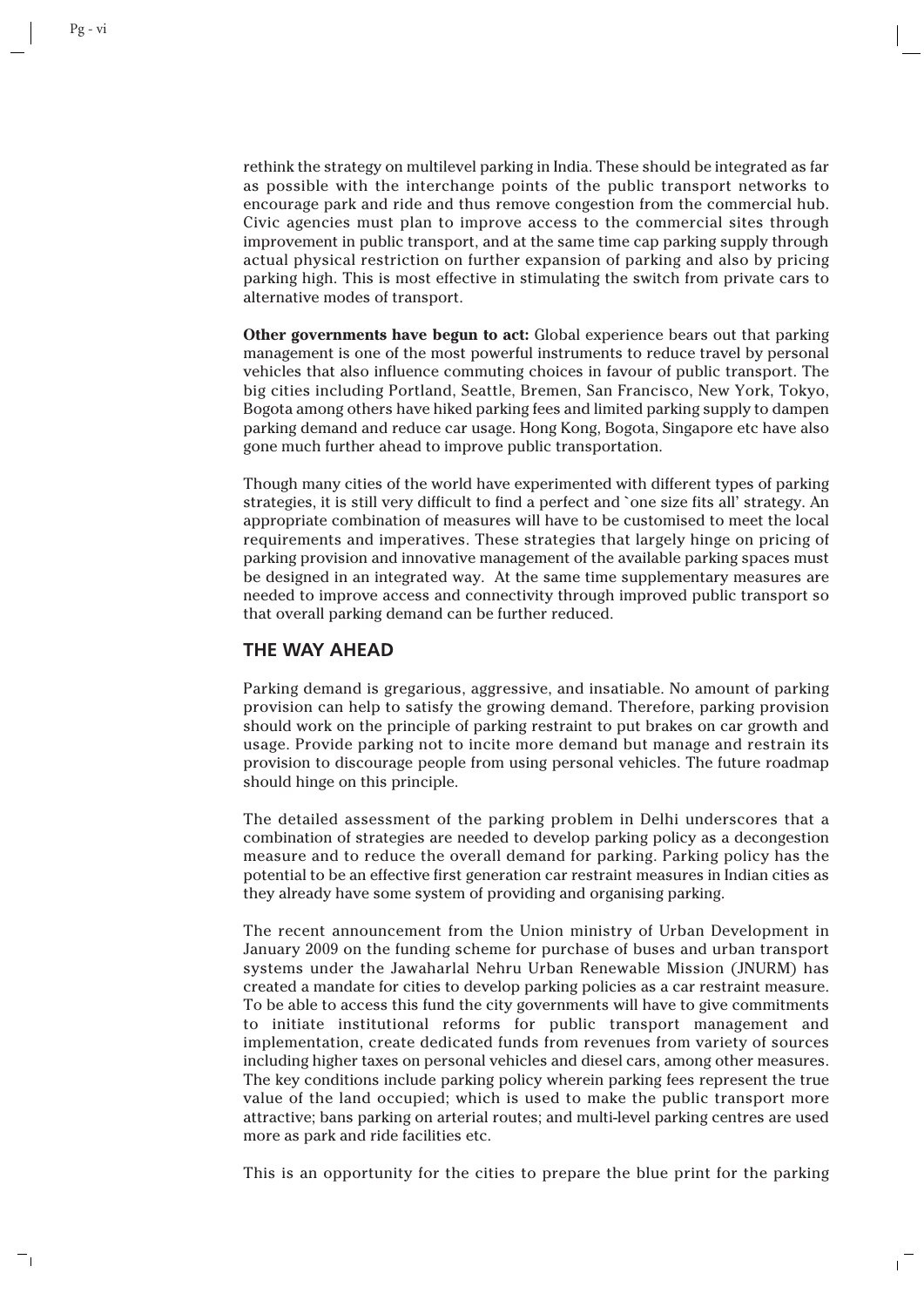# **DELHI TAKES THE LEAD**

**The New Delhi based Centre for Science and Environment (CSE) presented a statement of concern to the Supreme Court in 2004 in the ongoing public interest litigation on air pollution in the national capital region of Delhi. The statement noted that the implementation of the first generation policy measures implemented between 1998 and 2002 that included one of the largest ever CNG programmes, advance enforcement of Euro II emissions standards for all vehicles, lowering of sulphur content in fuels to 500 ppm, and phasing out of 15 year old commercial vehicles, — have helped to lower pollution levels. But the city's air remains highly polluted. Therefore, the 'breathing space' that Delhi gained can be lost if the future roadmap for pollution control in the city is not set immediately. There is need for consistent, sustained, and aggressive strategy to lower emissions from the fast burgeoning vehicle fleet in the city.** 

**CSE, therefore made a strong demand for an action plan to control vehicle numbers and usage and augmentation of public transport to supplement the technology improvement process. The Chief Justice bench admitted this statement of concern as an interlucotary application and served a notice to the Delhi government directing it to formalize a strategy to control the number of vehicles and congestion. This gave an opportunity to focus attention on travel demand management measures. The Supreme Court appointed Environment Pollution (Prevention and Control) Authority (EPCA), recommended to the Supreme Court in November 2004 that a parking policy be framed as one of the priority car restraint measures in Delhi.** 

**The Supreme Court on April 8 2005 directed the Chief Secretary of the Delhi government to discuss the matter with all concerned so that a proper parking policy could be placed before the court by July 15, 2005. The government of Delhi submitted a draft report on parking policy to the Supreme Court in July 2005. The review of this draft policy revealed that the policy had not recognised the merit of integrating car restraint and congestion reduction principles and it was predominantly focussed on unlimited increase in supply of parking space in both public and residential areas. The only proposal that came close to limiting car use was, linking of vehicle registration with availability of owner parking facility in residential areas. Clearly, the policy proposals needed reassessment to provide a stronger policy and enforcement framework for it to be an effective traffic restraint measure.**

**Taking note of these criticisms the EPCA report of November 2005 recommended integration of traffic restraint principles. Therefore, while finalising the draft policy in March 2006 the Delhi government took on board the recommendation — "Focus on demand management through parking control and pricing rather than increasing supply". Though there is now a broad agreement among the key civic development agencies in the city that parking policy should also act as a demand management instrument, initiatives are not strong enough to develop specific management and pricing strategy for application of this principle.**

policies. It is therefore important the parking policies in cities reflect the following principles:

**Utilise parking facilities to improve usage of public transport and non-motorised public transport:** The new parking structures should be used innovatively to improve usage and integration of public transport. Locate parking structures close to the interchange points of the public transport nodes like metro and bus stations, and, use them for park and ride system to reduce pressure in the commercial centres. Link them with the targeted commercial areas with feeder services that include three-wheelers, cycle rickshaws, small buses or easy pedestrian ways.

Improving access and connectivity of places through improved public transport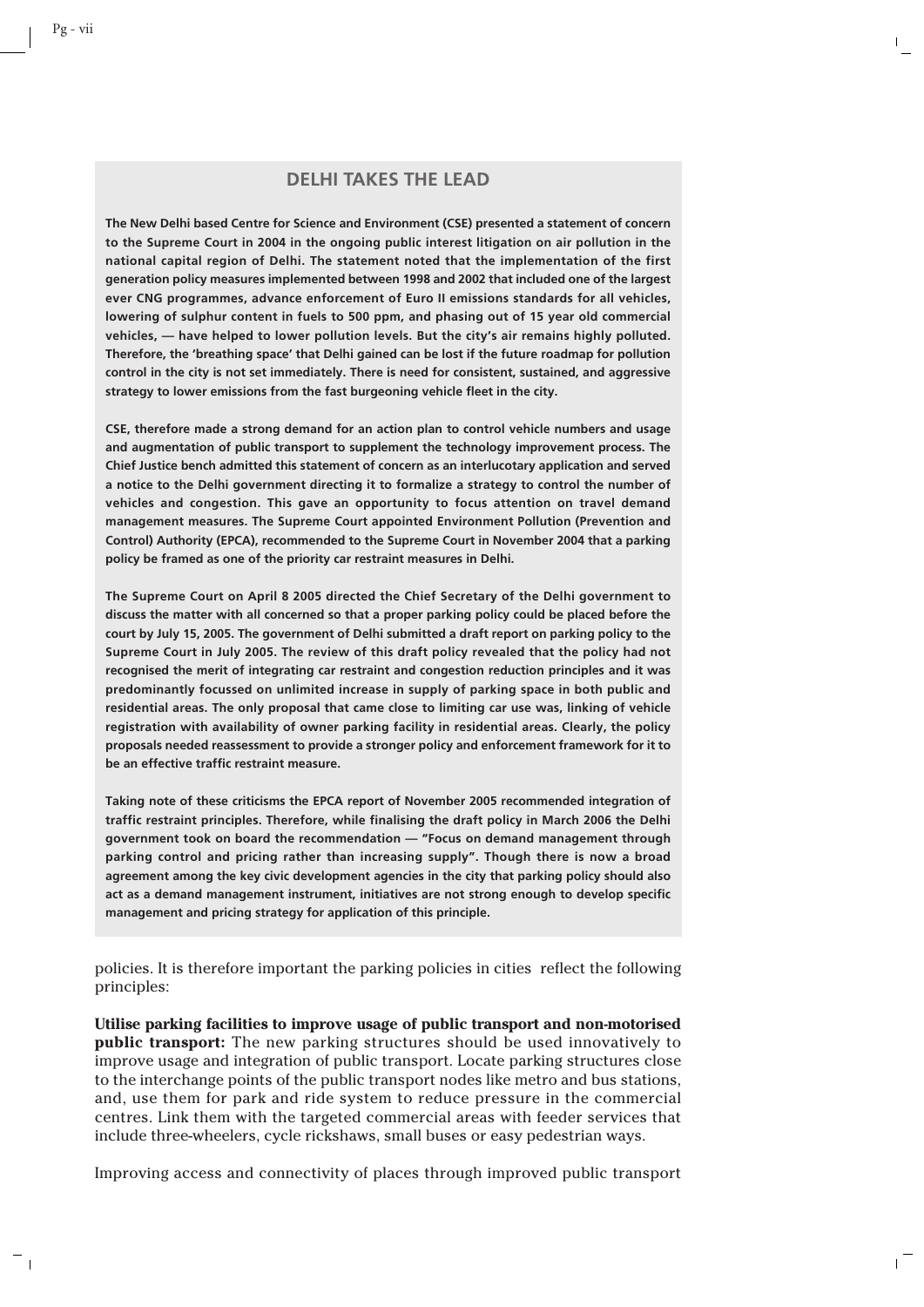that can reduce overall parking demand. Ticketing system of public transport should incorporate park and ride component. Parking rates should favour intermediate transport including three-wheelers and taxis and also non motorised vehicles. Review the proposed sites for the multi level parking structures to see to what extent these can be located at or close to the public transport interchange nodes with a good feeder system that links the key commercial destinations. This can help to decongest the busy commercial areas. Free shuttle buses and free transit service connect destination with remote parking facilities. These facilities can also be developed as an overflow parking plan and other special event transportation management. Taxis and three-wheelers can play an important role in the feeder system for park and ride system.

**Free parking should be minimised or eliminated**: It is important to eliminate or minimise free parking. Pricing of parking should be based on user pay principle and aim to go for full cost pricing. Use pricing in a manner that it reduces peak demand, and congestion in convenient places. Experts point out that parking charges gradually make urban road users aware that driving within city cannot be free.

**Use variable rates more widely to reduce peak demand:** Parking fees should be designed to target the peak hours and peak demand to influence commuter choice and open up options. All municipal agencies must develop variable parking fees according to commercial importance of areas; according to duration of stay to reduce peak demand; according to weekdays when demand is high, and weekends when low.

New Delhi Municipal Council (NDMC) has started enforcing graded fee structure. There is no reason why other agencies cannot develop similar systems. This strategy should be developed on a city-wide scale. Civic agencies in other cities should begin to evolve similar pricing strategies.

Also discourage payment of parking rates as a fixed annual amount to replace graded fee structure to be paid on usage. Annual payments will defeat the purpose of using parking rates as a demand management tool. This will grossly underprice parking of personal vehicles and act as a subsidy for the car owners.

**Parking rates should be lower at park and ride sites to influence commuting choices:** With park and ride system the long term parkers who are largely the office goers will not crowd at the commercial centres but utilise long distance parking facilities. The proportion of the short-term and long term users vary from site to site though the short-term users dominate in most sites. The longer term parkers (employees and employers) should be encouraged to use parking that are located at some distance from the work place, but connected with a good feeder service. These can be priced lower than the convenient places located close to the work place. This will also encourage long-term parkers to shift to public transport. Shortterm users who are largely shoppers and visitors prefer convenient spaces close to the work place and these spaces are priced higher. Limiting parking duration for short-term users can also ensure higher customer turnover rates for local businesses and also reduce local congestion. Ticketing system of public transport should incorporate park and ride component. Parking rates should favour intermediate transport including three-wheelers and taxis and also non-motorised vehicles.

**Need parity in rates of surface parking and structured parking.** For the first time Indian cities are making a transition from lowly priced or free surface parking to cost intensive structured parking. If the cost of the investment in the structured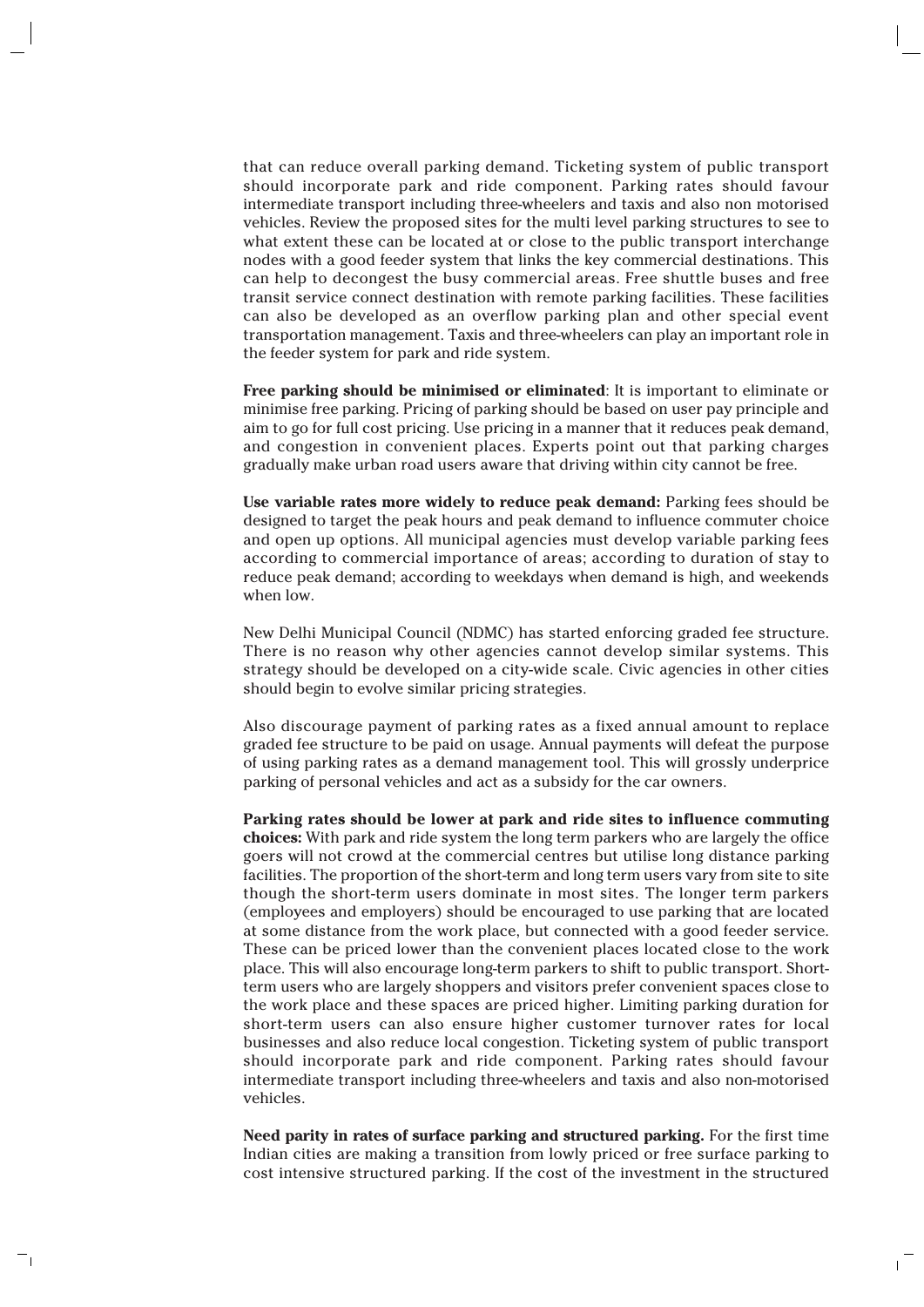parking is recovered through higher parking fees, it will have significant impact on parking rates in the city. This upward revision is important to recover the cost of investment and also to reduce parking demand. Investment in these structures cannot continue unless there are clear plans on pricing. Moreover, this will require some revision of the surface parking rates for optimal utilisation of both. Higher parking rates in the structured parking lots will widen the gap with the current surface parking rates manifold. In this regard the following will have to be addressed:

- Rate of parking on surface and multilevel structured parking be brought to equivalent, or near parity rates. Civic agencies should develop a management model to ensure that parity works. In Delhi it is estimated that parking charges based on full cost pricing can increase parking charges in the multilevel parking lots to Rs 30 to Rs 40 per hour. In the initial stages NDMC has proposed to fix the rates at Rs 10 per hour. If this becomes the minimum floor price in the structured parking lots then the civic agencies must work out parity with the rates in surface parking lots and also develop a roadmap in advance for progressive increase in parking rates over time to reach full cost pricing and to allow the market some time to adjust. A phase-in plan will also enable the commuters to adjust.
- Use regulatory measures such as restrictions on total numbers for parking on surface and congested on-street parking so that structured parking is optimally utilised. Pricing distortions can lead to under utilisation of the capital intensive parking structures as has been noticed in some sites in Indian cities.
- Parking pricing should influence commuter behaviour in favour of public transportation and lower parking demand. Graded rates should also be introduced according to the commercial importance of the site.

Surface parking, especially on street parking should be progressively curtailed in areas where structured parking is being constructed.

**Develop metropolitan wide parking fee system.** Incorporate a metropolitan-wide view for regulating parking that must cover both commercial business districts (CBD) and non-CBD area. Though the rates in the CBD areas are expected to be higher than the non-CBD areas, maintain parity within zones. Or it may end up shifting parking demand and affect business in the regulated areas. The rates will have to be fixed according to the commercial attractiveness of the area as classified by the civic bodies. Also tightening of parking measures without improved access will be politically difficult to implemen.

**Enforcement of norms:** At this stage even the minimum provision of parking in buildings as per the norm of the Delhi Development Authority under the Master Plan 2021 are not adhered to. Spaces to be allotted for parking in buildings are diverted for other uses or are not built. As a result, there is a huge spill over on the roads. After ensuring that norms are implemented, use regulations effectively to ensure that they are utilised and spill overs are prevented.

**Reassess parking standards for future application:** Delhi and most other cities normally set a minimum parking standards. But as improved parking pricing policy comes into full effect and parking management begins to work in tandem with public transport augmentation plans, the city governments should begin to consider need based flexible parking standards for different locations and also capping of the provision of parking. This will help to prevent oversupply and wastefulness. Develop parking inventory, current parking utilisation pattern to identify area of deficit and then develop an integrated parking policy to identify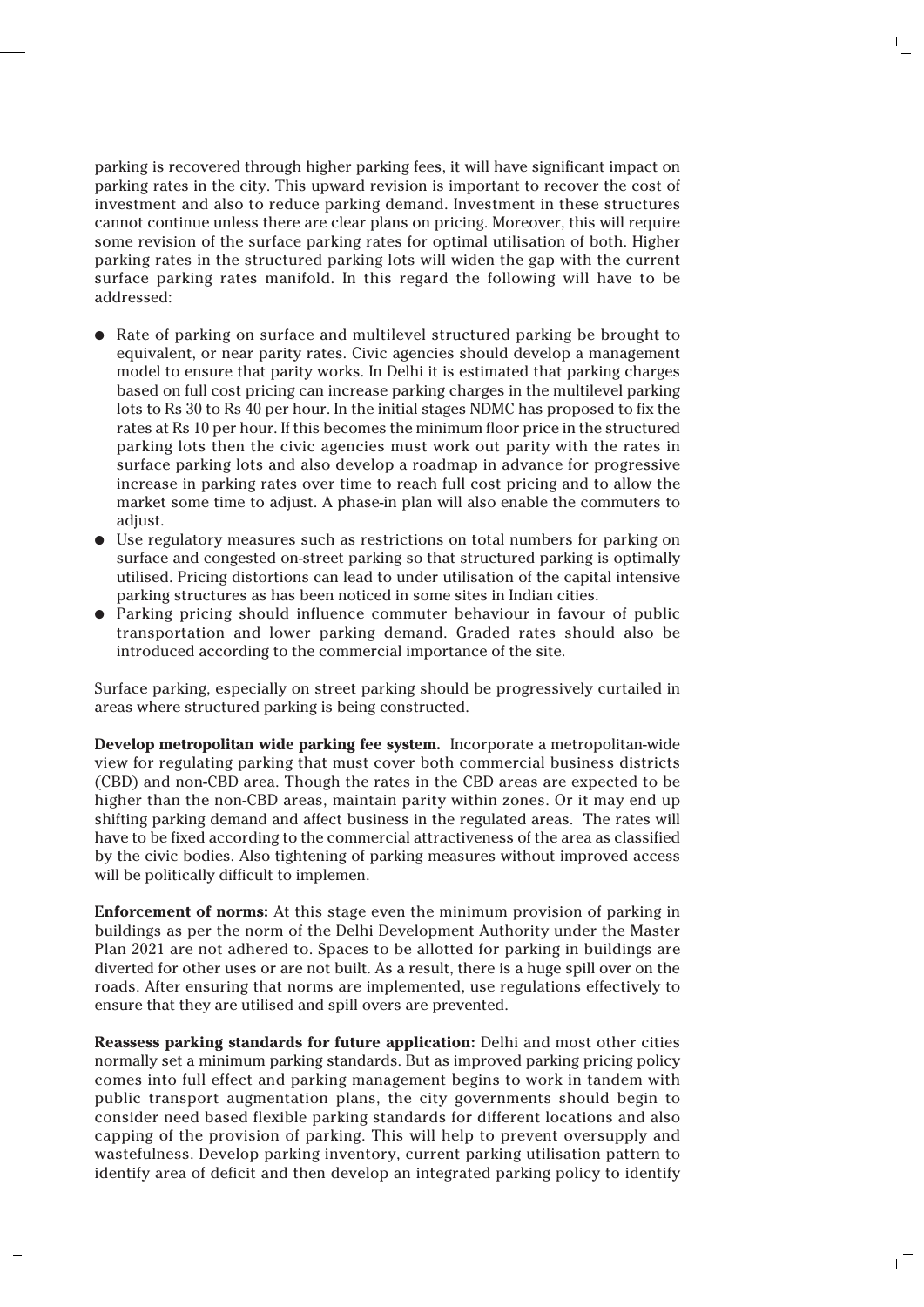specific measures, tasks, responsibilities, budgets and schedule. These detailed systems are needed to develop a plan to limit parking supply.

While developing these policies a higher level of restraint can be applied to areas with good public transport accessibility whereas a lower level of restraint can be applied to areas with poor connectivity. This process can be dynamic. Examples from other countries show that with improvement in connectivity of sites with parking deficit actually turn into surplus. Mobility management programmes often reduce parking demand, and many parking management strategies help reduce vehicle traffic or support other mobility management objectives. Even as the parking provision is made to meet the basic requirement simultaneous effort should be made to limit the parking supply to restrain car use.

**Promote efficient utilisation of existing spaces**: Surface parking will continue to remain the cost effective model of parking in Indian cities. Field assessment shows that the present parking contractors are utilising the available spaces very effectively and maximising earnings from it. But there is still further scope of qualitative improvements and there is considerable international guidance on this matter that can provide the basis for such improvements. However, surface parking, especially on street parking should be progressively curtailed in areas where structured parking is being constructed. Promote shared parking for maximum utilisation of existing spaces. As far as possible parking spaces should be managed as common areas. For instance, Victoria Transport Policy Institute (VTPI) in Canada gives practical suggestions — use currently wasted areas (corners, edges, undeveloped land etc). This can be particularly appropriate for small car spaces, two-wheelers and bicycles.

Reviews also point out that where there is adequate street width, shift from parallel to angled street parking helps. Maximise the number of on-street parking spaces by using a curb lane for parking during off-peak period and keeping small spaces for two-wheelers. Encourage two-wheelers to share parking spaces. Use valet parking, particularly during peak time. This can increase parking capacity by 20 to 40 per cent compared to users parking their vehicles. Identify sites where on-street parking will either have to be restricted during peak hours or all day parking. Onstreet parking on key arteries will have to be curtailed to reduce congestion.

**Siting of commercial complexes and shopping malls need careful review to prevent spillovers and congestion:** Cities are witnessing massive boom in the construction of mega commercial complexes that induce huge traffic, increase parking demand and congestion in the neighbourhood. It is very important to review the siting of these structures to prevent such fallouts. Often these complexes lead to massive spill over in the surrounding roads that lead to more congestion. This aspect should be thoroughly reviewed in the environmental impact assessment that are carried out for complexes spanning over 20,000 sq meters. Such complexes should not come up in high density traffic corridors and along main arteries. Special measures are needed to review appropriateness of siting of large commercial complexes that generate enormous traffic and parking needs well beyond the capacity of the site.

**Develop parking strategies for residential areas**: Parking provision in most residential areas are very ad hoc and in most cases the building bylaws that define the parking norms are not met. This often goes awry due to multiple ownership of cars and densification of the residential units. Often car numbers exceed the available parking spaces. In some areas of Delhi residential areas have opted for self regulation. There is considerable scope for application of wide ranging parking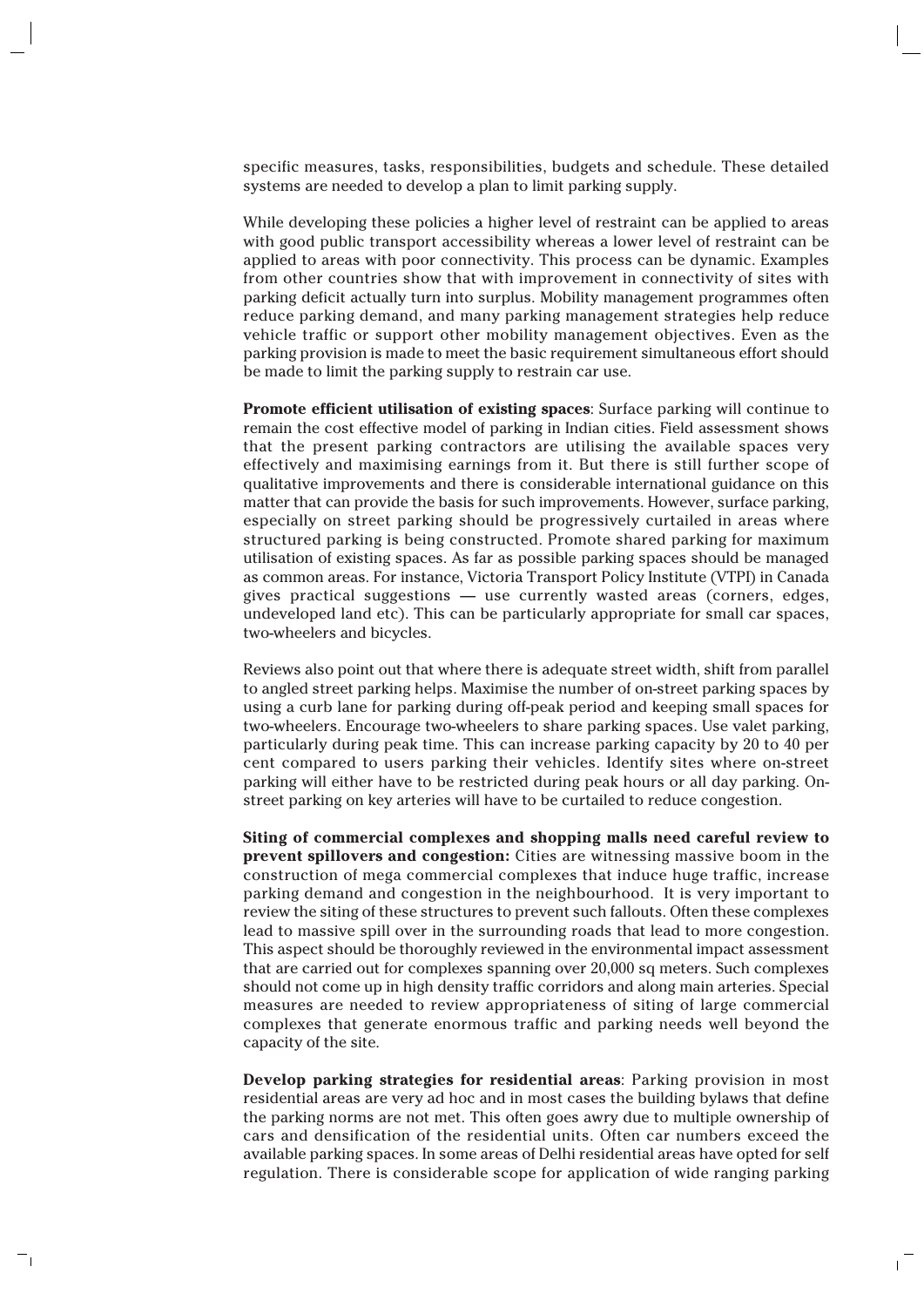strategies that can meet parking demand and at the same time reduce cars. Develop innovative strategies for residential parking that while meeting the basic demand puts brake on multiple ownership of cars by families. Discourage as much as possible captive use of parking spaces by individual owners. Common and shared parking lots should be encouraged.

Globally, one of the most effective strategies for restraining car usage has been linking of registration of personal vehicles with the availability of space to park personal vehicles. This can be combined with appropriate pricing. Indian cities can begin to look at a special parking pricing stategies for controlling multiple car ownership.

**Special challenge of mixed land-use areas:** This is the most daunting challenge in Indian cities. Most Indian cities have dense mixed land-use areas that makes Indian cities compact and amneable to public transit oriented growth. In countries like Singapore mixed land-use areas are well planned. But in Indian cities these have grown in unplanned manner. But parking pressure is one of the most important cause of congestion in these areas. A variety of strategies are possible. If space is available then common structured parking structures can be created in the neighbourhood. But this should not happen at the cost of sacrifising green areas that are essential in residential neighbourhoods. To maximise usage of the available parking spaces the thrust should be on treating the parking areas as common area and are shared instead of holding the parking spaces captive for individual usage. Also consider promoting pedestrian walkways linked with distant parking to restrict entry of non-resident cars in congested stretches. Non-motorised vehicles can play an important role here.

## **Improve management coordination and enforcement**

Create institutional interface to address parking pricing, management and parking regulations and enforcement across jurisdictions in a composite manner. Ultimately, the traffic management authority should be able to effectively enforce a restrictive parking policy, to collect parking fee, and to fine offenders. Any institutional weakness can undermine the entire initiative.

## **Reinvent mobility: The ultimate solution**

Cars are overwhelming the urban space and road infrastructure. They have eroded public spaces and urban commons to meet the insatiable need for roads and parking. Cars are locking up enormous resources to provide mobility to a minority – bringing in their wake unacceptable social inequity and pollution. Public transport, pedestrians, and cyclists are the immediate victims of this car mania. This car dependency can be reversed with right policies. City governments can discourage car usage while improving access to more sustainable forms of transport. Cities need to build and expand public transport: The only way out of the congestion mayhem is to massively augment public transport so that the road space can be used more efficiently to carry more people and at greater speed. Integrate all modes of transport to maximize access to public transport systems and its usage. Cities need tax and road pricing measures that will actively discourage car usage. Within this larger framework parking controls can discourage use of personal vehicles and provide incentives for shift to more sustainable forms of transport.

## **Sign post**

It is becoming increasingly clear that the challenges of parking are still not well understood in India. It is therefore important to deepen and broaden the policy understanding of these issues as considerable pressure is building up to invest and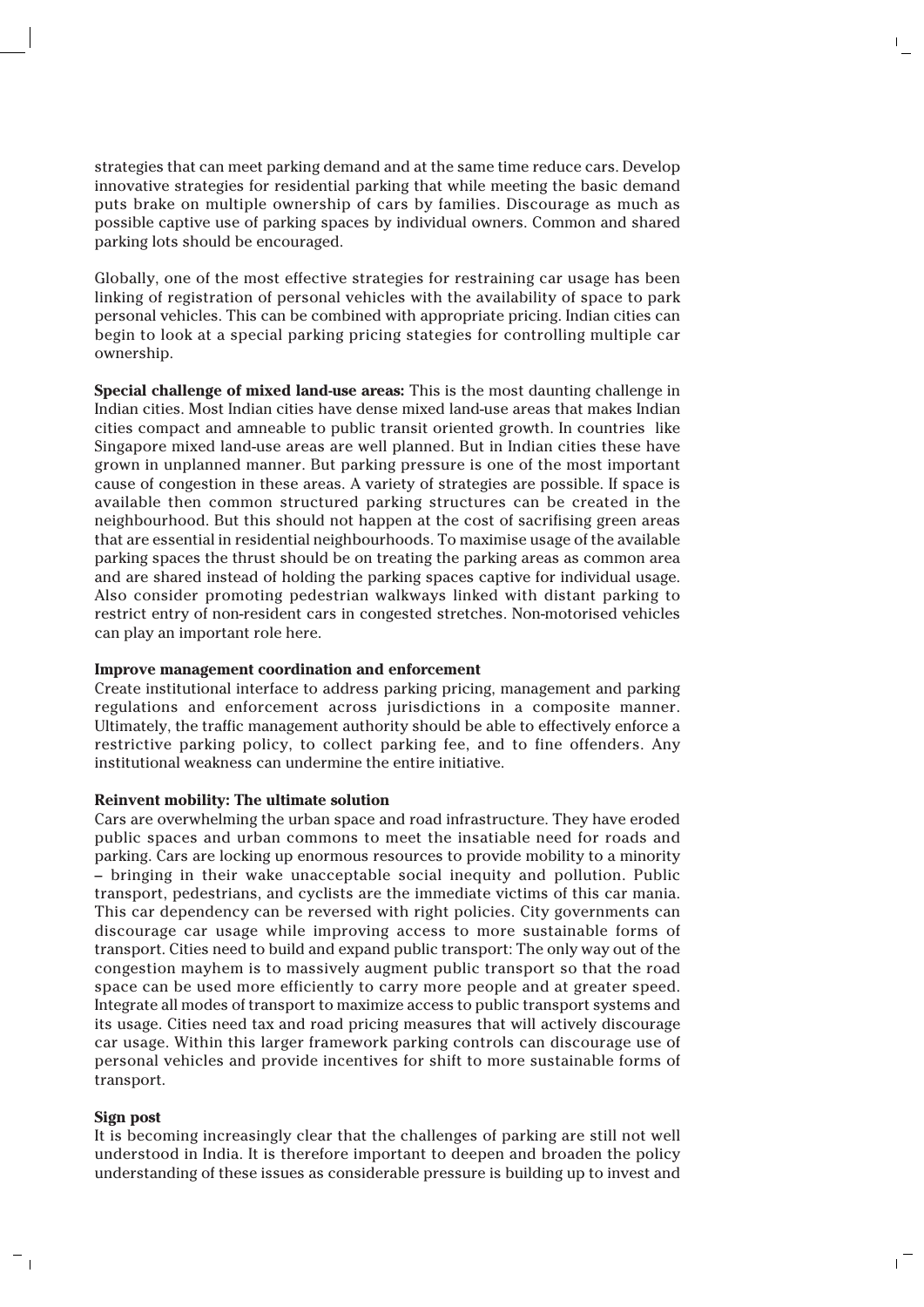Ξı

expand parking capacity in the city to meet the phenomenal increase in parking demand.

This has spurred *Right to Clean Air Campaign team* in CSE to assess the magnitude and the nature of the problem to identify the challenges and principles for developing parking policy and regulations as a decongestion measure.

**— Right to Clean Air Team**

 $\overline{1}$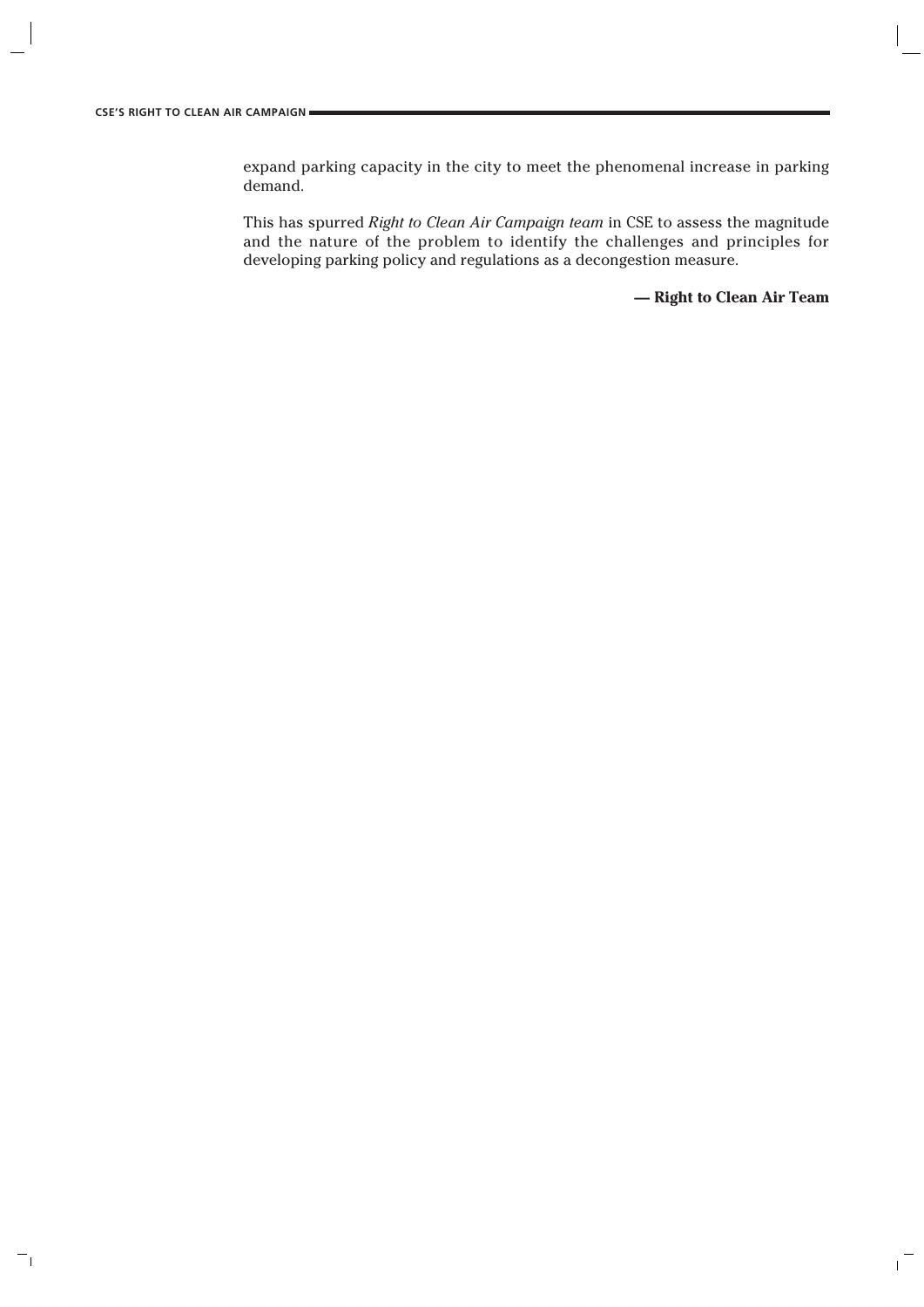## **1. THE CRISIS**

 $\overline{\phantom{a}}$ 

Vehicle numbers are growing rapidly in Delhi and other Indian cities adding to the insatiable demand for parking. With this the clamour for land to park cars and twowheelers in their multiple destinations has become more intense.

Delhi has more than 5.2 million registered vehicles. It is now adding nearly 1100 vehicles each day. The bulk of these vehicles are personal – about 963. This is almost doubling of what was added in the city in 2000-2001. The growth rate has been substantially higher for personal vehicles (see Graph 1 A and 1B: *Increase in personal vehicles in Delhi, Rising personal vehicle ownership*).

The impact of this growth is already visible in choking congestion on roads. Delhi is most privilaged to have the maximum share of its land area -- about 21 per cent, under road network. Nearly 2,103 km of road length per 100 sq km area, which is much higher than the national average of 74.73 km per 100 sq km area. In one decade -- 1995-2006, while the road length in the city has increased by about 20 per cent, cars have increased by 131 per cent (see Graph 2: *Availability of road length in Delhi*).



Note: Estimated from vehicle registration data of transport department, NCT of Delhi Source: Anon 2000, Economic Survey of Delhi: 1999-2000, Planning Department, Government of National Capital Territory of Delhi; Anon 2004, Delhi Statistical Handbook 2004, Directorate of Economics & Statistics, Government of National Capital Territory of Delhi; Anon 2006, Delhi Statistical Handbook 2006, Directorate of Economics & Statistics, Government of National Capital Territory of Delhi, Anon 2007, Delhi Statistical Handbook 2007, Directorate of Economics & Statistics, Government of National Capital Territory of Delhi

 $\overline{\phantom{a}}$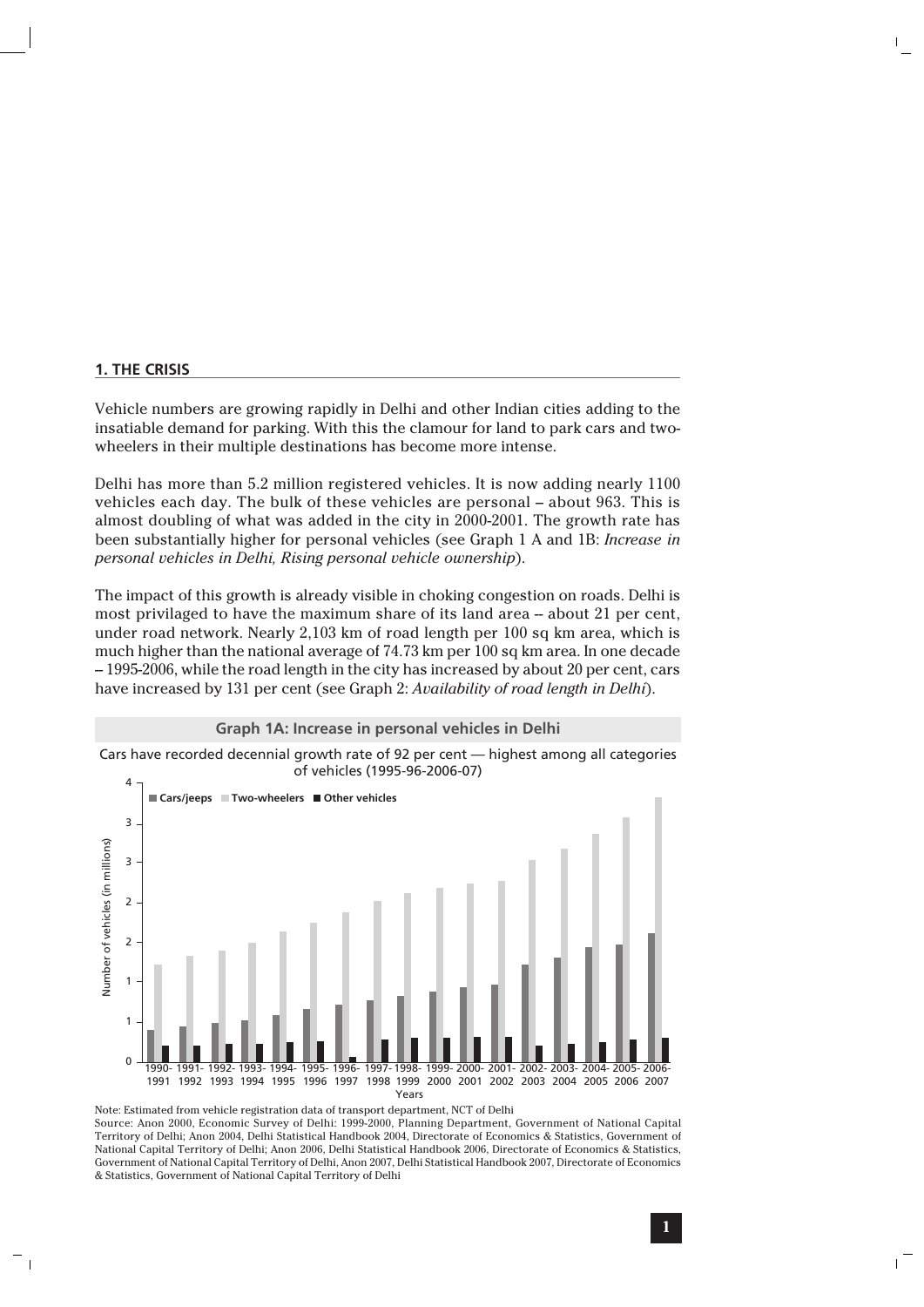

Note: Vehicle registration data for India not available for 2005, 2006 and 2007. Source: Estimated on the basis of the vehicle registration data and population data.



Average length of road per 100 sq km  $\Box$  Road length per 1,000 vehicles

Note: Vehicle registration data of transport department, NCT of Delhi Source: Anon 2000, Economic Survey of Delhi: 1999-2000, Planning Department, Government of National Capital Territory of Delhi; Anon 2004, Delhi Statistical Handbook 2004, Directorate of Economics & Statistics, Government of National Capital Territory of Delhi; Anon 2006, Delhi Statistical Handbook 2006, Directorate of Economics & Statistics, Government of National Capital Territory of Delhi, Economic Survey of Delhi: 2005-06, Planning Department, Government of National Capital Territory of Delhi

Open spaces in residential, commercial, and recreational sites are under severe pressure to create space for parking.

T)

The immediate sign of the growing congestion is the plummeting traffic speed. In Delhi, the average vehicular speed has fallen from 20-27 km/hr in 1997 to only 15 km/hr in 2002. Even other metro cities are reporting falling roadway speed of vehicles and increasing congestion. In Mumbai, the average roadway speed has fallen by half from 38 km/hr in 1962 to only 15-20 km/hr in 1993 . While the average speed is 13 km/hr in Chennai, in Kolkata, traffic speed range from 10-15 km/hr but falls to 7 km/hr in the city centre.

Peak hour traffic volume in Delhi has begun to exceed the designed capacity of many arteries. The Ring Road, that circles the entire city, was designed for peak hour traffic volume of 75,000 passenger car unit (PCU) and six carriage ways. But it is now projected that by 2012 the traffic volume may increase to 4 lakh that may

 $\overline{\phantom{a}}$ 

**2**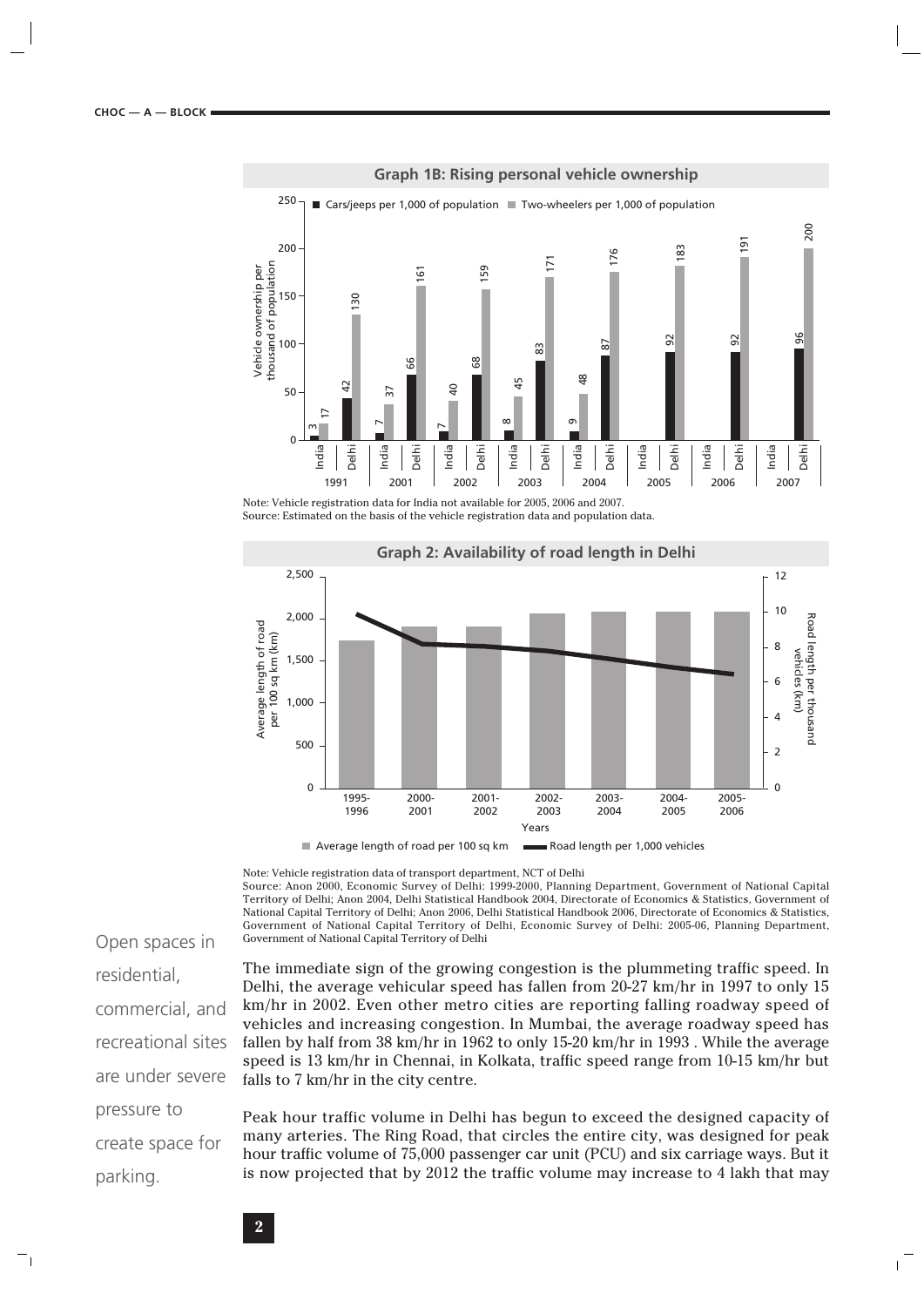$\overline{\phantom{a}}$ 

need 18 to 24 carriage ways. Where is the space for this kind of expansion? (see Graph 3: *Congestion on Delhi's roads*).

While roads are getting clogged, open surface areas in residential, commercial and recreational sites are also coming under severe pressure to create space for parking for rapidly rising numbers of vehicles.

Parking -- most wasteful uses of cars: A typical vehicle stays parked 95 per cent of the time, and uses several parking spaces at several destinations. The New Delhi based Central Road Research Institute (CRRI) estimates that out of 8760 hours in a year, an average car's total steering time is only 400 hours. This is considered one of the most wasteful uses of cars that entail enormous cost on the society but is rarely accounted for.

**Insatiable demand for land**: How much land do cars take up in Delhi? Cars use up disproportionately huge space not only when on road but also when parked at home or at the work place. A preliminary estimate shows that the total amount of land that is currently required to keep the entire fleet of personal vehicles parked on the surface is already enormous. Transport regulators in Delhi normally consider a land space of 23 sq m as appropriate to park a car in the open surface which includes the space for the car and also the minimum circulation space needed for it to be parked. This termed as the equivalent car space (ECS), is used as a reference for allotting space to other categories of vehicles as well. Accordingly, a twowheeler requires 0.16 sq m of ECS.

If demand for land for an average car is computed on the basis of three parking space per car — the total cars already occupy more than 10 per cent city's urbanised area. The forest cover in Delhi is 11.5 per cent of the geographical area of the NCT Delhi. Continuous increase in car numbers puts an enormous pressure on the scarce urban land.



Given the total number of registered personal vehicles in the city more than 48.71 sq km of land (2.12 million ECS) is needed for parking. And the demand is growing each

A typical vehicle stays parked 95 per cent of the time, and uses several parking spaces at several destinations. This is considered one of the most wasteful uses of cars.

Source: PWD 1990 and IL&FS 2004 as quoted in CDP Delhi

 $\overline{\phantom{a}}$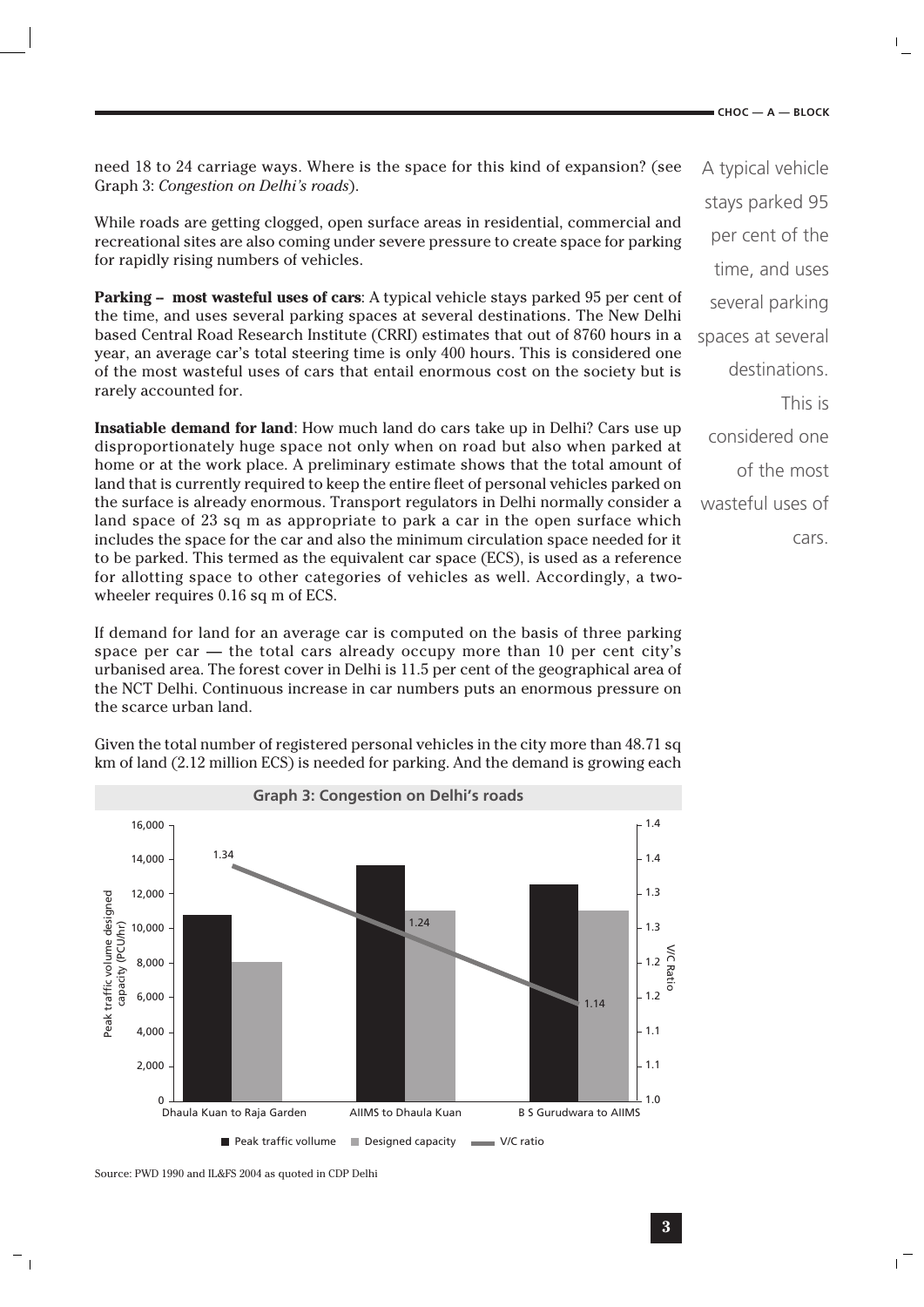disproportionate ly huge space not only when on road but when parked at home or at the work place and shopping malls. This puts enormous pressure on the scarce urban

land.

Cars take  $day$  — demand has increased four times — from 0.59 million ECS (13.66 sq km of land) in 1990-91 to 2.12 million ECS in 2006-07 (see Graph 4: *Uncontrolled increase in parking demand*). At an estimated car and jeep registration of 338 per day means that on a yearly basis, the additional land required for parking each year is 2.84 sq km of land – roughly equivalent to 310 international football fields. The future growth in parking needs will only erode open green spaces and capture free pedestrian ways in the city.

> In the US where car ownership is several times higher, the total area needed by a car to park at home, office and at other places is estimated at 372 sq m, which is 3 times that of the average home. The US based experts Michael Manville and Donald Shoup who have studied parking issues extensively state, "Cars take up more space when they are being driven than they are parked because of the distance needed between vehicles when they are moving in traffic. But a car in motion also occupies a given amount of space for a short time while a car that is parked takes up slightly less room for a much longer period. As a result, the cumulative space and time consumed by an average vehicle trip is much smaller than the space and time consumed by most parking durations."

> **Inequitous use of land**: The pressure on urban space for parking has also raised concerns regarding equity issues related to urban land-use. Parking represents one of the most inequitous uses of urban land. While a car is allotted 23 sq m of public land for its parking and circulation space, a very poor family gets a plot of about 18 sq m under the Delhi government's very low cost housing scheme *Jhuggi Jhompri* (small hutments) housing. The governments' low cost housing scheme offers 32 sq m. The amount of land used for parking of private vehicles registered daily in 2005- 06 could have accomodated 600 low cost houses each day. Implicitly, Delhi allots more public land for parking cars than it does to house its poor. And all this for only 30 per cent of the city's population (as estimated by the National Council for Applied Research), which have a family car. Disproportionately high share of urban land is devoted to cater to the parking needs of handful of people.

> **Personal vehicles dominate parking demand**: The various surveys carried out in the key commercial spaces in Delhi show that the personal vehicles occupy the



Note: Estimated from vehicle registration data of transport department, NCT of Delhi Source: Anon 2000, Economic Survey of Delhi: 1999-2000, Planning Department, Government of National Capital Territory of Delhi; Anon 2004, Delhi Statistical Handbook 2004, Directorate of Economics & Statistics, Government of National Capital Territory of Delhi; Anon 2006, Delhi Statistical Handbook 2006; and 2007; Directorate of Economics & Statistics, Government of National Capital Territory of Delhi

 $\overline{1}$ 

٦ı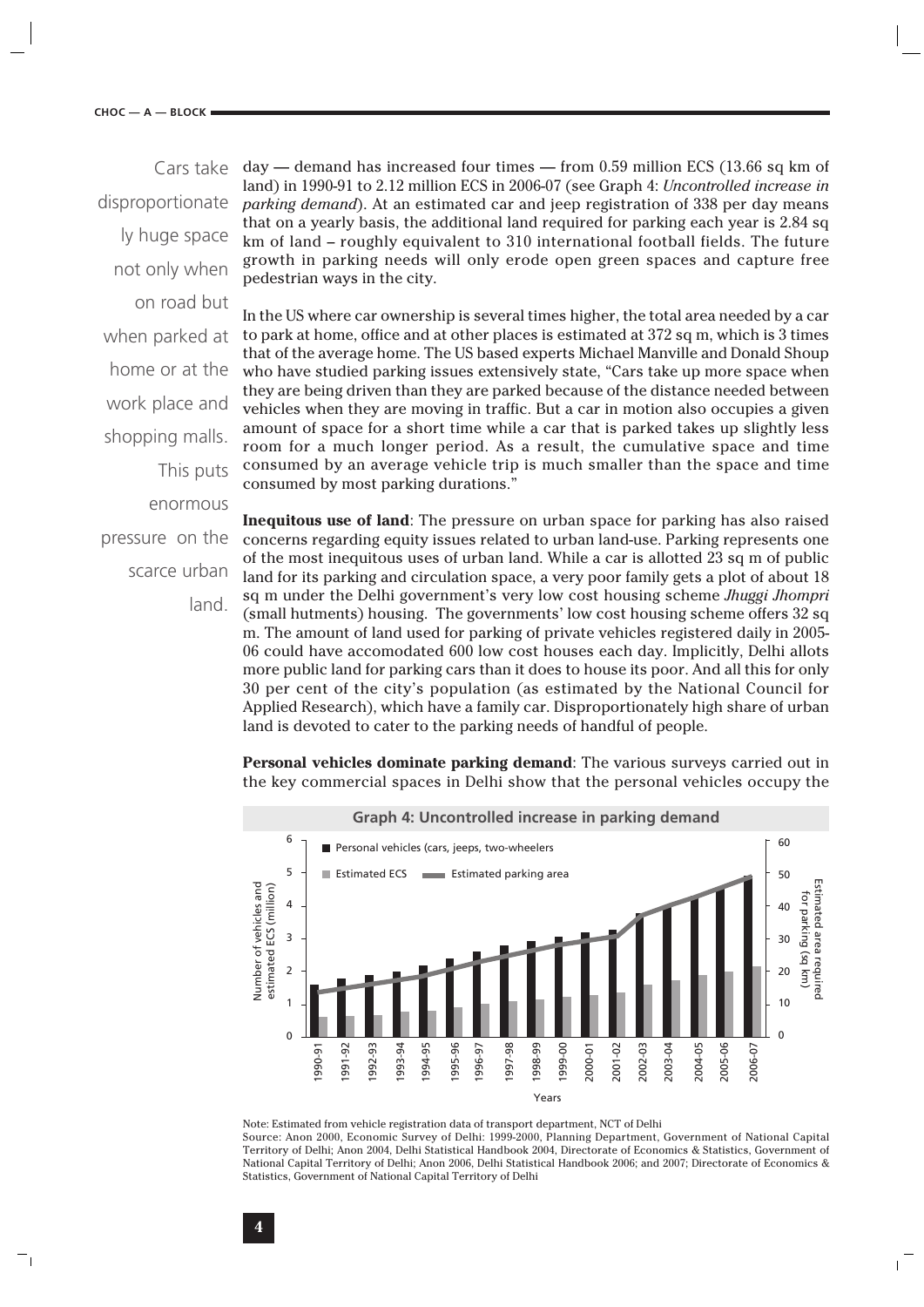maximum space available for parking – more than 85 to 95 per cent (Graph 5: *Cars and two-wheelers dominate the peak parking demand in major market areas*). The public transport buses occupy just about 3 per cent of the road space but meet more than 60 per cent of the travel demand in the city, occupy barely 4 to 5 per cent of the total ECS of the parking spaces. But cars and two wheelers that occupy more than 90 per cent of the road space meet only 20 per cent of the travel demand, occupy disproportionately high share of parking spaces. In most commercial sites parking is encroaching upon open and pedestrian spaces especially along the roads endangering pedestrians. Parking sites under municipal agencies mainly cater to the parking needs of the personal vehicles especially cars and two-wheelers. Few sites exist where other modes of transport (buses and goods vehicles) are also allowed to be parked but at a higher cost.

**Urban common encroached:** As authorised parking spaces are not adequate to meet the demand, surrounding areas are coming under pressure. Surveys have found massive parking spill over on the surrounding road networks and any open available spaces due to inadequate capacity of the existing authorised parking spaces. Surveys conducted by the Delhi Metro Rail Corporation (DMRC) in the vicinity of the metro stations bear this out. At the Bhikaji Cama, the district center of southwest Delhi, surveyed by Engineering and Planning Consultants (EPC) and DMRC found high parking spillover on the carriageways as a common situation because of the absence of adequate parking facilities (see Table 1: *Poor site management*). In Saket Community Center DMRC study found spillover parking from the commercial center. In absence of adequate off-street facilities in the community center the access streets are used for on-street parking.

International studies point out that cruising for parking i.e searching for curb parking space also add to congestion. This wastes time and fuel. According to surveys carried out in the US, 8-74 percent of the urban traffic congestion is caused by vehicles cruising for parking. Motorists were found to spend about 3.5 to 14 minutes to find curb parking space. This way each curb parking space can generate additional miles tavelled. Donald Shoup of the University of California, Los Angeles, who has studied the problem of parking extensively has estimated that one curb



Delhi allots more public land for parking cars than it does to house its poor.



 $\overline{\phantom{a}}$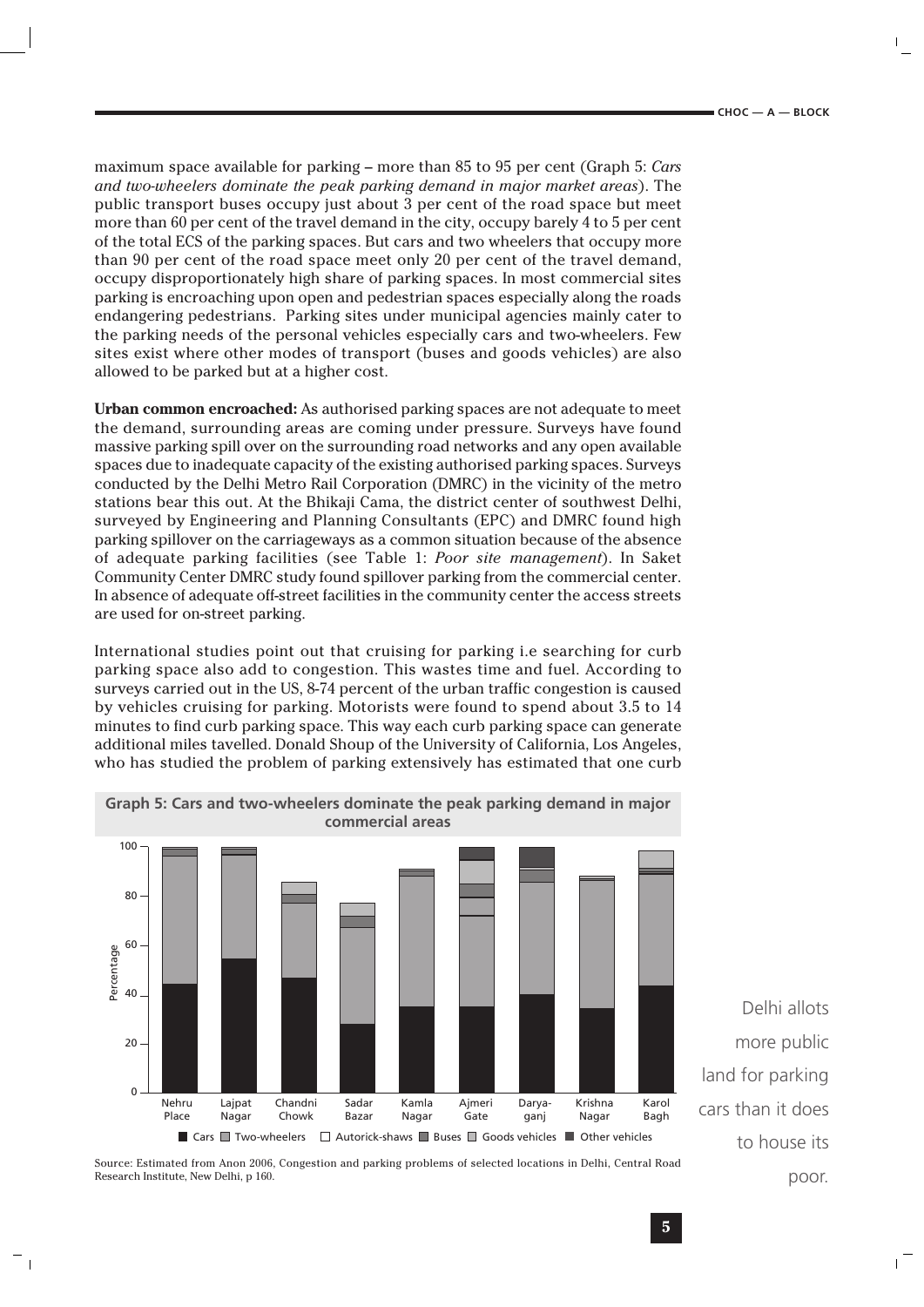## **Table 1: Poor site management**

While some parking lots are filled to the brim others are underutilised due to poor management practices in Bhikaji Cama Place in Delhi

|                                    | <b>Designated</b><br>parking | <b>Designated</b><br>parking | <b>Actual peak parking volume</b>   | Ratio of actual peak parking<br>volume and designated |  |
|------------------------------------|------------------------------|------------------------------|-------------------------------------|-------------------------------------------------------|--|
|                                    | area                         | capacity                     |                                     | parking capacity                                      |  |
| Some plots under severe pressure   |                              |                              |                                     |                                                       |  |
| Parking lot P1                     | 2349 sq m                    | 102 ECS (95 cars)            | 257 ECS (247 cars, 40 two wheelers) | 2.5                                                   |  |
| On street parking $-$ P13 650 sq m |                              | 69 ECS (69 cars)             | 112 ECS (95 cars, 65 two wheelers)  | 1.6                                                   |  |
| On street parking $-$ P11 60 sq m  |                              | $6$ ECS $(6$ cars)           | 18 ECS (15 cars, 10 two wheelers)   | 3.0                                                   |  |
| Some plots under-utilized          |                              |                              |                                     |                                                       |  |
| Parking lot - PL6                  | 588 sq m                     | 26 ECS (98 TW)               | 10 ECS (10 cars)                    | 0.4                                                   |  |
| Parking lot - PL5                  | $1012$ sq m                  | 44 ECS (16 cars)             | $3 ECS$ (2 cars, 4TW)               | 0.06                                                  |  |
| Parking lot - PL4                  | $949$ sq m                   | 41 ECS (60 cars)             | 16 ECS (15 cars, 2 TW)              | 0.4                                                   |  |

Source: Based on Bhikaji Cama Place - Traffic management plan for selected sites in Delhi, Delhi Metro Rail Corporation and Engineering & Planning Consultants.

space can generate about 1825 additional vehicles miles traveled in a year.

Due to poor management, some sites remain underutilised while others in the vicinity are filled to the capacity. In many locations the 'actual peak parking volume' is higher than the 'designated parking capacity' while in others the opposite is noticed.

It has also been noticed that the common parking spaces that have been provided in public buildings are most inefficiently used. In many cases these parking lots are held captive for private use and not shared with other users in the building. Sometimes other factors come in play. For instance, in Baba Kharak Singh Marg in Connaught place, poor connectivity of the site and availability of free parking facility in the nearby temples lead to underutilisation of authorised NDMC off street parking facility.

It has been noticed that the common parking spaces in public buildings are inefficiently used. In many cases parking lots are held captive for private use.

**Misuse of parking spaces**: Misuse of parking premises in buildings is common in Delhi. Parking spaces in public buildings are being used for uses other than parking. This is largely undocumented problem and no numbers are available, and also the resultant spillover of vehicles outside the premises is also not being assessed in commercial and office areas. Vehicles spill over outside the premises and cause heavy congestion on narrow streets. This free and unauthorized parking on surrounding roads further reduces pedestrian walk-ways.

As the demand for office space is increasing it is becoming increasingly more difficult to prevent illegal conversion of basement parking space for other commercial activities. A Committee constituted by the Union ministry of urban development under the chairmanship of Delhi's Lt Governor Tejender Khanna to look into various aspects of unauthorized constructions and misuse of premises in Delhi in 2006. The committee has noted the ground reality and suggested, "In so far as misuse of basements is concerned, it has been suggested to the Committee that though basements are at present meant to be used only for parking or for servicing the building, in many cases they are being used as professional working space.......The Committee's view is that subject to the proper ventilation and indoor lighting, as also observance of fire-safety precautions, such flexible use of basements may be permitted. However, in such a situation, the floor area of the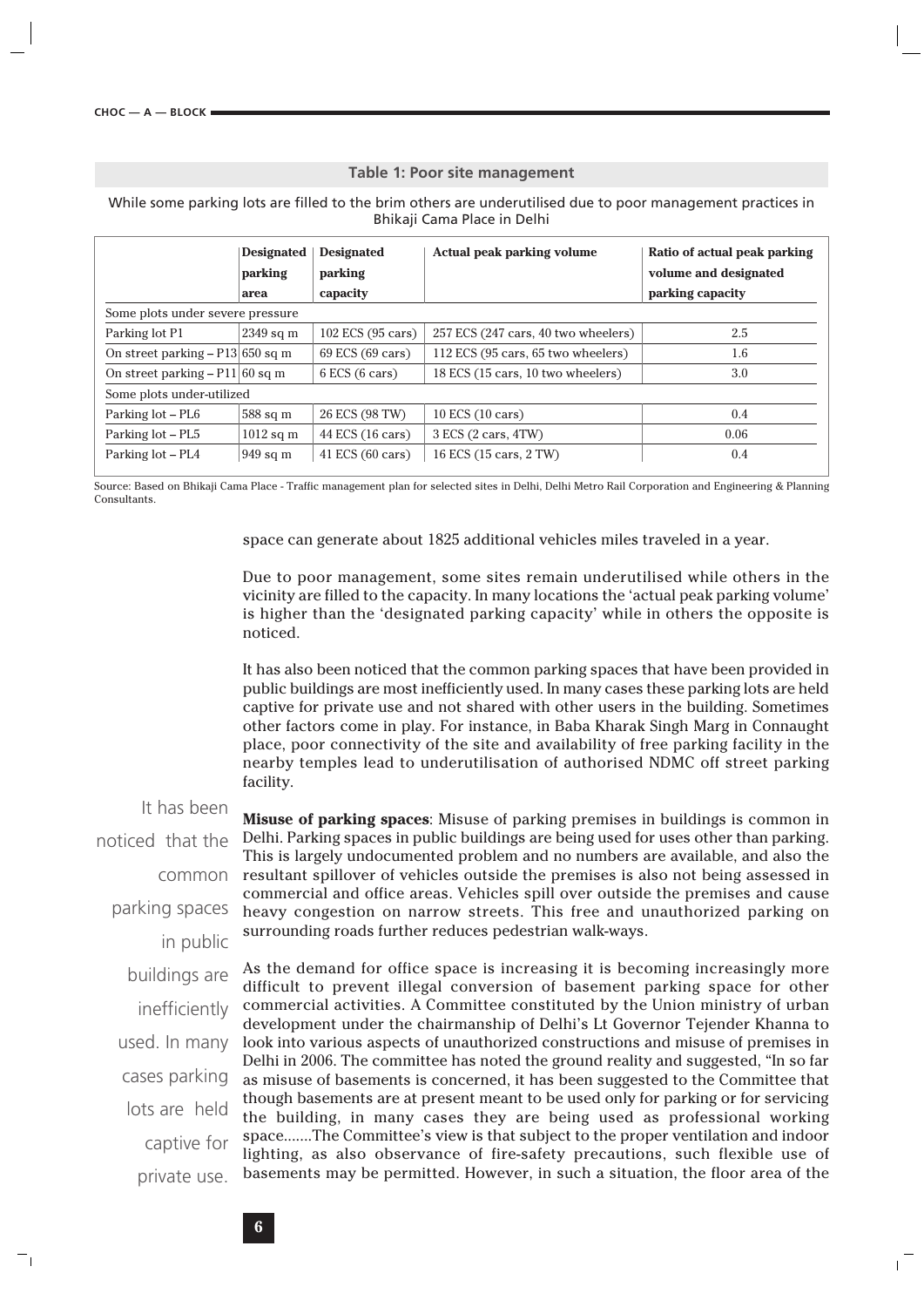#### **CHOC — A — BLOCK**

basement would have to be counted towards floor area ratio. In case of existing basements, the owner would have to pay prescribed compounding charges." It is however not clear how just paying the charges of violations will help to address the problem of parking and congestion, unless these charges are used to create alternative parking sites to accommodate the demand. But that will further externalise the problem and put pressure in public spaces.

**Utilisation of parking spaces**: The parking contractors in most places are utilising the available parking spaces most efficiently to accommodate the demand. The analysis of the available data shows that at the current level of utilisation of the ECS per vehicle works out to be much lower than the space allowed under the norms. For instance, the gap in demand and supply is normally estimated based on the designated ECS for comfortable circulation space for vehicles and easy retrieval. Accordingly, in Nehru Place, a prime commercial site, the available parking space is about 3785 ECS, with a total area of 87,026 sq m (If ECS is counted as 23 sq m) that accommodates the peak demand of 5,861 ECS. This means under real world conditions the actual area of one ECS is equal to 18.1 sq m, much less than the norm of 23 sq m. This indicates 54 per cent more efficient utilisation of the current spaces compared to the legal requirement of the parking space standards (see Table 2: *Parking lots in commercial centers under pressure*).

This, therefore, indicates that the parking contractors are already utilising the available parking spaces to maximum capacity to accommodate the demand, and also maximising their revenue gains.

Efficient utilisation of the available parking lots remains an important strategy. However, parking lots remain overcrowded and inconvenient. Users expect comfortable parking so that long vehicle retrieval time and queues can be avoided, congestion at entry and exit points can be prevented, and there is enough

**Table 2: Parking lots in commercial centers under pressure**

Area available for parking increases 1.5 times of what is available under parking in Nehru Place. This shows very efficient use of available space

| <b>Commercial</b> | <b>Current available Parking</b> | <b>Current Peak</b>      | If peak demand were to             |
|-------------------|----------------------------------|--------------------------|------------------------------------|
| built up area     | area (on & off street            | demand                   | be parked according to             |
|                   | parking in sq m) and             |                          | the surface space standard         |
|                   | no. of ECS available             |                          | $(23 \text{ sqm/ECS})$ , the total |
|                   | for parking                      |                          | area for parking will be:          |
| Nehru Place       | 87,026 (33%)                     | 5,861 ECS                | 1,34,803 (51%)                     |
| $2,64,595$ sq m   | 3785 ECS                         | (Cars: 4,949, 2w: 5,587) |                                    |
| KG Marg           | 19,113 public only (12.4%)       | <b>987 ECS</b>           | 22,701 (15%)                       |
| $1,54,579$ sq m   | 831 ECS                          | (Cars: 866, 2w: 729)     |                                    |
| Sarojini Nagar    | 15,916 (50%)                     | 1,171 ECS                | 26,933 (85%)                       |
| $31,645$ sq m     | 692 ECS                          | (Cars: 1119, 2w: 317)    |                                    |
| Shastri Park      | 38,640 (59%)                     | 2,288 ECS                | 52,624 (80%)                       |
| $65,800$ sq m     | 1,680 ECS                        | (Cars: 2,159, 2w: 807)   |                                    |
| South Ex Market   | 24,702 (47%)                     | 1,576 ECS                | 36,248 (68%)                       |
| $53,000$ sq m     | 1,074 ECS                        | (Cars: 1,493, 2w: 518)   |                                    |

Note: Estimated on the basis of various feasibility reports submitted to EPCA.

Source: Draft Techno commercial study for DDA Multievel parking at Nehru Place by IDFC; Draft Techno Commercial Studies for NDMC's multilevel parkings at K G Marg, Sarojini Nagar by IDFC; Techno Commercial Reports for development of MCD's automated multilevel parking cum commercial complexes at Shastri Park and South Extension by IDFC.

The parking contractors are already utilising the available parking spaces to maximum capacity to accomodate the demand and maximise revenue gains. Even this does not help.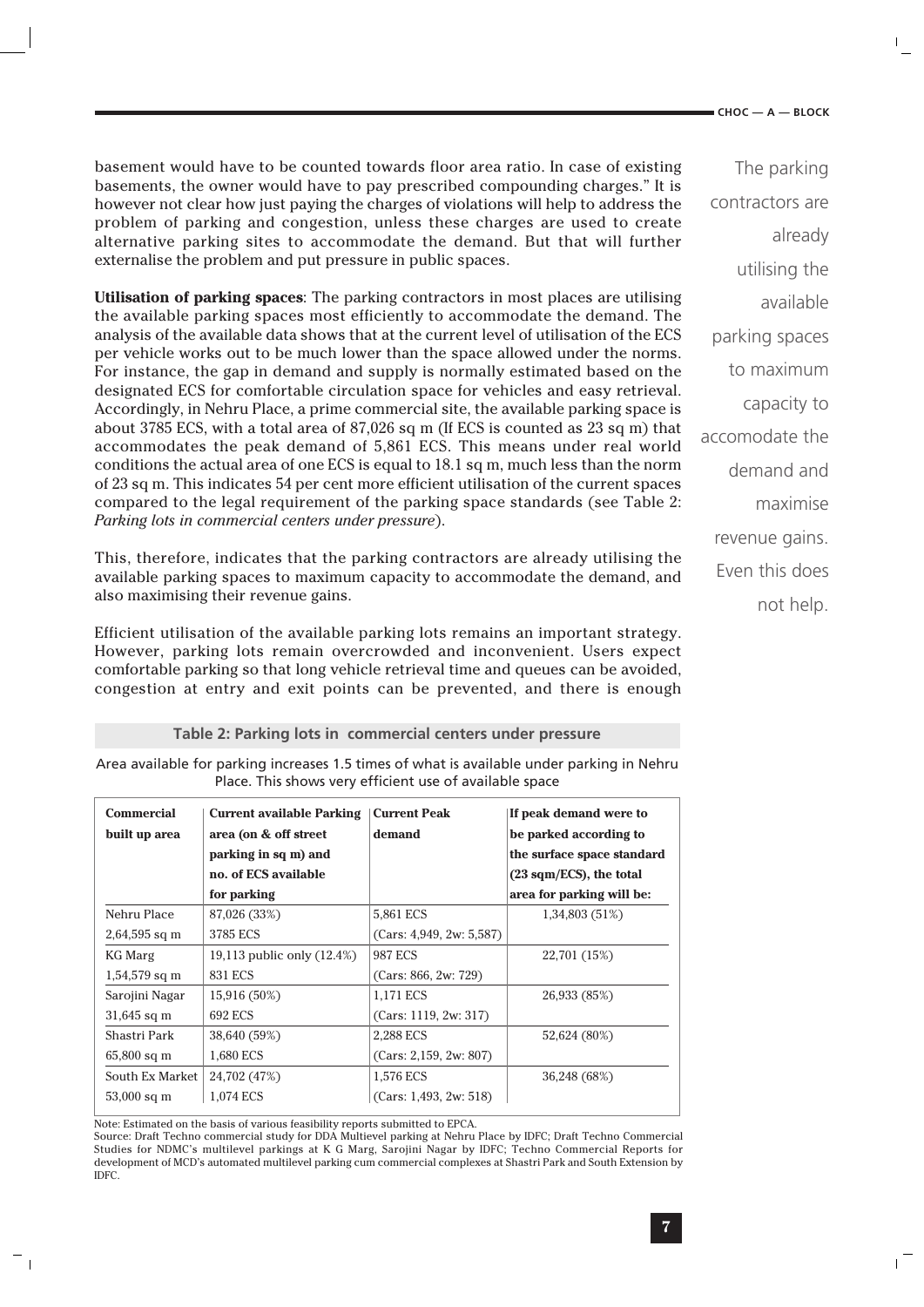#### **CHOC — A — BLOCK**

looms large in our cities, there is very little public understanding of environmental, social, and economic impact of the insatiable need

for parking

Even as the crisis circulation space among others. On these terms the current scenario is therefore severely constrained. The users' surveys conducted in key commercial sites show that 25 to 76 per cent of the users have expressed dissatisfaction and indicated long vehicle retrieval time, congestion at entry and exit points, inadequate circulation space as the key parking problems (see Table 3: *How parking users pecieve the problem of parking?*).

> The surface parking lots require qualitative improvements. Currently, the agreement between the parking contractors and the civic bodies require the contractors to physically demarcate parking lots and prevent spill over; put up display boards indicating availability of parking space; use of devices to monitor time of parking etc. If the numbers of parked vehicles are found to be more than the ECS allowed then contractors can be penalised and contract can be revoked. According to MCD guidelines a penalty of Rs 500 per day can be enforced. These provisions should be reviewed to improve overall management of the parking lots and also ensure efficient utilization.

> Even though the enormity of the crisis looms large in our cities, there is very little public understanding of the environmental, social and economic impact of the insatiable demand for parking that must be addressed in the early stages of motorization.

## **2. HOW IS PARKING MANAGED?**

Public parking includes off-street and on-street parking in commercial, public and recreational sites. Parking provision is made in the commercial buildings and offices in line with the building development norms. Public parking facilities serve multiple destinations. Currently, almost the entire parking demand is being met by

| Table 3: How parking users percieve the problem of parking? |  |  |  |  |
|-------------------------------------------------------------|--|--|--|--|
|                                                             |  |  |  |  |

| Problems at the existing lots (% of respondents)                                                                                          |              |              |                   |    |              |                  |                  |
|-------------------------------------------------------------------------------------------------------------------------------------------|--------------|--------------|-------------------|----|--------------|------------------|------------------|
| Mangalam Baba Kharak   KG Marg<br><b>South Extension</b><br>Perception of the problems<br><b>Nehru</b><br>Sarojini<br><b>Shastri Park</b> |              |              |                   |    |              |                  |                  |
| in the existing parking lots                                                                                                              | <b>Place</b> | <b>Place</b> | <b>Singh Marg</b> |    | <b>Nagar</b> |                  |                  |
| Over crowded parking                                                                                                                      | 67           | 73           | 25                | 29 | 38           | 68 (shop owners) | 81(shop owners)  |
| lots/lack of space                                                                                                                        |              |              |                   |    |              | $76$ (users)     | $66$ (users)     |
| Long vehicle retrieval time                                                                                                               | 42           |              |                   |    |              |                  |                  |
| Scarcity of parking lot s                                                                                                                 | 31           | 14           |                   |    |              |                  |                  |
| Congestion at entry/exit                                                                                                                  | 21           | 6            | 30                | 36 | 29           | 15 (shop owners) | 5 (shop owners)  |
|                                                                                                                                           |              |              |                   |    |              | $10$ (users)     | $12$ (users)     |
| Inadequate circulation space                                                                                                              | 17           |              |                   |    |              |                  |                  |
| Safety                                                                                                                                    |              | 8            | 26                | 19 | 20           | 13 (shop owners) | 13 (shop owners) |
|                                                                                                                                           |              |              |                   |    |              | $6$ (users)      | $6$ (users)      |
| Poor maintenance                                                                                                                          |              |              | 10                | 10 | 9            | 1 (shop owners)  |                  |
|                                                                                                                                           |              |              |                   |    |              | 2 (users)        | $3$ (users)      |
| Water logging                                                                                                                             |              |              | 9                 | 5  | 4            | 3 (shop owners)  |                  |
|                                                                                                                                           |              |              |                   |    |              | $5$ (users)      | $2$ (users)      |
| Others                                                                                                                                    |              |              |                   |    |              |                  | 10               |

Most parking lots are overcrowded and not user friendly

Source: Draft Techno Commercial Studies for DDA multilevel parkings at Nehru Place and Mangalam Place conducted by IDFC in 2005; Draft Techno Commercial Studies for NDMC's multilevel parkings at Baba Kharak Singh Marg, Hindustan Times Building and Sarojini Nagar by IDFC in 2005; Techno Commercial Reports for development of MCD's automated multilevel parking cum commercial complexes at Shastri Park and South Extension by IDFC.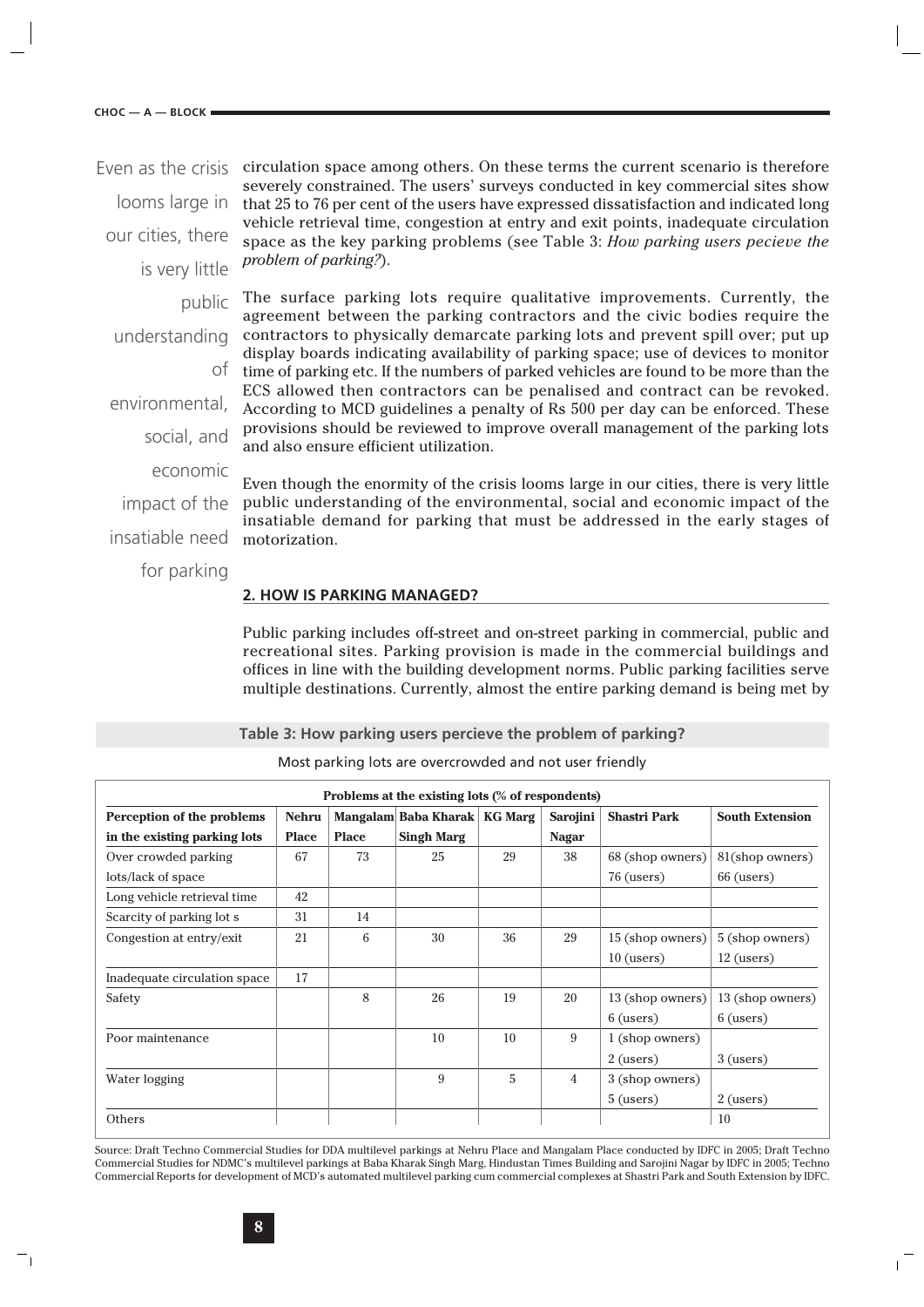on-street and off-street surface parking. Only Nehru Place, one of the prime business districts in south Delhi, has one seven-storied multilevel structured parking. Both Nehru Place and Connaught Place, another prime commercial area in the heart of the city, have basement parking areas for public parking.

The management of parking is fragmented among different agencies — the Municipal Corporation of Delhi (MCD) that provides municipal services to nearly 94 per cent of the land area of Delhi, New Delhi Municipal Council (NDMC) that caters to 3 per cent and the Delhi Development Agency (DDA) which is the building norm setting body in the city and also oversees some fraction of land (see Graph 6:



## **LEGAL POWERS TO PROVIDE PARKING IN DELHI**

#### **Powers of the Municipal Corporation of Delhi (MCD)**

● **Under section 304 of the Delhi Municipal Corporation Act, 1957, MCD has power to acquire lands and buildings for public streets and public parking places. It states 'subject to the provisions contained in chapter X, the commissioner may acquire any land for the purpose of laying out or making a public parking place.'**

#### **Powers of New Delhi Municipal Council (NDMC)**

● **The section 208 of the New Delhi Municipal Council Act, 1994 mandates NDMC to acquire lands and building for public streets and for public parking places. It says "Subject to the provisions contained in Chapter X, the Chairperson may acquire any land required for the purpose of opening, widening, extending or otherwise improving any public street or of making any new public street, and any building standing upon such land; acquire in relation to any such land or building, all such land with buildings, if any, thereon as the Council may think expedient to acquire outside of the regular line, or of the intended regular line, of such street; and acquire any land for the purpose of laying out or making a public parking place."**

**Powers of Delhi Development Authority (DDA)**

The Delhi Development Act, 1957, mandates DDA to prepare Master Plan and zonal plan that lays down parking norms.

**Powers of the Delhi Traffic Police**

- **Delhi Traffic Police is the enforcement agency. Under section 28 of Delhi Police Act, 1978, Delhi Police has been granted power to make regulations for regulating traffic and for preservation of order in public places. The Act states that the Commissioner of Police may, by notification in the Official Gazette, make regulations to provide for all or any of the following matters, namely —- regulating traffic of all kinds in streets and other public places, and the use of streets and other public places by persons riding, driving, cycling, walking or leading or accompanying cattle, so as to prevent danger, obstruction or inconvenience to the public; regulating the conditions under which vehicles may remain standing in streets and other public places, and the use of streets as halting places for vehicles or cattle.**
- **Under Section 122/177 of the Motor Vehicle Act, 1988 the Delhi traffic police can impose fine for improper and obstructive parking.**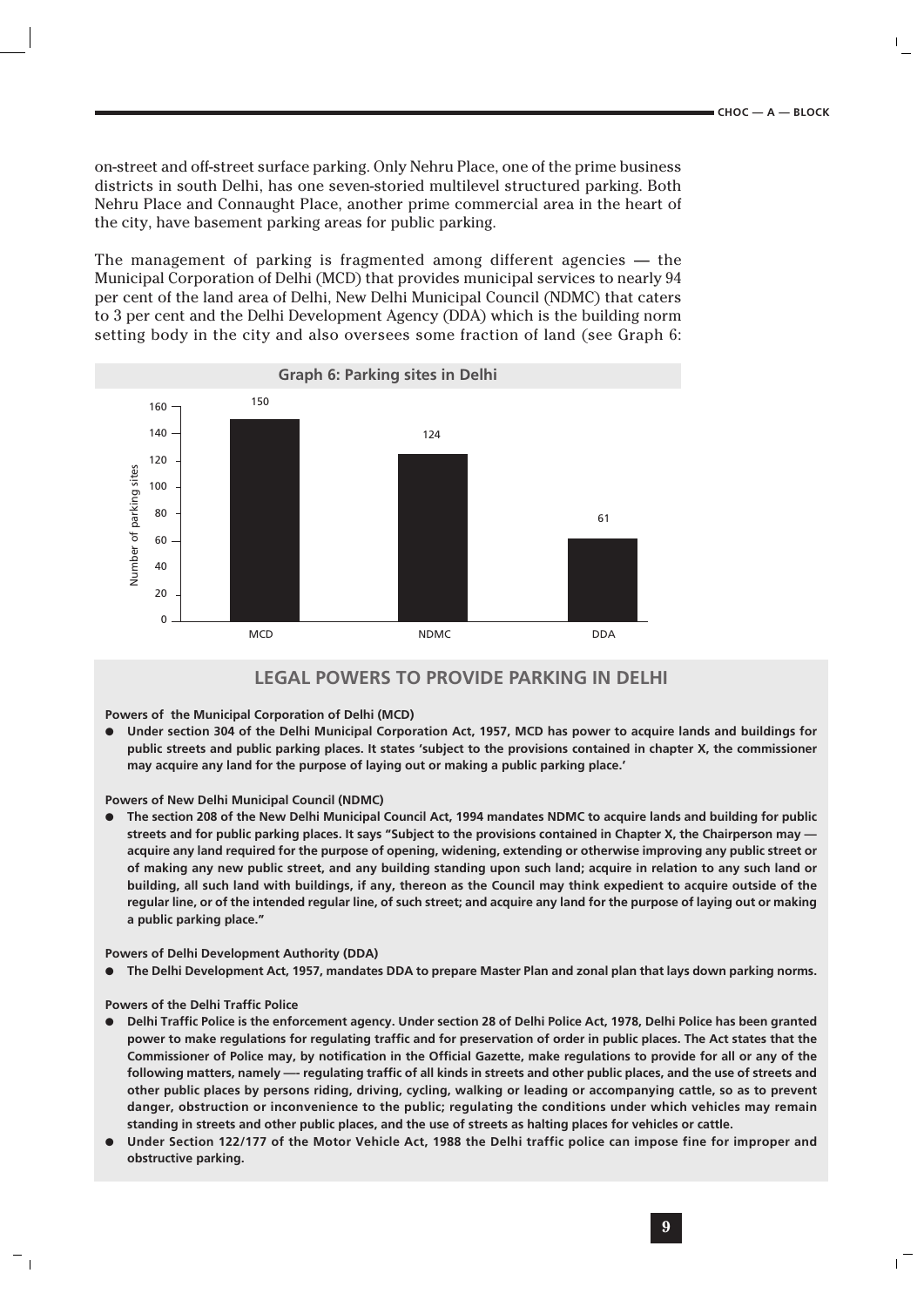#### **CHOC — A — BLOCK**

urban planning tends to focus primarily on increasing parking facilities. It is assumed that more is always better. But do not recognise that there can never be

Conventional Parking sites in Delhi). The Delhi traffic police is responsible for enforcing parking laws on roads and maintain some key traffic corridors as "no parking" zones (see Box: *Legal powers to provide parking in Delhi*). The Delhi transport department does not have any direct role in the management and regulation of parking but are expected to address the issue through an overall transport policy for the city.

> In addition to the sites managed by the municipal agencies, the Northern Railways and Delhi Metro Rail Corporation (DMRC) also own and manage the parking lots. Here, the parking lots are linked to public transport modes — trains or metro. Northern Railways provide parking at all its major Railway stations. The DMRC has provided parking facilities in all its 18 stations in line 1 and at Vishwavidyalaya underground station in line 2. Parking sites under DMRC are not far from criticism. According to an NGO working on sustainable transportation issue, parking sites of the metro are not catering to the needs of the metro users but to shoppers and other commuters who visit the nearby places and utilise the space for parking their vehicles in the meantime. This clearly shows how the purpose of creating these sites is being defeated.

Since MCD by virtue of its command over a very large jurisdiction manages maximum area under parking. But unfortunately, there is no clear record of the total land area under parking managed by MCD. At the time of drawing up contracts with the parking contractors the MCD hands over a rudimentary site map of the location without firm measurements.

The total surface area available for authorized parking varies across the jurisdictions of the various civic agencies. In the NDMC area there is about 0.16 sq km of authorized parking area. The Delhi Development Agency (DDA) which is also responsible for setting building development norms has about 0.13 sq km of surface parking. Unfortunately, this information for the MCD, which controls largest land area in Delhi, is not available. Almost all the parking lots are widely scattered in offstreet plots and on road stretches in different localities. Relative share of off-street and on-street parking varies across the sites. On-street parking aggravates the congestion problem more (see Graph 7: *Share of on and off-street parking in the total parking*). enough.

> Only NDMC that governs the prominent central part of the city has a system of classifying commercial areas within its own jurisdiction according to the importance of the area – as categories marked as A, B and C and develop site specific strategies. Other agencies do not have this system. There are now discussions that MCD will also do similar classfication.

> The current approach towards creating surface parking spaces is *adhoc* and not planned according to any well established criteria. Often depending on the commercial attractiveness of the sites the additional open spaces are brought within the ambit of legal contracts. Sometimes parking spaces expand in an *adhoc* manner and illegally by the parking contractors that are subsequently legalized. The MCD recently announced legalizing 100 illegal parking lots.

> According to the building development norms all individual commercial buildings are required to provide for dedicated parking spaces. This is flouted in most of the cases. In many of the cases, the basements are used for other purposes than parking.

> Almost all the civic agencies hold that the current parking spaces are not adequate to meet the burgeoning demand for parking in the city. As there is not enough space

> > $\overline{1}$

7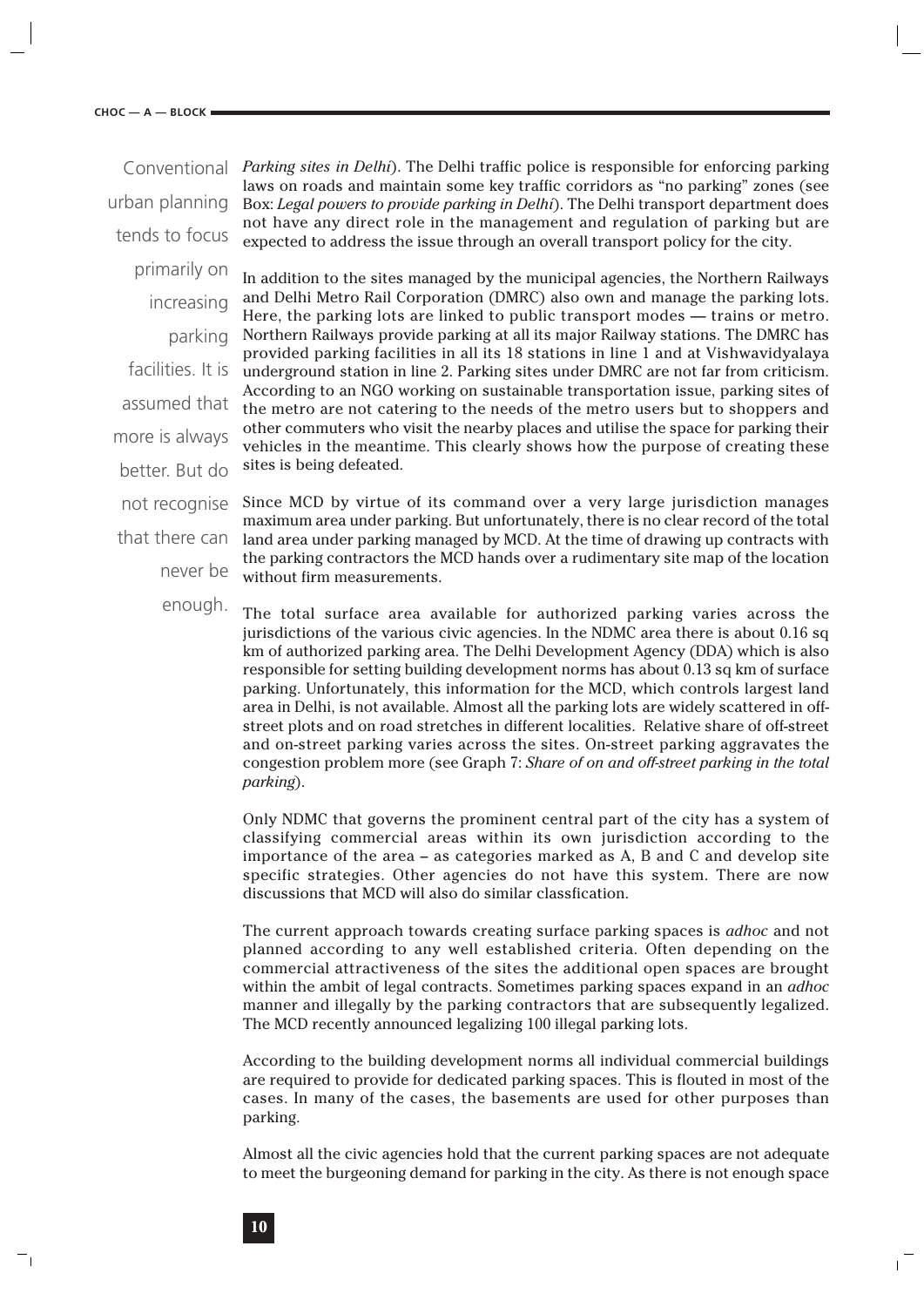

Source: Estimated on the basis of feasibility and parking survey reports provided by various agencies

for expanding the surface area for public and commercial parking all the agencies plan to create structured parking lots to meet the future demand. All agencies have proposed construction of multilevel parking lots. NDMC has proposed to construct 3, MCD – 19, and DDA – 5.

Further impetus to create more multilevel parking lots has also come from the public interest litigation in the Delhi High Court (C.W.P. No. 5239/2002). The Delhi High Court on December 17, 2004, has directed that, '*until and unless 100 parking sites are identified in Delhi that too of larger dimensions the problem of parking is going to be acute which will not only affect haphazard parking of vehicle on roads but traffic in terms of congestion would create other problems. We direct that the MCD, DDA and NDMC to identify minimum 100 sites to built multilevel parking in Delhi….*."

Additionally, under a separate initiative the MCD has taken steps to regularise 100 more surface parking lots. It has also issued tender for 3,000 parking lots that will come up on 2,500 commercial and mixed land use roads. In some places they will use stack technology. The city is therefore poised for massive expansion of parking supply. But it is not known how parking provisions will be made in these congested commercial streets where there is barely any space available.

This assessment becomes even more difficult as proper surveys have not been carried out to assess the area under parking lots in the city. The Comptroller and Auditor General's report — CAG *Report on Government of NCT of Delhi of 2004* also took note of the fact that MCD does not specify area of the parking lots. The Report states, "In most cases, the Corporation did not prepare site maps of the paid parking lots to be allotted to the contractor as of July 2002. It had not specifically mentioned the area of the parking lots which were to be handed over to the contractors while awarding contracts for the lots." Since then things have not changed much.

The MCD officials still prepare maps but in most cases they do not specify the exact area allotted. The MCD officials explain that most parking sites are mapped with the

 $\overline{1}$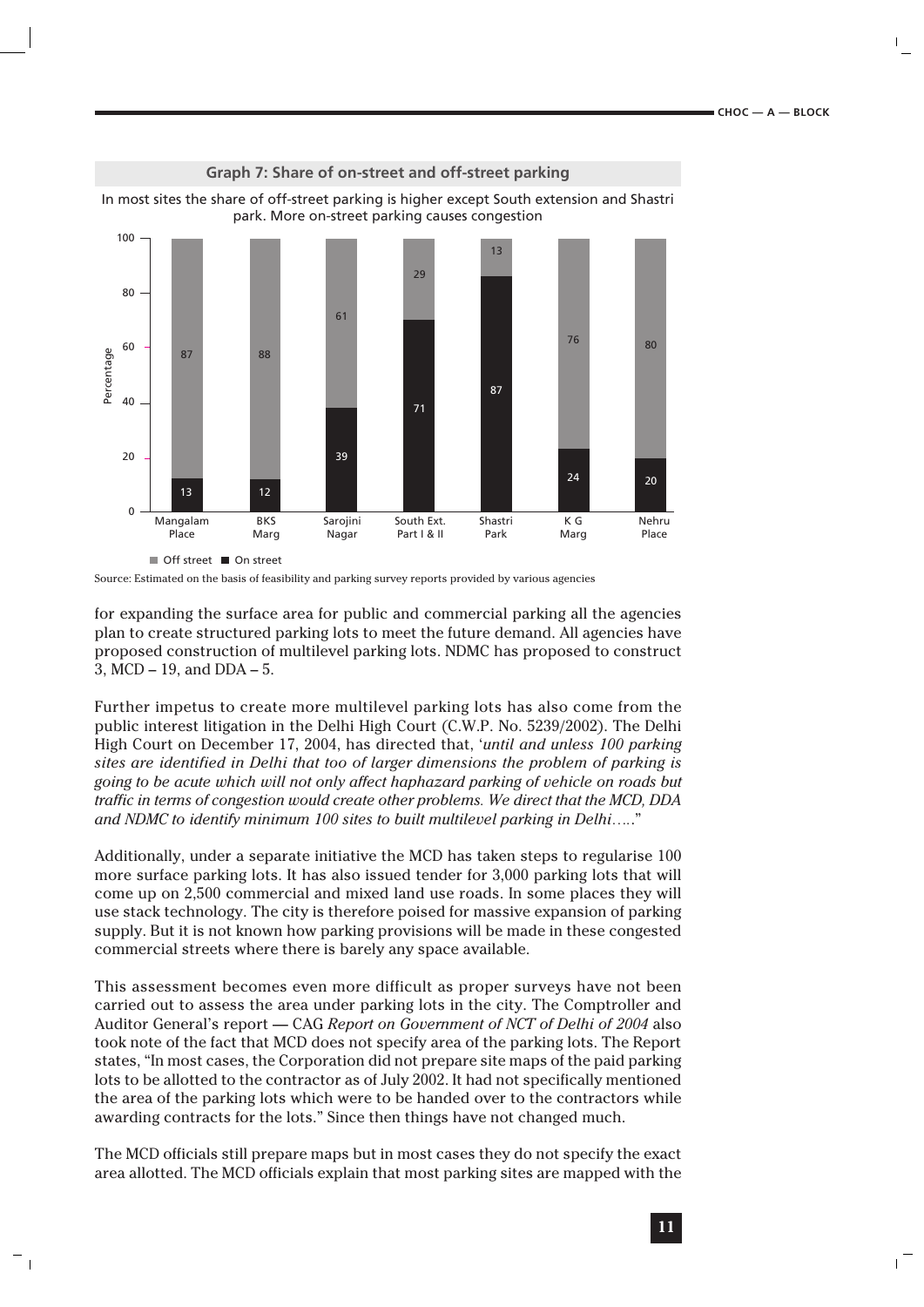help of key landmarks around the site like a building or a shop etc. These are plotted on the map to broadly indicate the area and the contractors follow that to identify and manage the area. Some officials do not find these maps reliable. Also the shortage of enforcement staff further weakens the system. Almost all the parking lots are widely scattered in off-street plots and on-road stretches in different localities.

In commercial, recreational and public places civic agencies auction the designated parking lots for a period of 2-3 years and get huge amount of money in the form of monthly license fee. The monthly license fee varies from site to site depending on the utilization potential of a parking lot. There is no doubt that parking for these agencies mean revenue generation. This further stokes interest in expanding the parking spaces to increase the revenue.

A review of terms and condition and agreement documents for auction of parking

## **TERMS OF CONTRACT**

Civic agencies have nearly the same terms and conditions for the parking managers in Delhi

#### **NDMC**

**Contract duration and monthly license fee**

- **A parking lot is awarded for a period of 2 years and is to be operated for 24 hours on all days of the year.**
- **A contractor has to pay the monthly license fee in advance by 7th of every month. In case of failure, interest has to be paid on the due amount at the rate of 24 per cent per annum (that is 2 per cent per month). Further delay of payment for one month will lead to cancellation of the license.**

#### **Rates**

- The rates will be charged as per the applicable rate of **NDMC.**
- **A point of scale machine or hand held device or any other instrument as directed by the NDMC has to be installed for issuance of parking tickets in all the parkings lots at their own cost.**
- **Monthly parking charges facility shall be allowed only to the shop owners and office employees. NDMC will decide the monthly rate of parking charges for the shop owners.**
- Parking rate of the approved taxi booths shall be at the **rates mutually agreed between the contractor and the concerned taxi booth allottees.**

#### **Management**

- Parking sites will have to be used for parking private **cars, scooters and motorcycles only.**
- **Parking pattern including entry/exit of vehicles is supplied by NDMC, which has to be adhered to.**
- **Display boards, displaying the site number, name of the parking site, name of the contractor, area allotted for parking, no of cars/scooters allowed to be parked and the rate of parking fee is provided by NDMC and**

**maintained by the contractor. In case of failure, one month license fee is forfeited /recovered as cost.** 

- **A yellow line has to be drawn earmarking the area as given in the tender from. In case of it is found that number of cars parked in the area is more than the number allowed, a contractor can be penalized and on repeating, the contract can be revoked and security money can be forfeited.**
- The contractor has to maintain the cleanliness of the **parking lot. He has to manage the parking of vehicles himself or through his employees. He is not allowed to allow any other person to run the parking on his behalf failing which the contract will be cancelled along with forfeitation of the security deposit. He is not allowed to transfer his rights to any other person.**
- **No vendor is allowed at the parking site. The contractor is not allowed to construct any temporary or permanent structure movable or immovable at the allotted parking sites and is liable for prosecution as well as demolition.**
- The contractor shall be responsible for all the damages **or losses to the vehicle during their parking at the site and not the NDMC**
- A complaint book is to be kept at the site, which the **NDMC can check as and when required.**
- In case of overcharging or violation of any kind, **Director enforcement will investigate the matter and on finding it true will impose a penalty of Rs. 5000 for first complaint, Rs. 10,000 for second complaint and cancel the contract if the complaints continue.**
- **The NDMC can terminate the agreement without any notice and reason if there is any breach in any of the conditions, parking land is encroached, parking creating obstruction of the passage of the parked vehicles, if parking is used for vehicles other than the ones specified, vehicle parked, non conformity with parking**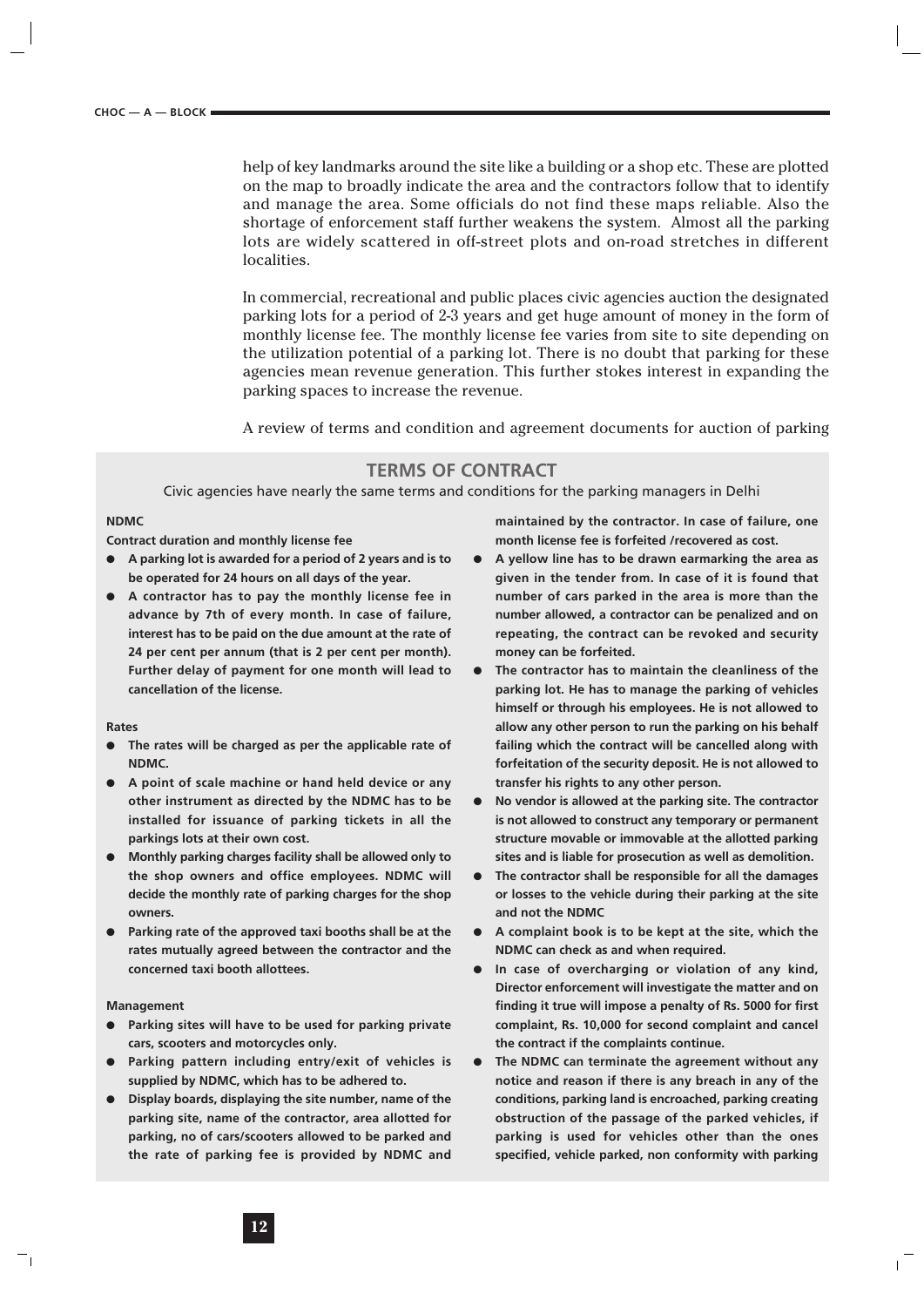**rtes, refusing to parking despite availability of parking space, refusing to produce the compliant book etc.** 

#### **DDA**

- **Contract duration and monthly license fee**
- A parking lot is awarded for a period of 3 years subject **to increase of 10 per cent of monthly parking fee every year.**
- A security deposit equivalent to 2 months bid amount **will be returned only after completion of the license period without any interest.**
- Advance three months license fee is to be paid after **allotment of the site which is adjusted only against last three months license fee of the compact period that is in the 34th, 35th, end 36th months.**
- **A contractor has to pay the monthly license fee in advance by 10th of every month. In case of failure, interest has to be paid on the due amount at the rate of 15 per cent per annum. Further delay of payment after one month will lead to cancellation of the license.**

#### **Rates**

**Monthly parking charges facility shall be allowed only to the shop owners and office employees.** 

#### **Management**

- Parking sites will have to be used for parking cars, **scooters, cycles and trucks and for which authorization has been issue.**
- No parking pattern is specified by the DDA.
- **A contractor has to display a notice board at a conspicuous place at the site with the applicable rates, his address and validity of license period.**
- **The contractor shall be responsible for all the damages or losses to the vehicle during their parking at the site and not the NDMC**
- **A contractor has to make arrangements at his own costs for maintaining the parking site in a state of repair and lightning of the parking sites.**
- A contractor will have to maintain the site in a clean **and hygienic condition.**
- **The contractor shall manage the parking of vehicles himself or through his employees. He is not allowed to allow any other person to run the parking on his behalf failing which the contract will be cancelled along with forfeitation of the security deposit. He is not allowed to transfer his rights to any other person.**
- **No vendor is allowed at the parking site.**
- The contractor is not allowed to construct any **temporary or permanent structure movable or immovable at the allotted parking sites and is liable for prosecution as well as demolition.**

The contractor is not allowed to display or exhibit any **advertisements or place or put up any hoarding on any part of the interior or exteriors other than those permitted in writing by the DDA.** 

## **MCD**

**Contract duration and monthly license fee**

- The contract is for a duration of five years. After the **expiry each year, the contract will be renewed with an enhancement in the monthly license fee by 5 per cent. The contract can further be extended for one year by the Commissioner at his discretion. However if the allottee continues to operate the site after the expiry of the contract period, he will be treated as unauthorized occupant and shall be liable to pay misuse/damage charges that is double the monthly license fee for such period of unauthorized occupation.**
- The monthly license fee shall in no case be less than Rs. **20,000.**
- A security deposit equivalent to three months license **fee (that is 25 per cent of the total bid amount) and license fee for the entire year is to be paid to the MCD. This can be done either by depositing 3 months quoted and approved license fee as security deposit and one month of advance license fee besides 11 cheques as license fee for remaining 11 months starting from 2nd to 12th month of the contract or depositing 3 months approved license fee as security deposit along with one month's advance license fee and the remaining amount equivalent to 11 months license fee in lump-sum on which a rebate of 4.5 per cent is allowed. After renewal of the contract every year and from second to fifth year, the licensee has to deposit 12 post-dated cheques of enhanced license fee for 12 months of the relevant years. As mentioned earlier, a rebate of 4.5 per cent is allowed for lump-sum payment.**
- **In case the cheque is dishonoured, the contract will be deemed to be automatically terminated and the license shall be liable to pay the corporation damage charges equivalent to double the monthly license fee for the unauthorized occupation.**

#### **Rates**

● **The contractor has to get the parking slips printed at his own cost. The rates are to be charged as prescribed by the MCD. The contractor has to maintain proper accounts and produce the same whenever asked. For this, the licensee shall procure hand held computers to ensure proper and undisputed monitoring of the duration of the time of the parked vehicle for charging the parking fee. The MCD exempts this facility in very small parking sites keeping in view the cost of computerization and the monthly license fee of the parking site.**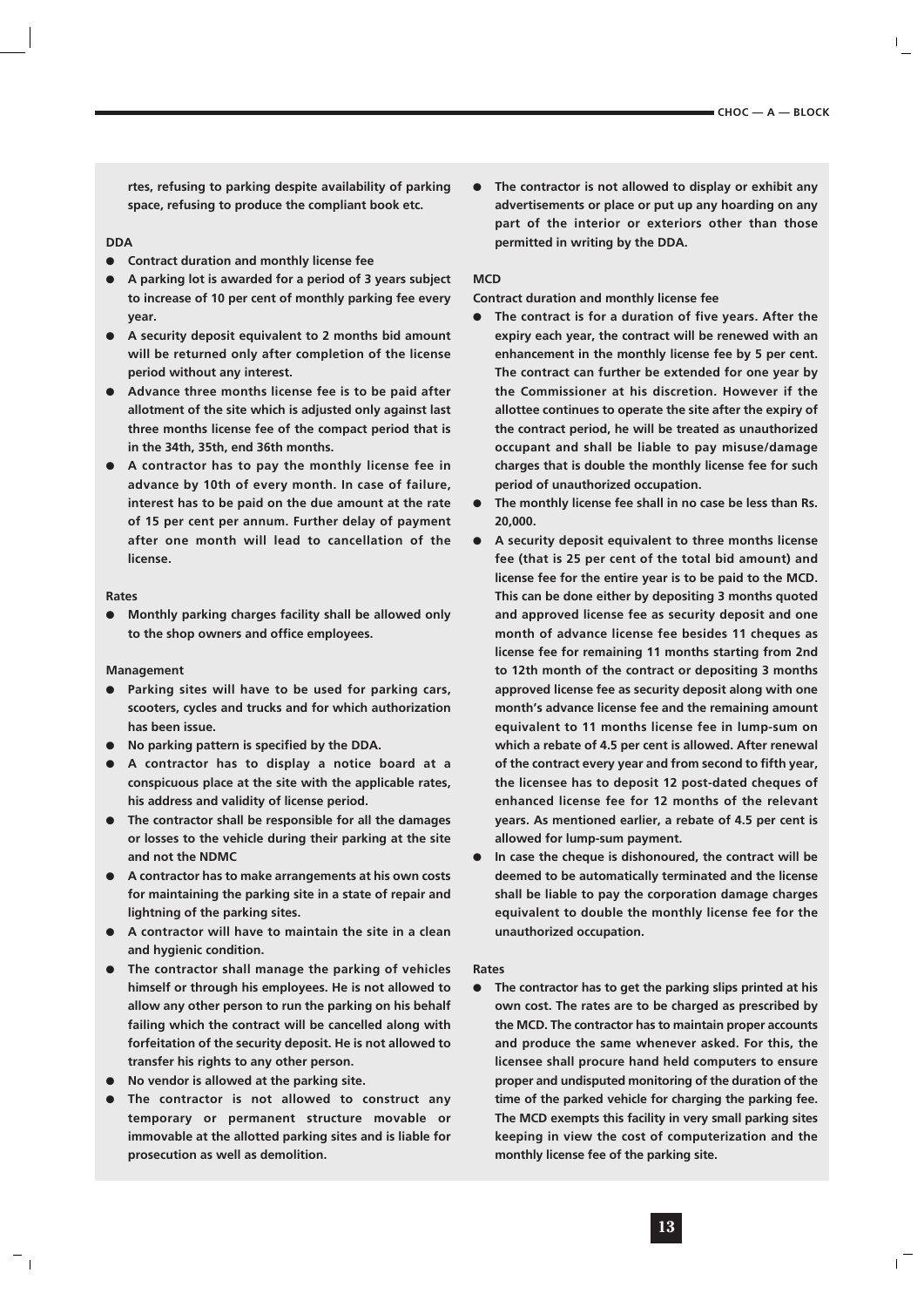- **Concessional rates have to be charged for vehicles of traders having shops/offices in the area in front of the parking (Rs. 150 per month for cars and Rs. 75 per month for two-wheelers).**
- In case of residents of the area in front of which parking **has been allotted, free parking will be allowed with a clear stipulation that the vehicle should be registered at the address of the same area and this will be allowed to only one vehicle per house/office/shop.**
- **The contractor has to display an illuminated sign board at the entrance and exit points of the parking sites with information about the name of the contractor, his registration number, address, telephone number, number of employed workers, license number and date, period of contract, area police telephone number and the parking charges.**
- **The contractor is responsible for making provisions of adequate lighting, general upkeep, cleanliness and hygiene at the site.**
- **Incase of unauthorized encroachment (vendor etc) in the site, the contactor will have to pay Rs. 5000.**

#### **Management**

- **MCD supplies a map of the space allowed for parking of vehicles, which has to be strictly adhered to. The space allotted as per map will be allowed on roadside parking sites from the road berm.**
- The sites will be open round the clock and allow parking **of vehicles at all time except due to an extraneous reasons or non-availability of parking space.**
- **Parking of vehicles on more than the specified permissible space is not allowed failing which a fine of Rs. 500 per day violation will be imposed upon the licenses and the contract may be liable for termination.**
- The parking zone of vehicles per unit has to be clearly **demarcated for the convenience of the public. Parking slots have to be provided either by putting white lines on the ground or by fixing bricks/pipe.**
- **The licensee has to make arrangements for illuminations and sinnages on the sites as per the approved design to be supplied by the MCD.**
- **The contractor has to manage parking of vehicles, security of the site, cleanliness, lighting and computerization wherever done either himself or through his employees. He is not allowed to sublet or allow any other person to run the parking sites on his behalf. The directions given by the local police authorities are to be complied with from time to time.**
- **The contractor is liable and responsible for any theft of vehicle/accessories and the damages/losses caused to the vehicle during its parking at the site.**
- The contractor can construct a wooden khokha for use. **However, MCD reserves the right to allow advertisement boards and kiosks within the boundary or within the parking site itself.**
- **The site has to be managed in such a way that it does not obstruct the very passage of the vehicles parked there.**
- **In the event of violation of any condition, apart from cancellation of license, a penalty of Rs. 500 per violation per day has to be paid. When the imposed penalty accumulates upto Rs. 10,000 and the contractor fails to deposit it within 15 days of the date when the amount exceeded Rs. 10,000, action can be initiated as per provisions mentioned for breach of contract and blacklisting and cancellation of registration.**

**Recently, MCD announced revision in its terms and conditions for allotment of parking lots. Most of them remain the same except the following:**

- **Earlier only registered contractors with the MCD could apply for a tender. But from now on, the tender process is open to all.**
- All contracts will be awarded through e-tendering.
- The contract duration has been reduced from 5 years to **2 years. The contract will be renewed after the expiry of the first year with 10 per cent enhancement of monthly fee.**
- **Monthly license fee shall not be less than Rs. 10,000 in any case.**
- **The proposed charges are to be charged at all the sites.**
- A new tax has been imposed on the contractors. As per **the provision of section 206 C (IC) inserted by the Finance (No. 2) Act, 2004 with effect from October 1, 2004 of Income Tax 1961, every successful tenderer shall be required to deposit TCS at the rate of 2 per cent along with surcharge and education cess (2.244 per cent in total) on license fee or applicable from time to time.**
- **The contractors at the multilevel parking will have to perform the following duties and responsibilities and make arrangement for the following at their own cost.** 
	- **Complete illumination of entry and exit points of site with glow signs**
	- **Functional toilets**
	- General keep up of cleanliness within the parking **site**
	- **Functional fire fighting systems**
	- **Functional public address system**
	- **Functional power backup through generators**
	- **Functional system for removal of water from the water logged portions if any due to rain, seepage etc**
	- **Adequate lighting/illumination**
	- **Insurance of the site**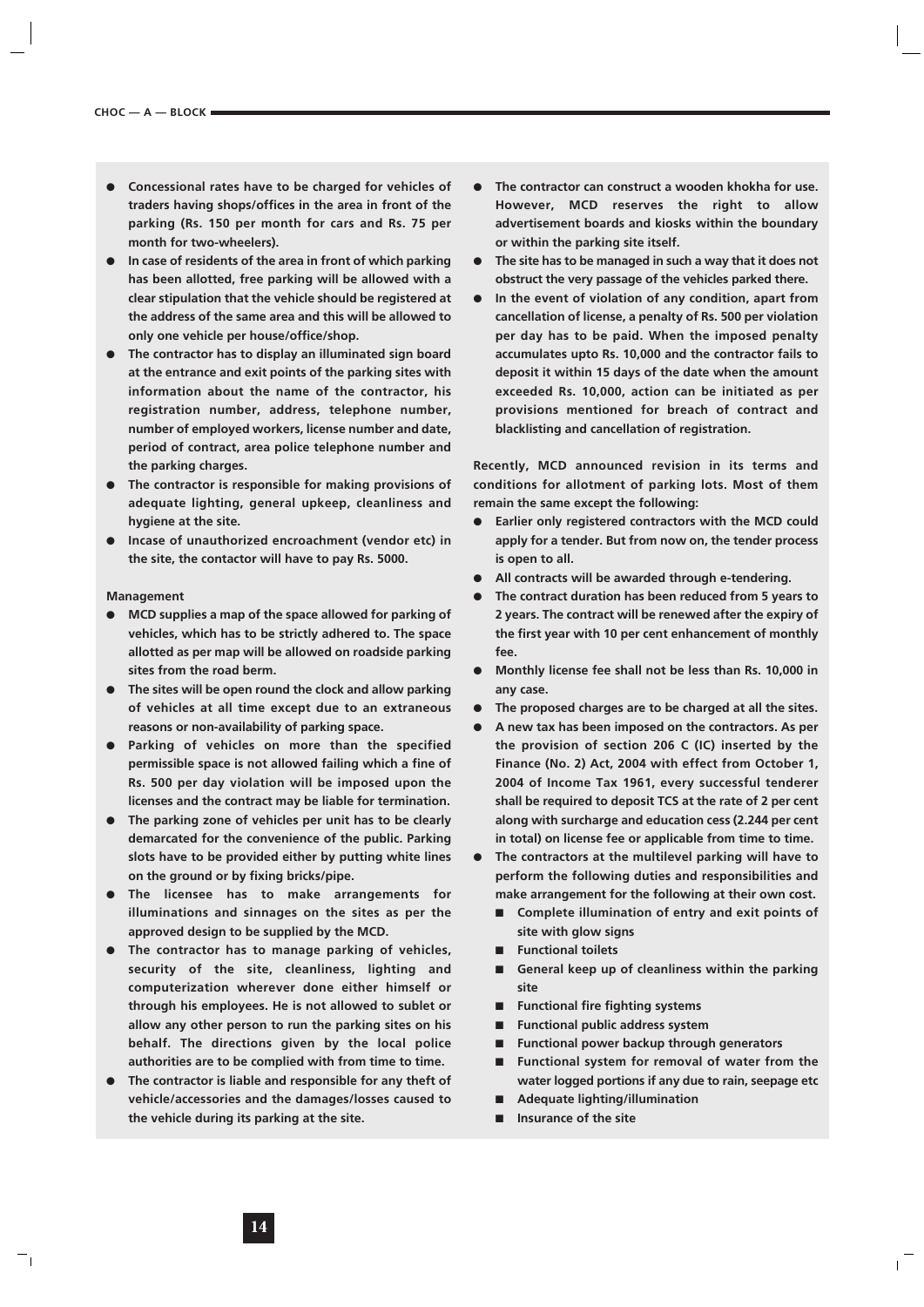#### **CHOC — A — BLOCK**

# **HIGH COURT PROPOSES TO BAN ON-STREET PARKING**

**In a suo motto case (WP © 16565 of 2006) – Court on its won motion vs Union of India and others, the Delhi High Court ordered the following on March 26, 2007.** 

**"The Municipal Corporation of Delhi/New Delhi Municipal Corporation shall not issue any license, contrary to the above direction. They shall also ensure that all the roads in Delhi shall be cleared from the unauthorized occupation of shopkeepers, raidees, water-trolleys and no other object, which obstructs the traffic and no part of the main road shall be used for parking of vehicles/rickshaws/scooters. The authorities shall also take effective steps to ensure compliance of directions contained in the order dated 16th March, 2007. The Assistant Commissioner of Police shall ensure that the authorities concerned are fully implementing this condition. There should be no violation of these conditions in the area under their control.**

**It is further directed that unless and otherwise exempted for a particular occasion or function by the competent authority i.e. Additional Commissioner of Traffic Police, on the entire Lutyens Zone, no vehicles would be parked on the metalled roads and wherever large number of persons have to go to that zone, they shall park their cars at the earmarked parking areas at India Gate. The authorities are directed to ply special buses within the Lutyens Zones beginning and terminating at India Gate. The main roads falling in the Lutyens Zones shall be treated as no parking zone and the vehicles parked on the main road shall be towed away by the traffic police, in accordance with law. The boards of `Tow Away Zone' shall be displayed on the roads in Lutyens Zone.**

lots shows that there is major emphasis on monthly license fee payment. All agencies have rules and regulations regarding payment of license fee —- periodicity of payment, the interest rate at which the delayed license fee is to be paid and penalty for not paying the fee or if there is delay. These guidelines are weak on the guidelines for qualitative improvements (see Box:*Terms of Contract*).

Delhi government will have to work out a new approach to parking planning as there is also a High Court order proposing to ban on-street parking along the main arterial roads. This order was issued in n August 2007 (see Box: *The High Court proposes to ban on-street parking*).

#### **3. HOW MUCH PARKING DO WE PLAN FOR?**

**Difficulty in estimating parking demand and supply:** Biggest challenge to parking planning is limted and uncertain data. The key sources of information on parking demand and related issues include the data and reports of the consultancy organizations that have been commissioned by the civic agencies to undertake feasibility studies for multilevel structured parking lots in some commercial sites and one diagnostic report by the New Delhi based Central Road Research Institute (CRRI).

The key reports for Delhi include– i) Congestion and parking problems of selected locations in Delhi in 2006 by CRRI. This is a diagnostic study that has covered nine representative sites in Delhi including Nehru Place, Lajpat Nagar, Chandni Chowk, Sadar Bazaar, Kamla Nagar, Ajmeri Gate, Daryaganj, Krishna Nagar, Karol Bagh; ii) Infrastructure Development Finance Corporation (IDFC) Techno Commercial Studies for multilevel parking in Nehru Place, Mangalam Place, Baba Kharak Singh Marg, Hindustan Times Building, Sarojini Nagar, Shastri Park and South Extension. iii) Simpark Infrastructure Private Limited of 2005 for Kamla Nagar, Ramlila Ground and Parade Ground. All these studies have been conducted within the time frame of 2004-06.

There is no doubt that the principal interest of the municipal agencies is revenue generation. This stokes interest in expanding parking spaces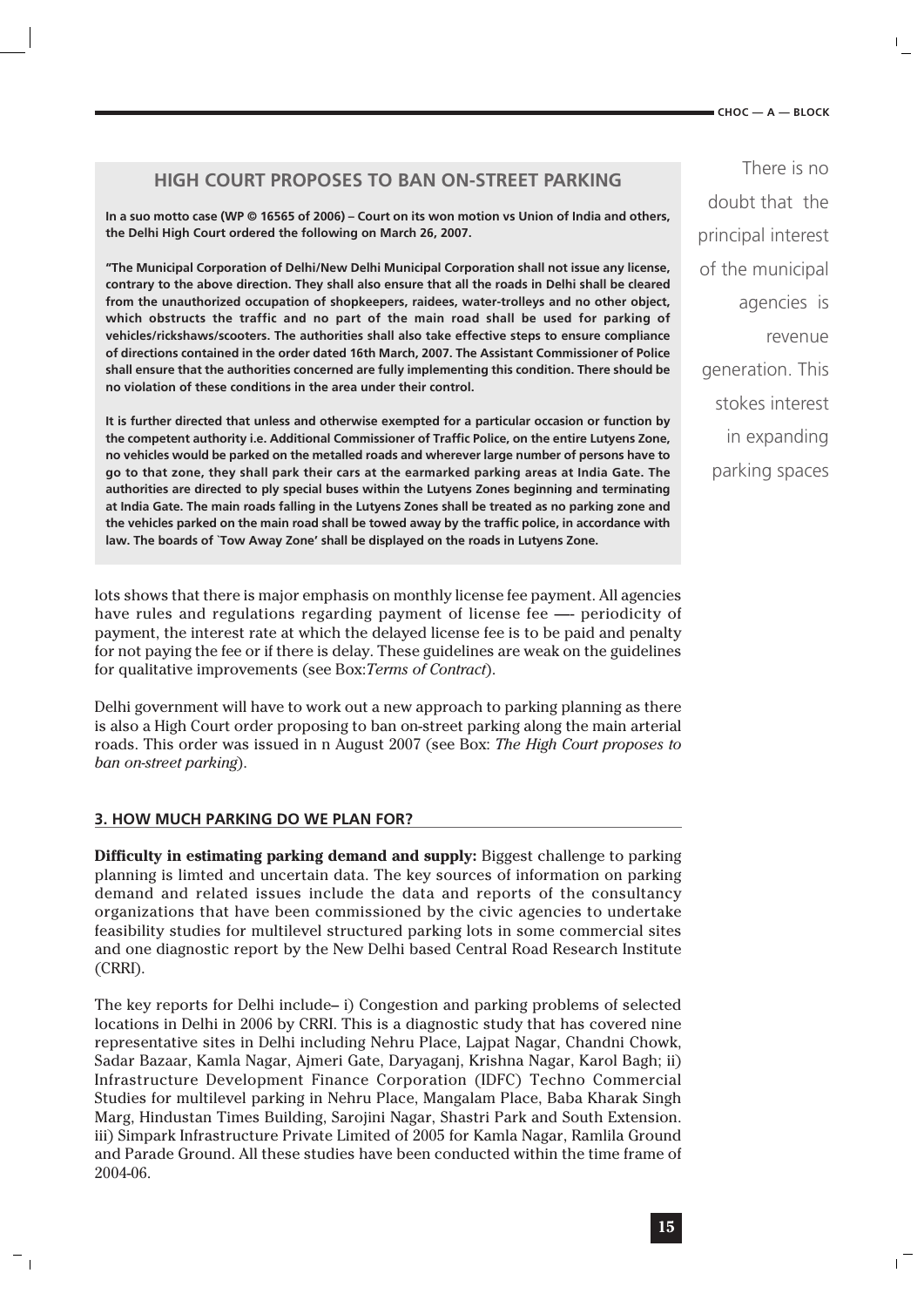These reports are beset with data gaps and data discrepancy making direct comparisons and quantification difficult. There are differences in approach and methodology as well. The CRRI has carried out a diagnostic study to assess congestion and parking problem in selected locations of Delhi. They have reviewed parking standards, study area characteristics, conducted parking surveys, site inventory, and traffic volume surveys. It is important to note that they have estimated the future parking demand on the basis of overall growth in vehicle numbers in the city and also the GDP growth. On the other hand, IDFC has conducted various techno commercial studies to examine the feasibility of constructing multilevel parking lots. They have conducted reconnaissance survey to assess the influence area, site characteristics, parking surveys on variety of indicators, including parking duration, accumulation, arrival rate, user characteristics, parking lot characteristics, willingness to pay and so on.

The differences in methodology lead to wide variations in estimations. For example, in Nehru Place both IDFC and CRRI have conducted actual surveys to estimate the current parking demand. But IDFC estimates actual current parking demand as nearly 5861 ECS while CRRI estimates 7,713 ECS – a difference of 32 percent. While CRRI has projected increase in parking demand in Nehru Place to be 11601 ECS by 2010, IDFC has projected 9521 ECS by 2020. IDFC survey shows 45 per cent people coming for work in Nehru Place. CRRI study shows 60 per cent as employer and employees. These differences stem from the differences in the methodology and study design.

All these studies conclude that there is wide gap in demand and supply of parking in the key commercial areas of the city and the current parking usage has already eroded a large share of common spaces in commercial areas.

The widening gap between demand and supply in key commercial sites is only expected to get worse as demand for parking is projected to increase significantly by 2010. In some cases the demand may increase by nearly 50 per cent (see Graph 8: *Projected parking demand in key commercial areas*). In almost all key commercial sites surveyed parking demand is overtaking supply. The shortfall is in the region of nearly half of the total current demand. In Nehru Place, Chandni Chowk, Ajmeri Gate the short fall is as high as 52 per cent, 54 per cent, 55 per cent respectively (see Graph 9: *Parking demand and supply gap*). This means even after getting chock a



Note: \*Compound annual growth rate of car (10 per cent) and two-wheeler (6 per cent) Source: Based on data provided in Anon 2006, Congestion and parking problems of selected locations in Delhi, Central Road Research Institute, New Delhi.

 $\overline{1}$ 

٦ı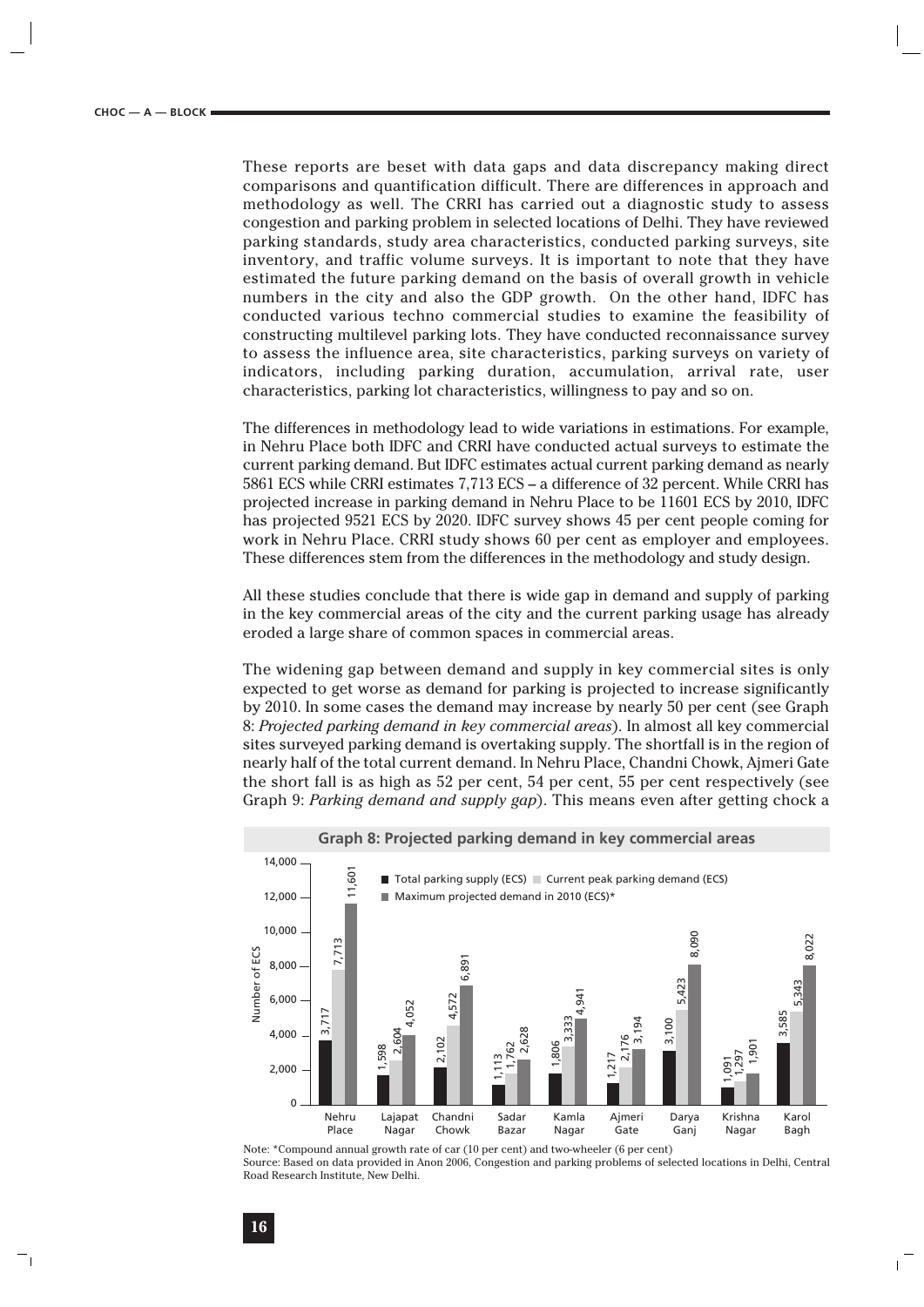$\overline{\phantom{a}}$ 



Source: Based on CRRI 2006, Congestion and parking problems of selected locations in Delhi, Final report, New Delhi

block with cars, these sites can meet half the gargantuan appetite for parking. This is unsustainable if additional steps are not taken to reduce parking demand and retrain car usage.

In some key commercial areas – Sarojini Nagar, Shastri Park, South Extension, Nehru Place, Baba Kharak Singh Marg, Mangalam Place — the space needed to park the current fleet of vehicles is already nearly half of the commercial built up area of the site. In Nehru Place the space needed to park the current fleet of personal vehicles is already half of the commercial built up area. According to the IDFC study, the maximum peak demand is about 10,536 vehicles generating parking demand of 5861 ECS. All these vehicles would require 1,34,387 sq m area for parking which would be 50.78 per cent of the total commercial built up area of Nehru Place (see Graph 10: *Commercial built up area and estimated area under parking*). This shows that the



 $\overline{\phantom{a}}$ 

**Graph 10: Commercial built up area and estimated area under parking**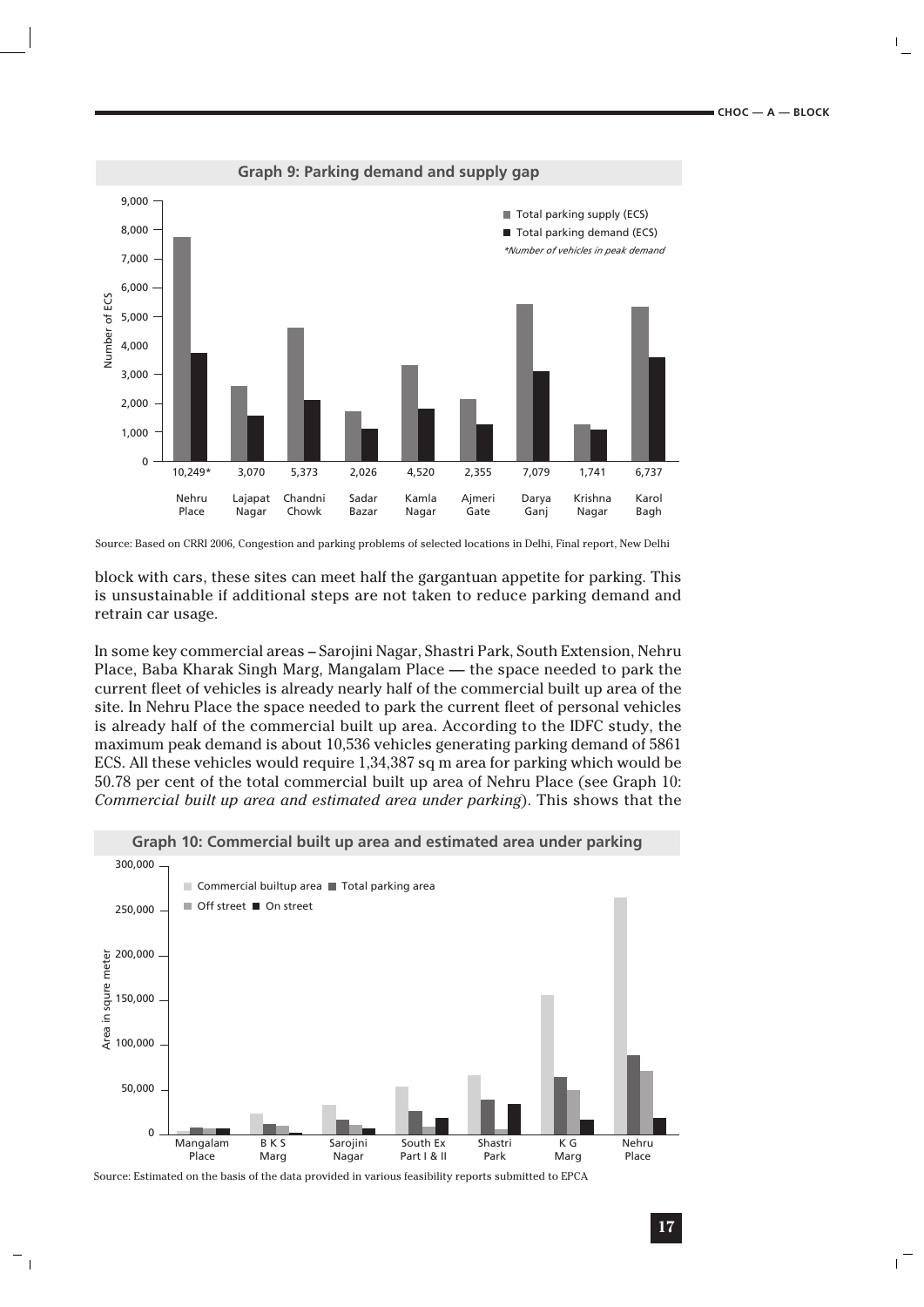surface parking area in key commercial places of Delhi have reached a near saturation point and there is little scope of further expansion of the parking provision on the surface.

**Legal norms for parking:** In Delhi DDA is responsible for setting parking norms according to broad land-use classes. These include residential, commercial, manufacturing, government (see Table 4: *Parking norms in Delhi*). During the revision of Delhi's Master Plan for 2021 the parking norms came under severe pressure.

There was a considerable pressure to revise and increase the ECS provisions in MPD 2021. In fact the Delhi Parking policy even stated that the current parking norms appear to be considerably on the lower side in view of actual vehicle use. The government notified the Master Plan 2021 in February 2007. This increased the ECS provision.

The MPD 2021 also mentions that parking adequacy statement/study for large projects like stadia, shopping malls, multiplexes will be desirable. It also states that parking area in basements if misused can be taken over by the local municipal body/authority.

As the surface land area is getting increasingly exhausted the civic agencies have begun to plan vertically high rise multi-level structured parking lots to cater to the growing parking demand. Separate development norms have been created for these structures (see box: *Development control norms for multilevel structured parking lots*)

Globally, the governments either set: i) Minimal standards that put the responsibility of providing parking on the developer to satisfy the parking demand, or, ii) Maximum allowable standards to cap the parking supply, or, iii) Flexible parking standards based on the actual site specific demand surveys.

There can never be a standard yardstick for setting parking standards. Global experience has shown that uniform minimum standards have risk of over or under supply. There are apprehensions that these standards may lead to oversupply in those areas that are more accessible, have priced parking, and other travel demand management options are available or parking facilities costs are high. Therefore, careful assessment and planning are crucial. We can see that in many market places either there is oversupply or undersupply if the current norms are strictly followed. The comparison of the projected parking demand for some sites show that the demand will either equal the norm, in some cases it could even be higher, or even lower. This also means that the norms can even lead to oversupply of parking spaces (see Table 5: *Need flexible standards*).

There is no standard yardstick for setting parking standards. Uniform minimum standards have risk of over or

under supply.

7

Experts caution that uniform application of parking norms derived from different surveys by the transport planners can at times lead to oversupply and poor utilisation at an enormous cost. Adjust parking standards to more accurately reflect the demand in sites. A preliminary estimate shows that if the new norm of 3 ECS per 100 sq m is applied to all new commercial developments in Nehru Place it would require increase in parking supply by 35 per cent over the projected demand, which may not be needed.

**Are we planning for overcapacity?** Traditionally, the city governments have been regulating parking supply by setting development norms that requires provision of parking spaces in every development site or land use. Through this instrument the regulatory authorities keep control over the parking provisions in residential and commercial buildings. The basic premise of these norms is to put the responsibility

 $\mathbf{I}$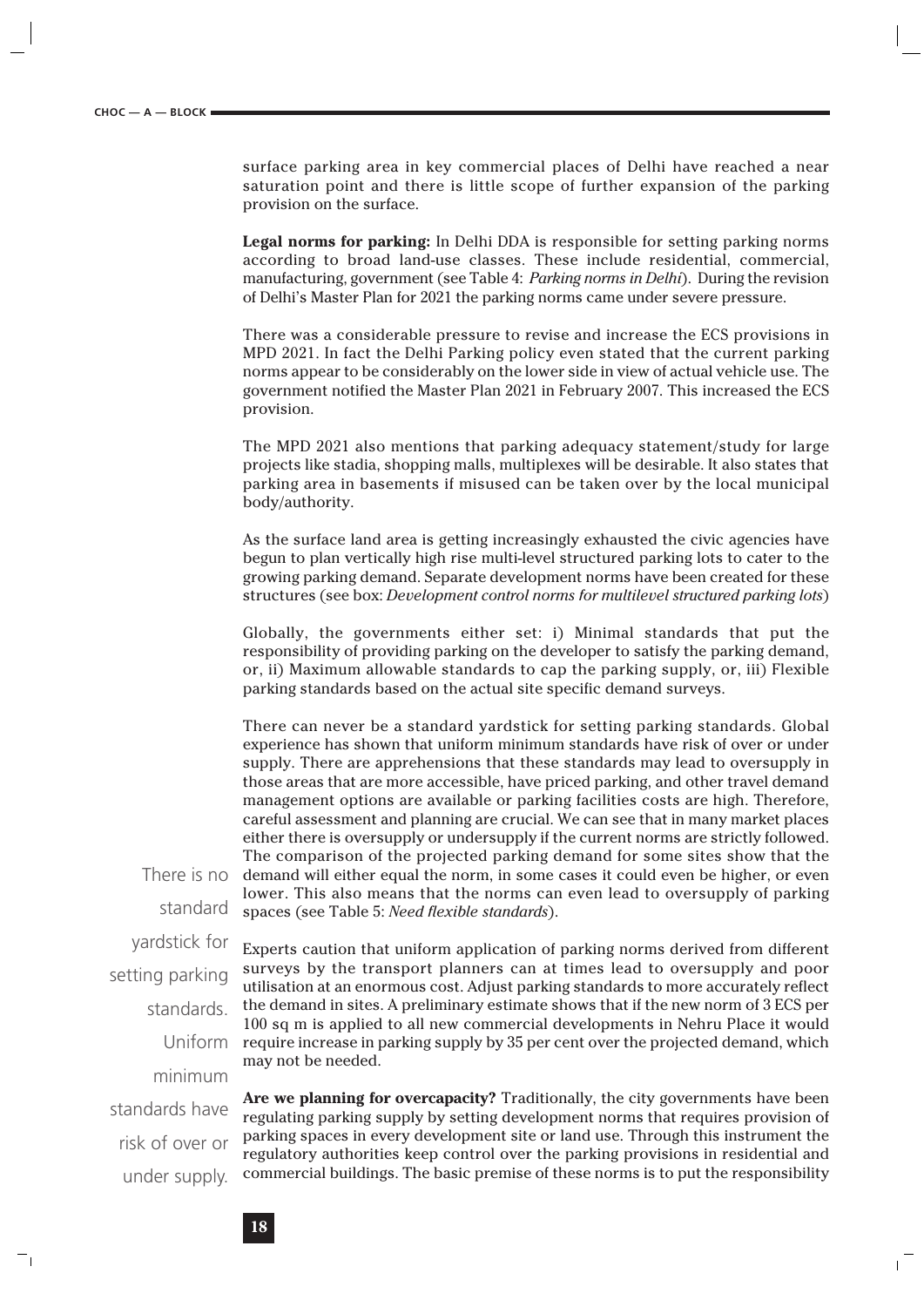$\mathbb{I}_+$ 

|    | Land use category                                                    | Parking standards ECS/100 sq m of floor area    |
|----|----------------------------------------------------------------------|-------------------------------------------------|
|    | <b>COMMERCIAL</b>                                                    |                                                 |
|    | i. Commercial centres                                                |                                                 |
| a. | Convenience shopping centre/local shopping centre/local level        | 2                                               |
|    | commercial areas                                                     |                                                 |
|    | b. Service market                                                    | $\overline{2}$                                  |
| c. | Organised informal bazar                                             | $\sim$                                          |
|    | d. Community centre/non-hierarchical commercial centre               | 3                                               |
|    | e. District centre/sub central business district/sub city level      |                                                 |
|    | commercial areas                                                     | 3                                               |
|    | ii. Metropolitan city centre/central business district               |                                                 |
| a. | Commercial plot: Retail and commerce metropolitan city centre that   |                                                 |
|    | is Connaught Place and its extension                                 | 3                                               |
|    | b. Commercial complex at Fire brigade land and Janpath lane          | 3                                               |
|    | iii. Hotel                                                           | 3                                               |
|    | iv. Service apartments                                               | 3                                               |
|    | v. Any other commercial centre                                       | 3                                               |
|    | a. Including commercial component along with Railway/                |                                                 |
|    | <b>MRTS</b> stations/ISBT                                            |                                                 |
|    | b. Asaf Ali Road (the area shown as commercial strip in Delhi Gate – |                                                 |
|    | Ajmeri Gate Scheme)                                                  | 3                                               |
|    | vi. Wholesale trade                                                  |                                                 |
|    | Integrated freight complex/wholesale market                          | 3                                               |
|    | <b>RESIDENTIAL</b>                                                   |                                                 |
|    | i. Residential plot-plotted housing                                  |                                                 |
|    | Plot size 250-300 sq m                                               | $\overline{2}$                                  |
|    | In plots exceeding 300 sq m                                          | 1 ECS for every 100 sq m built up area provided |
|    |                                                                      | that if the permissible coverage and FAR is not |
|    |                                                                      | achieved with the above-mentioned parking       |
|    |                                                                      | norms in a plot, the parking norms of the       |
|    |                                                                      | preceding category shall be allowed             |
|    | ii. Residential plot group housing                                   | $\overline{2}$                                  |
|    | iii. Cluster court housing                                           | As per group housing norms                      |
|    | iv. Foreign mission                                                  | Basement for parking and service not to be      |
|    |                                                                      | counted in FAR                                  |
|    | v. Hostel/guest house/lodging and boarding house/dharamshala         | 2 ECS per 100 sq m of built up area             |
|    |                                                                      | These norms will not be applicable for guest    |
|    |                                                                      | house under mixed land use                      |
|    | vi. Night shelter                                                    | $\overline{\phantom{a}}$                        |
|    | vii. Farm house                                                      | $\overline{\phantom{a}}$                        |
|    | MANUFACTURING/INDUSTRIAL                                             |                                                 |
|    | Industrial plots                                                     |                                                 |
|    | 50 sq m and below                                                    | $\overline{2}$                                  |
|    | 51 sq m to 401 sq m                                                  | $\overline{2}$                                  |
|    | 401 sqm and above                                                    | 2 (In case of plots up to 60 sq m, common       |
|    |                                                                      | parking shall be provided)                      |
|    | Flatted group industry (minimum plot size 400 sq m)                  | $\overline{2}$                                  |

 $\equiv_{\perp}$ 

**Table 4: Parking norms in Delhi** 

*Continued…*

 $\mathbf{1}^{\frac{1}{n-1}}$ 

**19**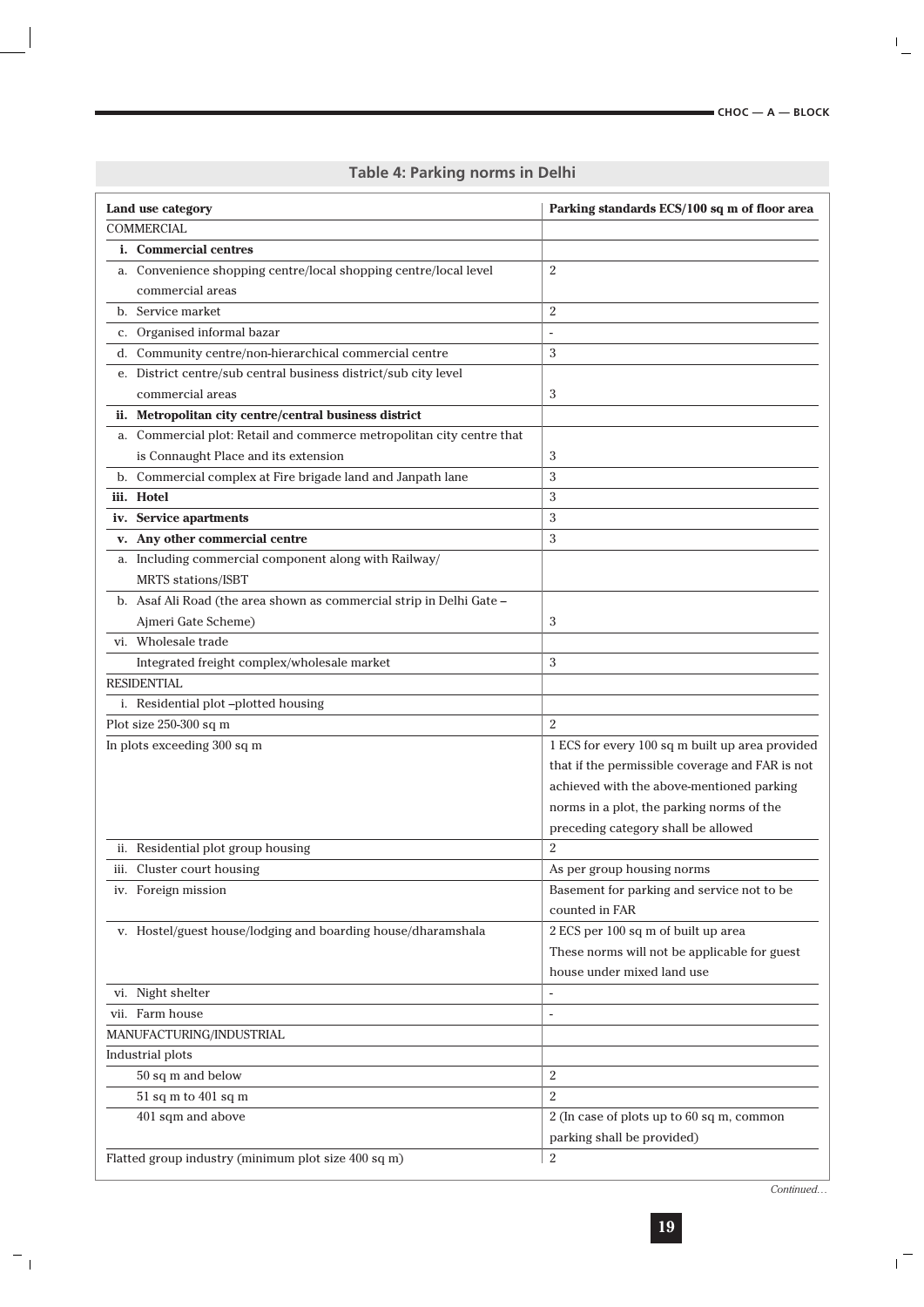# **Land use category Parking standards ECS/100 sq m of floor area**  GOVERNMENT Government offices i. Integrated office complex (premises used for the office of central government, local government and local bodies)  $\vert$  1.8 ii. District court (premises used by offices of the judiciary)  $\begin{array}{|l|l|} \hline \end{array}$  1.8 PUBLIC AND SEMI PUBLIC FACILITIES i. Hospitals a. Hospital A  $(501 \text{ beds and above})$  2 b. Hospital B (201 beds to 500) c. Hospital C (101 beds to 200) d. Hospital D (upto 100 beds) OTHER HEALTH FACILITIES a. Maternity Home 2 b. Nursing Home/ Polyclinic/Dispensary c. Family welfare centre d. Pediatric centre e. Geriatric centre f. Diagnostic centre. Veterinary Hospital for pet animals and birds 1.33 Dispensary for pet animals and birds 1.33 Medical College As per norms of Medical council of India/Regulatory Body Nursing and Paramedic Institute 2012 Veterinary Institute As provide a large and the As provide a large As provided as provided as  $\alpha$  and  $\alpha$  as provided as  $\alpha$  and  $\alpha$  and  $\alpha$  are  $\alpha$  and  $\alpha$  are  $\alpha$  and  $\alpha$  are  $\alpha$  and  $\alpha$  are  $\alpha$  and  $\alpha$  are ii. Education Education facilities Play School, Coaching Centre, Computer-Training Institute, physical Education Centre etc. 1.33 Nursery School Primary school 1.33 Sr. Secondary School 2 School for Mentally challenged School for Physically challenged Education facilities (higher education)

## **Table 4: Parking norms in Delhi**

*Continued…*

Management Institute/ Teacher Training accommodation.

Institutes etc.) / Research

parks and landscape

71

Vocational Training Centre (ITI/Polytechnic / Vocational/ Training Institute/

campus (10 ha and above) will be divided into four parts —- academic including administration, residential, sports and cultural activities and

Development centre 1.33 General College 2.1.33 Professional College (Technical) 1.33 University Campus including International Education Centre (IEC) - Large 1.33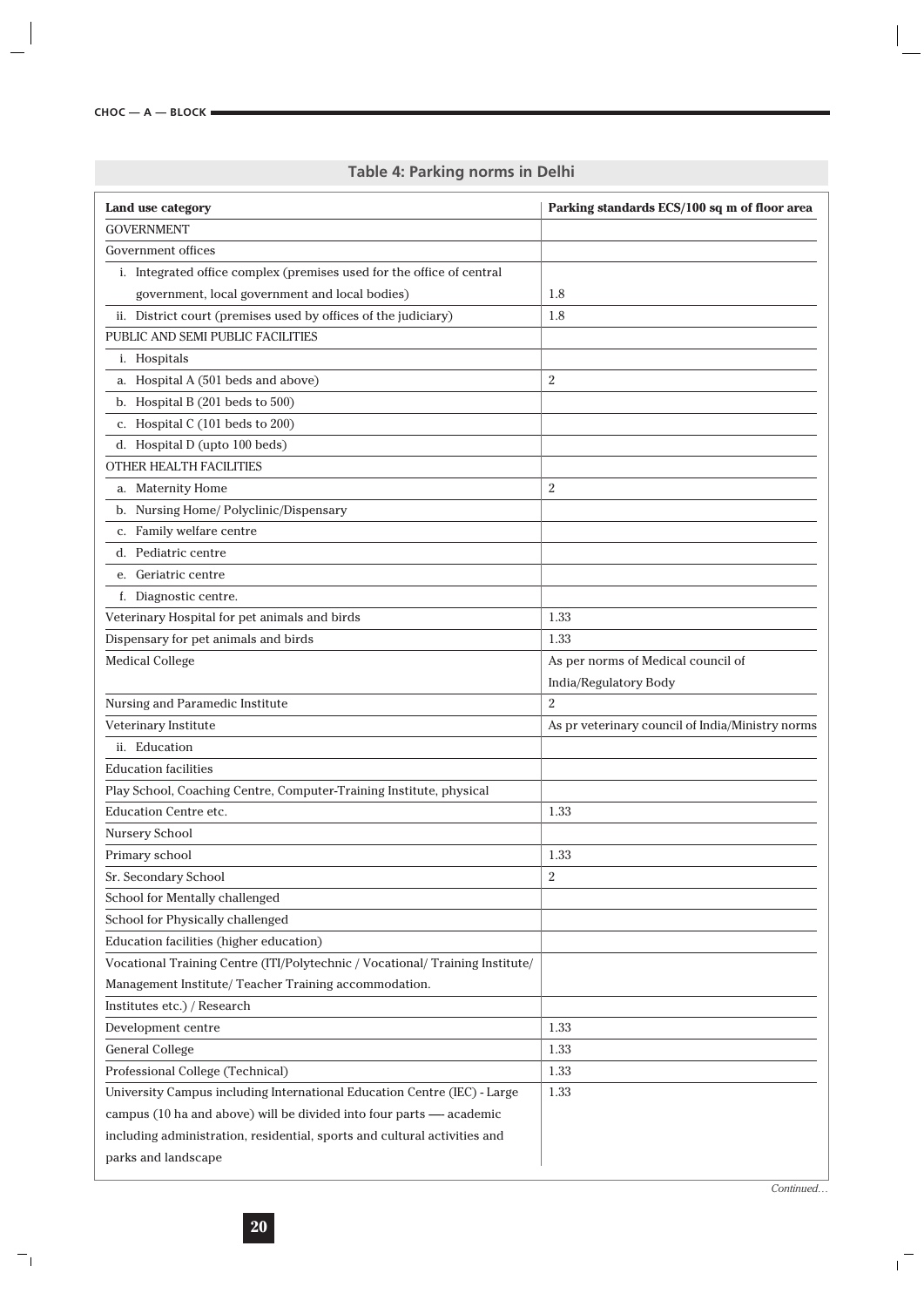$\mathbb{L}$ 

|  | Table 4: Parking norms in Delhi |  |  |  |
|--|---------------------------------|--|--|--|
|--|---------------------------------|--|--|--|

| Land use category                                                             | Parking standards ECS/100 sq m of floor area |
|-------------------------------------------------------------------------------|----------------------------------------------|
| iiii. Sports facilities                                                       |                                              |
| Various sports facilities (divisional sports centre/golf course; district     | $\overline{2}$                               |
| sports centre; community sports centre; neighbourhood play area and           |                                              |
| housing area play ground)                                                     |                                              |
| iv. Communication facilities                                                  |                                              |
| Head post office with administrative office and with/without delivery office) | 1.33                                         |
| v. Security police facilities                                                 |                                              |
| Police post; police station, district office and battalion, police line,      | $\overline{2}$                               |
| district jail, police training institute/college, police firing range etc)    |                                              |
| vi. Safety/fire facilities                                                    |                                              |
| Fire post, fire station, disaster management centre and fire training         |                                              |
| institute/college)                                                            | 1.33                                         |
| vii. Socio-cultural facilities                                                |                                              |
| Multipurpose community hall and banquet hall<br>a.                            | 3                                            |
| b. Community recreational club and recreational club                          | $\overline{2}$                               |
| c. Socio cultural activities such as auditorium, music, dance and drama       | 2 (A proper scheme for visitors parking and  |
| centre/meditation and spiritual centre etc                                    | parking adequacy statement shall be prepared |
|                                                                               | taking into consideration large number of    |
|                                                                               | visitors)                                    |
| d. Exhibition cum fair ground                                                 | Subject to statutory clearance               |
| e. Science centre                                                             | $\overline{2}$                               |
| f. International convention centre                                            | $\overline{2}$                               |
| Other community facilities                                                    |                                              |
| Old Age Home/ Care Centre for Physically/Mentally challenged/ Working         | 1.8                                          |
| women/ men hostel/Adult education Centre/Orphanage/Children's                 |                                              |
| Centre/ Night Shelter                                                         |                                              |
| Religious places                                                              | 1.8                                          |
| Anganwari                                                                     | 1.8                                          |
| Cremation ground, burial ground and cemetery                                  | New structures to be planned with proper     |
|                                                                               | parking                                      |

| Use premises                      | Permissible ECS per 100 sq m of floor area |
|-----------------------------------|--------------------------------------------|
| Commercial                        |                                            |
| Residential                       |                                            |
| Manufacturing                     |                                            |
| Government                        | 1.8                                        |
| Public and semi public facilities |                                            |

Note: 1. In existing buildings having plot area of more than 2000 sq m, an extra ground coverage of 5 per cent shall be permissible for construction of automated multilevel parking to provide dedicated parking structures for additional needs

2. For the provision of car parking spaces, the space standards shall be given as follows:

i. Open parking 23 sq m per ECS; ii. Ground floor covered 28 sq m per ECS; iii. Basement 32 sq m per ECS iv. Multilevel with ramps 30 sq m per ECS; v. Automated multilevel with lifts 16 sq m per ECS

3. In the use of premises, parking on the above standards shall be provided within the plot

 $\vdash_1$ 

 $\frac{1}{1}$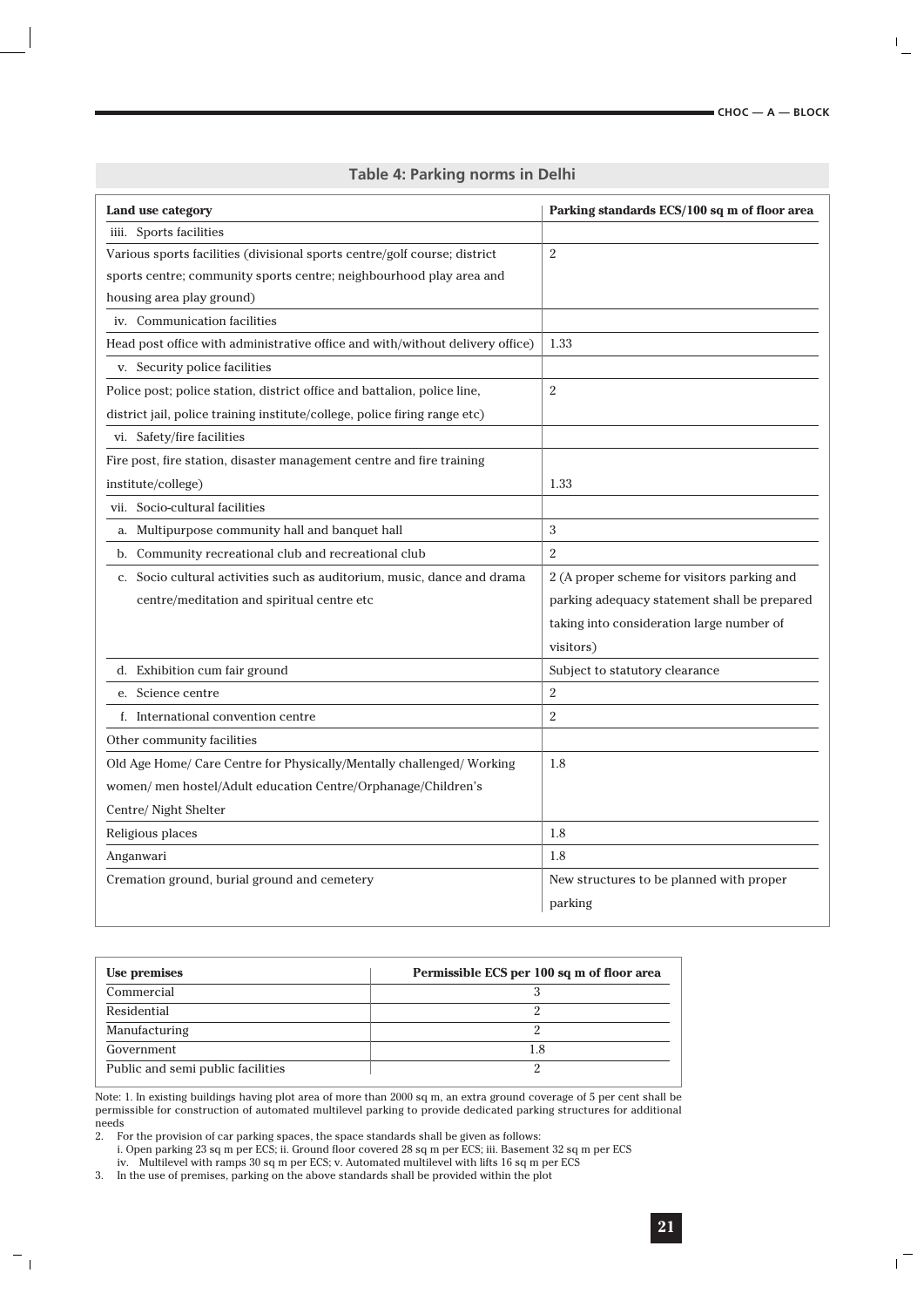## **DEVELOPMENT NORMS FOR MULTILEVEL STRUCTURED PARKING LOTS**

**As per MPD 2021, multilevel parking facility should preferably be developed in the designated parking spaces or in the residential, public-semi-public facilities, commercial, transport node, DTC depot, etc. with the following development controls:**

- The minimum plot size should be 1,000 sq m.
- **A maximum of 25 per cent of gross floor area may be utilized as commercial/office space to compensate the cost of multilevel parking and also to fulfill the growing need of parking spaces within urban area**
- **In addition to the permissible parking spaces on max. FAR, 3 times additional space for parking component shall be provided.**
- **Maximum FAR permissible shall be 100 (excluding parking area) or as per the comprehensive scheme. However, no FAR shall be permissible in plots/existing buildings where 5 per cent additional ground coverage is permissible (para 8 (4) i) Parking Standards of Chapter 17.0 Development Code refereed as — In existing buildings having plot area of more than 2000 sq m, an extra ground coverage of 5 per cent shall be permissible for construction of automated multilevel parking to provide dedicated parking structures for additional needs.**
- **Maximum ground coverage shall be 66.6 per cent. The maximum height shall be restricted to permissible height of the land use in which the plot falls. There will be no restriction on the number of levels of basement subject to structural safety.**
- **In case of comprehensive schemes, development controls including height shall be as per approved scheme.**
- No limit on number of basements but subject to adequate safety measures.
- For development of multilevel parking, models should be worked out to encourage the private sector initiative with **restricted commercial component, not exceeding 10 per cent limited to FAR 40 on the plot.**
- Specific proposals requiring relaxation in above-mentioned norms would be referred to the Authority.

## **Table 5: Need flexible standards**

| Area            | <b>Current Attractiveness Factor</b> | <b>Projected</b>      | Draft MPD 2021 Norm   |                           |  |
|-----------------|--------------------------------------|-----------------------|-----------------------|---------------------------|--|
|                 | Or Parking demand in ECS             | <i>attractiveness</i> | Norms for retail      | Norms for wholesale trade |  |
|                 | per 100 sq m of commercial           | factor for the area   | business, commerce    | warehouses and oil depots |  |
|                 | built up area                        |                       | (in ECS per 100 sq m) | (in ECS per 100 sq m)     |  |
| Mangalam Place  | 2.17                                 | $> 2.17$ (to increase |                       |                           |  |
|                 |                                      | slightly)             | $2 - 2.4$             | 3                         |  |
| Sarojini Nagar  | 3.7                                  | 3.7 (to remain same   |                       |                           |  |
|                 |                                      | till 2020)            | $2 - 2.4$             | 3                         |  |
| Shastri Park    | 3.2                                  | 3.2 (to remain        |                       |                           |  |
|                 |                                      | same till 2020)       | $2 - 2.4$             | 3                         |  |
| South Extension | 3                                    | 3.3 (to increase      |                       |                           |  |
| Part I & II     |                                      | in next 15 years)     | $2 - 2.4$             | 3                         |  |
| Nehru Place     | 2.21                                 | 2.21 (to remain       |                       |                           |  |
|                 |                                      | same till 2020)       | $2 - 2.4$             | 3                         |  |
| K G Marg        | 2.13                                 | 2.5 (to increase)     | $2 - 2.4$             | 3                         |  |
| <b>BKS</b> Marg | 1.7                                  | 2.0 (to increase      |                       |                           |  |
|                 |                                      | in next 15 years)     | $2 - 2.4$             | 3                         |  |

## The current norms can either lead to over supply or under supply

Source: Compiled from various feasibility reports submitted to the EPCA

of providing parking on the developer to satisfy the parking demand generated from the development, and, prevent crowding and spill over on roads and open spaces. Common parking spaces are also created in open surface – both on street and offstreet – to satisfy the spill over demand that the commercial places attract.

**Parking plans do not account for reduction in parking demand:** The demand projection made by the consultants and the civic agencies do not account for the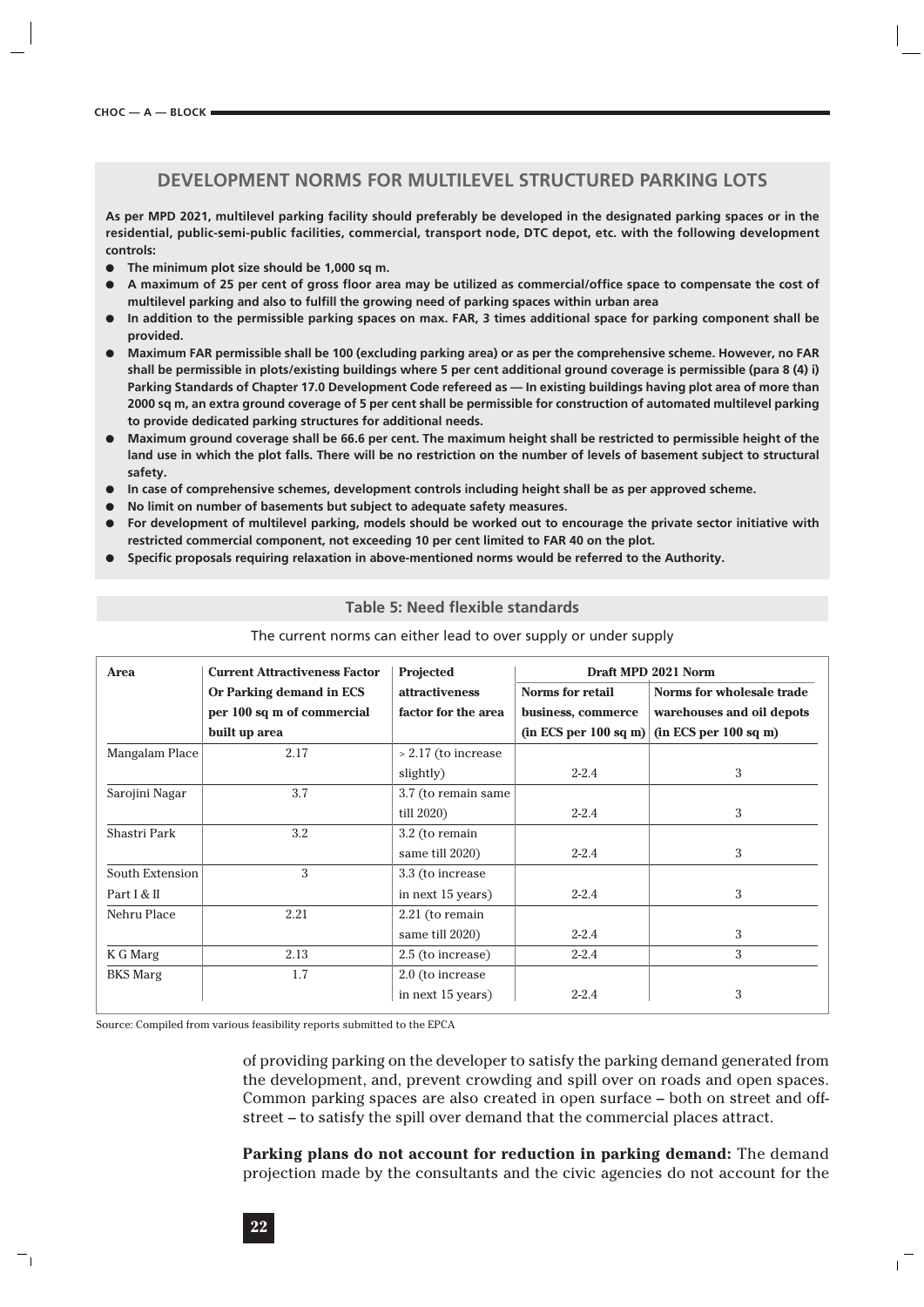influence of improved public transport and access to sites on reducing parking demand in the future. They consider only a linear growth in demand with the increase in vehicle numbers. This inherent bias in demand projection is expected in studies that are being carried out to increase parking provisions in the city. This can lead to over capacity that will further fuel motorisation. This is a serious flaw in the current planning.

In fact, even rudimentary evidences prove that the impact of improved access on the parking demand can be significant. Studies conducted by the Delhi Metro Corporation (DMRC) show that in Vikas Marg the advent of metro rail can reduce the trips of different modes that will indirectly impact upon the parking demand. Cars, jeeps and two-wheelers are expected to reduce by as much as 10 per cent. Similarly, in Connaught Place demand for parking has already reduced by 10 per cent after the introduction of metro rail. Similar impacts have been noticed in the areas adjacent to Delhi University that is now connected with metro service.

Experts also emphasise on contingency based planning. As Todd Litman, transportation expert from the Canada based Victoria Transport Policy Institute (VTPI) points out that the planners may identify solutions that can be deployed in future if needed. Conditions are monitored and various strategies are identified to manage the spill over. This allows planners to use lower parking standards with the confidence that any resulting problems can be solved. This principle can help to avoid considerable wastage.

Parking demand may also reduce in the future if travel demand management options become available and effective. In other countries, excessive parking supply is discouraged by reducing public parking supplies, imposing a special parking tax, and by enforcing regulations that limit temporary parking facilities. Some cities set the parking maximum or the upper limit on parking supply. Efficient estimation of parking demand is critical for planning parking provision or it may lead to wasteful use of resources and also go against the congestion reduction objectives.

So even as the city government is planning expansion in parking facilities it will have to work simultaneously to restrain personal vehicle usage.

## **Special challenges**

**Parking in residential areas:** Parking problem is much worse in residential areas. Numerous disputes over parking in residential neighbourhoods with serious law and order consequences have become common in Delhi. Violent fights are reported regularly in newspapers. The shooting incident of one resident of the upmarket Panchsheel Park had hit the headlines in March 2007.

Parking in residential areas is not managed well, norms are not enforced. Most of the time it is left to the vagaries and negotiating skills of individual car owners. In many residential areas, one is free to park as many vehicles as one wishes on the road and that too at no cost. With growing densification of the residential areas car ownership per unit of area is escalating. The number of cars has exceeded the capacity of the legal parking lots. Personal vehicles – cars and two-wheelers – are therefore taking over the road sides, and any vacant area in the vicinity. Parked vehicles reduce carriageway width and aggravate congestion.

In Delhi there are mainly three types of residential land uses. These include plotted housing (premise for one or more than one dwelling unit and may have one main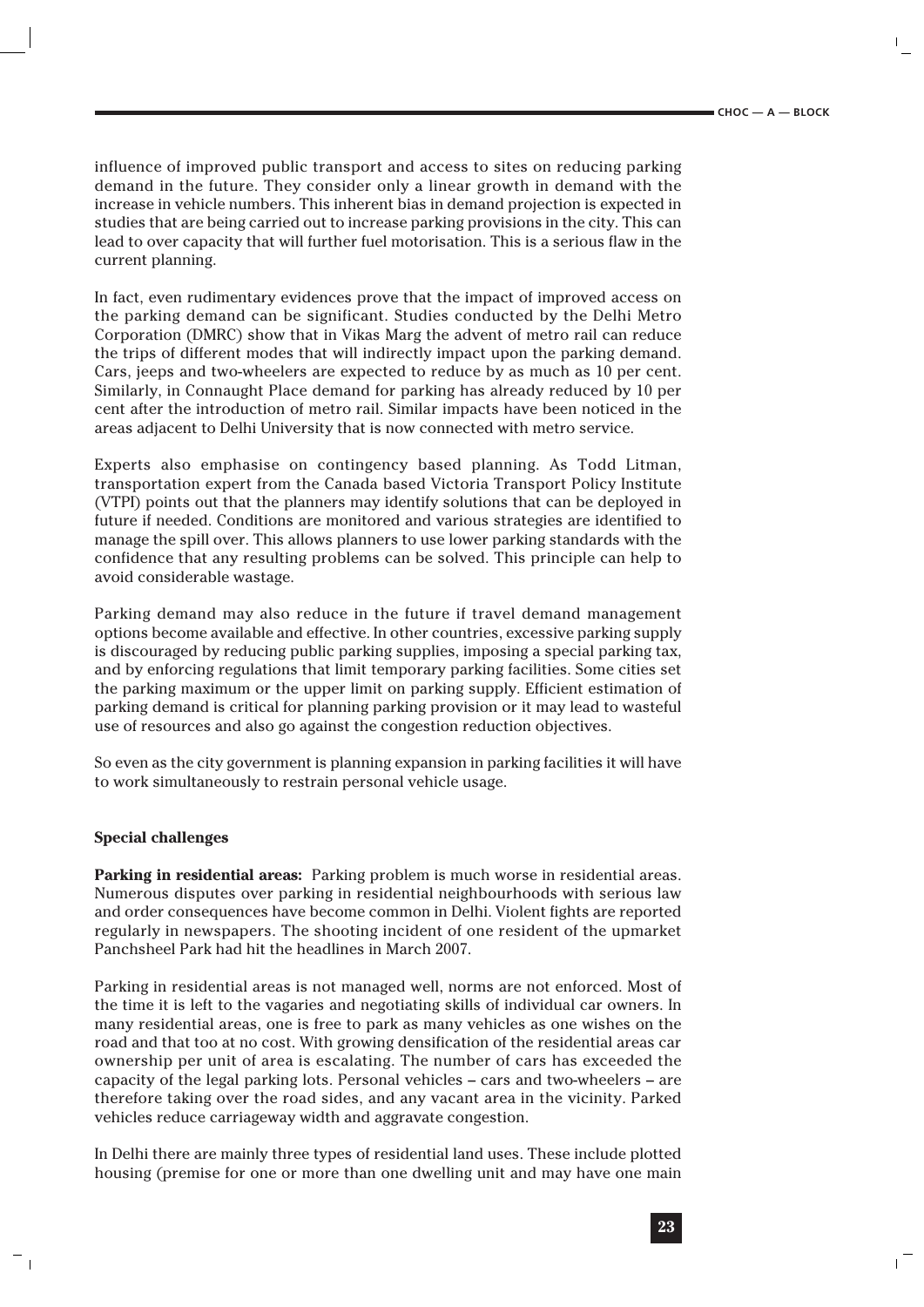building block and one accessory block for garages and service personnel), residential plot group housing (premise of size not less than 3,000 sq m comprising of residential flats with basic amenities like parking, park, convenience shops, public utility etc) and residential flats (residential accommodation for one family/household as part of group housing). In addition, a large number of government residential flats exist. DDA has also set separate norms for the residential areas.

The official regulations exist in the form of the building development norms as prescribed by the DDA. The norms have been set according to the area of the residential unit, and according to residential plot group housing (see Table 4: *Parking norms in Delhi*). Even these are violated most of the time as there is no clear mechanism to ensure that legal provisions are made in the buildings. Most of the time the garage spaces in the buildings is diverted for other uses.

Way back in 2001 it was reported in Indian Journal of Transport Management that surveys carried out in different types of residential colonies (cooperative group housing societies, houses built on private plots and flats built by DDA) showed a linear trend between car ownership and income level. This means that per household car ownership increased with rise in income. The study estimated that nearly 56 per cent of the people in these colonies parked their vehicles on the road. However, 25 per cent and 19 per cent of the people parked their vehicles inside the residential premises and in the garage respectively.

However, a cursory survey in some areas in the outskirts of Delhi shows that in many residential areas, mainly in the apartment bocks with common parking lots, the private builders have developed their own system and pricing package for providing parking. Also community initiatives have begun to draw up the rules for parking for the residents.

In the apartment blocks built by cooperative group housing societies or private builders, separate parking lots are created. A resident opting for a garage has to pay a lump sump amount at the time of allotment of flat. This can be roughly 1 to 3 per cent or even less than that of the cost of the apartment (See table 6: *Cost of parking spaces in some residential colonies*). Others who do not buy garage space use the vacant space around the apartments for parking. However, in apartments for medium and high income groups built by DDA, the state urban development agency, a small scooter garage is provided which does not seem to serve the purpose. Bigger vehicles are seen parked along the streets or in open area near the flats. In apartments built for low income classes garage space is not provided.

norms for multilevel parking structures allow 25 per cent of the gross floor area to be used as commercial space. This induces more parking demand

71

Development

Of late resident welfare associations (RWAs) have begun to play a role in managing the parking chaos in some neighbourhoods. Some RWAs have begun to charge for the second or third car owned by a family. The residents are being made aware of the fact that they are using land for parking absolutely free and this land can be utilized for other useful purposes. There is an opportunity cost of the land so they need to pay for using that space for parking their vehicles. These charges can be unbundled with the monthly charges that a resident pays to the association. This makes each resident who owns a car to realize that land is not free. Residents having two or more cars should be charged more. The revenue that will be collected can be utilized for betterment of the colonies. A part of it can be utilized for ensuring safety of the parked vehicles.

**Parking in mixed land-use locations:** Addressing the need of parking in mixed land use areas is most daunting. The Master Plan Delhi (MPD 2021) has permitted mixed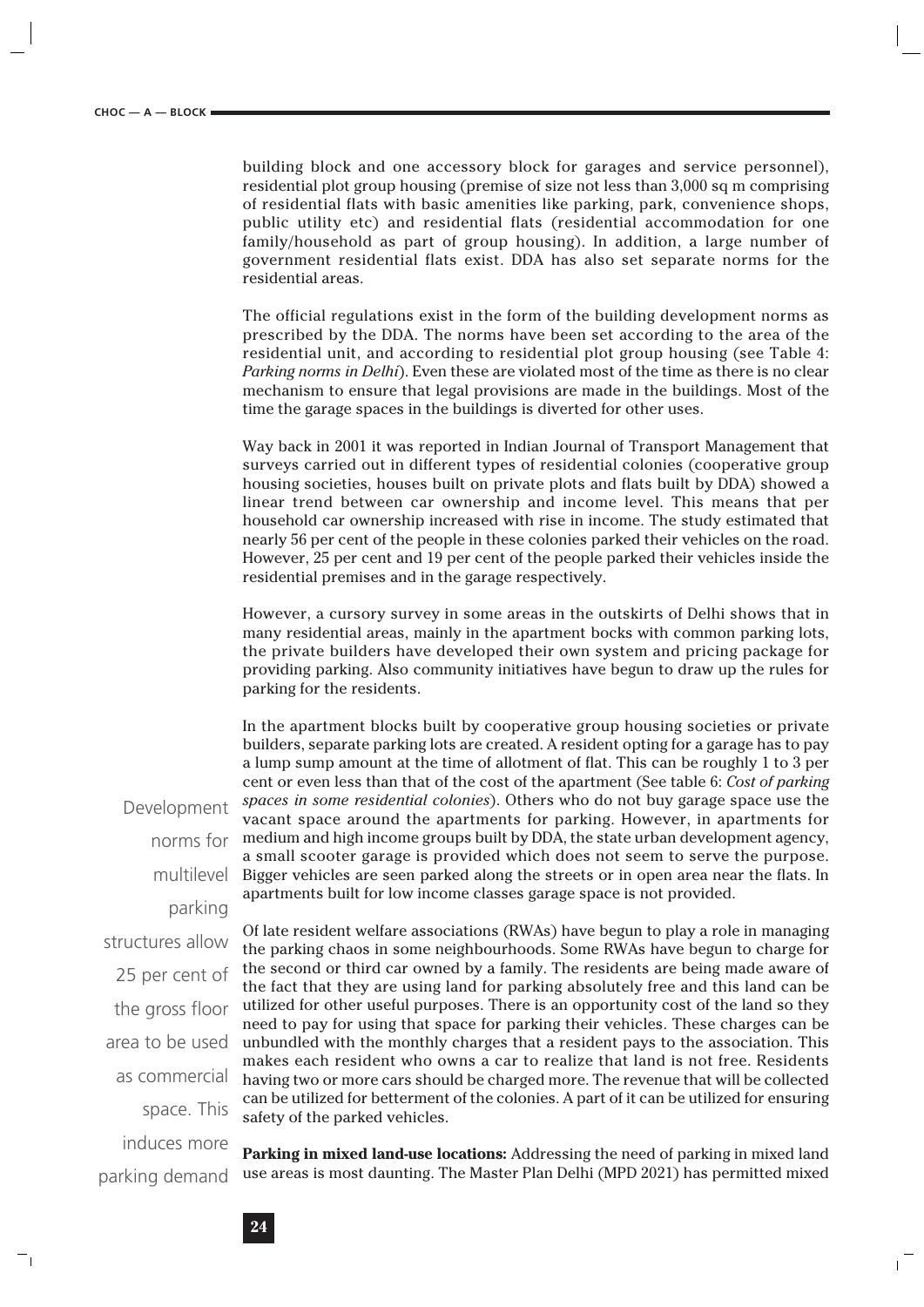land use in residential areas. Mixed use essentially means allowing non-residential (commercial) activity in residential premises. Under the new Master Plan, several roads have been converted to commercial and mixed land use. Mixed land-use is considered advantageous for more dense growth that prevents urban sprawls and allows more transit oriented growth. But this needs to be managed well. Adhoc mixed landuse policies in Delhi have become the cause of severe congestion and angst. A series of notifications have been issued during 2006 and 2007 by the Delhi government to regulate and manage these areas more efficiently (See box: *Administering mixed land use*). Mixed land use needs to be properly regulated in order to manage and mitigate the associated adverse impacts related to congestion, increased traffic and increased pressure on civic amenities.

Mixed use is however not permitted in the Lutyen's Bungalow zone, Civil Lines bungalow zone, government housing, institutional/staff housing of public and private agencies and buildings/precincts listed by the Heritage Conservation Committee. However, enforcement of norms in other residential and mixed land use areas remains a difficult challenge.

In most mixed land-use areas adequate space is not available for parking. Parking spaces orginally provided for only residential usage have come under severe pressure from increased commercial activities in the area. To address this problem the government has come up with a policy to ask the owners of the commercial establishments in the mixed land-use areas to either provide for parking or pay for providing parking at off-site locations. The owners/residents in mixed landuse areas are required to pay one time cost for development of parking for the year 2006-2007. The applicable rate for 1 ECS per 50 sq m has been fixed according to the class of the residential colonies. To cater to the demand for parking to be generated MCD has floated tenders for 3,000 parking lots that will come up on 2,500 commercial and mixed land use roads. The contractors have been asked to visit the sites and to decide the kind of parking that will be made.

This policy approach requires proper assessment. While legitimate requirement of parking will have to be provided for, this rule must not create policy loophole in which the commercial units can escape the duty of providing for parking by making a onetime payment to the MCD and the MCD also fails to provide for the need. The payment then becomes an eyewash and the demand for parking remains unmet, and parking demand continues to increase to unsustainable levels.

MCD has already collected huge amount of money on this count but has not been as

 $^{-}$  1

## **MASTER PLAN FOR DELHI 2021 ON PARKING MEASURES FOR RESIDENTIAL AREAS**

**The Master Plan for Delhi 2021 (MPD 2021) has stipulated parking norms for residential areas. Green spaces in residential areas can at risk. Some of the measures suggested in the MPD are as follows:** 

- **All encroachments on residential streets in the form of kitchen gardens/roadside private greens, large projections/ramps, etc. need to be removed.**
- **Accommodate planned car parking along the residential streets, road cross sections may be redesigned wherever possible, and more surface movement space should be created.**
- **Other options such as creation of underground parking below parks and open spaces will also have to be considered in selected areas.**
- **Resident Welfare Associations will have to be called upon to participate in this process by raising contributions from the residents on the basis of objective criteria such as number of cars owned, etc.**
- **Problem of congestion arising on account of the traffic generated by schools have to be specifically addressed. The main responsibility for putting up the required additional facilities has to be borne by the schools themselves for which policy guidelines have to be evolved.**

Future projections do not account for the possible reduction in parking demand due to improvement in public transport and improved access to sites. This may create oversupply of parking spaces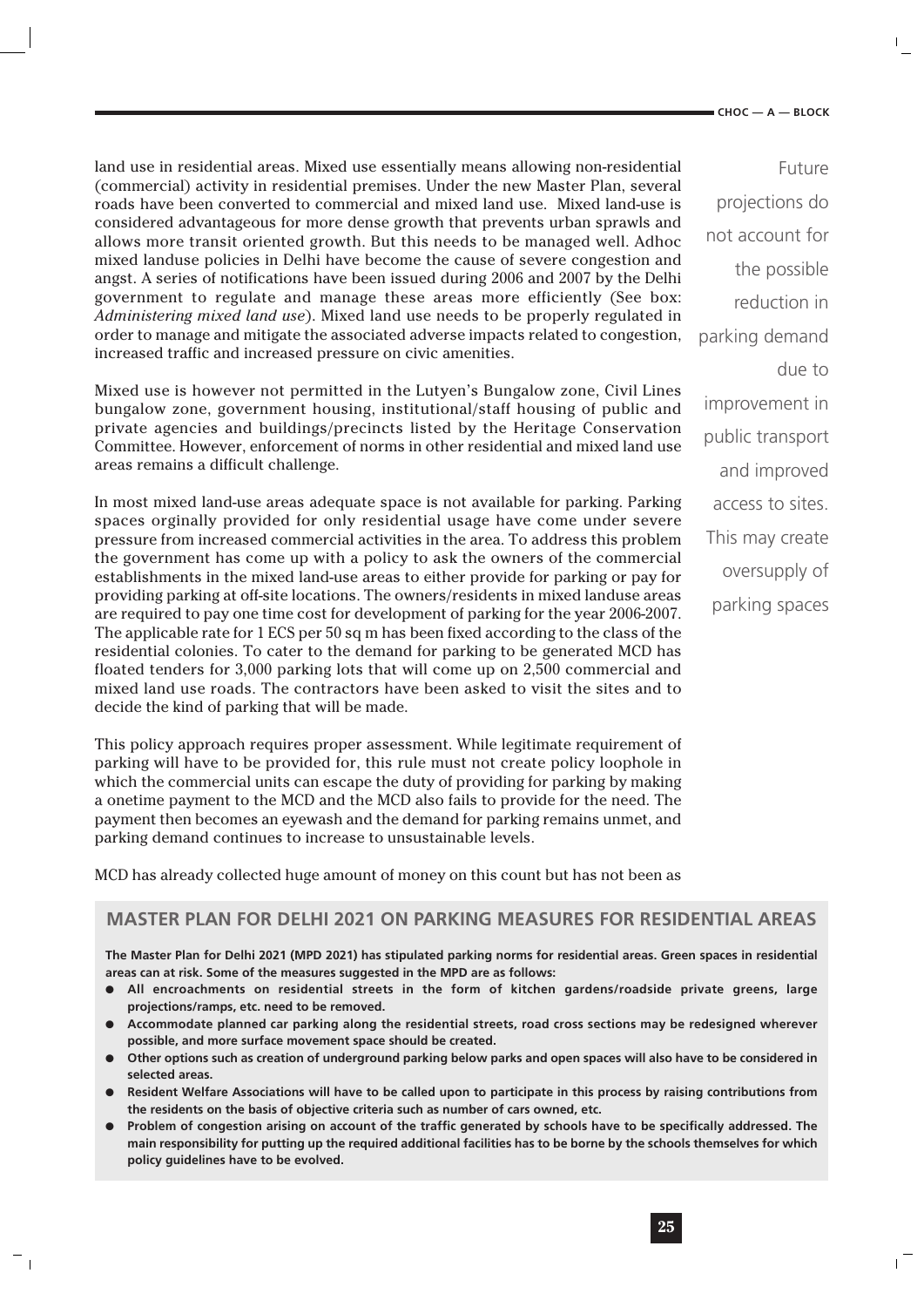|                                     | Cost of apartment            | <b>Type of parking</b>                                      | <b>Applicable rate</b> |
|-------------------------------------|------------------------------|-------------------------------------------------------------|------------------------|
| Scottish Gardens                    |                              | $\bullet$ Open parking                                      | Rs. 25,000             |
| Indrapuram (Ghaziabad) <sup>1</sup> |                              | • Covered parking                                           | Rs. 30,000             |
| Vaishali                            |                              | • On-floor/open parking                                     | Rs. 25,000             |
| (Ghaziabad) <sup>2</sup>            |                              | • Underground parking                                       | Rs. 80,000             |
| Aura Chimera, NH-58,                | Approximately                | • Individual car parking open                               | Rs. 35,000             |
| Near DPs, Ghaziabad                 | Rs. 16 lakh to 23 lakh       | • Still car parking                                         | Rs. 60,000             |
| Free hold flats <sup>3</sup>        |                              | • Two-wheeler parking                                       | Rs. 10,000             |
| <b>Green Valley</b>                 | Rs. 29 to Rs 31 lakh for     | • Open parking                                              | Rs. 50,000             |
| Faridabad, Omaxe                    | 2 bedroom apartment          | • Covered parking                                           | Rs. 80,000             |
| Construction Limited <sup>4</sup>   | and Rs. 40-42 lakh for       |                                                             |                        |
|                                     | 3 bedroom apartment          |                                                             |                        |
| <b>Triveni Heights</b>              | Rs. 25 to Rs. 36 lakh        | • Open parking                                              | Rs. 75,000             |
| Ghaziabad <sup>5</sup>              |                              | • Covered parking                                           | Rs. 1,50,00            |
| The Nile                            | Approximate available        | • Open parking                                              | Rs. 75,000             |
| Gurgaon, Omaxe                      | areas of flats (1900 sq ft,  | • Covered parking                                           | Rs. 2,00,000           |
| Construction Limited <sup>6</sup>   | 2342 sq ft and 3750 sq ft)   | • Compulsory 1 covered parking for ground floor             |                        |
|                                     |                              | apartments and penthouses)                                  |                        |
| Parsvanath Exotica                  | At the rate of Rs. 6500 per  | • Open parking                                              | Rs. 1,00,000           |
| Gurgaon <sup>7</sup>                | sq ft for available areas of |                                                             | Rs. 2,00,000           |
|                                     |                              | • Covered parking                                           |                        |
|                                     | 2645 sq ft to 6260 sq ft     | • Mandatory 1 covered parking for<br>3 bedroom apartment    |                        |
|                                     |                              |                                                             |                        |
|                                     |                              | • Mandatory 2 covered parkings for                          |                        |
|                                     | Rs. 68.4 lakh to             | 4 to 5 bedroom apartment                                    |                        |
| Tulips at Ashiana Upvan/            |                              | • Reserved car parking                                      |                        |
| Ashiana Upvan                       | Rs. 75 lakh                  | i. Open                                                     | Rs. 50,000 per         |
| Indirapuram <sup>8</sup>            |                              | ii. Stilt floor                                             | parking bay            |
|                                     |                              | iii. Basement                                               | Rs. 1,25,000 per       |
|                                     |                              | • One car-parking bay at stilt floor/basement               | parking bay            |
|                                     |                              | floor is mandatory/compulsory with parking<br>bay each unit | Rs. 1,25,000 per       |
|                                     |                              | • Open (reserved) parking bay is optional and               |                        |
|                                     |                              | shall be allotted subject to availability                   |                        |
| <b>DLF</b> Park Place on            |                              | • Parking per slot                                          | Rs. 3,00,000           |
| Golf Course Road,                   |                              | • Mandatory 2 car parkings for apartments in                |                        |
| near DLF Summit,                    |                              | <b>DLF Park Heights</b>                                     |                        |
| Gurgaon <sup>9</sup>                |                              | • Mandatory 3 car parkings for Apartments in                |                        |
|                                     |                              | <b>DLF</b> Park Tower                                       |                        |
|                                     |                              |                                                             |                        |

| Table 6: Cost of parking space in some residential complexes |  |  |  |
|--------------------------------------------------------------|--|--|--|
|                                                              |  |  |  |

Personal communication

٦ı

Personal communication, Vaishali

http://www.indiaspaces.com/real\_estate\_india.aspx?Project\_Detail=25 http://parsvnath.com/exotica/Pricelist.asp

 $\mathbf{I}$ 

http://www.99acres.com/customised/newprojects/aura-infrastructure/ http://www.indiaspaces.com/real\_estate\_india.aspx?Project\_Detail=26 http://www.indiaspaces.com/real\_estate\_india.aspx?Project\_Detail=85

http://tulip.ashianahomes.com/pricelist.htm

http://www.prithviestates.com/dlf-park-place.html

succeccful in finding offsite areas where parking facilities can be created with this monely. A thorough asessment is needed of these streets. In fact, following a directive from EPCA the MCD had tried to identify areas for parking but in most of the streets where commercial activites have been allowed were found too clogged to have any space left for parking. Where parking facilities are inadequate either commercial activities should be curtailed or the civic agencies should look at the possibilties of creating remote parking facilities, pedestrianise these streets and restrict the entry of non-resident cars. Innovative solutions are needed instead of providing a loophole that fails to resolve the situation.

**Special concern over shopping malls:** Yet another big concern in the city today is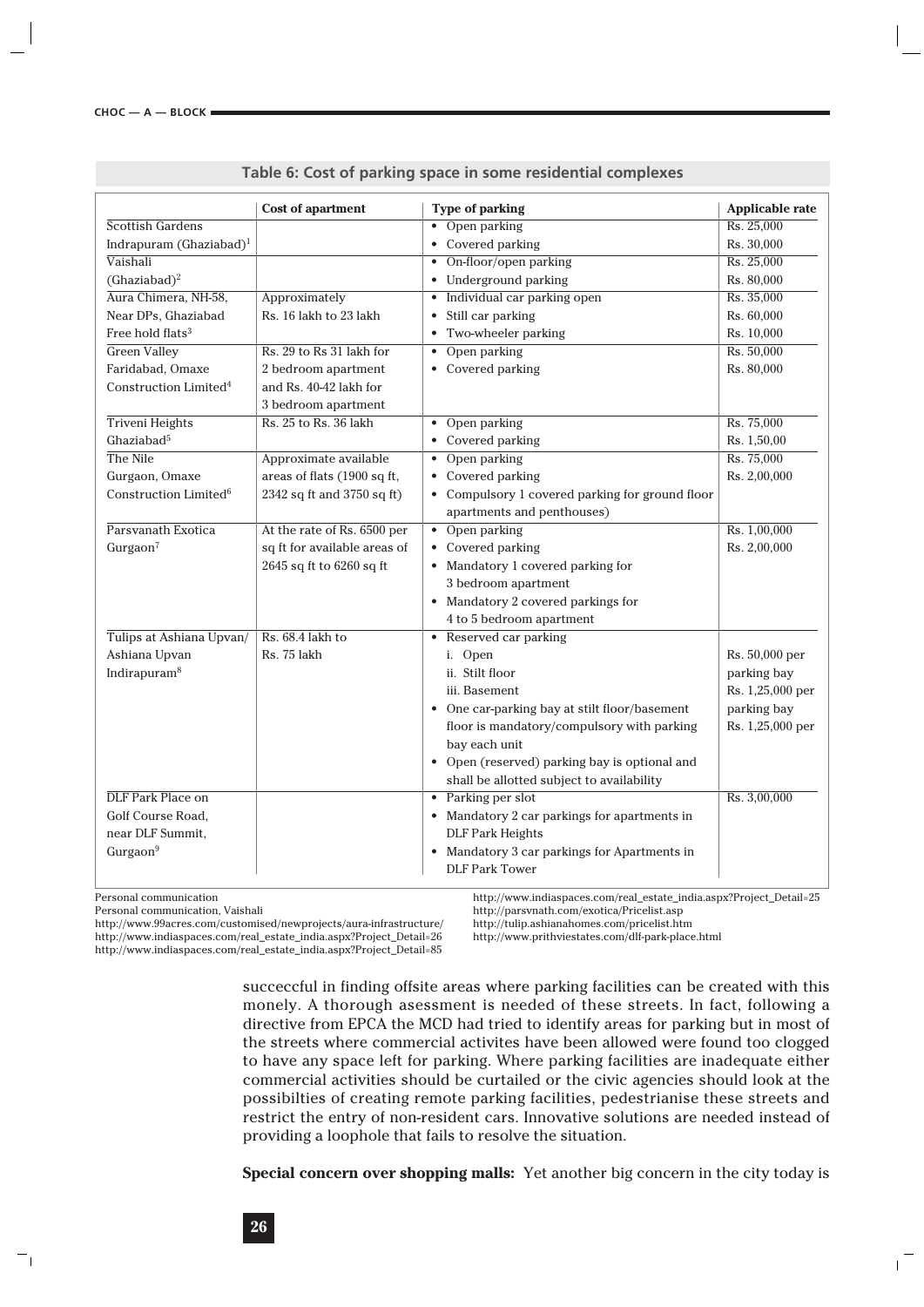## **ADMINISTERING MIXED LAND-USE**

**The Gazette notification dated March 28, 2006 suggested, "Non-residential activity on residential premises should be permitted selectively and carefully taking into consideration community needs, environmental impact and provision for safe and easy traffic circulation and adequate parking. In case of new developments, planned mixed residential and non-residential activity should be introduced right at the time of preparation of the layout plans along with planning of commercial centers for which appropriate parking provisions, circulation and services be kept in view. Notified provisions made in the earlier plan may be continued within the overall framework of the approved plan.** 

**"Four activities were approved for mixed land use. These included retail shops (except building materials, firewood, coal or any fire hazardous material; automobile repair and workshops, cycle rickshaw repairs, tyre resorting and retreading, battery charging; storage, godown and warehousing, junk shop, liquour shop, printing, dyeing and varnishing) professional activities (including nonhazardous and non-nuisance kind of activity based on professional skills such as doctor, lawyer, architect, engineer, chartered accountant, designer etc), other activities (either pre-primary school or nursing home or guest house or bank or fitness centre) and banquet halls.**

- **a. RETAIL SHOPS: In this case, mixed use shops are allowed only on ground floor upto the maximum permissible ground floor coverage. These are meant to provide parking at the rate of 2 ECS per 100 sq within the premises. In cases, where parking facilities are not provided, the cost of development of parking shall be playable to the concerned local authority. On-street encroachment is not permitted.**
- **b. PROFESSIONAL ACTIVITIES: In this case, the professional activity is allowed on any floor subject to a maximum of 25 per cent of the floor area of the dwelling unit or not exceeding one floor in case of plotted development.**
- **c. OTHER ACTIVITIES: The residential premise on a plot of a minimum of size of 200 sq m (160 sq m in special area, villages and rehabilitation colonies) facing a minimum width of 18 metres wide roads (9 m in special areas and 13 5 m in rehabilitation colonies).**

**BANQUET HALL: These have to in residential plots of 330 sq m facing minimum 18 metres wide roads. The ground coverage, FAR, height and basement etc. shall be applicable as per the Master Plan norms, subject to the conditions in respect of parking and other facilities.** 

**The notification however made it clear that the mixed use on residential plots be located on 18 metres wide roads with earmarked common parking areas and mandatory** **parking to be provided within the premises. Conversion fee will also be charged for conversion of use/activity.** 

**The September 7, 2006 notification stated the parking norms for the residential plots. For plots of 250-300 sq m size, parking has to be provided at the rate of 2 ECS. In plots exceeding 300 sq m, it would be 1 ECS for every 100 sq m, built up area. It also mentions that if the permissible coverage is not achieved with the above-mentioned parking norms in a plot, the parking norms of the preceding category be allowed. If the building is constructed with stilt area of non-habitable height (less than 2.4 m) used for parking, such stilt area shall not be included in FAR but would be counted towards the height of the building.** 

**"Delhi Development Authority (Fixation of charges for mixed use and commercial use of premises) Regulations 2006: The was issued on November 20, 2006. DDA came up with a notification applicable to residential premises being used for non-residential activities as mandated by the Master Plan of Delhi as amended vide the September 7, 2006 notification. Under this notification, charges were fixed for registration, annual charges, special conversion charges and one time cost of developing parking in case of mixed-use areas.** 

**On parking, the notification mentioned that the owner/allotee/resident/user of the plot/dwelling unit under mixed land use in all area categories shall be liable to pay one time cost for development of parking for the year 2006- 2007. The applicable rate for 1 ECS per 50 sq m was fixed at Rs. 2,10,500 (A and B colonies), Rs. 1,49,750 (C and D colonies) and Rs. 66,500 (E, F and G colonies). at the rate of 1 ECS per 50 sq m of the plot area. The payment has to be made by June 30 every year. Unless revised and notified with the approval of the central government, these rates will remain in force for subsequent years. Streets notified as pedestrian shopping streets were exempted from paying the one time parking charge. The notification made it clear that the collected amount for all charges including the parking charge will be deposited in an ESCROW account (a dedicated savings account held by the concerned local body not being operative unless the conditions for which it has been opened are fulfilled) by the concerned local body for incurring expenditure for developing parking sites, augmentation of amenities/infrastructure and environmental improvement programmes for the areas in which mixed use/commercial use streets fall after consultation with all stakeholders including traders in the area.**

**The owners/residents in mixed landuse areas are required to pay the conversion charges and one time cost of developing parking.**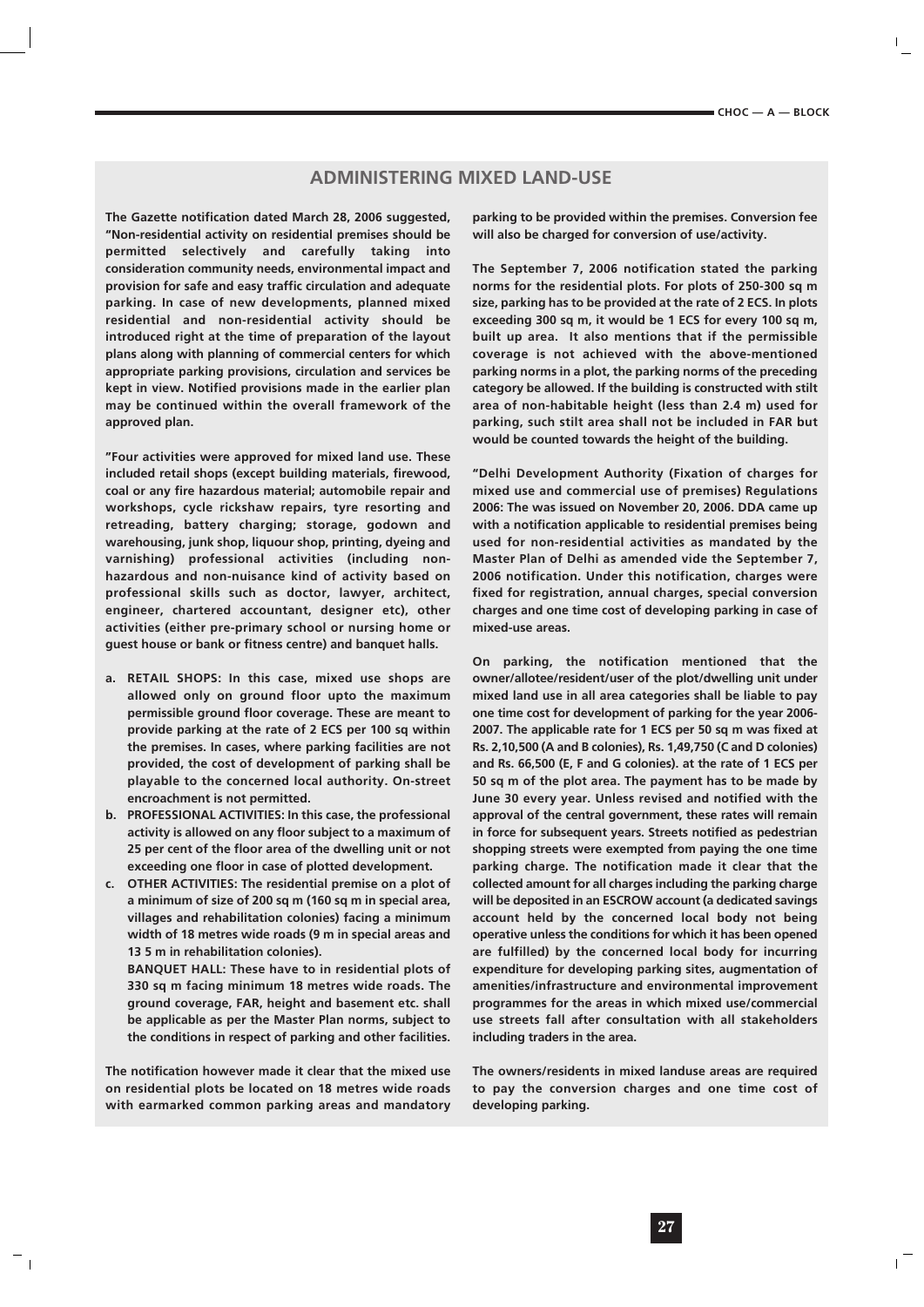the proliferation of the mega malls and commercial complexes in congested business districts or residential areas in total disregard of the congestion impact. These malls are expected to generate enormous parking demand. For example, DDA has sanctioned three shopping malls in over stretched areas of Vasant Kunj, Saket and Jasola. MCD has sanctioned shopping malls and commercial complexes – community centre cum commercial complex at sector V, plot 1 and 2, Pushp Vihar, convenience shopping centre ONCS/OCF, Pocket Block 1, Sector 16, Rohini and commercial building at local shopping centre Gujranwalan town.

A large spill over of traffic is noticed from these malls. If this problem is not addressed now the city will hurtle towards a congestion nightmare.

There is urgent need to ensure that parking impacts of all new commercial complexes are carried out as part of the environment impact assessment to prevent any spill over of traffic in the surrounding areas. All construction projects including commercial complexes with area greater than or equal to 20,000 sq m of built up area are required to get environmental clearance at the state level from the State Environment Impact Assessment Authority (SEIAA) or in their absence from the ministry of environment and forests (MoEF). The projects have to take consent (establish/operate) separately from the state pollution control board (SPCB) if the projects fall under the purview of Air and Water Act. Environmental clearance is needed to obtain consent to establish from the state pollution control board.

One of the criteria for impact assessment is parking provisions in the building under land environment and air environment. It has to assess if the project will create shortage of parking space for vehicles. They have to furnish details of the present level of transport infrastructure and measures proposed for improvement including the traffic management at the entry and exit to the project site.

residential colonies have shown that there is a linear trend between car ownership levels. Car ownership increase with rising income. This escalates demand for parking space in residential colonies.

7

Surveys in

The system and environmental clearance and consent to establish from the state pollution control board is not working that well. There are 76 shopping malls/commercial complexes in the city. According to the list provided by the DPCC, only 1 mall is operating with consent. Others are at various stages (see Table 7: *Status of shopping malls in Delhi*). According to the latest status provided by the Delhi Pollution Control Committee (DPCC), there are 74 shopping malls out of which 1 has obtained NOC from the DPCC, 19 have obtained environmental clearance from the MoEF and 40 have applied for NOC to DPCC.

and income However, in January 2009, Union Ministry of Environment and Forests has yet again made attempts to dilue the EIA requirement for the buildings. A draft amendment has been issued to waive off the EIA requirement for the buildings. If this comes through it will seriously jeopradise the move to make environmental regulations binding on these buildings. This can lead to serious environmental and congestion impacts in cities.

> Both DDA and MCD inform that the projects within their jurisdictions follow the given norms for parking (see table: *Parking provisions in the shopping malls and commercial complexes A and B*). But adherence to parking norms and a parking management plan to prevent spill over must be drawn up by all commercial projects irrespective of the area criteria as the areas of even smaller size can have significant parking and congestion impacts.

There is need for strict directive for the owners of the shopping malls and commercial complexes that the parking demand will have to be met within the premises of the complex through adequate provisions and good management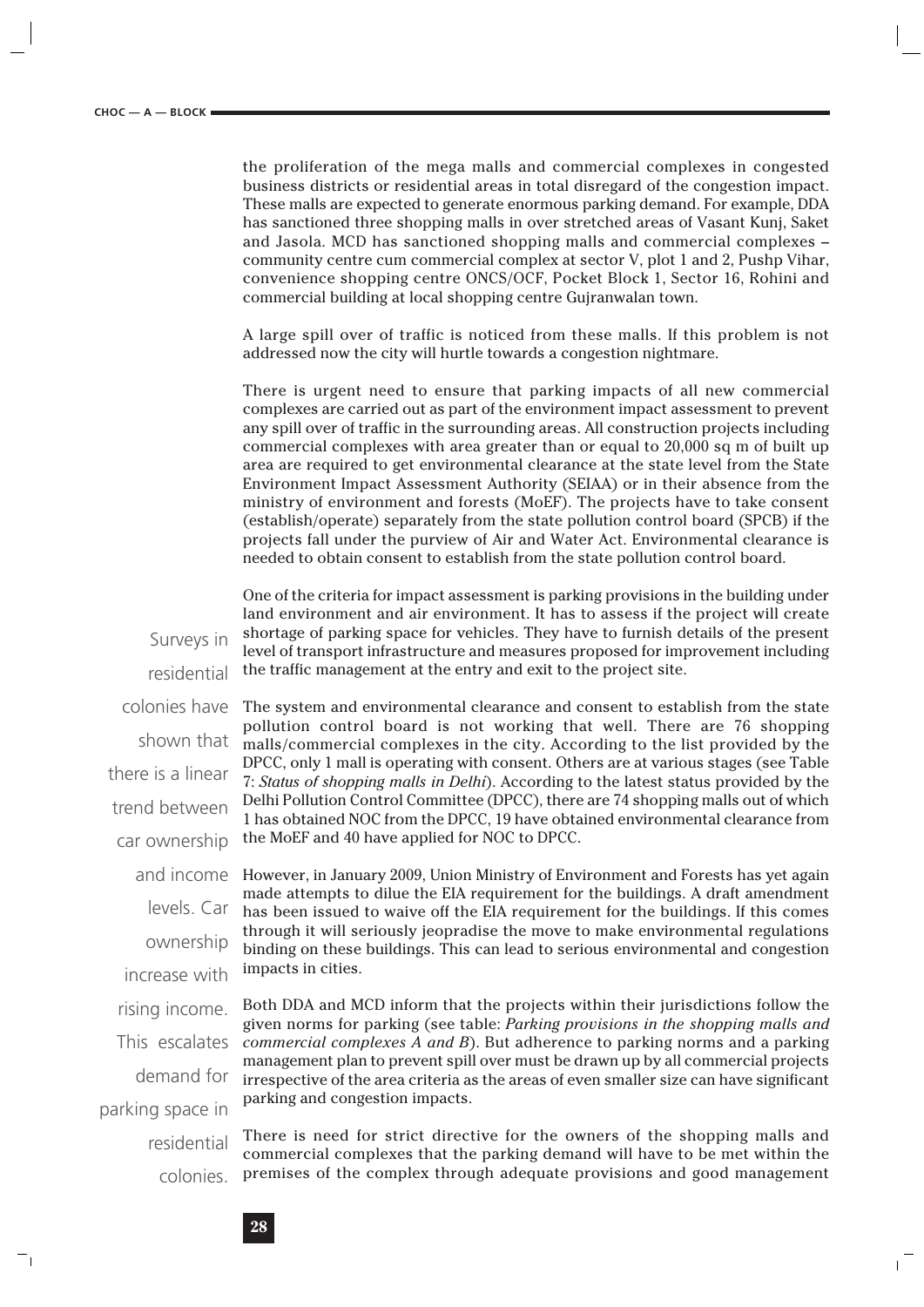| <b>Classification of malls/commercial complexes</b>             | <b>Number</b> |
|-----------------------------------------------------------------|---------------|
| Applied for consent to establish                                | 23            |
| Consent issued and functioning                                  |               |
| Not applied for consent to establish and are functioning        | 16            |
| Not applied for consent to establish and are under construction | 2             |
| Not applied for consent to establish and reply is awaited       |               |
| Not applied for consent to establish and are newly built        |               |
| Not applied for consent                                         | 32            |
|                                                                 | 76            |

## **Table 7: Status of environmental clearance of shopping malls in Delhi**

| (A) Parking provisions in the shopping malls and commercial complexes |  |  |  |  |  |  |
|-----------------------------------------------------------------------|--|--|--|--|--|--|
|-----------------------------------------------------------------------|--|--|--|--|--|--|

| Shopping malls/<br>Total built up area       |                | <b>Parking requirement</b> |                               | <b>Parking achieved</b>                                                |  |
|----------------------------------------------|----------------|----------------------------|-------------------------------|------------------------------------------------------------------------|--|
| commercial complexes                         | (in sq m)      |                            | as per MPD                    |                                                                        |  |
| Vasant Kunj                                  | $190,162$ sq m |                            | @ 2 ECS/100 sq m = 3803 ECS   | 6000 ECS @ 3.15 ECS/100 sq m                                           |  |
| Saket district centre                        | 249,692 sq m   |                            | @ 2 ECS/100 sq m = 4993 ECS   | 8035 ECS @ 3.2 ECS/100 sq m                                            |  |
| Jasola commercial centre                     | $212,220$ sq m |                            | @ 2 ECS/100 sq m = $4244$ ECS | 6366 ECS @ 3 ECS/100 sq m                                              |  |
|                                              |                |                            | (B)                           |                                                                        |  |
| Name of site                                 |                | <b>Parking provisions</b>  |                               |                                                                        |  |
|                                              |                |                            |                               | Required ECS @ 2 ECS/100 sq m Proposed/sanctioned ECS @ 2 ECS/100 sq m |  |
| Community centre cum commercial complex at   |                |                            |                               |                                                                        |  |
| sector V, plot 1 and 2, Pushp Vihar          |                | 485.61                     |                               | 514.66                                                                 |  |
| Convenience shopping centre ONCS/OCF,        |                |                            |                               |                                                                        |  |
| Pocket Block 1, sector 16, Rohini            |                |                            | 345                           | 390.60                                                                 |  |
| Commercial building at local shopping centre |                |                            |                               |                                                                        |  |
| Gujranwalan town                             |                | 232                        |                               | 290                                                                    |  |
|                                              |                |                            |                               |                                                                        |  |

practices. No spill over outside the premises will be tolerated. Any spill over should be banned. Additionally the entire area surrounding the mall needs to be declared a no parking zone and need to be strictly enforced.

It is also important to increase the awareness levels of the shopping mall owners. They need to understand that free and low cost parking has a negative impact on businesses. The total sales are not increased rather shoppers tend to shop more frequently with smaller purchases on each trip. This in turn encourages people to park for longer than needed (long-term parkers are the least efficient user of a parking space). Few cars parking for long periods of time take up more space than many cars parking for less time. Free parking also tends towards more shopping trips made by solo driving.

## **4. COST OF PARKING**

Free parking is actually not free — we all pay a price for it in some way or the other. Donald Shoup of the University of California, Los Angeles, who has studied parking as a travel demand management issue mentions, 'We unknowingly support our cars with almost every commercial transaction we make because a small share of the money changing hands pays for parking. Residents pay for parking through higher prices for housing, businesses pay for parking through higher rents for their premises, shoppers pay for parking through higher prices for everything they buy.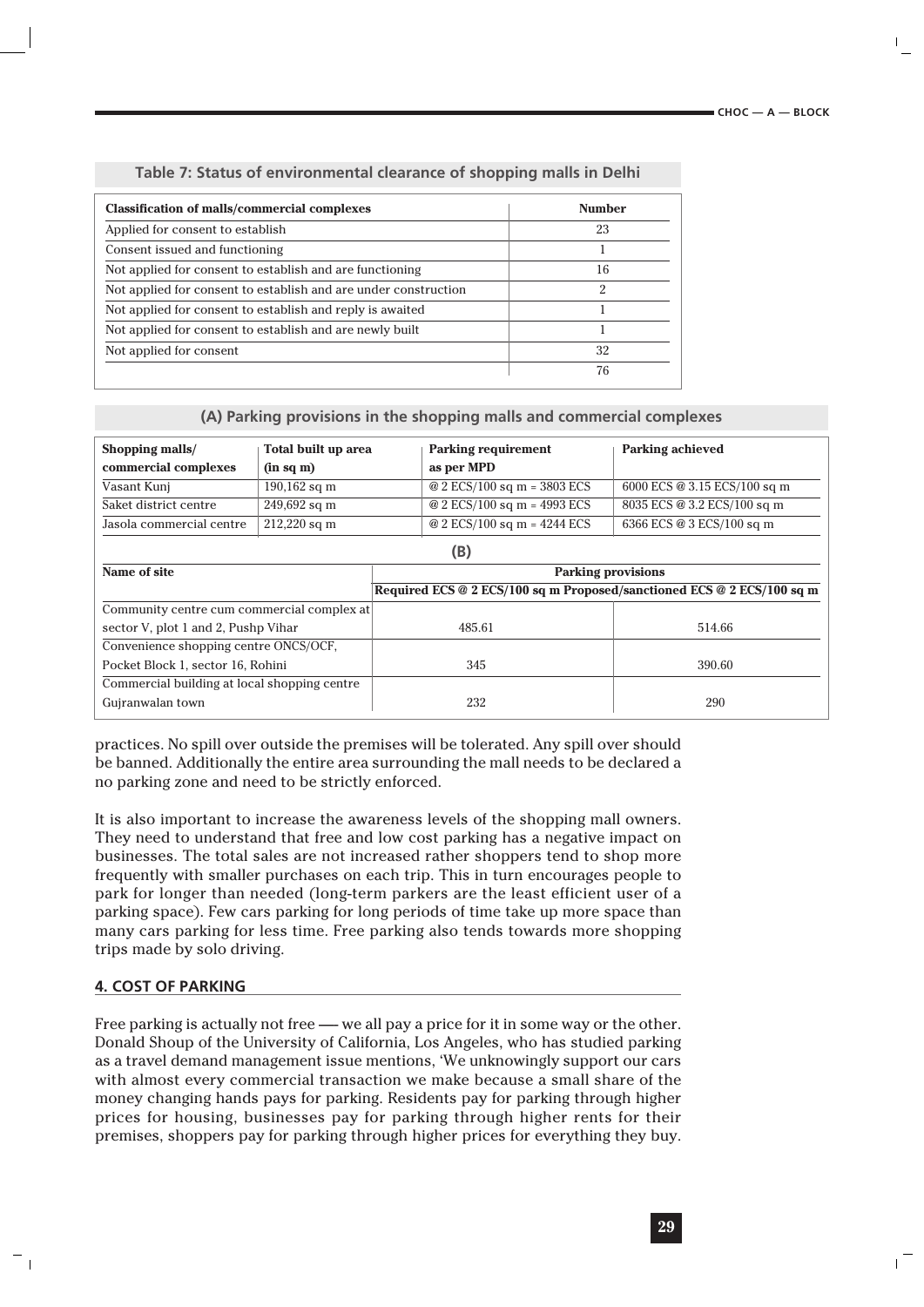We don't pay for parking in our role as motorists but in all our other roles as consumers, investors, workers, residents and taxpayers —- we pay a high price. Even people who don't own a car have to pay for free parking.'

It is the parking charge that we pay as a motorist directly is crucial in influencing the demand for parking and usage of personal vehicles. But clearly, the complexity of the cost of parking is not well understood and therefore not adequately reflected in the way parking is priced in our cities. In fact, public understanding of the basic cost of providing parking itself lacks clarity let alone other externalities associated with it.

## **Cost of structured parking**

For the first time in Indian cities, the civic bodies have begun to plan for hi-tech structured parking facilities. They argue that there is very little margin available in the existing surface parking lots to accommodate future demand and to decongest existing areas. The construction and integration of the structured multilevel parking with the overall management strategy for parking has raised many concerns in Delhi and also other cities.

Among all civic and development agencies around 27 multilevel parking structures have been planned for Delhi. In addition to this there is a blanket directive from the Delhi High court to set up 100 multilevel parking structures in Delhi. The structured parking lots are being constructed on a build-operate-transfer (BOT) basis in a public-private partnership. Land is leased out by the civic agencies for this purpose.

This thrust on structured parking has generated a lot of skepticism. Structured parking is very expensive to build while surface parking is cheapest to provide. Therefore, provision of structured parking would require steep escalation in parking rates even for the minimal recovery of the capital costs. This may not work at all as the cheaply priced surface parking in the vicinity may totally undercut its economic viability unless ways are found to bring some parity. Matching the pricing of structured parking with surface parking presents an enormous challenge especially in the price sensitive market of India. But massive investments have been planned without any clarity with regard to the management and business model for overall parking management plan for a given area where structured and surface parking will coexist.

## **What it costs to provide structured parking?**

There is very little public understanding of what it costs to provide parking space as the full cost of providing parking is never recovered from the users. Parking services are provided with an enormous hidden subsidy. It would take a staggering proportion if environmental and congestions costs are also added.

However, typical cost of structured parking includes construction costs, operation and maintenance costs, and transaction costs. Land is given on lease by the civic bodies and therefore land costs are not included. There are two types of structured parking – manual or ramp based and automated systems. Automated systems that require more sophisticated equipment are comparatively more expensive. Unfortunately, detailed costs of most of the planned structures are not available in Delhi.

The civic bodies do not expect these structures to be profitable at the current level of the parking fees or at the minimum escalation planned after these structures become operational. Therefore, in order to make these projects commercially

 $\mathbf{I}$ 

7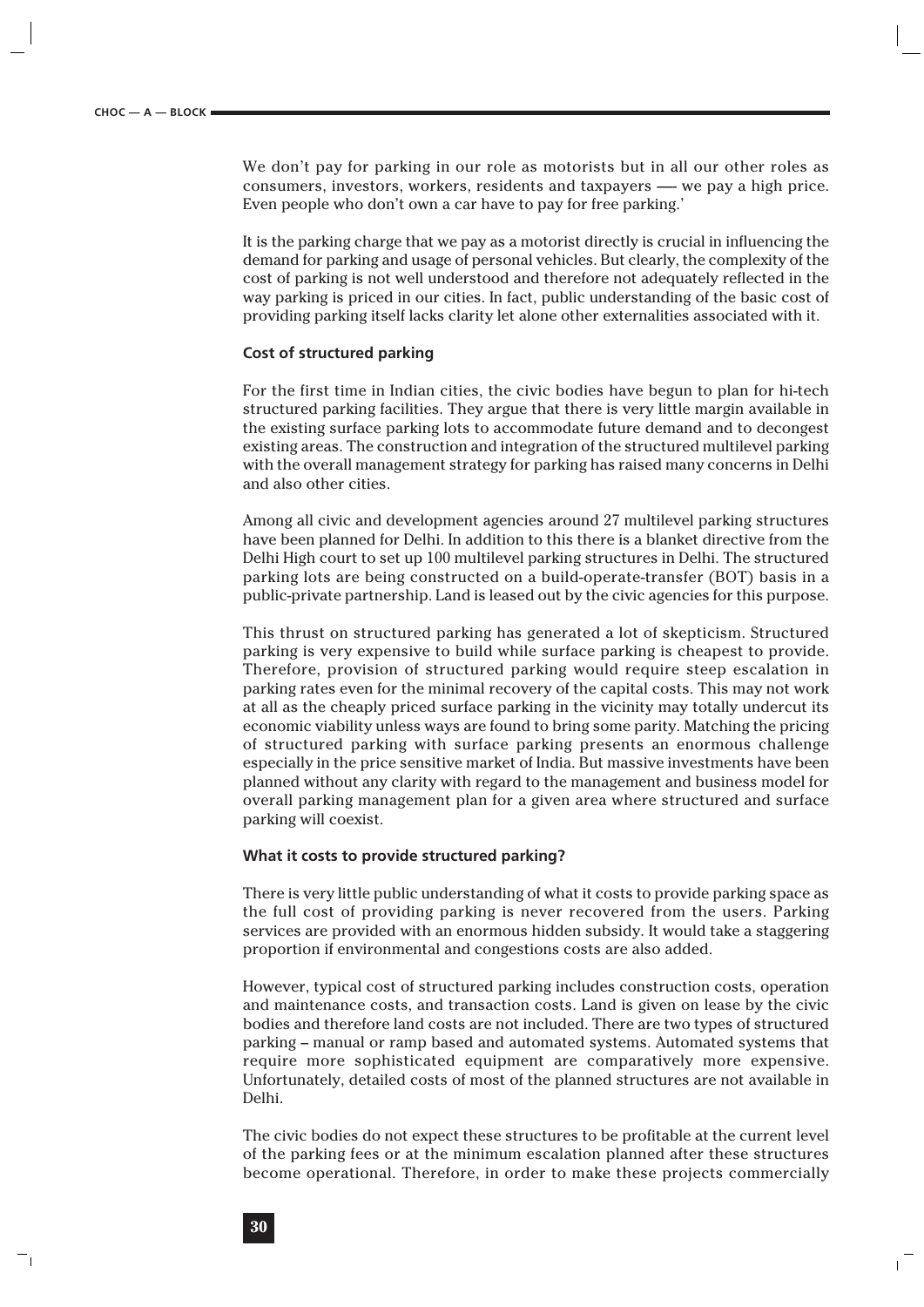attractive they are allowing the bidders to use at least 25 to 30 per cent of the built up areas for other commercial activities to cross subsidise the cost of providing parking and also recover investment costs. This has been done on the premise that parking fees in itself cannot ensure return on investments.

NDMC has shared the detailed costs for the structures that are being planned for Baba Kharak Singh Marg and Hindustan Times Building in Connaught Place. In their bid parameters NDMC has not specified any technology but have stated the minimum ECS requirement which the bidders are expected to satisfy in a cost effective manner. NDMC has shared estimates for both the options – i) If at least 25 per cent of the parking structure is set aside for other commercial activities and ii) If the entire structure is devoted to provide parking. In the former case it has been assumed that the entire cost of creating the parking facility will not be passed on to the user and the revenue from the commercial activities will cross subsidise the cost of providing parking and also ensure the internal rate of return to the provider. In this case higher ECS has been estimated as the commercial activity is also expected to generate additional parking demand.

In the second option the structure is expected to provide only parking facilities and parking rates are fixed for full cost recovery including the internal rate of return. In this case the parking charges are expected to be substantially higher compared to the former option (see Table 8: *Summary highlights of costs of constructing a multilevel parking as estimated by NDMC*). More detailed cost break up is given in Annexure 2).

The cost data provided by the NDMC for their structured parking bear out the following:

- The capital cost of providing multilevel parking amounts to Rs 0.4 million per ECS. (According to MCD this can increase to Rs 0.9 million per ECS if more advanced technologies are used for automatic operations).
- The business model adopted by the NDMC is based on the combination of parking and commercial activities. About 25-30 per cent of the space in the structure will be used for other commercial activities to keep the venture profitable. This model aims at recovering only 22 per cent of the total capital costs through parking charges.
- As a result, the minimum hike in parking rates that has been planned in these parking lots is an average parking fee of Rs 10 per hour (this will be the basis of

|                                                            |                      | <b>Baba Kharak Singh Marg</b><br>multilevel parking | <b>Hindustan Times Building</b><br>multilevel parking |                     |  |
|------------------------------------------------------------|----------------------|-----------------------------------------------------|-------------------------------------------------------|---------------------|--|
|                                                            | Parking and          | <b>Parking only</b>                                 | Parking and                                           | <b>Parking only</b> |  |
|                                                            | commercial           |                                                     | commercial                                            |                     |  |
| Number of ECS planned                                      | 941                  | 780                                                 | 1209                                                  | 1025                |  |
| Capital cost Rs in million per ECS                         | 0.4 approximately    | 0.4 approximately                                   | 0.4 approximately                                     | 0.4 approximately   |  |
| Total cost Rs. in million                                  | 529.00 approximately | 384.90 approximately                                | 752.30 approximately                                  | 531 approximately   |  |
| $(\text{including cap}, \text{working}, \text{taxes etc})$ | (Rs. 18, 577.78)     |                                                     |                                                       |                     |  |
| (Net Present Value)                                        | per sq meter)        |                                                     |                                                       |                     |  |
| Revenue - Rs. In million (NPV)                             | 672.40 approximately | 416.8 approximately                                 | 935.2 approximately                                   | 557.4 approximately |  |
| IRR in per cent                                            | 12.68                | 12.67                                               | 12.68                                                 | 12.69               |  |
| Parking charges                                            | $Rs$ 10/h            | Rs 30.25/h                                          | $Rs$ 10/h                                             | Rs 39/h             |  |

**Table 8: Summary highlights of costs of constructing a multilevel parking as estimated by NDMC**

Source: Based on data provided by NDMC to EPCA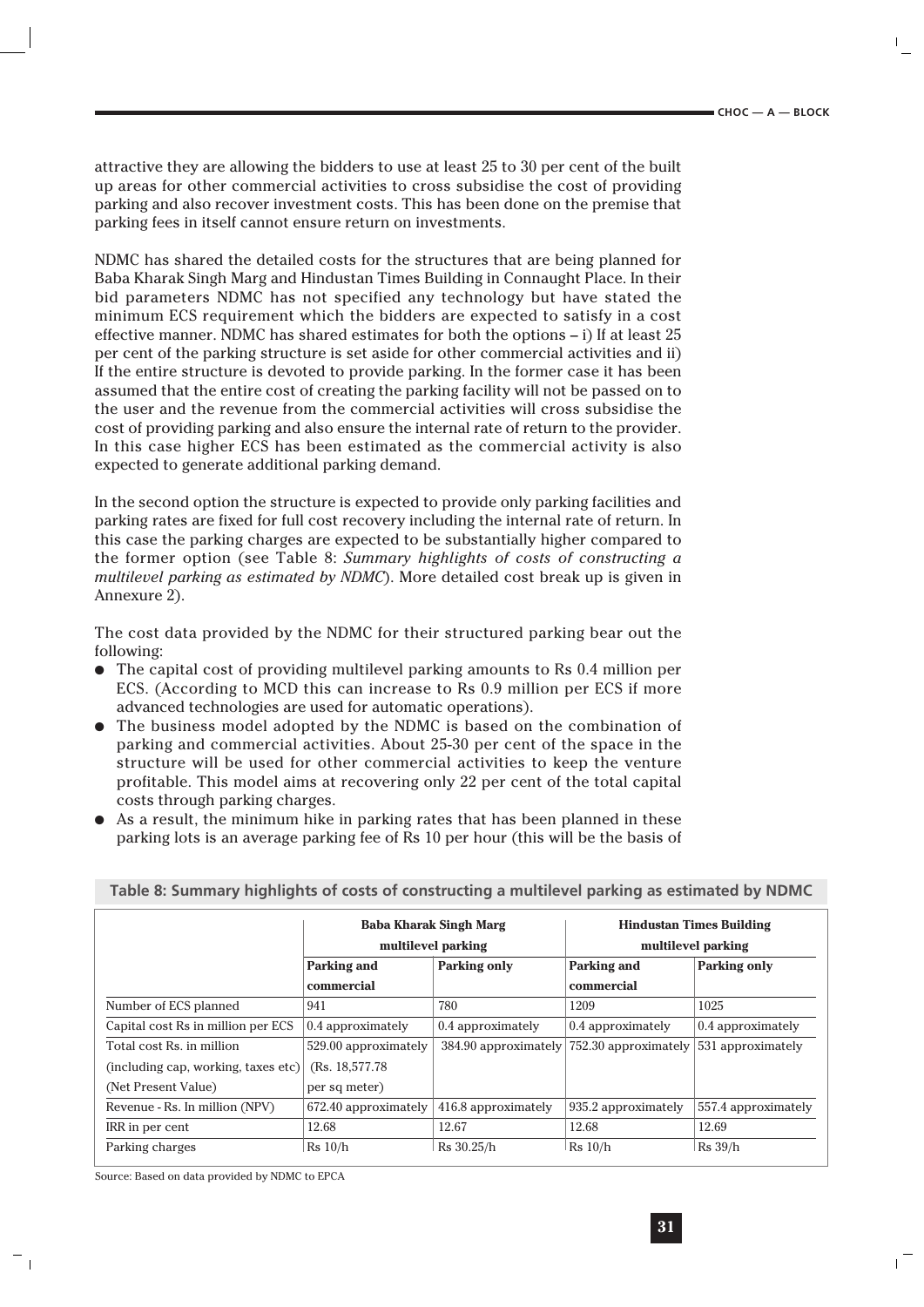developing graded structure) that will allow 22 per cent recovery of the capital costs.

- Full cost recovery only through parking charges can push up the parking rates to as much as Rs 30 to Rs 39 per hour.
- Both the rates are several times higher than the current surface parking rates in the city which is on an average Rs 10 for 12 hours.

## **Challenge of pricing parking in structured facilities**:

The greatest weakness of the current approach is that there is no clarity how the higher parking rates in the high cost structured parking will be balanced with the low rates in surface parking which is crucial for the optimal utilisation of the former. Nor is there any management model to suggest that with the augmentation of the structured parking the surface parking especially the on-street parking that contributes maximum to the congestion will be curtailed. Without a pricing and a management strategy the structured parking will remain grossly underutilised and the basic objective of meeting the parking demand and reducing pressure of onstreet parking will not be met. Unless this is addressed in the early planning stage any further plans to build structured parking should be put on hold.

These challenges are clearly evident from the status of use of the existing structured parking in both Delhi and Mumbai. The existing structured parking facilities in these cities are grossly underutilised due to distortion in parking fees. This has emerged from the review of the Eros multilevel parking structure at Nehru Place in Delhi and INOX multilevel car park at Nariman Point in Mumbai (see Box: *Poor model)*. Availability of abundant, cheap or free, and unauthorised surface parking in close proximity undermines the utilisation of the structured parking lots. For instance, when the field survey for this study was carried out at the Eros in Nehru Place the parking rates were Rs. 20 for two hours, Rs 40 for 4 hours, and Rs 100 for 6-10 hours. But the rate at the surrounding surface parking continued to remain at Rs 10 for 10-12 hours. This wide differential had resulted in gross underutilization of the structured parking. After that the rates at the multilevel parking was revised and lowered.

It is difficult to justify such high investments in structured parking if despite the high demand for parking, these structures remain nearly empty in a busy commercial place because of cheaper surface parking charges in the vicinity. Moreover, the civic agencies have not made any integrated plan to leverage the structured parking to curtail the surface parking (especially the on-street parking that causes maximum congestion). This indicates a serious policy failure.

None of the feasibility reports for structured parking has considered setting parking fee for full recovery of the costs. As mentioned earlier, the maximum that has been considered is the average rate of Rs10 per hour that is also the basis of developing time variable rates as has already been done in Eros structured parking lot in Nehru Place. The market has not accepted this rate. Any hope of passing on the full costs at the rate which can raise the rates to Rs 30 to Rs 40 per hour seems still quite distant (see Table 9: *Parking charges proposed by different agencies for mutilevel structured parking lots*).

As the future expansion of parking capacity hinges on capital intensive structured parking lots, the parking rates in these structures will begin to set the floor limit of the parking rates in the city. Unless parity is achieved between multilevel and surface parking lots the investments in multilevel parking will be at serious risk. If the multilevel parking remains underutilised over time commercial activities may begin to expand in these structures and parking will play a secondary role, defeating

 $\overline{1}$ 

71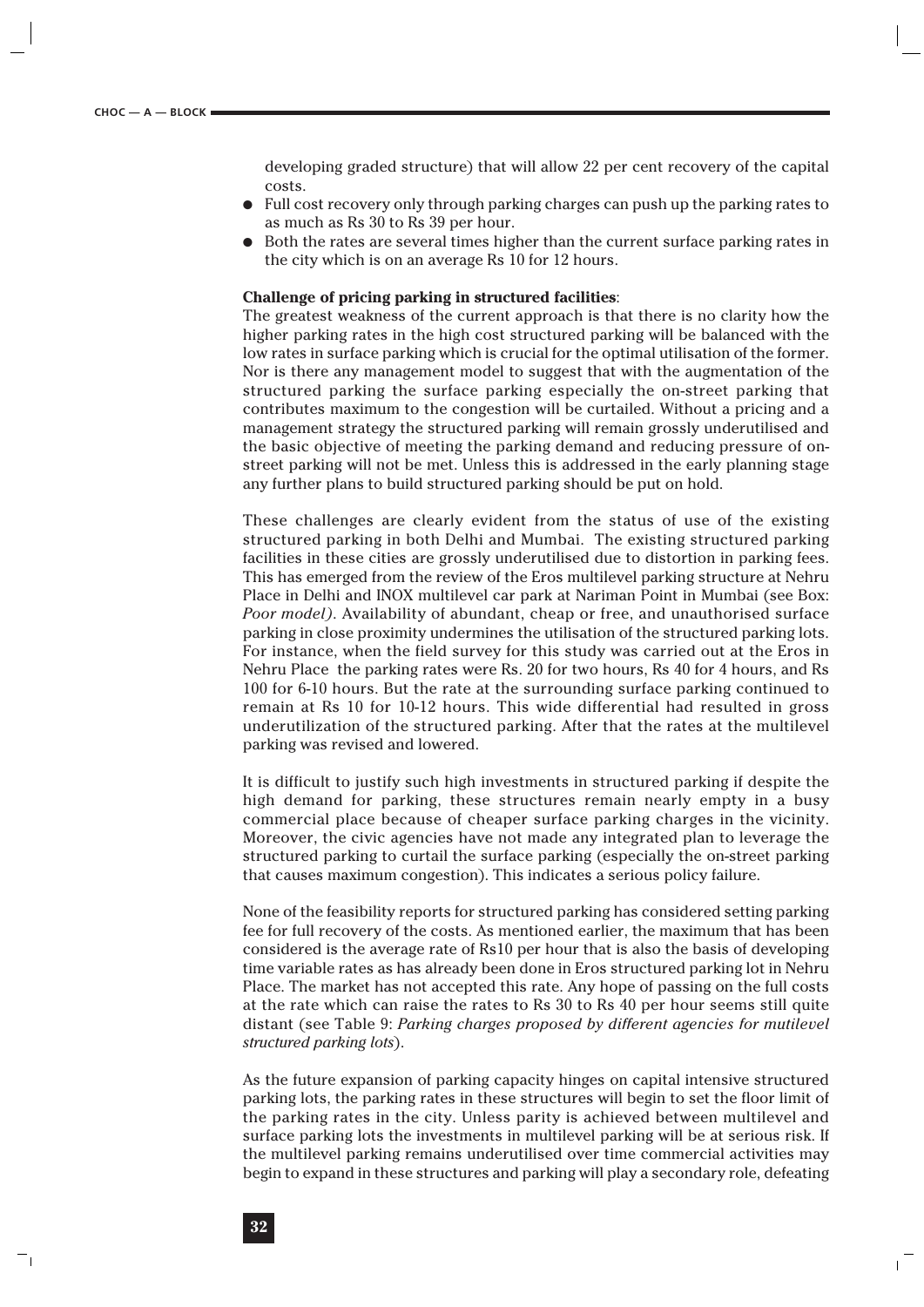**CHOC — A — BLOCK**

 $\mathbf{L}$ 

the basic purpose of creating these structures. Civic bodies however, argue that the current practice of leasing out of the land for 30 years is expected to prevent misuse of these structures for other purposes.

The civic bodies will have to develop a business and management model for given commercial districts in an integrated manner that will include a pricing strategy for both structured and surface parking and a plan to eliminate free and unauthorized surface parking and curtailment of on-street parking wherever needed to reduce congestion.

## **Parking charges in surface parking lots**

In most prime areas of the city, parking is priced but the rates are very nominal. Many of these areas also have the huge problem of free illegal parking. There is a big difference among the civic bodies with regard to the parking pricing. NDMC that manages the central district in Delhi charges the highest parking rates. NDMC has adopted a graded parking fee structure based on areas classified according to importance. Group A, is the prime business districts (Connaught Place, Dilli Haat, INA market etc), Group B, the next rung (Bengali Market, Pandara Road, Sarojini Nagar etc) and Group C (places in front of government offices, other private offices, Supreme Court, High Court etc). Parking rates are highest in group A areas, followed by Group B and Group C areas. Group A area parking rates are further divided into peak hour and lean hour period rates.

In contrast the other two agencies — MCD and DDA charge nominal rates (see Table 10: *Parking rates in Delhi*). These agencies charge flat rates irrespective of the commercial importance of areas. The MCD rates though very low are second highest in the city followed by the lowest parking rate charged by the DDA. The immediate step should be to bring the MCD and DDA rates at par with the NDMC rates and set the roadmap for the future increase.

Under the aegis of the Supreme Court the MCD has been directed by the EPCA to design a scheme for graded parking rates for different areas classified according to the commercial attractiveness. But MCD is simultaneously working on a parallel proposal to introduce one time payment of parking charges for cars and twowheelers. MCD has proposed annual payment of a lumpsum amount and thereafter cars and two-wheelers can park free throughout the year for any length of time. Accordingly two-wheelers are proposed to pay a minimum amount of Rs. 500 per year; small and medium, big cars and sports utility vehicles will pay the following amount respectively every year —- Rs. 1,000, Rs. 1,500- 2,000 and Rs. 2,000-2,500.

Such a move will grossly subsidise the parking cost of cars and two-wheelers in the city. A basic calculation of the proposed yearly charges show that owners of personal vehicles will have to pay far less than even the current parking charges of the MCD. The proposed annual charges translate into paying a mere Rs. 1.4 for twowheelers and Rs.  $2.7 - 6.8$  for cars per day  $-$  a lot less than what they would normally pay currently. A car now pays Rs. 10 for 10 hours and Rs. 20 beyond 10 hours in surface parking. Even on the basis of the current monthly charges a twowheeler and a car owner pays Rs. 250 and Rs. 500 per month. This works out to be Rs. 3,000 and Rs. 6,000 per annum respectively. This is much higher than the proposed annual charges.

In contrast NDMC has already introduced graded parking prices for different classes of areas based on their commercial importance. But given the fact that MCD administers more than 94 per cent of Delhi's area, such a proposal implies giving away parking spaces for nearly free. This will also obstruct efforts to bring parity

 $^{-}$ <sub>1</sub>

There is very little public understanding of what it costs to provide structured parking as the full cost of proving parking is never recovered from

the users.

 $\mathbf{I}$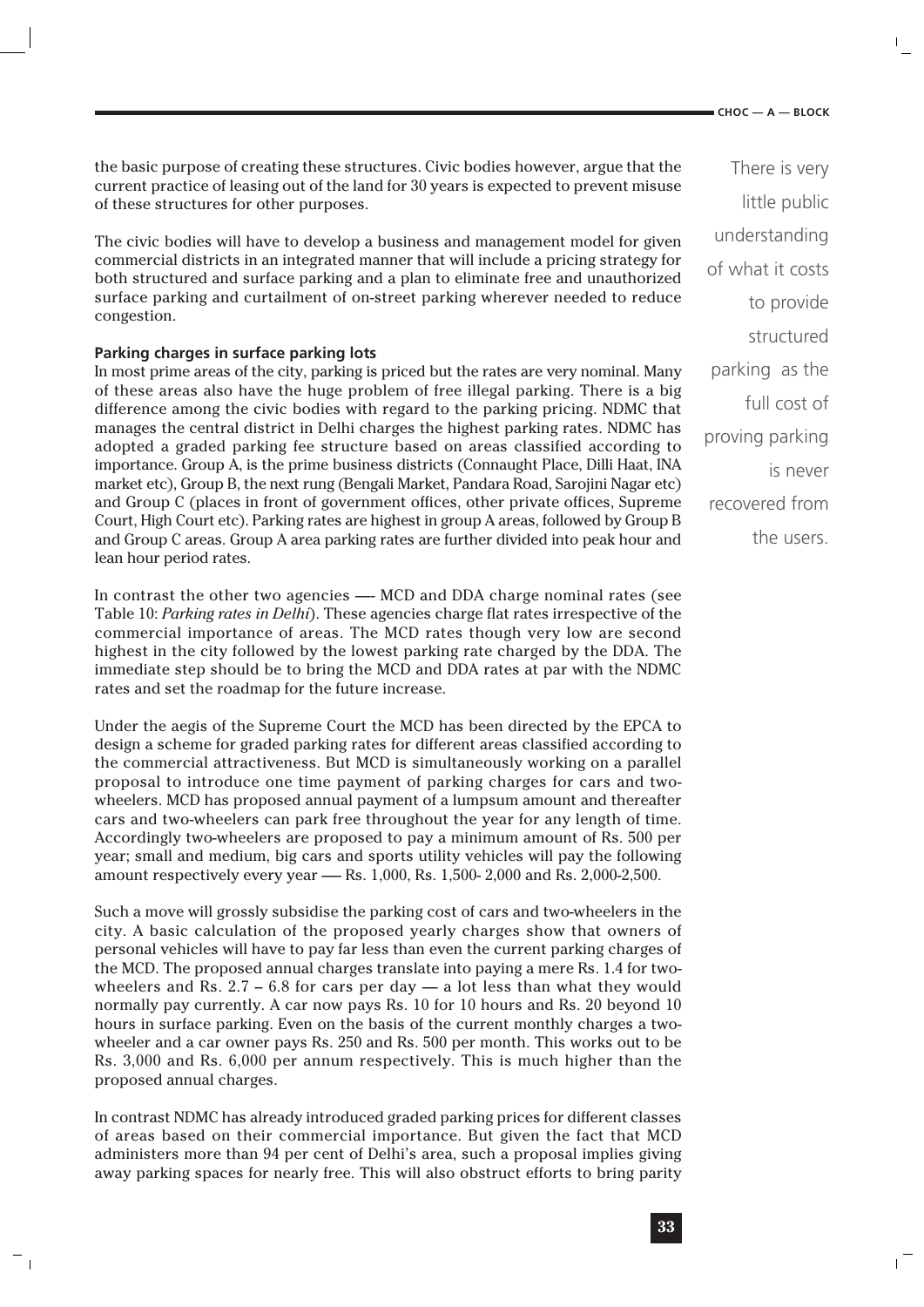# **POOR MODEL**

Poor pricing and management model result in poor utilisation.

#### **i. Eros multilevel car park in Nehru Place**

**A seven-storied multilevel parking complex exists at Nehru Place in Delhi. It is a ramp based multilevel parking with a capacity to accommodate around 1,000 ECS. The total built up area (including basement) is 60,550 sq m. Of the total built up area, 18,165 sq m (nearly 30 per cent) is allowed to be used for other commercial activities and the remaining 42,385 sq m is expected to provide parking services. At present, only two floors are operational – the first and the fourth floor. At the time of field visit CSE representatives were informed that first floor has a capacity to accommodate 120 ECS the fourth floor can take 108 ECS on a daily basis. But during the field visit only nine cars were found parked on the first floor.** 



**As this is an expensive facility, the parking rates are also comparatively higher. In the initial stages the parking rates for a car were Rs. 30 for 1 hour, Rs. 50 for 2 hours, Rs. 80 for 4 hours and Rs. 120 for 8 hours. If a car was parked till 12 am at midnight, a parking fee of Rs. 300 was charged. There was hue and cry over those rates that drew a lot of political criticism. These rates were subsequently revised downward: Rs. 20 for 2 hours, Rs. 40 for 2 to 4 hours, Rs. 60 for 4 to 6 hours and Rs. 100 for 6 to 10 hours and Rs. 250 for 24 hours.** 

**The surrounding surface parking and unauthorised parking lots have not been curtailed after the creation of this structure and the surface parking rates have continued to remain very low. The multilevel Eros parking facility has remained underutilised and has not made any impact on the congestion in the area. This issue will have to be urgently sorted out as even without a strategy for proper utilisation of the existing structure DDA has planned two more structured parking in the same area.1**

Need policy clarity on the parity between parking rates in structured parking lots and the adjacent surface

parking lots.

between parking charges in surface parking lots and in the multilevel structured parking lots when they become operational. This will also grossly undermine the efforts to use parking pricing as a traffic restraint measure.

## **Misuse charges – advantage cars**

In addition to on-site parking charges the MCD has introduced a system of levying parking charges on all vehicles registered in Delhi since September 2004. This charge, ironically termed as 'misuse' charges, is levied on all vehicles for using municipal land for parking. But even this charge is disproportionately lower for personal vehicles compared to commercial vehicles. Personal vehicle especially the cars which need several parking spaces in a day are asked to pay a life-time parking charge. Two-wheelers are exempted from payment. Cars costing Rs. 4 lakh and above are required to pay one time parking charge of Rs. 2,000 and Rs. 4,000 respectively at the time of purchase.

Commercial vehicles have to pay these charges on a yearly basis. The annual rates for commercial vehicles are  $-$  Rs. 1,000 for autorickshaws and taxis, Rs. 2,500 for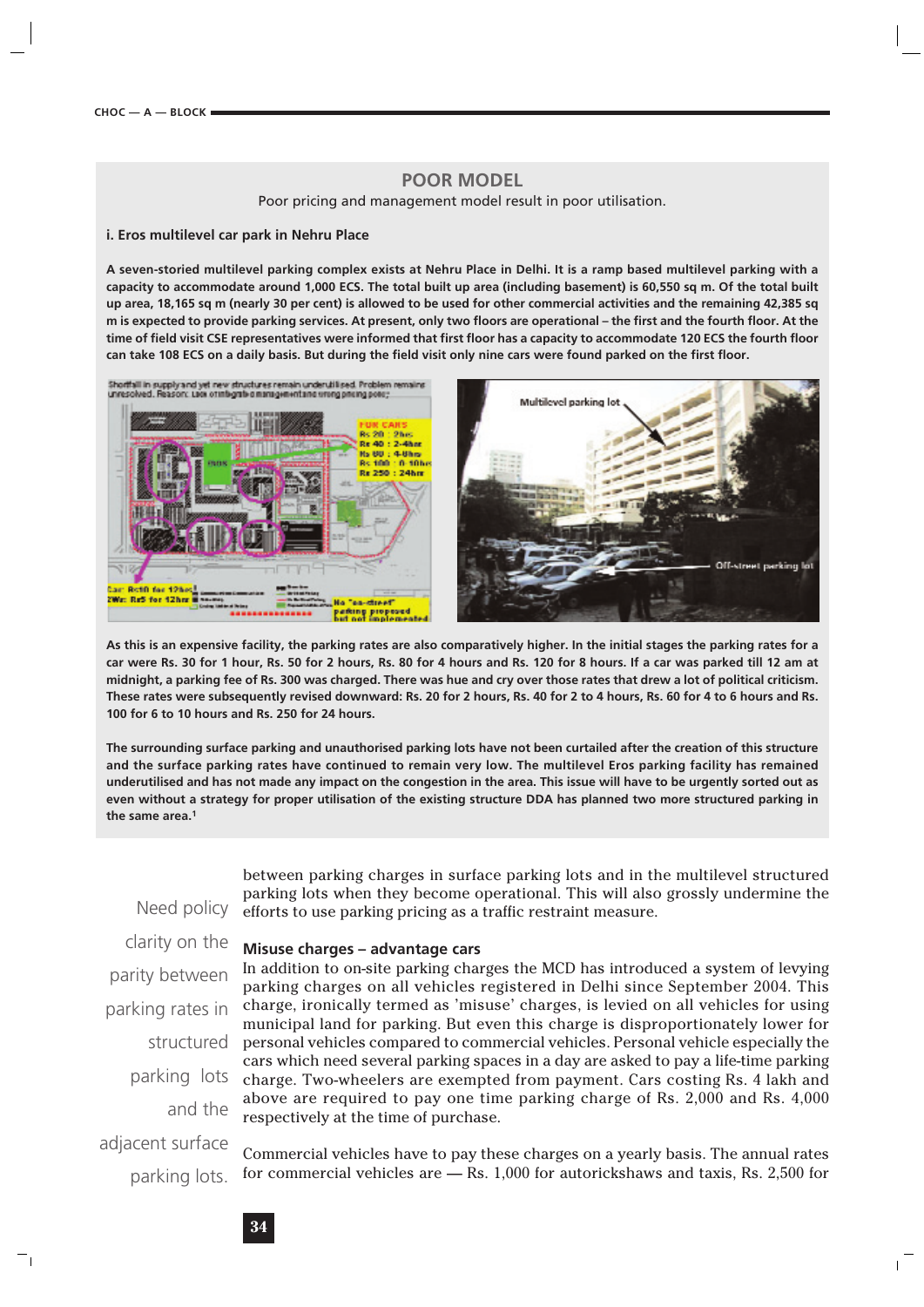#### **ii. INOX multilevel car park, Nariman point, Mumbai**

**Mumbai based civil society group Mumbai Environmental Social Network has assessed the INOX multiplex parking lot in Nariman point to expose a similar predicament. Their assessment shows that before the construction of the multilevel parking, the open surface space had 140 parking spaces and it was 100 per cent utilised. But after the construction of the multilevel parking structure on the same plot the parking space has increased to 540 ECS but its utilisation has dropped to only 10 per cent. This anomaly is the result of the relatively cheaper on street parking in the vicinity. The structured parking rates are Rs 5 per 30 minutes or Rs 10 per hour. In the vicinity the rates for surface parking are Rs 5 per hour and Rs 3 for every additional hour.**

#### **iii. Rawdon Street multilevel parking, Kolkata**

**Kolkata has one multilevel parking at Rawdon Street, which has 3 floors that can park 200 cars. The current rates are Rs. 15 per hour and a concessional rate of Rs. 75 for 8 hours. According to Simpark Infrastructure, the parking operator, about 110 slots are always occupied mostly by office goers who pay monthly. On an average there are about 160-180 cars using the lot on an hourly basis. In this case, greater occupancy can be attributed to relatively high rates of surface parking (Rs. 7 per hour). The surface parking charges in Kolkata are considered to be among the highest in the country. The city area is categorized into A, B and C with differentiated parking rates. Category A areas have the highest parking rates.** 



Situation in INOX Parking area on 5th , May 06 - a weekday at peak time of 11:am Source: Anon 2006, Report of the Workshop on Transport Demand Management Measures for Mumbai, Mumbai Environmental Social Network, Mumbai, May 2006.

| <b>Agencies</b> | <b>Locations of multilevel parkings</b> | <b>Parking rates proposed</b>                                           |
|-----------------|-----------------------------------------|-------------------------------------------------------------------------|
| <b>DDA</b>      | Nehru Place                             | Rs 5 per hour considered in feasibility report                          |
|                 | Mangalam Place                          | Rs 5 per hour considered in feasibility report                          |
|                 | Eros, Nehru Place (under operation)     | Has fixed variable rates but on an average it works out to be Rs 10 /hr |
| <b>NDMC</b>     | S N Market                              | Not available                                                           |
|                 | H T Building                            | Most likely Rs 10/hr                                                    |
|                 | B K S Marg                              | Most likely Rs 10/hr                                                    |
| <b>MCD</b>      | Kamla Nagar, Ramlila Ground,            | Rates NA                                                                |
|                 | Parade Ground, Shastri Park,            |                                                                         |
|                 | South Extension                         |                                                                         |

#### **Table 9: Parking charges proposed by different agencies for multilevel structured parking lots**

Source: Based on information received from DDA, NDMC and MCD.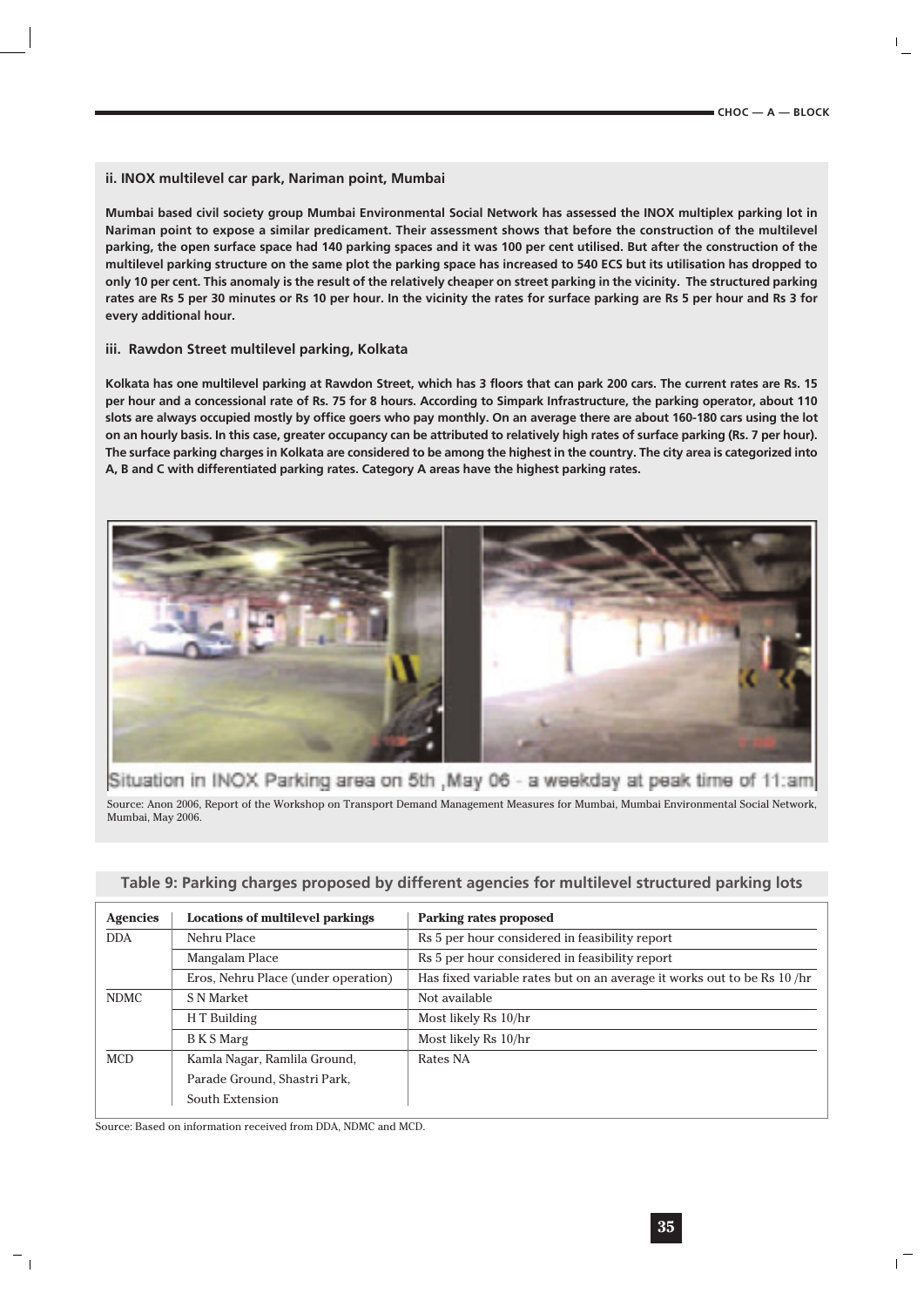| <b>Vehicles</b>     |          |                            | <b>New Delhi Municipal</b>                          |                                        | <b>Municipal Corporation</b> | Delhi Development         |
|---------------------|----------|----------------------------|-----------------------------------------------------|----------------------------------------|------------------------------|---------------------------|
|                     |          | <b>Council (NDMC)</b>      |                                                     | of Delhi (MCD)                         | <b>Authority (DDA)</b>       |                           |
|                     |          | <b>Group A</b>             | <b>Group B</b>                                      | <b>Group C</b>                         |                              |                           |
| Cars                | Surface  | Rs. 10 for                 |                                                     | $Rs.10$ for 4 hours Rs. 10 for 4 hours | Rs. 10 upto 10 hours         | Rs. 10 upto 12 hours      |
|                     | parking  | first 2 hours              | Rs. 30 for                                          | Rs. 30 beyond                          | Rs. 20 beyond 10 hours       | Rs. 15 upto 24 hours      |
|                     |          | and Rs. 10 for             | $4-8$ hours                                         | 4 hours                                | upto 24 hours                |                           |
|                     |          | every subse-               | Rs. 50 beyond                                       |                                        |                              |                           |
|                     |          | quent hour and 8 hours     |                                                     |                                        |                              |                           |
|                     |          | part thereof               |                                                     |                                        |                              |                           |
|                     |          | Rs. 1000                   | Rs. 600                                             | Rs. 500                                | Rs. 500 per month for all    | $\vert$ Rs. 500 per month |
|                     |          | per month                  | per month                                           | per month                              | except Gandhi Maidan         |                           |
|                     |          |                            |                                                     |                                        | and Church Road parking      |                           |
|                     |          |                            |                                                     |                                        | (Rs. 600 per month) and      |                           |
|                     |          |                            |                                                     |                                        | Asaf Ali Road parking        |                           |
|                     |          |                            |                                                     |                                        | (Rs. 700 per month)          |                           |
|                     |          |                            |                                                     |                                        | Premium tourist parkings     |                           |
|                     |          |                            |                                                     |                                        | in front of Appu Ghar,       |                           |
|                     |          |                            |                                                     |                                        | Lotus Temple and             |                           |
|                     |          |                            |                                                     |                                        | opposite Delite Cinema       |                           |
|                     |          |                            |                                                     |                                        | (Rs. 25 per entry)           |                           |
|                     | Under-   | Rs. 10 for                 |                                                     |                                        |                              |                           |
|                     | ground   | 4 hours and                |                                                     |                                        |                              |                           |
|                     | parking: | Rs. 5 for                  |                                                     |                                        |                              |                           |
|                     | Palika   | every                      |                                                     |                                        |                              |                           |
|                     | parking  | subsequent                 |                                                     |                                        |                              |                           |
|                     | and Baba | hour or                    |                                                     |                                        |                              |                           |
|                     | Kharak   | part thereof               |                                                     |                                        |                              |                           |
|                     | Singh    | Rs. 500                    |                                                     |                                        |                              |                           |
|                     | Marg     | per month                  |                                                     |                                        |                              |                           |
|                     |          | Multilevel   Mayur Bhawan: |                                                     |                                        |                              | There is no mechanism     |
|                     | parkings | Proposed parkings:         |                                                     |                                        |                              | to regulate parking fee   |
|                     |          |                            | NDMC submits that the parking rates will be kept    |                                        |                              | of multilevel parkings    |
|                     |          |                            | fair and just so as to avoid competition from       |                                        |                              | auctioned by DDA, as      |
|                     |          |                            | surface parking. The revenues from development      |                                        |                              | the developer of such     |
|                     |          |                            | of commercial area in these complexes and the       |                                        |                              | parkings is free to fix   |
|                     |          |                            | revenues generated from the surface parking will    |                                        |                              | parking fee on his own    |
|                     |          |                            | help finance the multilevel parking in the long run |                                        |                              | In case of Nehru Place    |
|                     |          |                            |                                                     |                                        |                              | and Mangalam Place        |
|                     |          |                            | The agency proposed the rate at Rs. 10 per hour     |                                        |                              | proposed multilevel       |
|                     |          |                            |                                                     |                                        |                              | parkings, Rs 5 per hour   |
|                     |          |                            |                                                     |                                        |                              | considered in             |
|                     |          |                            |                                                     |                                        |                              | feasibility report        |
| Scooter/            | Surface  | Rs. 5 for first            | Rs. 5 for 4 hours $\vert$ Rs. 5 for 4 hours         |                                        | Rs. 7 upto 10 hours          | Rs. 5 upto 12 hours       |
| motorcycle parkings |          | 2 hours                    | Rs. 10 for                                          | Rs. 10 beyond                          | Rs. 15 beyond 10 hours       | Rs. 10 upto 24 hours      |
|                     |          | Rs. 5 for every            | 4-8 hours                                           | 4 hours                                | upto 24 hours                |                           |
|                     |          | subsequent                 | Rs. 25 beyond                                       |                                        |                              |                           |
|                     |          | hour and part              | 8 hours                                             |                                        |                              |                           |
|                     |          | thereof                    |                                                     |                                        |                              |                           |
|                     |          | Rs. 400 per                | Rs. 350                                             | Rs. 300                                | Rs. 200 per month            | Rs. 250 per month         |
|                     |          | month                      | per month                                           | per month                              | (day passes)                 |                           |
|                     |          |                            |                                                     |                                        | Rs. 250 per month (for       |                           |
|                     |          |                            |                                                     |                                        | day and night passes)        |                           |
|                     |          |                            |                                                     |                                        | Premium tourist parkings     |                           |
|                     |          |                            |                                                     |                                        | in front of Appu Ghar,       |                           |
|                     |          |                            |                                                     |                                        | Loyus Temple and             |                           |
|                     |          |                            |                                                     |                                        | opposite Delite Cinema       |                           |
|                     |          |                            |                                                     |                                        | (Rs. 15 per entry)           |                           |
|                     |          |                            |                                                     |                                        |                              |                           |

**Table 10: Parking rates in Delhi**

*Continued…*

 $\begin{array}{c} \bar{\phantom{0}} \\ \bar{\phantom{0}} \end{array}$ 

 $\begin{array}{c} \hline \end{array}$ 

 $\mathord{\hspace{1pt}\text{--}\hspace{1pt}}_\mathbb{I}$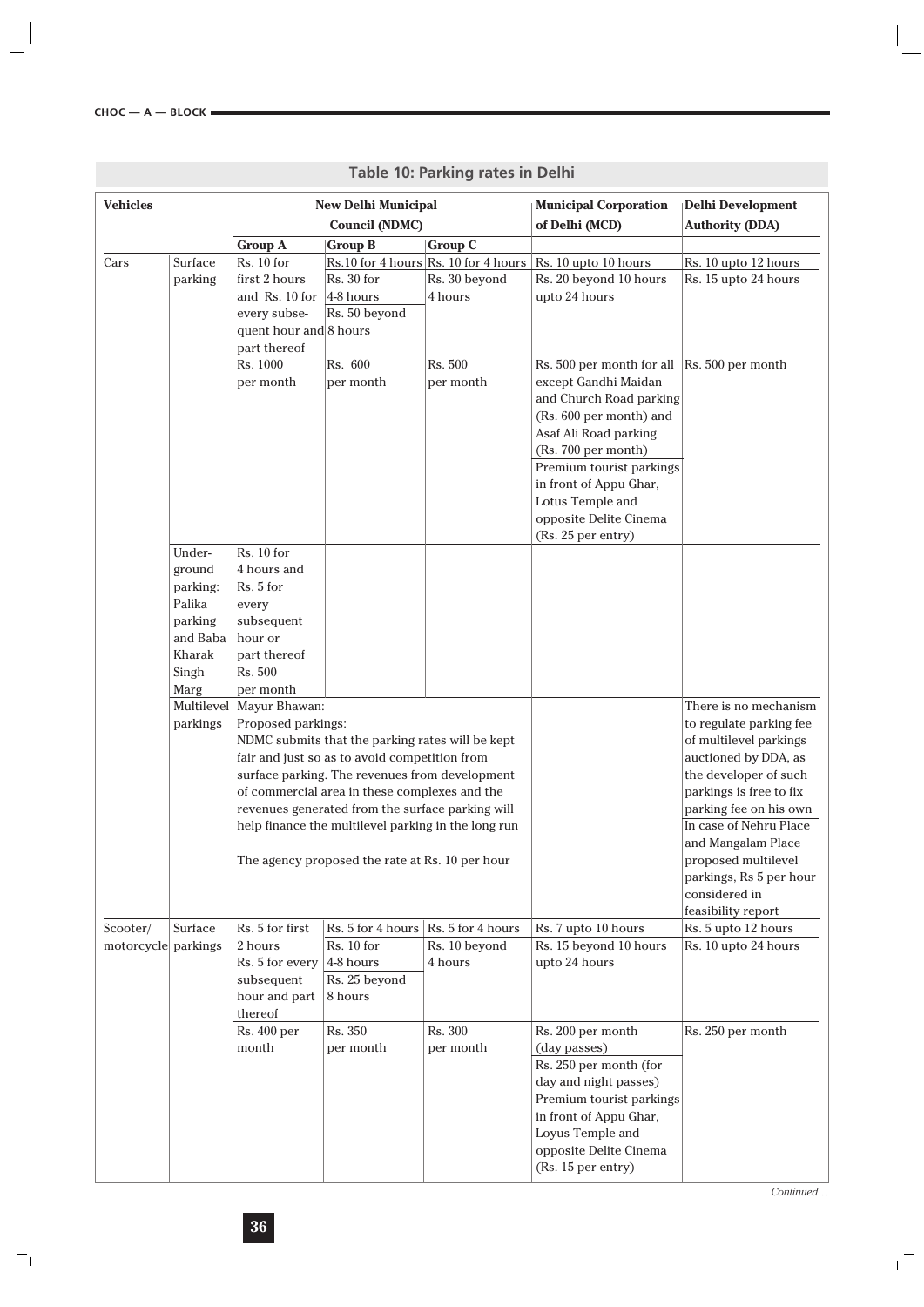$\overline{\phantom{a}}$ 

|                 |          |                                                     |                | <b>Contd: Parking rates in Delhi</b> |                                                |                                                    |
|-----------------|----------|-----------------------------------------------------|----------------|--------------------------------------|------------------------------------------------|----------------------------------------------------|
| <b>Vehicles</b> |          | <b>New Delhi Municipal</b><br><b>Council (NDMC)</b> |                |                                      | <b>Municipal Corporation</b><br>of Delhi (MCD) | <b>Delhi Development</b><br><b>Authority (DDA)</b> |
|                 |          | <b>Group A</b>                                      | <b>Group B</b> | <b>Group C</b>                       |                                                |                                                    |
|                 | Under-   | Rs. 5 upto                                          |                |                                      |                                                |                                                    |
|                 | ground   | 4 hours                                             |                |                                      |                                                |                                                    |
|                 | parking: | $Rs. 15$ for                                        |                |                                      |                                                |                                                    |
|                 | Palika   | 4-8 hours                                           |                |                                      |                                                |                                                    |
|                 | parking  | Rs. 25                                              |                |                                      |                                                |                                                    |
|                 | and Baba | beyond                                              |                |                                      |                                                |                                                    |
|                 | Kharak   | 8 hours                                             |                |                                      |                                                |                                                    |
|                 | Singh    | Monthly                                             |                |                                      |                                                |                                                    |
|                 | Marg     | charges Rs. 300                                     |                |                                      |                                                |                                                    |

the small CNG buses/vans and goods vehicles, light motor vehicles like tempo etc, and Rs. 4,000 for standard buses, heavy commercial vehicles like trucks etc. A comparison of these charges on a daily basis shows that personal vehicles pay a miniscule amount while commercial vehicles pay 15 to 30 times higher (see Graph 11*: Estimated per day parking charges).*

The transport department collects the parking charge and retains 5 per cent of the total charges collected. About 95 per cent of the collected charges is transferred to the MCD. The collected money will be used for constructing multilevel parking lots. This literally amounts to double subsidy for car owners as the structured parking largely caters to the parking needs of the personal vehicles. The commercial vehicles will continue to use open public spaces and road side.

#### **No will to pay**:

High parking rates present a serious political dilemma in a city where users are not made aware of the hidden costs of providing parking and use of cars, have got used to paying paltry for using high cost services, and do not see this as their responsibility to pay the full cost for the services. In fact, all the feasibility studies conducted for the proposed projects shows very low willingness to pay among car users in the city with the highest per capita income in the country.

One feasibility study available for MCD's automated multilevel parking sites at Parade Ground shows that 50 per cent of the car users interviewed, are willing to



Note: Estimated on the basis on the misuse charges charged. In case of private vehicles, lifetime period is taken as 15 years.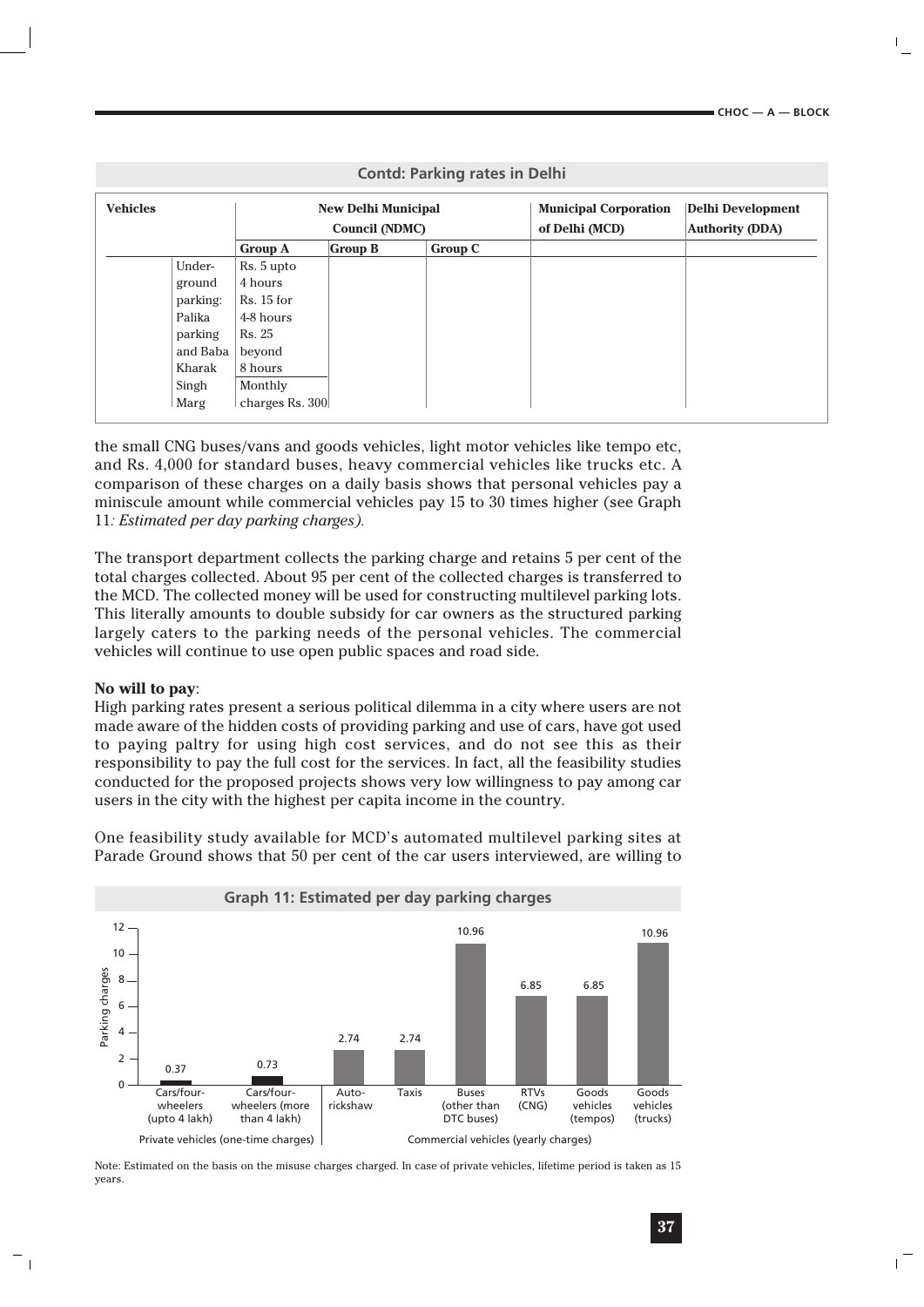| <b>Vehicles</b> |                                      | <b>Chennai</b>                       |                                      |                                    |
|-----------------|--------------------------------------|--------------------------------------|--------------------------------------|------------------------------------|
|                 | <b>Group A</b>                       | <b>Group B</b>                       | <b>Group C</b>                       |                                    |
|                 | Day parking charge                   | Day parking charge                   | Day parking charge                   |                                    |
|                 | (7 am to 10 pm)                      | (7 am to 10 pm)                      | (7 am to 10 pm)                      |                                    |
| Cars            | Rs. 7 per hour or part               | Rs. 6 per hour or part               | Rs. 5 per hour or part               | $Rs. 5$ for 6 hours <sup>2</sup>   |
|                 | thereof for first hour. <sup>1</sup> | thereof for first hour. <sup>1</sup> | thereof for first hour. <sup>1</sup> |                                    |
|                 | Additional charge of half            | Additional charge of half            | Additional charge of half            | Rs. 20 for entire day <sup>2</sup> |
|                 | the rate for every                   | the rate for every additional        | the rate for every                   |                                    |
|                 | additional 30 minutes                | 30 minutes after the                 | additional 30 minutes                |                                    |
|                 | after the first hour <sup>1</sup>    | first hour $1$                       | after the first hour <sup>1</sup>    |                                    |
|                 |                                      | Night parking (10 pm to 8 am)        |                                      |                                    |
|                 |                                      | Rs. 25 per night Rs. 300 per month   |                                      |                                    |
| Two-wheelers    | Rs. 3 per hour or part               | Rs. 2.50 per hour or                 | Rs. 2.25 per hour or part            | Free parking                       |
|                 | thereof for first hour.              | part thereof for first hour          | thereof for first hour               |                                    |
|                 | Additional charge of half            | Additional charge of half            | Additional charge of half            |                                    |
|                 | the rate for every                   | the rate for every additional        | the rate for every                   |                                    |
|                 | additional 30 minutes                | 30 minutes after the                 | additional 30 minutes                |                                    |
|                 | after the first hour                 | first hour                           | after the first hour                 |                                    |
|                 |                                      |                                      |                                      |                                    |
|                 |                                      | Rs. 8 per night Rs. 125 per month    |                                      |                                    |
| Lorry/bus       | Rs.14 per hour or part               | Rs. 12 per hour or part              | Rs. 10 per hour or part              | Rs. 25 for 12 hours <sup>4</sup>   |
|                 | thereof for first hour <sup>3</sup>  | thereof for first hour. $3$          | thereof for first hour <sup>3</sup>  |                                    |
|                 | Additional charge of half            | Additional charge of half            | Additional charge of half            | Rs. 50 for entire day <sup>4</sup> |
|                 | the rate for every                   | the rate for every additional        | the rate for every                   |                                    |
|                 | additional 30 minutes                | 30 minutes after the                 | additional 30 minutes                |                                    |
|                 | after the first hour <sup>3</sup>    | first hour $3$                       | after the first hour <sup>3</sup>    |                                    |
|                 |                                      |                                      |                                      |                                    |
|                 |                                      | Rs. 50 per night Rs. 700 per month   |                                      |                                    |
| Autorickshaws   |                                      |                                      |                                      | Free parking                       |
| Tempos          |                                      |                                      |                                      | Rs. 15 for 12 hours                |
|                 |                                      |                                      |                                      | Rs. 30 for entire day              |

Note:

٦ı

1. In Kolkata, parking rates for car/van/minibus<br>2. In Chennai, parking rates for cars and jeeps

In Chennai, parking rates for cars and jeeps

3. In Kolkata, parking rates for lorry/bus

4. In Chennai, parking rates for lorry

Source: Kolkata Municipal Corporation and Corporation of Chennai

pay only Rs. 10 – the same amount that is usually charged at most ordinary parking lots in the city and 30 per cent are willing to pay Rs. 15 for unlimited time. When it comes to payment on an hourly basis, most opt for the rate of Rs 5. Only 28 per cent of all the respondents are willing to pay equal to or more than Rs. 10 for the proposed parking structures. For the proposed fully automated multilevel parking lot at Ramlila Ground, 93 per cent of the car users are willing to use the parking lot but when asked about the parking fee, 61 per cent are willing to pay Rs. 5, about 26 per cent Rs. 10, 3 per cent Rs. 15 and only 10 per cent said that they can pay Rs. 20.

Willingness to pay does not reflect the ability to pay. Some user surveys conducted in South Extension shows that customers coming to the market have very high spending power. Exclusive branded lifestyle showrooms, restaurants in the market, upmarket localities in the surrounding areas reflect a high spending power. But this is not considered while fixing the parking rates in prime areas. At the same time unpriced parking in large number of places and very low parking rates create more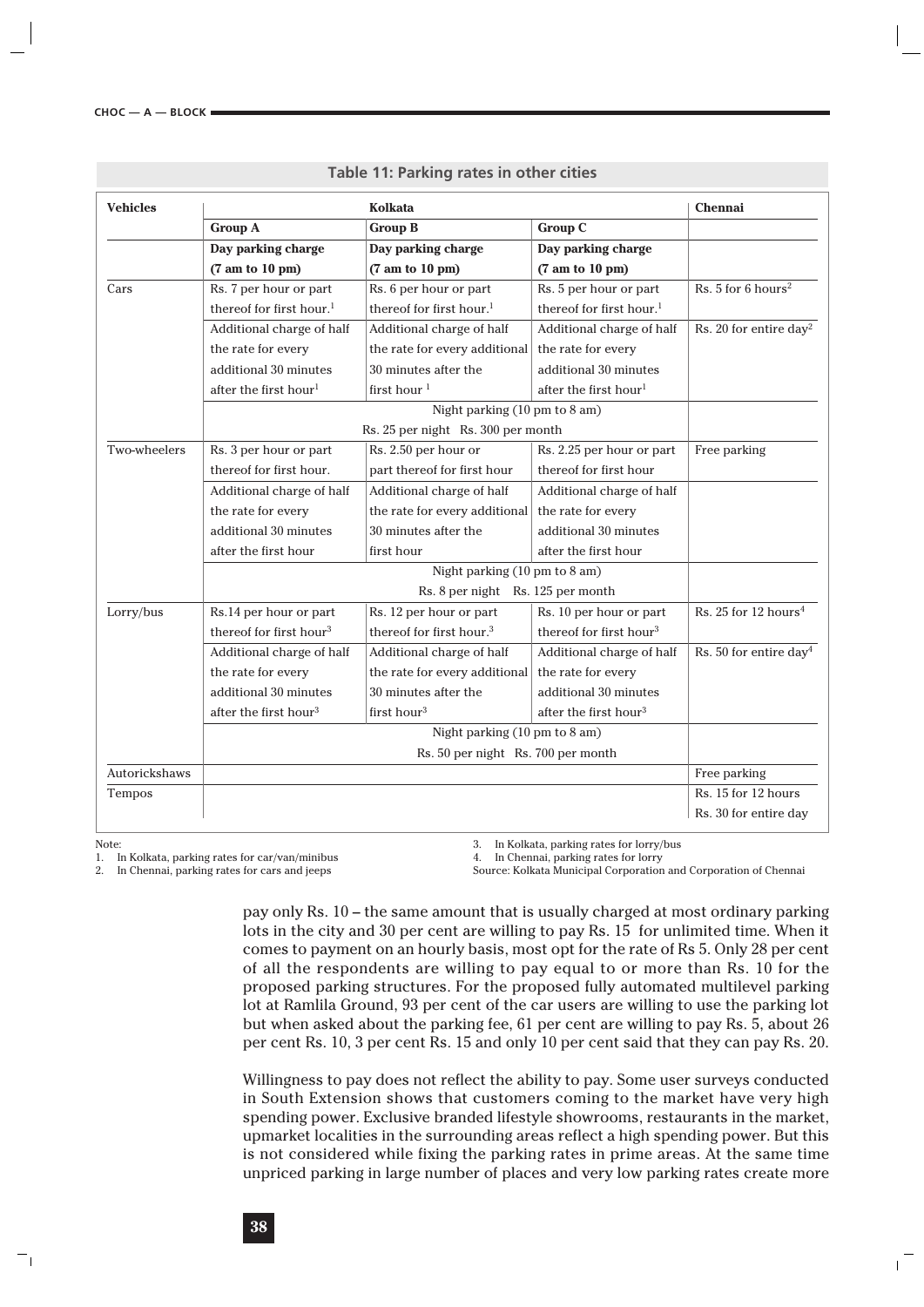barriers to accepting rationalisation and upward revision of the parking rates in the city. A city wide plan is needed to develop pricing zones depending on the commercial importance of the areas. Elimination of unpriced parking and its strict enforcement can make significant impact on parking demand and commuter's modal choice in the city.

## **Parking pricing can influence parking demand:**

Worldwide experience has shown that appropriately priced parking can make significant impacts. This can influence demand for parking and commuter choice for alternatives. As we have seen most parking is inefficiently priced, provided free, significantly subsidised or bundled (automatically included) with building purchases and rents thus forcing consumers to pay for the parking facilities regardless of whether they want it or not.

"Providing anything for free or at highly subsidised rates encourages overuse and means that more parking spaces have to be provided. Therefore, charging users for parking is a market based approach that passes the true cost of parking to users and encourages use of other transportation modes," states Donald Shoup.

It is estimated that even a modest parking fee can affect vehicle travel patterns. The estimates available from Todd Litman of VTPI shows that only a 10 per cent increase in parking charges can reduce vehicle trip by 1-3 per cent. Shifting from free to cost recovery parking rates can reduce automobile commuting by 10-30 per cent especially if linked with transportation choices and complementary travel demand management measures. International surveys shows that nearly 35 per cent would consider shifting to another mode if they were required to pay for parking with fees of \$1-3 per day in suburban locations and \$3-8 per day in urban locations. More studies show that parking pricing for work trips can reduce regional vehicles miles travelled by upto 4 per cent and for non –work trips by another 4.2 per cent. This translates into very significant reduction in congestion delays.

International surveys shows that nearly 35 per cent would consider shifting to another mode if they were required to pay for parking with fees of \$1-3 per day in suburban locations and \$3-8 per day in urban locations. More studies show that parking pricing for work trips can reduce vehicles miles travelled by upto 4 per cent and for non-work trips by another 4.2 per cent. This translates into very significant reduction in congestion delays. Parking charges have been found to reduce employee vehicle trips and thus daily parking demand by between 7 per cent and 30 per cent or more depending on factors such as the level of charges and the availability of alternatives to driving alone. According to an estimate, each 1 per cent rise in parking fee is accompanied by a 0.3 per cent decrease in demand.

Pricing parking in just one area has such impact that it can shift vehicle trips to other locations thereby reducing overall vehicle travel. About 35 per cent of the drive alone commuters would likely switch modes in response to \$20 per month parking fees even if is offset by a transportation voucher (see Graph 12: *Parking pricing affect mode choice*).

Upward revision of parking rates which is an important element of travel demand management measure will have to be addressed in Delhi. Considerable effort is needed to develop a phase-in plan for upward revision of rates, its announcement in advance and enlisting public support through awareness creation. Civic bodies will have to initiate a buy-in strategy to make people aware of the benefits of such measure in reducing congestion. It may also be possible to create dedicated funds from the parking revenue to invest in public transportation systems or other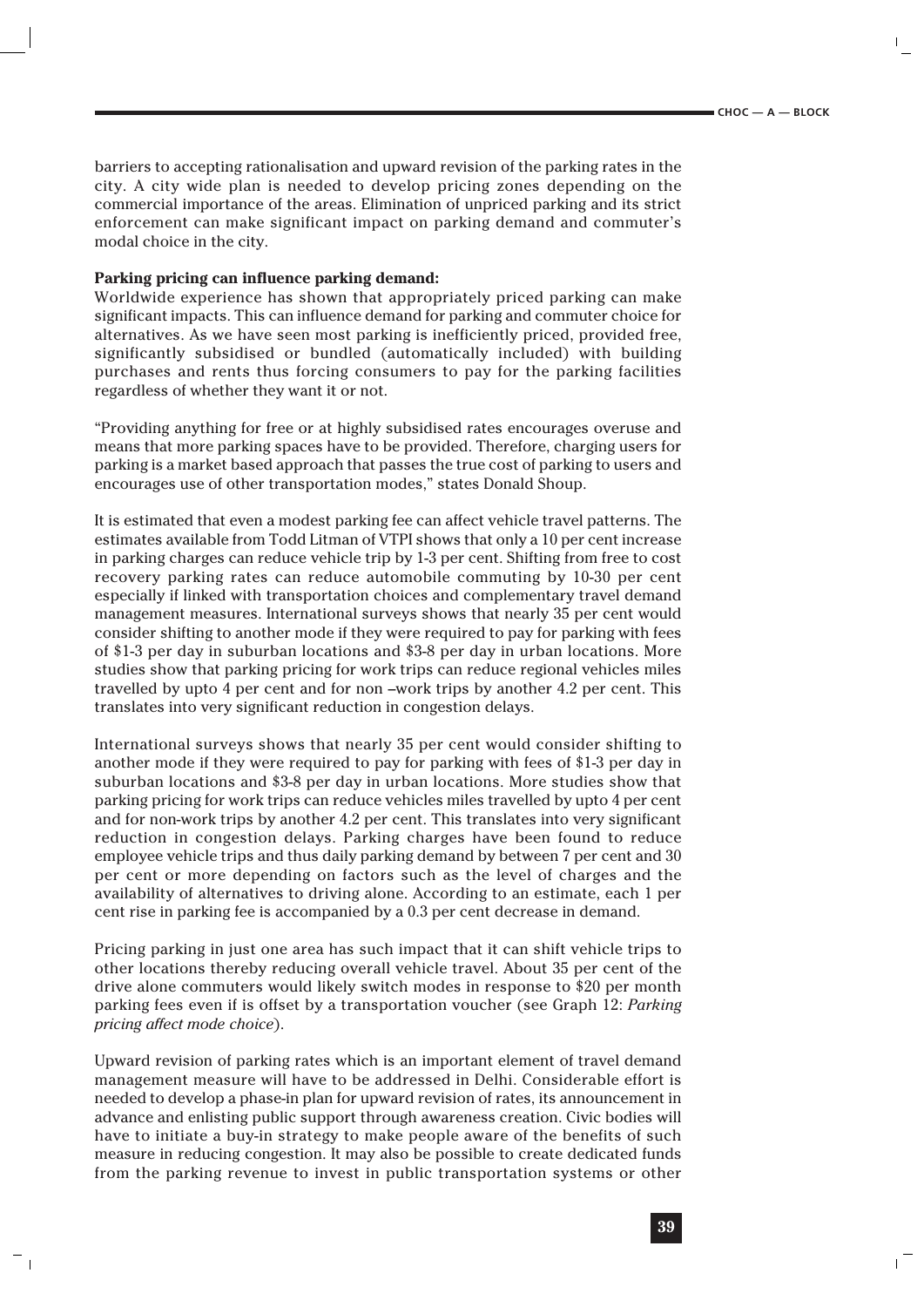**CHOC — A — BLOCK**



sustainable transportation measures to get public support.

#### **Limiting parking supply:**

Parking restraint measures have been in use internationally for over 30 years and is a widely used traffic management tool to reduce traffic congestion. These measures have made impacts on parking and travel demand and also on congestion in cities where these have been implemented. Success of many of these schemes presents a model for designing a package of measures in Delhi and other Indian cities as well. Experience around the world shows that parking measures require a great amount of detailing depending on the objectives and site-specific features.

Broadly, the measures cover appropriate pricing of both off-street and on-street parking to influence parking demand; controlled parking zones, removal of on-street parking during peak periods; pedestrian only streets; new developments are regulated by the maximum parking that can be allowed; commuted payment schemes or the amount of money that the developers pay in lieu of providing car parks; setting of parking ceiling which is the total spaces that can be used for parking; and reducing parking provision according to the level of public transport etc. In existing spaces differential rates for long term and short-term parking are implemented, and park and ride facilities are created at the periphery of the centre with dedicated bus service.

Unfortunately, in Indian cities, the parking issue remained on the agenda of policy makers and government panels without any tangible impact. These initiatives will have to be revisited and reformed as car restraint measure. It is clear from the experience of the experience of all the countries that when parking management combines a high price for parking, puts limit on parking provision and improves access to locations through other modes of transport, it helps to stimulate switch from cars to alternative modes of transport. This can reduce parking demand and also traffic volume.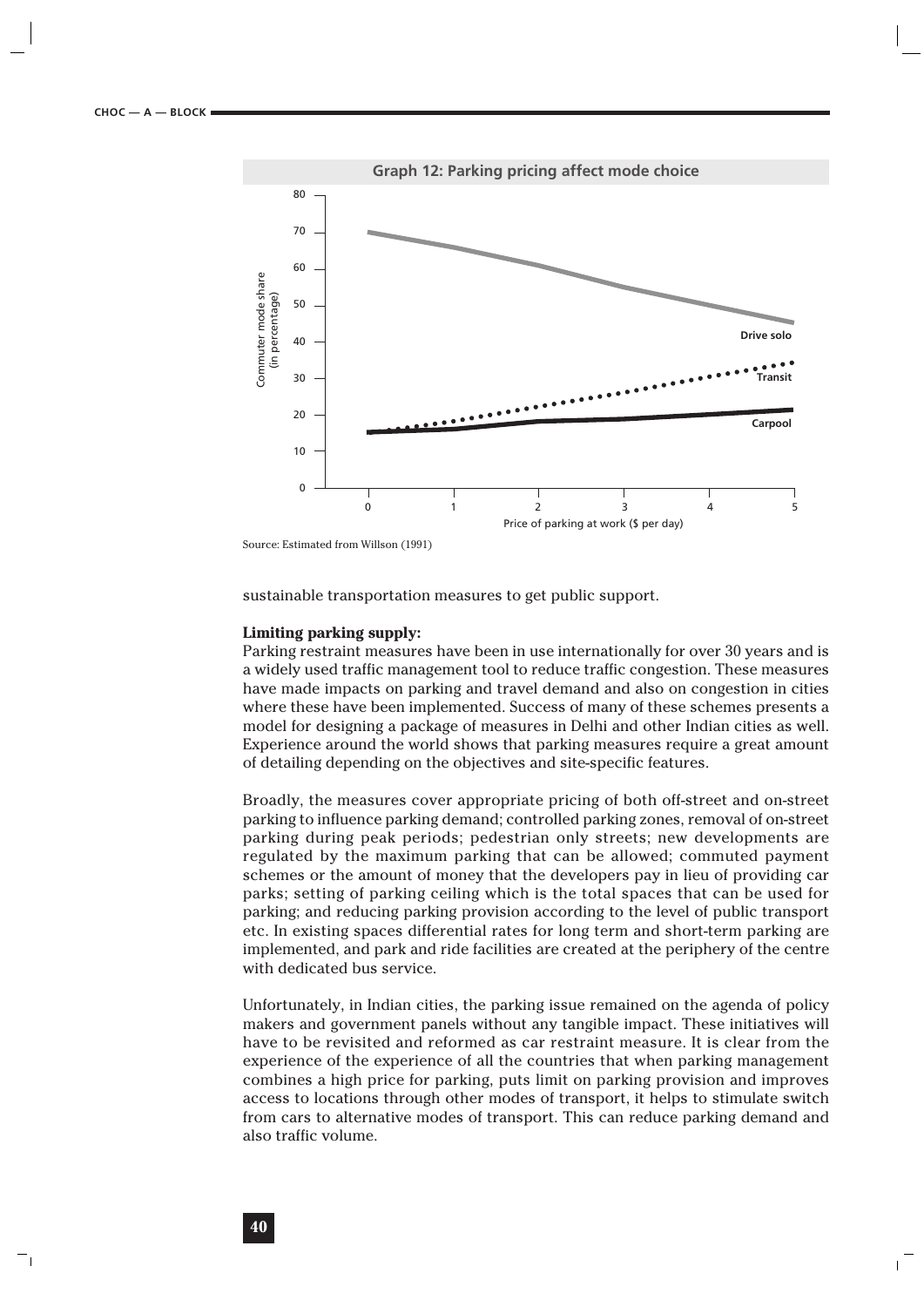## **5. POLICY ACTION**

**National policy framework:** As a nascent beginning the national urban transport framework policy has taken issue of parking on board. The National Urban Transport Policy (NUTP) of the Union ministry of urban development makes note of the fact that parking places occupy large portion of the valuable land in urban areas. It states that this should be recognized in determining the principles for allocation of parking space.

According to the NUTP high parking fee should be charged in order to make the use of public transport attractive. The parking fee should reflect the value of the land that is occupied. Public transport vehicles and non-motorised modes of transport should be given preference in the parking space allocation. This along with easier access of work places to and from such parking spaces can encourage the use of sustainable transport systems (see Box: *Policy genesis*).

On March 28, 2007, Union ministry of urban development (MoUD) has written a to the Chief Secretaries of all states and union territories stating the following:

● *"Various cities are sending proposals related to urban transport for sanctioning under Jawaharlal Nehru Urban Renewal Mission. While considering such projects the Central Sanctioning and Monitoring Committee (CSMC) chaired by the Secretary, MoUD observed that none of the proposals is incorporating the parking improvements and leveraging land as a resource along the transport corridor. Roads are prime urban space and parking on major arterial roads unnecessarily eats up considerable space, which should be available for mobility. Most of the*

# **POLICY GENESIS**

#### What National Urban Transport Policy says on parking?

**The National Urban Transport Policy (NUTP) of the Union ministry of urban development mentions** 

- **High parking fee should be charged in order to make the use of public transport attractive.**
- The parking fee should reflect the value of the land that is occupied.
- Public transport vehicles and non-motorised modes of transport should be given preference in **the parking space allocation. This along with easier access of work places to and from such parking spaces can encourage the use of sustainable transport systems.**
- Park and ride facilities for bicycle users with convenient interchange are a useful measure.
- **Adopt graded scale of parking fee that recovers the economic cost of the land used in such parking with the objective of persuading people to use public transport to reach city centers.**
- **The policy suggests that multilevel parking complexes should be made a mandatory requirement in city centers that have several high-rise commercial complexes and these can come up through public-private partnerships. These would be encouraged to go in for electronic metering so that is there is better realization of parking fees to make the investments viable and also a better recovery of the cost of using valuable urban space in the parking of personal motor vehicles. Such complexes could even be constructed underground, including areas declared as green belts in the master plan in a public-private partnership to limit the impact on the public budget.**
- **Proposals of such complexes would be given priority under the National Urban Renewal Mission.**
- **In residential areas also, the policy suggests changes in byelaws to free the public carriageway from parked vehicles impeding the smooth flow of traffic. It suggests making provisions in the appropriate legislation to prevent the use of right of way on road systems for parking purposes.**
- It states that state governments would be required to amend building byelaws in all million **plus cities for adequate parking space availability for all residents/users of such building. This can be achieved by making more liberal (floor area ratio) FAR norms.**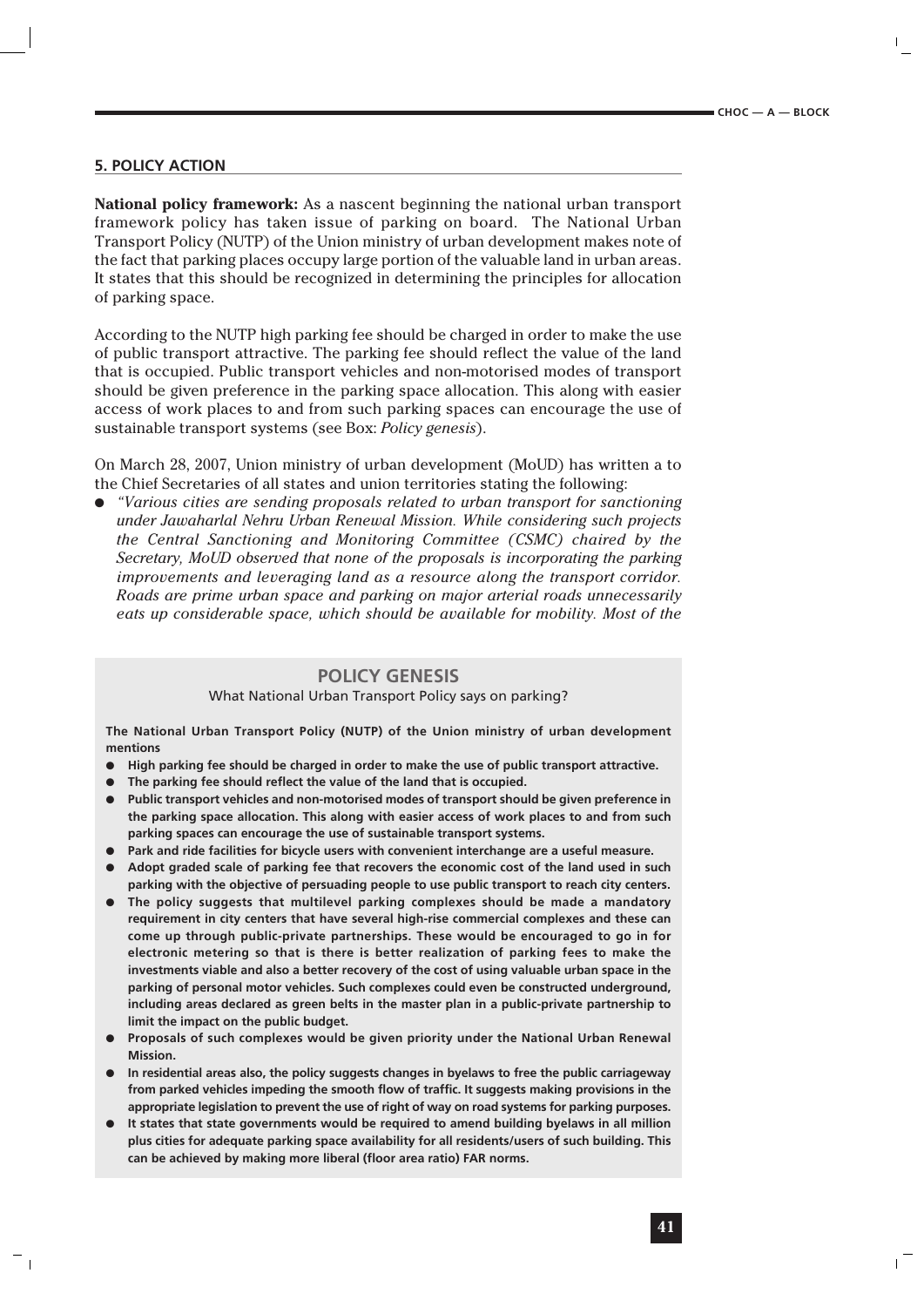#### **CHOC — A — BLOCK**

Parking restraint measures are widely used as traffic management tools and to reduce car usage.

# **MANAGEMENT IMPACTS IN DELHI: PALIKA PARKING**

**The underground Palika parking remained under-utilised for many years till an advanced parking management system (APMS) was installed. According to NDMC's June 2006 estimate, 3000 ECS was the designated parking in Connaught Place. Of this, 1200 ECS was the capacity of the Palika underground parking. The remaining 1800 ECS included the surface parkings in the outer circle, radial roads, main circle and the inner circle. As against the designated capacity of 1800 ECS in the surface, nearly 4600 ECS were parked on surface unauthorised. But Palika underground parking with a capacity of 1200 ECS was not fully utilised to its capacity and there was a vacant space for nearly 500 ECS at any given time. This was despite the peak hour parking demand in Connaught Place to be 5434 ECS. The underground Palika parking that was created to minimise surface parking and lower congestion was not being utilized effectively. This parking area was made concessional – with cheaper rates, than on-road parking. Yet people did not use this underground parking. This points to the problem in other parkings as well. Availability of abundant free/cheap surface parking is undermining the utilisation of the underground parking that has been created to decongest the surface area.**

**Things have changed after the installation of APMS by the NDMC in August 2006. The system developed by the CRRI facilitates parking for motorists by disseminating information about identified parking lots within the premises. Motorists come to know about the availability of parking within the area at the entry of Connaught Place itself.** 

**How does it work: Sensors have been installed at the entry and exit of the Palika parking. The central computer system reports the parking occupancy to the personnel deployed there as well as to the central control room. The processed information on the available parking spaces gets automatically transmitted from the central computer room to the variable sign boards which have been installed at the roads in front of Palika underground parking, Jantar Mantar-Sansad Marg Tpoint, near Kasturba Gandhi Marg-Connaught Place T-point, Janpath-Connaught Place T-point and State Entry Plaza T-point. As a result, motorists come to know how much parking is available within Palika parking. The system also helps in managing the ticketing and payment system.**

**It has been estimated that APMS installation has led to 20 per cent increase in number of vehicles that are parked in the Palika parking.** 

*cities do not have a well laid out parking policy. As a result, free parking is permitted even on major arterial roads as a rule rather than as exception. Land utilized for parking is a premium urban space and needs to be charged accordingly. As such, there is a need to have a proper parking policy for each city/town, regulation of parking requirement through proper parking fee, ban on parking on the major arterial roads and encouraging paid parking complexes on PPP basis...."*

The Working Group Report on Road Transport for the Eleventh Five Year Plan also suggests price-based instruments to discourage use of personalised vehicles including higher parking fees, higher excise and increased taxes on personalised vehicles. The Report of the Steering Committee on Urban Development suggests developing a parking policy in all cities that are in grip of motorisation (see Box: *Early policy murmurs in Delhi*).

The world over it is recognised that demand for parking is infinite and any amount of supply cannot meet this demand if additional measures are not implemented to control car growth and usage and also use parking lever itself to control the demand. Therefore, planning for the commercial sites should plan for improving access to the sites through improvement in public transport, and capping parking supply. Capping can be done through actual physical restriction on further expansion of parking and also by pricing the parking high.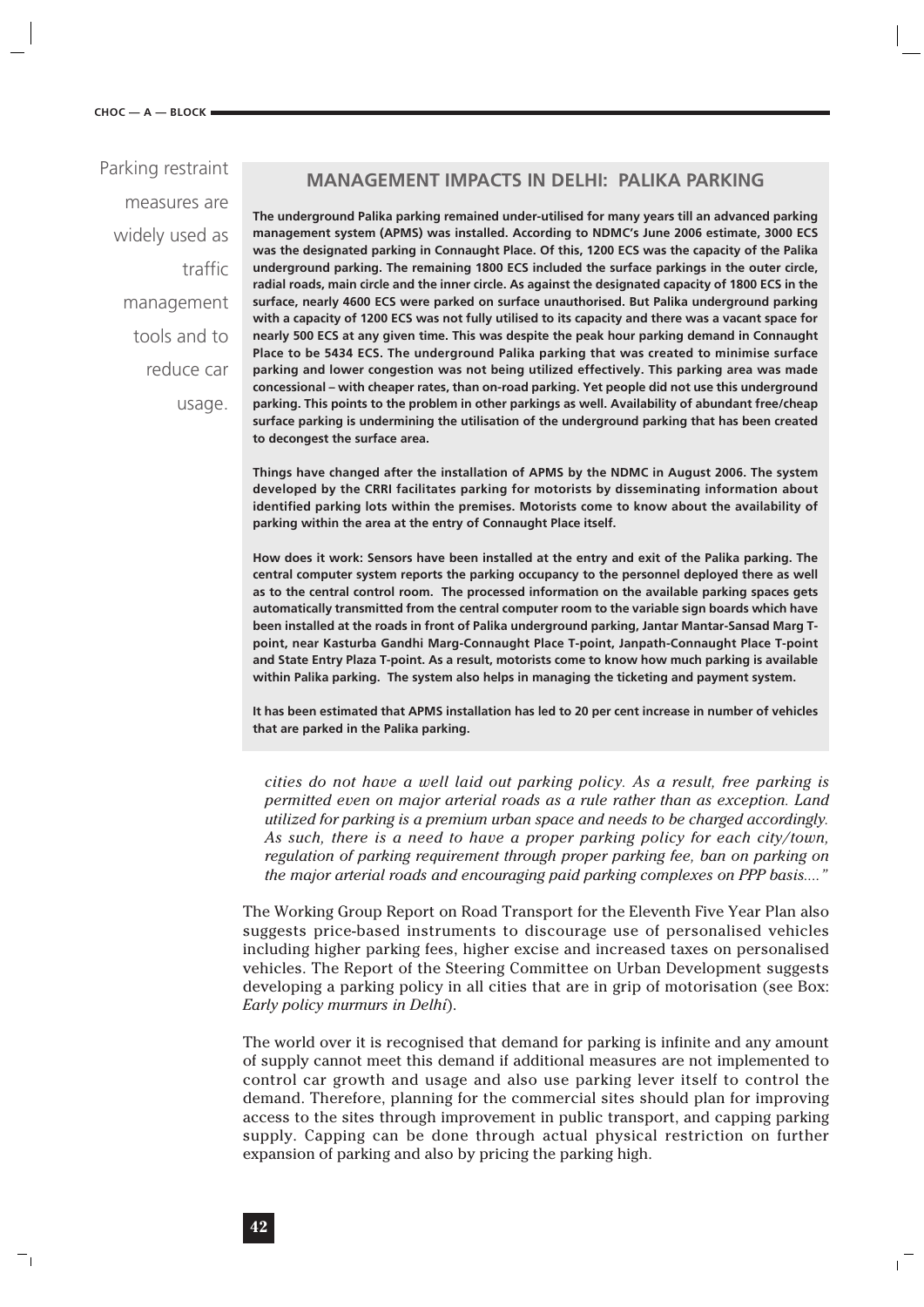# **SUBSIDY FOR PARKING IN OTHER COUNTRIES**

**Despite the attempts to make parking users pay the full cost of parking directly, many people still underpay across the world. They are still heavily subsidised by their employers, government and the tax payers.** 

**Even though some US cities like New York, Boston, San Francisco, and Portland, Oregon etc have begun to harden the parking rates, on a nationwide scale majority of the US commuters are heavily subsidised or not charged at all for parking. It is estimated that in the US, about 95 per cent of the US commuters only 5 per cent pay full parking costs, 9 per cent pay subsidized rates while unpriced parking is provided for more than 99 per cent of the non-commuter trips. The cost of unpriced parking is borne by businesses and governments and ultimately by customers and taxpayers.** 

**As per the estimates made by the US based expert Mark Delucchi in 1997, priced parking in the US was then estimated to be only 4 per cent of the total parking. The parking subsidy was in the range of \$76 to \$223. However, the parking cost ranged between 81 per cent to 128 per cent of the road cost that time. In 2002, the annual subsidy for off-street parking (\$135 billion and \$386 billion) was nearly equivalent to the national defence budget (\$349 billion) of the US. Parking subsidies substantially increase vehicle travel.** 

**According to a Victoria Transport Policy Institute (VTPI) estimate, for each dollar a motorist spends directly on a vehicle, somebody devotes/bears more than 50 cents in parking costs. As consumers pay for this parking indirectly they tend to use it inefficiently, resulting in more parking demand, more vehicle ownership and more vehicle mileage than is economically efficient. Other estimates**



**Graph 1: Annualised cost in parking facilities**

Source: Todd Litman 2007, Transportation Cost and Benefit Analysis — Parking Costs, Victoria Transport Policy Institute, August, p 5.4-8.

**show that while a motorist spends an average of about \$4,000 per vehicle each year on direct expenses, the annualized cost of an urban space used for parking would be around \$3,000 and higher (estimating 5 parking spaces a minimum annualized cost of \$600).** 

**There is little acknowledgement of the fact that land which is devoted for parking has other opportunity costs. Parking facilities also involve other costs such as construction and maintenance and operating costs. The costs vary for different kinds of parking (see Graph 1:** *Annualised cost in parking facilities***).** 

Implementation of parking management measures in underground Palika parking lot in Connaught Place has improved utilisation by 20 per cent.

**43**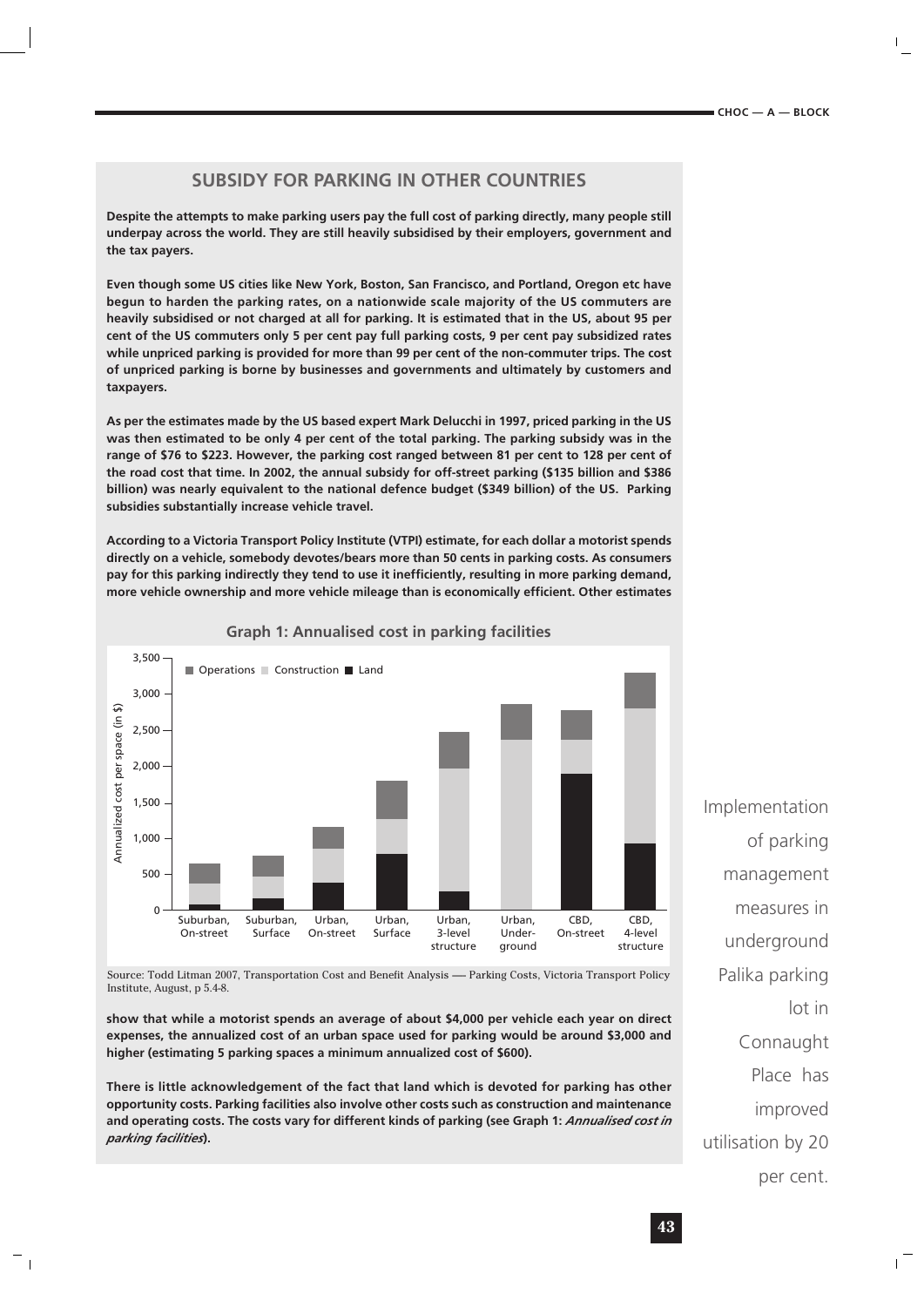# **EARLY POLICY MURMURS IN DELHI**

#### **THE DELHI URBAN ENVIRONMENT AND INFRASTRUCTURE IMPROVEMENT PROJECT**

**While formulating vision for 2021 the Delhi Urban Environment and Infrastructure Improvement Project (DUEIIP) recommended some stern actions to be taken on the parking front. The Report took note of the fact that increasing parking demand together with limited parking supply and absence of a parking policy is an impediment to the smooth flow of traffic especially in and around major commercial areas/activity centres.** 

**Suggested various short-term, medium-term and long-term strategies for parking pertaining to both personalised vehicles and parking and terminals.**

- It considered parking pricing as a major tool for **environmental improvement**
- For personalised vehicles, the DUEIIP suggested strict **parking regulation and pricing and employer's role in providing transport.**
- **Suggested establishment of differential parking norms and guidelines based on public transport service; Appropriate pricing with respect to real cost to discourage usage of personalised vehicles**
- **On-street parking in critical areas should be banned and on-street parking in residential areas to be priced. New developments and regularisation of illegal activities to be approved through traffic impact assessment;**

**encourage private parking facilities and terminals in specified areas on a BOT basis** 

- **Provision of parking facilities in critically deficient areas with introduction of 'park and ride' systems.**
- **Actions to continue to reduce parking demand and discouraging FAR/ground coverage in area level computations.**

**TACKLING URBAN TRANSPORT – OPERATING PLAN FOR DELHI** 

**In 2002, the Delhi government came up with a policy document: Tackling urban transport – Operating Plan for Delhi to provide safe, eco-friendly, cost-effective and efficient modes of public transportation through a well integrated multi-modal transport system. Under interagency coordination, the plan has assigned certain tasks related to parking. These are:** 

- **Parking facilities to be created by the municipal agencies;**
- Parking facilities for buses, autos, taxis and slow modes **by municipal and development agencies;**
- **Planning for multi-storeyed parking facilities and rationalization of parking charges with respect to parking duration, area, mode.**
- The construction and completion of the multi-storeyed **parking facilities were given time frame of 6-12 months and 1-5 years respectively.**

 $\mathbf{I}$ 

**New policy opportunity for parking levers under JNNURM:** The National Urban transport Policy did not tie up funding under the Jawaharlal Nehru National Urban Renewable Missions (JNNURM) with any precondition for cities to leverage parking strategies as a car restraint measure. On the contrary, the explicit focus has been to give priority to multilevel parking structures under the National Urban Renewal Mission.

The new JNNURM scheme makes parking policy conditional to getting one time grant for buying buses This is expected to be designed as a car restraint

7

This will now change significantly. The Ministry of Urban Development has announced a stimulus package for the bus industry as a one time measure to provide assistance to the state governments for the purchase of buses under the JNNURM programme. This financing scheme announced on January 2, 2009 is tied to conditional reforms in urban transport in the beneficiary cities. The state government will enter into an agreement to initiate the reforms outlined by the Ministry of urban development.

One of the key pre-conditions and reforms includes designing of parking policy wherein parking fees will have to represent the true value of the land occupied by vehicles, and this is to be used to make public transport more attractive. Parking will have to be banned on arterial routes. Multi-level parking centres and park and ride facilities are also the part of the reforms for public transport management prescribed by the Urban Development ministry. Cities are also required create dedicated funds from revenues from variety of sources including higher taxes on personal vehicles and diesel cars.

This is an important opportunity for the state governments to develop parking measure.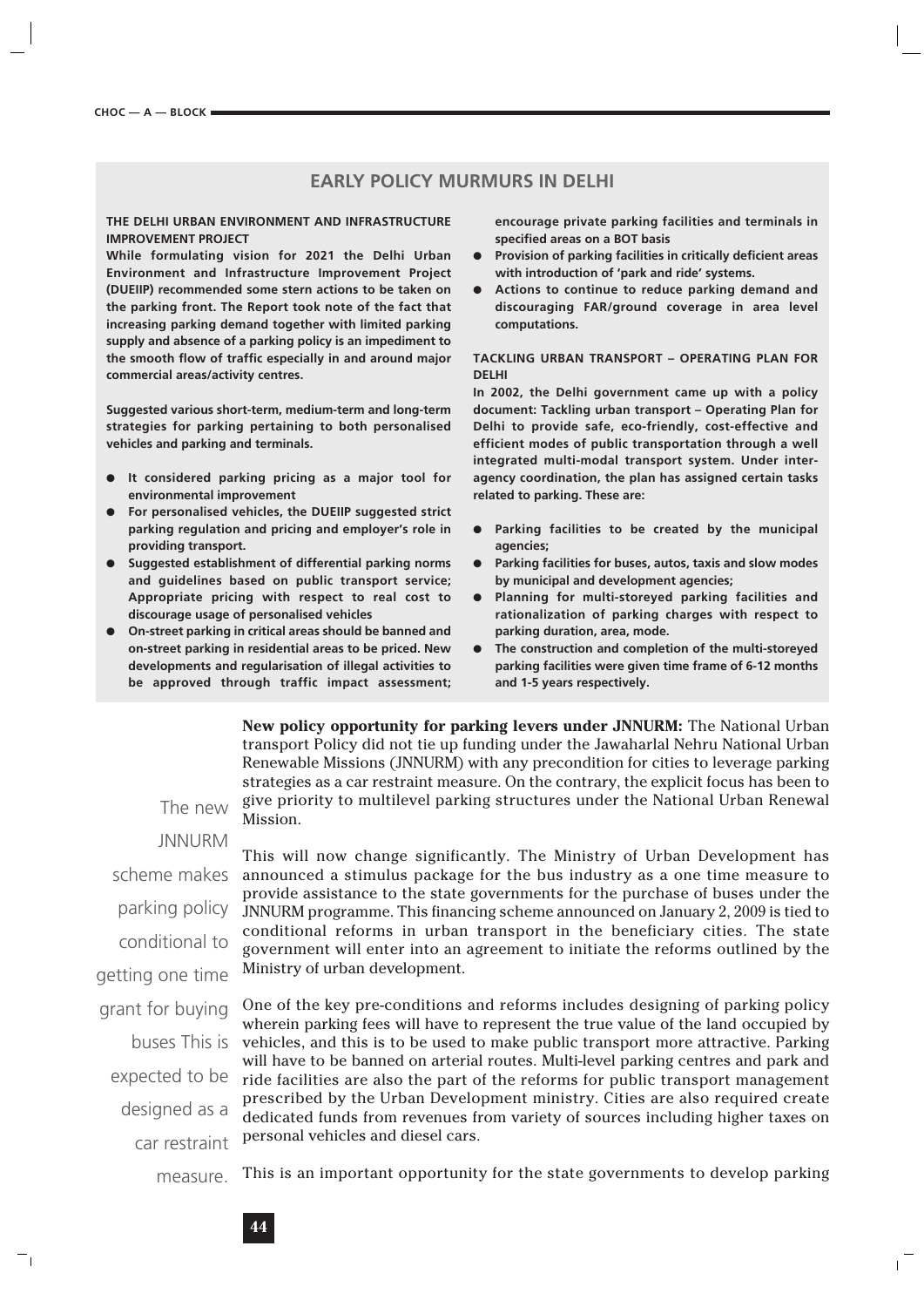$\mathbf{L}$ 

policy for cities as a car restraint measure. As it is tied to funding under the JNNURM programme the initiative can produce effective results. The central ministry will have the opportunity to review the proposals from the city/state governments in relation to well established criteria to ensure that the proposed parking policies are capable of delivering on the stated objectives.

## **Policy action in Delhi:**

 $^{-}$  1

A statement of concern on the rapidly growing vehicle numbers in the city was presented by the Centre for Science and Environment to the Chief Justice bench of the Supreme Court in 2004. The bench converted the statement of concern into an interim application and served a notice to the Delhi government directing it to formalise a strategy to control the number of vehicles and congestion.

The Environment Pollution (Prevention and Control) Authority (EPCA), in its report of July 2004, recommended that a parking policy be framed as a first step towards priority travel demand management measure. Based on the EPCA's report the Court on November 19, 2004 directed: "*The Delhi government shall not clear any project as the aspect of the parking policy would be a relevant consideration for clearance of the projects.*" But the court order was flouted and projects were cleared. Subsequently the Court in its order dated April 8, 2005 directed the Chief Secretary of the Delhi government to discuss the matter with all concerned so that a proper policy could be framed and placed before the Court by July 15, 2005.

In July 2005, the Delhi government submitted the draft parking policy to the Supreme Court. In November 2005, the EPCA reviewed the draft and found it focused only on parking supply and recommended integration of traffic restraint principles. Finally in March 2006, the Delhi government finalised the parking policy, has put EPCA's recommendation on board — "*Focus on demand management through parking control and pricing rather than increasing supply*" (see Box: *Parking policy of the Delhi government: Salient features*). On May 5, 2006, the Court directed EPCA and the Delhi government to issue necessary directions for implementation of the parking policy.

It is clear from Delhi's parking policy that the action plans of all the civic and development agencies aim at further augmenting parking spaces instead of taking up demand side measures. One key component common to all action plans is multilevel parking facilities and underground parking facilities. However, Delhi Police, the agency responsible for parking enforcement in the city, has proposed restrains on parking demand in the city. Their measures include restraint on new vehicle registration, and reasonable restriction on vehicle registration unless intending buyer has garaging facility. Though these seem to be fairly good plans, no action has been initiated on these fronts.

The execution of the parking policy will require coordinated action by the DDA, MCD, NDMC and Delhi Police. Delhi government has mentioned in its parking policy that directions with time limitations (if any) proposed, need to be issued to all the specific agencies concerned. The EPCA and the Delhi government are overseeing the implementation of the parking policy in the city. The concened agencies are now working on the operational aspects of the policy. The development since the adoption of the parking policy in Delhi includes revision of parking charges by NDMC within its jurisdiction, demarcation of parking lots by MCD and construction of multilevel parking lots by NDMC.

Among all cities, Bangalore has taken the lead in drafting a comprehensive parking policy that incorporates the priciples of car restraint (See Annex 3: Key highlights of

All municipal and development agencies are focussing on multilevel parking facilities and underground parking lots. Increasing parking spaces remains the policy obsession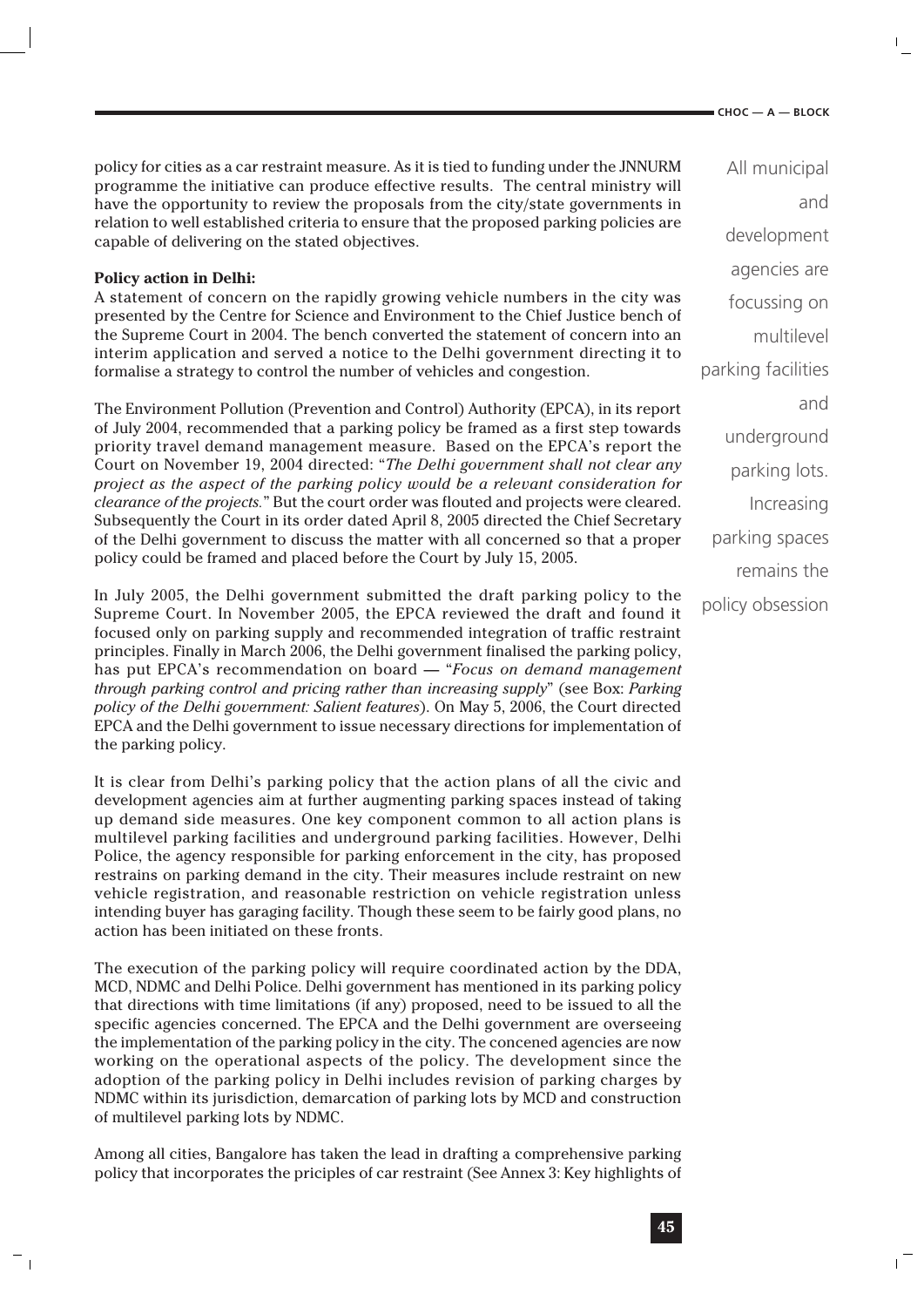# **PARKING POLICY OF THE DELHI GOVERNMENT: SALIENT FEATURES**

**The basic mandate for a parking policy in Delhi comes from a series of directives of the Supreme Court. Delhi government framed a draft parking policy in July 2005 and the final policy came in March 2006. The policy lists the action plan proposed by the various concerned agencies that are directly or indirectly involved with the provision and management of parking. The key features of the action plans given by the various agencies are as follow.** 

#### **DELHI DEVELOPMENT AUTHORITY (DDA)**

- **i. Multilevel parking: To be preferably developed in the designated parking space or in the vacant areas/undeveloped green area with development controls. All existing areas where there is absence of adequate parking and there is congestion should be identified and listed and based on the studies of vehicle volumes, specific projects for multilevel parking using the latest technologies should be formulated and implemented in a time bound manner. Development of these facilities may be taken up wherever feasible in a public-private partnership framework with private sector investment and involvement for which incentives may be provided by way of land use and FAR etc.**
- **ii. Parking in public places: Major corridors along which commercial activities have grown should be identified and taken up for redevelopment with a major objective being the identification and development of open spaces for parking, green development and pedestrianisation. In all new commercial, business, industrial centres, adequate parking on the surface as well as below and above the ground must be provided. The revised norms in ECS would need to be strictly adhered to and enforced.**
- **iii. Parking facilities in bus depots of the Delhi Transport Corporation (DTC): The use of DTC terminals and depots for development of public parking along with parking of DTC buses, private buses and chartered buses should be explored and specific projects developed.**
- **iv. Underground parking: Parking facilities can be created under the open spaces without disturbing the green areas on the surface and surrounding environment based on the site availability and after getting approvals from the concerned agencies.**
- **v. Parking in residential areas: All encroachments on residential streets in the form of kitchen gardens/ roadside private greens, large projections/ramps etc need to be removed. Road cross-sections may be redesigned wherever possible to accommodate planned car parking along the residential streets and also creating more space for surface movement. Other options in selected areas such as creation of underground parking below parks and open spaces will also have to be considered. Resident welfare associations (RWAs) will have to be called upon to participate in this process by raising contributions from**

**the residents on the basis of objective criteria such as number of cars owned etc. Problem of congestion arising on account of traffic generated by schools have to be specifically addressed and the main responsibility for putting up required additional facilities has to be borne by the schools themselves and policy guidelines will have to be evolved for this**

- **vi. Park and ride facility**
- **vii. Stringent provisions by way of fine and other penal actions need to be provided for violation of parking rules.**
- **viii.A graded parking fee structure should be evolved as a measure of parking demand management and encouraging the use of public transport.**
- **xi. Serious consideration to be given to evolve policy linking registration of new vehicles to availability of owned parking facilities.**
- **x. All encroachments on land earmarked for public parking should be removed, However public parking areas may be used for second hand car bazars on payment basis only during holidays subject to meeting requirements of the concerned authorities**

#### **NEW DELHI MUNICIPAL COUNCIL (NDMC)**

**i. Multilevel parking: Introduction of new multilevel parking in and around Connaught Place. Three locations for the construction of multilevel parking lots at Baba Kharak Singh Marg, Hindustan Times Building Kasturba Gandhi Marg and Sarojini Nagar have been selected.** 

#### **MUNICIPAL CORPORATION OF DELHI (MCD)**

- **i. Multilevel parking: Proposed to develop 15 automated multilevel parking in the first phase through publicprivate partnership. It also proposed to auction 175 additional parking sites and to identify new sites and to develop them every month.**
- **ii. Pricing parking: Proposed to enhance the parking fee.**
- **iii. Steps to enforce parking regulations: Necessary steps have been taken by MCD to restrict misuse of residential buildings for commercial purposes. Steps have also been taken to restrict the misuse of organised parking spaces including basement for commercial purposes which results in creation of additional parking demands.**

#### **DELHI POLICE**

- **i. Restraint on new registration of vehicles**
- **ii. Reasonable restriction on registration of vehicles unless intending buyer has garaging facility**
- **iii. Commercial vehicles to be registered only when the intending owner has proper place for idle parking**
- **iv. Use of private transport to be discouraged by increasing the parking charges which have to be staggered and according to time slot.**
- **v. Reasonable economic returns from the owners who park their vehicles for long duration for nominal**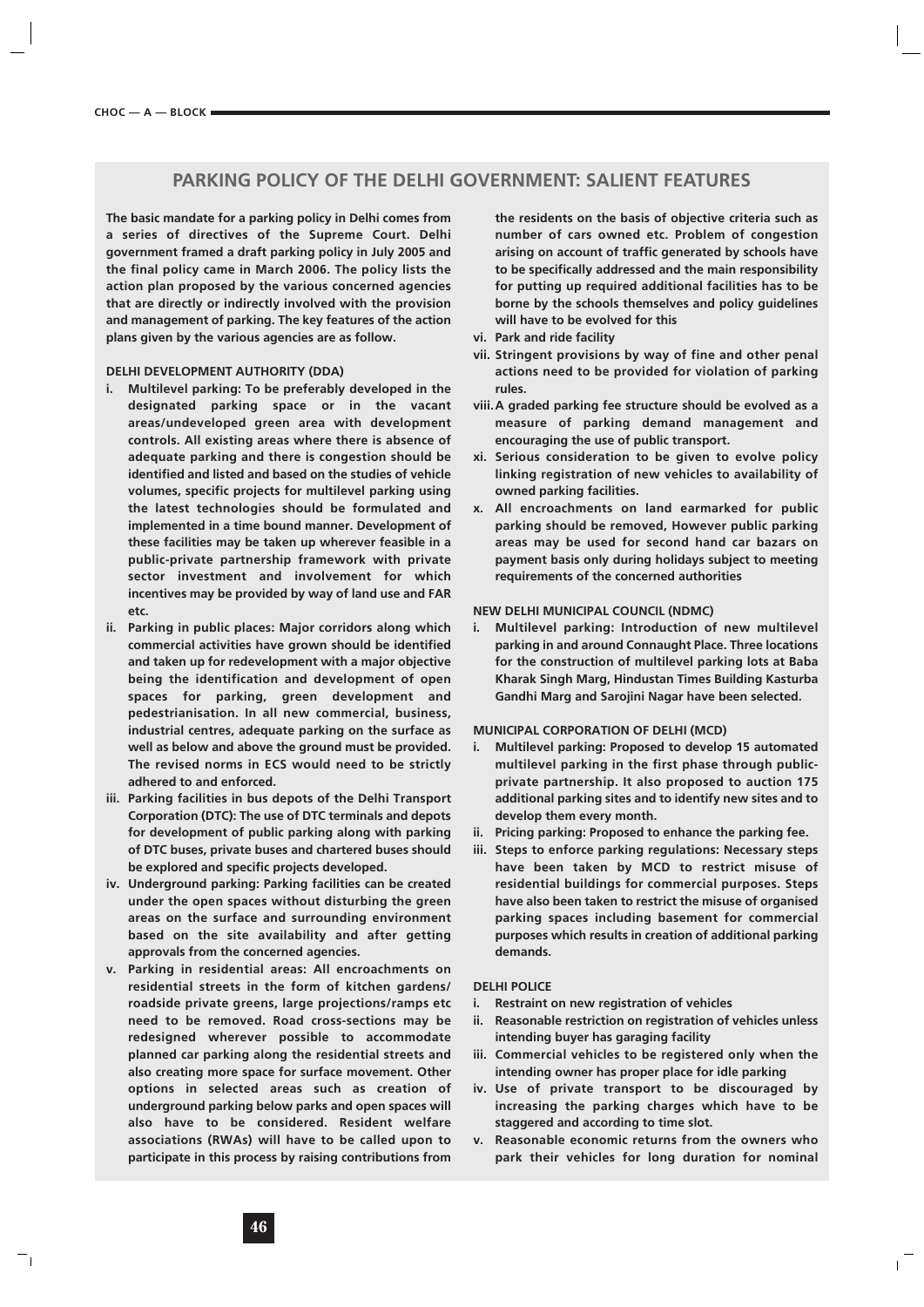**parking charges on government land**

- **vi. A strict policy and enforced landuse**
- **vii. Discouraging roadside/pavement parking**
- **viii.Introduction of park and ride schemes in congested areas**
- **xi. New commercial complexes/buildings must have the 3 level basement parking. Civic bodies must not clear the plans unless such provision of parking has been made**
- **x. Basements of all multistoried buildings to be used as parking areas necessarily**
- **xi. Provision of parking lots near all court complexes, temples, PVRs be made necessarily**

#### **TRANSPORT DEPARTMENT**

- **i. Development of world-class public transport: Already initiated action to introduce multimodal transport system in Delhi in the form of metro rail, high capacity bus system, monorail and LRT system.**
- **ii. Unified metropolitan transport authority: In view of the fact that a large number of agencies like Delhi Traffic Police, Railways, Ministry of Urban Development and DDA etc are functioning under the government of India, the Ministry of Urban Development should draft the legislation for setting up of UMTA (IMTA) for Delhi. A task force had been set up in the Ministry to prepare the draft legislation as well as to formulate interim arrangements till the final legislation is passed by Parliament.**
- **iii. Restriction of private vehicles growth in the city: It is not considered advisable to put a blanket ban on owning of the vehicles and thus restrict growth of private vehicles. However, through other mean like making parking charges exorbitantly high and putting other restrictions like banning of entry for the vehicles during particular hours in particular areas which are**

**congested etc, plying of private vehicles can be checked. However, coercive measures to contain the increase in number of vehicles can only follow the provision of a robust public transport system and will be taken up at an appropriate time.** 

**iv. DTC depots and other places utilised for parking of commercial vehicles: The transport department is acting as a channelising agency for collection of Rs. 4,000 per year for each bus and other big commercial vehicle as parking charges and transfer the proceeds to MCD. It is MCD who has to provide parking facility after having got the fees for this. DTC started using its bus depots for private parking during day time but this has been discontinued on the grounds of security after the blasts in the city.** 

#### **PUBLIC WORKS DEPARTMENT (PWD)**

- **i. With the increase in purchasing power of the middle class and the shift towards possessing four wheelers instead of two-wheelers, it is necessary to look at revised norms for parking spaces at type I to type IV quarters where at present only space for scooter/cycle garages are provided for. It is suggested that 50 per cent of type III and type IV quarters and 25 per cent of type II quarters should be provided with car garages.**
- **ii. To improve the carrying capacity of the main road as well as that of service road, it is essential that unauthorised parking from the adjacent residential colony and tehbazari market on footpaths and service roads etc are prohibited and proper queuing up of buses is ensured in front of bus shelters.**

Source: Anon 2006, The Parking Policy in Delhi – Volume II, Urban Development department, Government of Delhi, March.

bangalore parking policy). The Bruhat Bangalore Mahanagar Palike (BBMP) has prepared the draft parking policy for the city. The policy aims to relieve congestion on roads, ensure safety of pedestrians, ensure safe and secure parking in the city, reduce adverse effects of unregulated parking, prevent misuse of parking space, establish parking facility to promote use of public transport vehicles, and use parking management as a tool to reduce the demand for private mode of transport.

However, it has yet to get the final nod from the state government. This needs to be expedited as soon as possible. It is important to ensure that the policy remains dynamic, sets clear milestones, and further strengthens the elements that are related to curtailing of parking demand, usage of parking facilities for park and ride and a pricing strategy to influence commuting choices in the city.

## **6. LEARNING FROM OTHERS**

A wide variety of parking pricing tools and parking management tools have been adopted by different governments to reduce parking demand and congestion. When parking management combines adequately priced parking, limit on parking space and improving access to the same place through other modes of transport, it is most effective in stimulating the switch from private cars to alternative modes of

A wide variety of parking pricing and parking management tools have been adopted world wide to reduce congestion and peak traffic.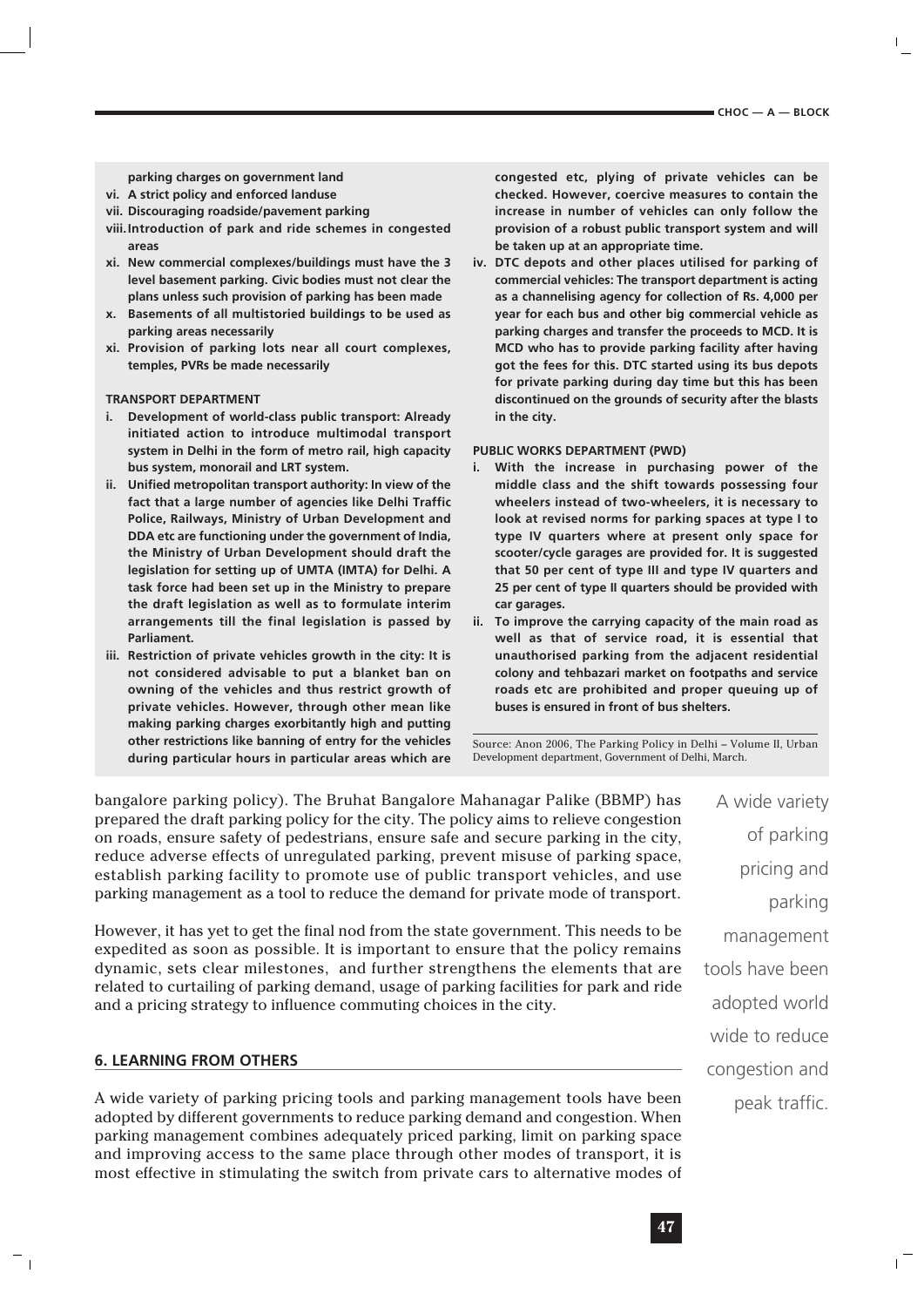transport. This can, however, become truly effective if integrated with other mobility management measures. There are many examples from round the world where such approaches have been applied with measurable success.

The governments who have focussed on supplying more parking spaces find the insatiable demand for parking difficult to meet. Bangkok is the most important example. States Todd Litman in the 2003 study, *Mobility Management, Sustainable Transport: A Sourcebook for Policy-makers in Developing Cities*, prepared for the GTZ, that Bangkok has 338 parking spaces per 1,000 CBD jobs. This far exceeds the average levels in an Australian city and is only little less than the average US city with 380 parkings. And yet Bangkok is under severe pressure to provide more parking. On the other hand, by contrast, Singapore, Tokyo and Hong Kong together average a mere 67 parking spaces per 1,000 CBD jobs as they have been able to put a cap on car use by adopting a variety of measures.

A wide variety of parking pricing and parking management tools have been adopted targeting the congested areas and also peak traffic to influence change (See Table 12: *Parking restraint measures worldwide*). These have been separately designed targeting the on-street and off-street parking. Success of many of these schemes presents the opportunity to design a package of measures in Delhi as well. Experience around the world shows that parking measures require a great amount of detailing depending on the objectives and site-specific features.

Broadly, these measures cover i) appropriate pricing of both off street and on-street parking to influence parking demand. ii) A variety of management measures for onstreet parking that includes controlled parking zones, removal of on-street parking during peak periods and pedestrian only streets. iii) For off-street parking new developments are regulated by the maximum parking that can be allowed, commuted payment schemes or the amount of money that the developers pay in lieu of providing car parks, setting of parking ceiling which is the total spaces that can be used for parking, reducing parking provision according to the level of public transport etc. In existing spaces differential rates for long term and short-term parking are implemented, park and ride facilities are created at the periphery of the centre with dedicated bus service, etc are followed.

International best practices shows that a combination of parking management strategies can reduce parking demand and also traffic.

#### **Action in other countries**

Parking restraint measures have been widely used as a traffic demand management tool in many countries. These measures have been successfully implemented in city centres where there is high traffic congestion and a viable public transport system is in place. A recent report of the Australia based official advisory body, Victorian Competition and Efficiency Commission (VCEC) (*International Approaches to Tackling Transport Congestion: Paper 2 (Final): Parking Restraint Measures*, 2006) has documented the international good practices with regard to parking management. Some key highlights of these best practices are as follow:

**Portland, Oregon:** Portland, Oregon was one of the first cities in the US to limit the parking supply as a trip reduction strategy by setting up a maximum parking space requirement that developers may not exceed. It set an overall cap of approximately 40,000 parking spaces downtown, including existing and new parking facilities. These initiatives had begun in early seventies. In 1975, ceiling of off-street and on-street parking spaces was enforced with the objective of limiting car use. This excluded hotel and residential parking. The 1990 plan allowed for only 3 per cent increase in spaces.

 $\overline{1}$ 

71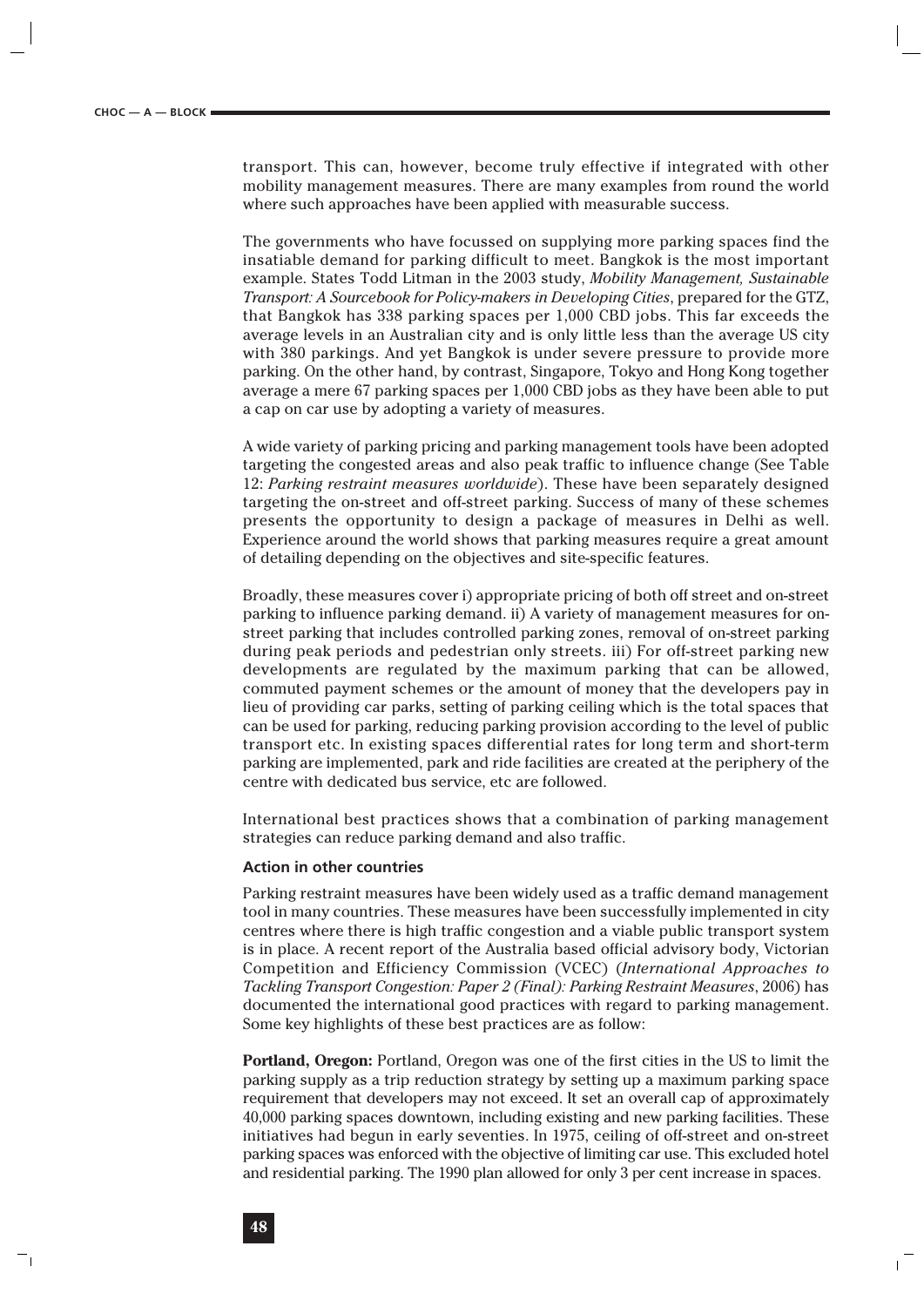$\mathbb{L}$ 

# **Table 12: Parking restraint measures worldwide**

# The available literature gives the following overview of the international best practices

| <b>Parking restraint</b>              | <b>Scheme features</b>                                                 | <b>Locations where</b> |
|---------------------------------------|------------------------------------------------------------------------|------------------------|
| measure                               |                                                                        | the schemes are        |
|                                       |                                                                        | implemented            |
| <b>On-street parking</b>              |                                                                        |                        |
| Parking charges -                     | On-street parking is charged                                           | Many cities            |
| on-street                             |                                                                        | world-wide             |
| Residents                             | Residents only-parking by permit                                       | London, other UK       |
| parking zones                         |                                                                        | cities, US cities      |
| Controlled                            | Management of parking in an area to balance the demand and supply      | UK cities,             |
| parking zones/                        | (estimation of demand from an in-depth analysis of the area involved   | German cities          |
| parking concepts                      | and attempt is made to balance demand and supply among the             |                        |
|                                       | different user groups)                                                 |                        |
| No long-stay parking                  | Time restrictions preventing all day parking                           | UK cities              |
| in city centre                        |                                                                        |                        |
| Bus Lanes/                            | Removal of on-street parking during peak periods                       | London, many           |
| clearways                             |                                                                        | UK cities              |
| Pedestrian-only streets               | No traffic at all in the street                                        | UK cities,             |
|                                       |                                                                        | European cities        |
| Off-street parking - new developments |                                                                        |                        |
| Maximum parking                       | Maximum number of carparks for new development (maximum acceptable     | London, other UK       |
| standards                             | provision for the most common forms of development and provision above | cities, US cities      |
|                                       | this level will normally not be permitted)                             |                        |
| Commuted payment                      | Developers pay \$amount in-lieu of providing carparks (If a developer  | London, other UK       |
| schemes                               | could not meet the minimum parking required by the local authority     | cities, US cities      |
|                                       | standards on a development site, the authority could require           |                        |
|                                       | a payment (commuted sum) based on the cost of providing parking        |                        |
|                                       | spaces away from the site to make up the deficit)                      |                        |
| Commuted payment                      | Developers pay \$amount in-lieu of providing carparks (If a developer  | London, other UK       |
| schemes                               | could not meet the minimum parking required by the local authority     | cities, US cities      |
|                                       | standards on a development site, the authority could require           |                        |
|                                       | a payment (commuted sum) based on the cost of providing parking        |                        |
|                                       | spaces away from the site to make up the deficit)                      |                        |
| Parking ceiling                       | Maximum number of total parking spaces in city centre are set          | Portland, Boston       |
| Ban parking spaces                    | Parking spaces are banned in new buildings in certain parts of city    | Zurich                 |
| in new buildings                      |                                                                        |                        |
| Ability to reduce                     | Minimum parking standards can be reduced if carpool spaces or free     | Seattle, US            |
| minimum standards                     | public transport passes are provided                                   |                        |
| Maximum parking                       | Maximum no of carparks but to lower the maximum where there is         | Zurich, Berne          |
| standards tied to public              | higher level of service of public transport                            |                        |
| transport provision                   |                                                                        |                        |
|                                       | Existing private non-residential off-street car parks                  |                        |
| Licensing of off-street               | This allowed regulation of number of spaces, scale of charges, split   | London                 |
| carparks                              | between spaces for different times and types of customer etc.          |                        |
|                                       | Have been rarely used                                                  |                        |

 $\vdash_1$ 

*Continued…*

 $\mathbf{1}^{\pm}$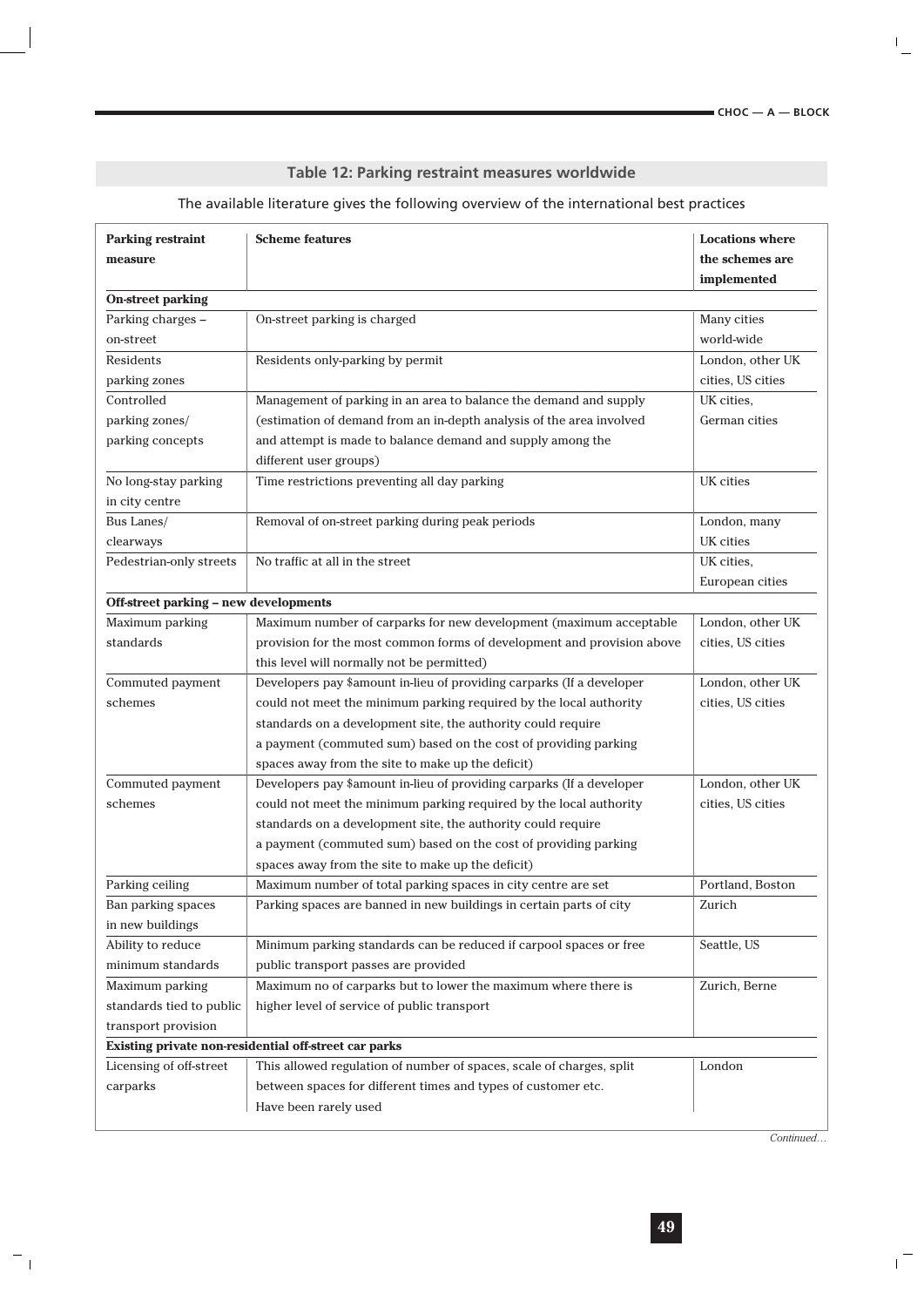| <b>Parking restraint</b>       | <b>Scheme features</b>                                                  | <b>Locations where</b> |  |
|--------------------------------|-------------------------------------------------------------------------|------------------------|--|
| measure                        |                                                                         | the schemes are        |  |
|                                |                                                                         | implemented            |  |
| Parking levy -                 | Yearly fixed amount levy is set for business district car spaces        | Sydney CBD and         |  |
| off-street carparks            | including private non-residential spaces                                | North Sydney           |  |
|                                |                                                                         | business district.     |  |
|                                |                                                                         | Perth, Nottingham      |  |
|                                |                                                                         | (proposed)             |  |
| Public off-street car parks    |                                                                         |                        |  |
| High occupancy vehicles        | In public carparks, spaces are reserved for carpools                    | US cities              |  |
| (HOV) carparking               |                                                                         |                        |  |
| Long-stay vs short-stay        | In public carparks, long-stay spaces are priced at higher rate than the | US cities              |  |
| charges                        | short stay spaces                                                       |                        |  |
| Parking levy – public          | Parking tax on all publicly available spaces (generally % is added to   | US cities              |  |
| carparks                       | the parking charge)                                                     |                        |  |
| Park & Ride /                  | Park and ride facility on periphery of city centre in conjunction       | Oxford, Canterbury     |  |
| <b>Peripheral Parking</b>      | with dedicated bus service                                              |                        |  |
| <b>Employer funded parking</b> |                                                                         |                        |  |
| Fringe benefit tax             | Tax on employer funding of carparks                                     | Australia,             |  |
| on parking                     |                                                                         | New Zealand            |  |
| Cashing Out                    | Requires employers to provide employees with the option of              | California             |  |
|                                | receiving the cash equivalent of parking subsidy                        |                        |  |

**Contd: Parking restraint measures worldwide**

Source: Anon 2006, International Approaches to Tackling Transport Congestion: Paper 2 (Final): Parking Restraint Measures, Victorian Competition and Efficiency Commission, April, p 10.

| awie ist misseus et sentantej meestas en sentantej elemente |                                                                            |                                           |  |
|-------------------------------------------------------------|----------------------------------------------------------------------------|-------------------------------------------|--|
| <b>Strategies</b>                                           | <b>Descriptions</b>                                                        | <b>Typical reduction</b><br>(in per cent) |  |
| Shared parking                                              | Have each parking space serve multiple users and destinations              | $10 - 30$                                 |  |
| Increasing capacity of                                      | Increasing parking supply by using otherwise wasted space, smaller stalls, | $5 - 15$                                  |  |
| the existing facilities                                     | valet parking etc                                                          |                                           |  |
| More accurate flexible                                      | Adjust parking standards to more accurately reflect demand in a particular | $10 - 30$                                 |  |
| standards                                                   | situation                                                                  |                                           |  |
| Parking regulations                                         | Regulations that favour higher value uses such as service vehicles,        | 10-30                                     |  |
|                                                             | deliveries, etc                                                            |                                           |  |
| Parking maximum                                             | Establish maximum parking supply or cap                                    | 10-30                                     |  |
| Parking pricing                                             | Charge motorists directly and efficiently for using parking facilities     | $10 - 30$                                 |  |
| Remote parking                                              | Provide off-site or urban fringe parking                                   | $10 - 30$                                 |  |
| Smart growth                                                | Encourage more compact, mixed multi modal development to allow more        | $10 - 30$                                 |  |
|                                                             | parking sharing and use of alternative modes                               |                                           |  |
| Mobility management                                         | Encourage more efficient travel pattern                                    | $10 - 30$                                 |  |
| Improve user                                                | Provide convenient and accurate information on parking availability and    | $5 - 15$                                  |  |
| information and                                             | price using maps, signs etc.                                               |                                           |  |
| marketing                                                   |                                                                            |                                           |  |

 $\overline{1}$ 

# **Table 13: Impact of parking measures on parking demand**

Source: Todd Litman 2006, Parking Management: Strategies, Evaluation, and Planning, Victoria Transport Policy Institute, April.

 $\overline{\phantom{a}}$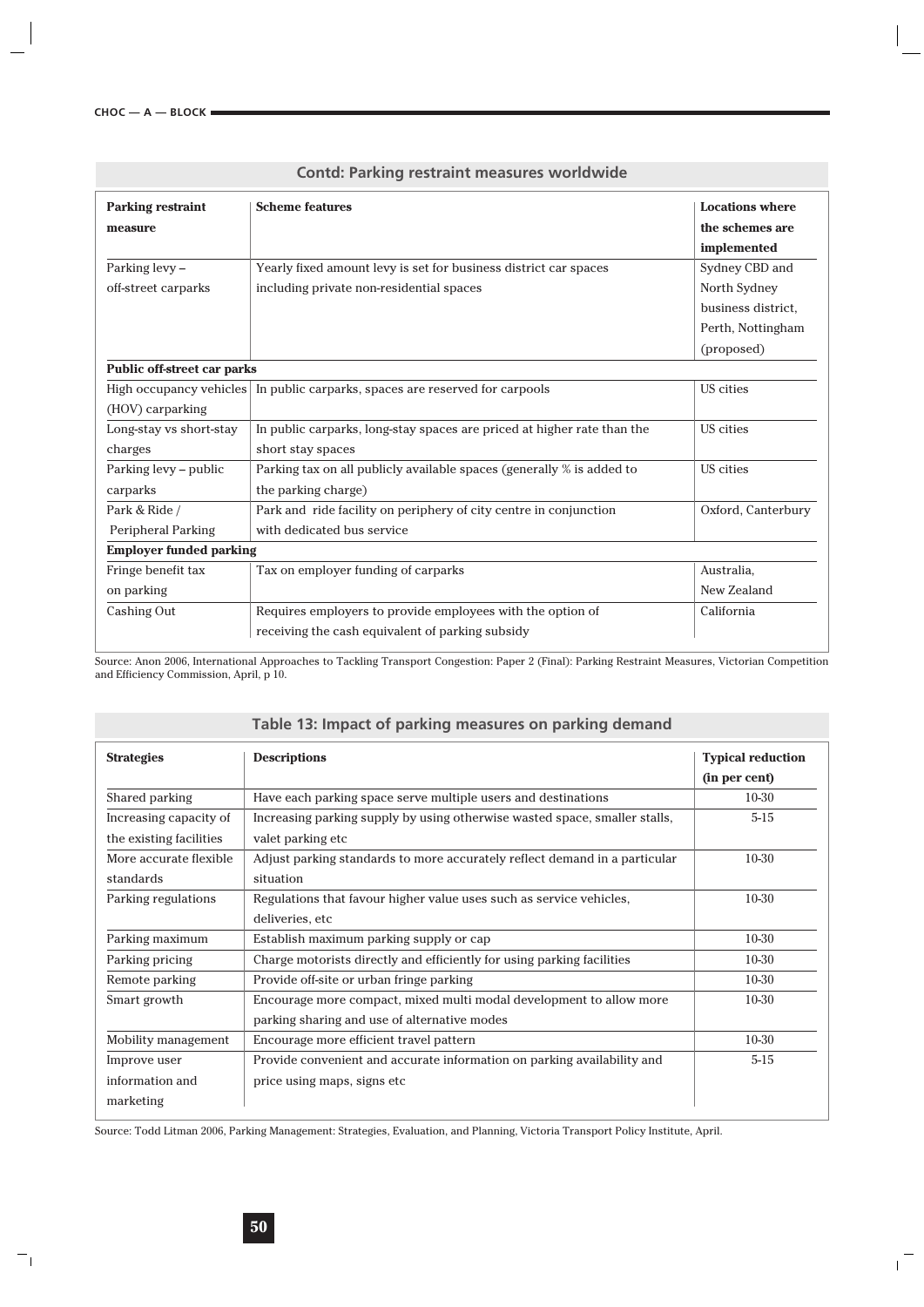$\mathbf{L}$ 

The parking code sets maximum spaces allowed depending on proximity to public transport. No minimums are set except for residential use. Parking is approved by conditional use permit only. There are reserved parking spaces for carpoolers in city and state garages, and in on-street metered spaces. In 1987, nearly 43 per cent of commuters that came into the city centre used public transport. Carpool rate was estimated at 17 per cent. From 1975 to 1989 the number of parking spaces remained the same at 40,000. It has helped the city to increase public transport usage from 20- 25 per cent in the early 1970s to 48 per cent in mid 1990s.

**Seattle**: Seattle allows a maximum of one parking space per 100 square metres of the federal clean downtown office space. Excess amount is allowed only by administrative review. Minimum parking requirements also vary according to the proximity to public transport. Carpool spaces and free public transport passes reduce minimum; in-lieu provision allows up to 100 per cent of long-term requirement to be waived for contribution to Downtown Parking Fund. Employees offered 4 free or discount parking passes per month if they purchase bus passes. Nearly 45 per cent of city centre employees use public transport and few carpools set aside spaces. The parking charges for carpools at two downtown parking facilities were reduced from \$25 to \$5 & \$0. This resulted in increase in the number of carpoolers. 25 per cent of carpoolers previously were solo drivers, 45 per cent previously used public transport and 29 per cent previously carpooled.

**Boston:** In Boston, as a part of the air quality control measure ensuing from two agreements with the USEPA, under the Clean Air Act, the city was allowed to freeze its parking requirements at 10 per cent higher than the 1973 levels. Exemptions are allowed only for private off-street parking based on need, and residential parking under special cases. Since 1975, the off-street parking spaces in the CBD have been frozen at the 1972-73 level. The eliminated existing spaces are placed in a 'space bank' and might be reallocated to the new parking facilities within the freeze area. As a result of these measures parking spaces have grown by only 9 per cent between 1977 and 1997. The cost of parking in Boston as compared to other American cities is among the highest – second only after New York. More important, the parking freeze has helped Boston to meet the federal clean air standards.

**San Francisco** The city aims to keep an informal lid on the parking supply. Only 7 per cent of a building's gross floor area can be devoted to parking. The new city centre buildings must have an approved parking plan before receiving an occupancy permit. In some cases, only short-term parking is approved. The long stay parking must be charged higher than short stay parking. There has been a 25 per cent increase in taxes on private commercial and city owned parking. The developers and parking operators comply with letter of code on parking pricing rates. As a result of increase in the parking tax, parking rates have been changed at some garages. The number of parked cars declined to about 50 per cent of the earlier number but also increased at some other garages. The developers and parking operators comply with letter of code on parking pricing

**Washington DC:** The city has a comprehensive parking enforcement programme along with 12 per cent parking tax. Nearly \$13 million was generated from parking enforcement in 1979 and \$8 million from parking tax. Parking charges were imposed for federal government workers. This led to  $1 - 10$  per cent reduction in car driver mode share at central area sites, 2-4 per cent reduction in car driver mode share at suburban sites. The price changes had the greatest effects at central area locations with good public transport accessibility.

**Oxford:** The park and ride facilities were introduced in December 1973. Commuted

 $^{-}$  1

The parking freeze and high parking rates have helped Boston to meet air standards.

 $\overline{1}$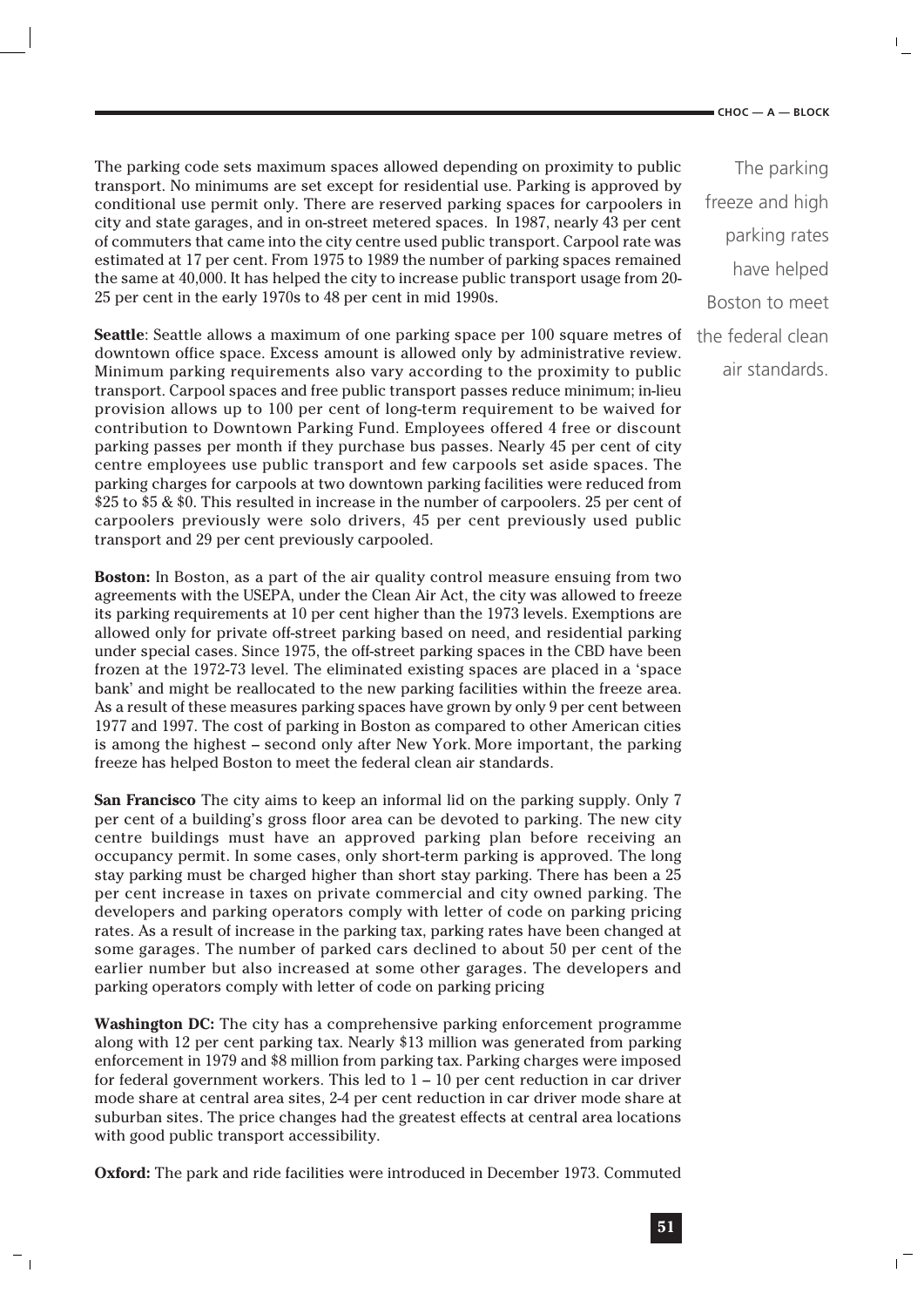carpark payments at £3,000 per space are used for park and ride sites, which have been there since December 1973. Since 1983 over £1 million have been raised with 100 commuted payment agreements. Many on-street spaces are reserved for residents. Large reduction in long stay parking has been observed at public spaces. The city has few free public spaces. There has been an increase in the park and ride usage since 1975.

**Amsterdam**: In Amsterdam, parking spaces are allocated according to employment levels. The parking norm for offices in the city is zero, and elsewhere it is 25 spaces per 100 jobs. As a travel demand management initiative, employers encourage their staff to use the most appropriate travel mode according to environmental criteria.

**Zurich:** The city sets the limit for maximum allowable parking spaces. If the number of parking spaces is higher than the maximum limit in a building they have to reduce it to the maximum limit if a major building renovation is undertaken**.** Parking provision in new buildings in certain parts of the city centre has been forbidden. Pedestrian areas have been created after removing a large number of parking spaces. The blue zone parking spaces have been designated as residents parking zones. High level of public transport service is being provided. This has resulted in 33 per cent of visitor traveling by tram or bus, 25 per cent by train and only 19 per cent by car. An increase in city centre parking fees in January 1997 resulted in significantly more free parking spaces available. No adverse effect on the city centre economy was noted. Sales figures of the shops in the city centre did not decrease.

**Germany**: Residential parking permits have been legally introduced since 1980. Areawide parking management have been introduced in several cities. In case of new building development, parking spaces are to be provided. Othrewise, an amount is paid to the council for spaces to be used for park and ride. The major problem is the widespread illegal parking which is 40 to 50 per cent of the total parking.

**Munich:** The resident parking scheme has been introduced in part of the inner city. This has reduced drive-alone share from 44 per cent to 32 per cent, while public transport share is up from 40 to 47 per cent.

In Munich resident parking scheme has reduced drivealone share from 44 per cent to 32 per cent, while public transport share is up from 40 to 47 per

7

**Utrecht:** The parking enforcement has been strengthened with doubling of the number of patrols. Residents only parkings have been created. Bollards and flower boxes are used to protect against illegal parking. Fixed penalty tickets have been replaced by increased and variable parking fees depending on the location and duration. This has reduced illegal parking substantially, and led to small modal shift to cycling and public transport.This has also increased willingness to pay.

**Vienna**: The city has implemented the parking area management schemes. This involves short-term parking zones that allows maximum two hours, charged parking within zones and permit scheme for residents. This has resulted in switching over of 25 per cent of visitors to public transport, and 5 per cent to walking, and cycling.

**Aalborg:** The city has set up a parking guidance system. The real-time information is provided to motorists on main roads to city centre about the availability of parking spaces in the centre city parking facilities. As a result, the percentage of drivers unable to park in Aalborg reduced from 21 per cent to 9 per cent. This reduced extra drving of 930km/ per day. The pollutants reduced by 0.1 per cent.

**Helsinki**: Dynamic parking guidance system exists in the city. In the inner city, onstreet parking is mainly reserved for short-term charged parking in CBD area and in

 $\overline{1}$ 

cent.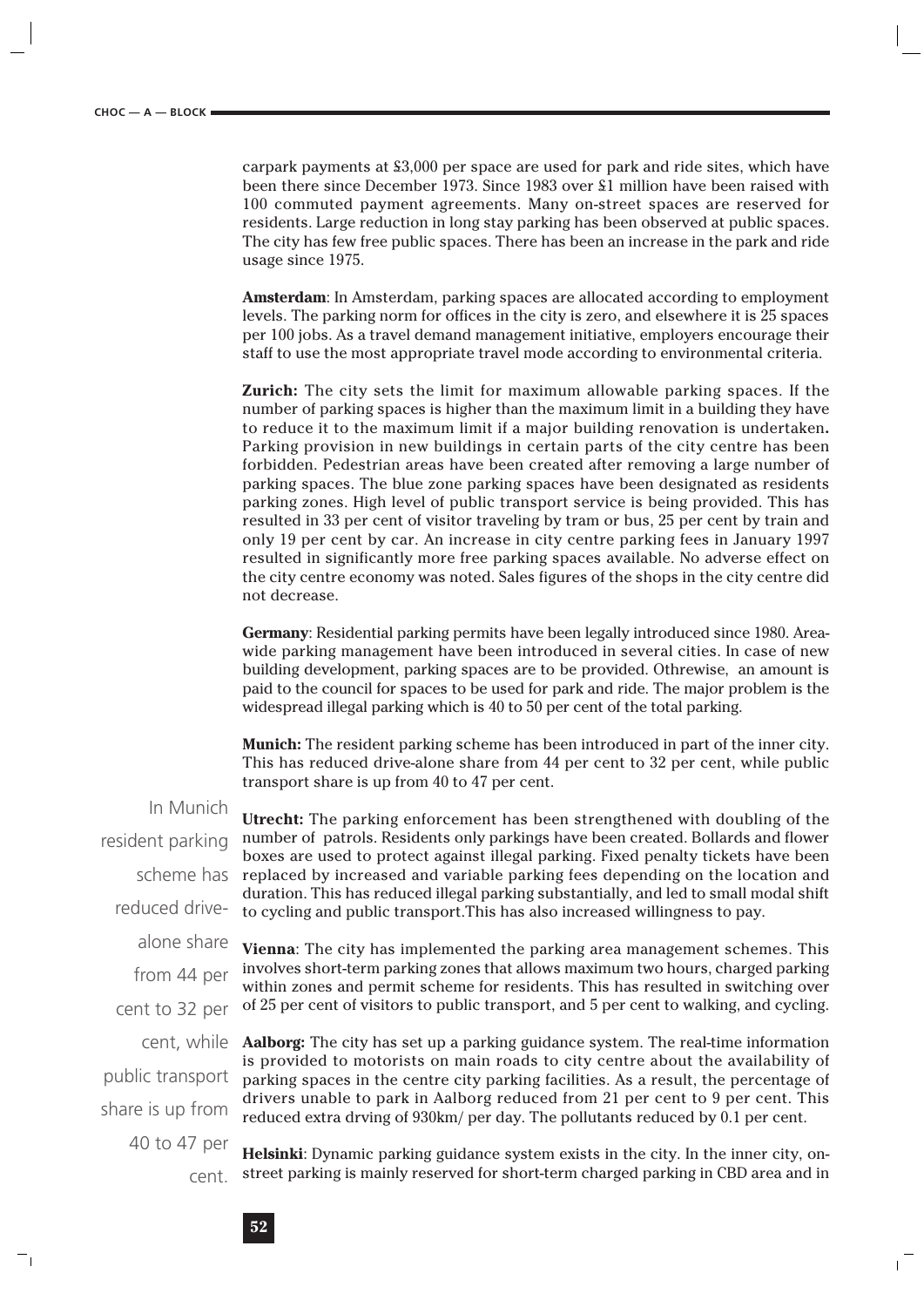$\mathbf{L}$ 

front of business blocks. In residential areas most on-street parking is reserved for residential parking.

**Paris:** In Paris, where employers provide free parking, 48 per cent of employees use cars to commute. But in areas without employee parking, only 18 per cent commute by cars and the rest by public transport, cycling and walking. Restrictive parking regime in the inner cities with high parking fees and limited parking space can be supplemented by the provisions of parking in the periphery and incentives to access by public transport. Park and ride models are now practised in many OECD countries.

**Perth**: The licensing and levy system for all non-residential carparking within the central city area was introduced in July 1999. This required all non-residential parking in use with the defined area to be licensed and property owners were made responsible for licensing. An annual licensing fee (or tax) was imposed for most types of parking (initially at \$70 Australian). The city set requirements for parking in new developments and required existing parking to be managed within approvals. For example public car parks must have no more than 10 per cent of users stay longer than 6 hours. Substantial penalties were introduced for non-compliance. The system was combined with extensions to free city centre bus service. The scheme resulted in high level of compliance. Around 10 per cent of the total parking supply identified in survey was not registered. Many public parking operators acted to mange their short stay parking facilities to conform to licensing requirements. This was often done by increasing (doubled in some cases) the cost of long stay parking. The outcome of this has been availability of more spaces for the shoppers.

## **Parking charges: Global examples**

 $^{-}$  1

**New York**: Very high parking fees and limited parking supply has dampened car ownership phenomenally in one of the richest cities of the world, New York. Car ownership rate in this city is estimated far below the average rates in other US cities and much closer to European cities.

**Bremen:** There is no free or unregulated parking in urban centres. The parking prices are related to the demand (that is highest prices at attractive locations). Parking prices are fixed so that the car use plus parking charges should not cost less than using public transport. As a result, 50 per cent of trips to city centre are made by public transport and 22 per cent by cycle. Public transport is used by 58 per cent of the shoppers in the central district.

**Berne:** Spatially coordinated parking fee system exists in Berne. Parking at public facilities is charged. No public parking over two hours is allowed in the city centre. There is area wide parking guidance system in city centre instituted by owners of private car parks. Park and ride has been promoted. The residents parking zones have been designated as blue zone parking spaces. In 1999 Local Authority have been given legal power to oblige a shopping centre to charge fees on its customer spaces. The current approach is now to get companies to sign voluntary agreements on parking policy measures. High level of public transport service has been provided. As a result only 27 per cent of commuters in the city travel by car. Introduction of blue zones (which included removal of 10 per cent of parking spaces) resulted in a decrease of traffic volumes by 14 per cent in morning peak and 21 per cent in evening peak. Commuters were displaced out of these areas, which became more attractive for shoppers. Some private companies have set up parking 'guidelines' in cooperation with the local authority.

Very high parking fees and limited parking supply has dampened car ownership phenomenally in New York, one o f the richest cities of the world.

 $\mathbf{L}$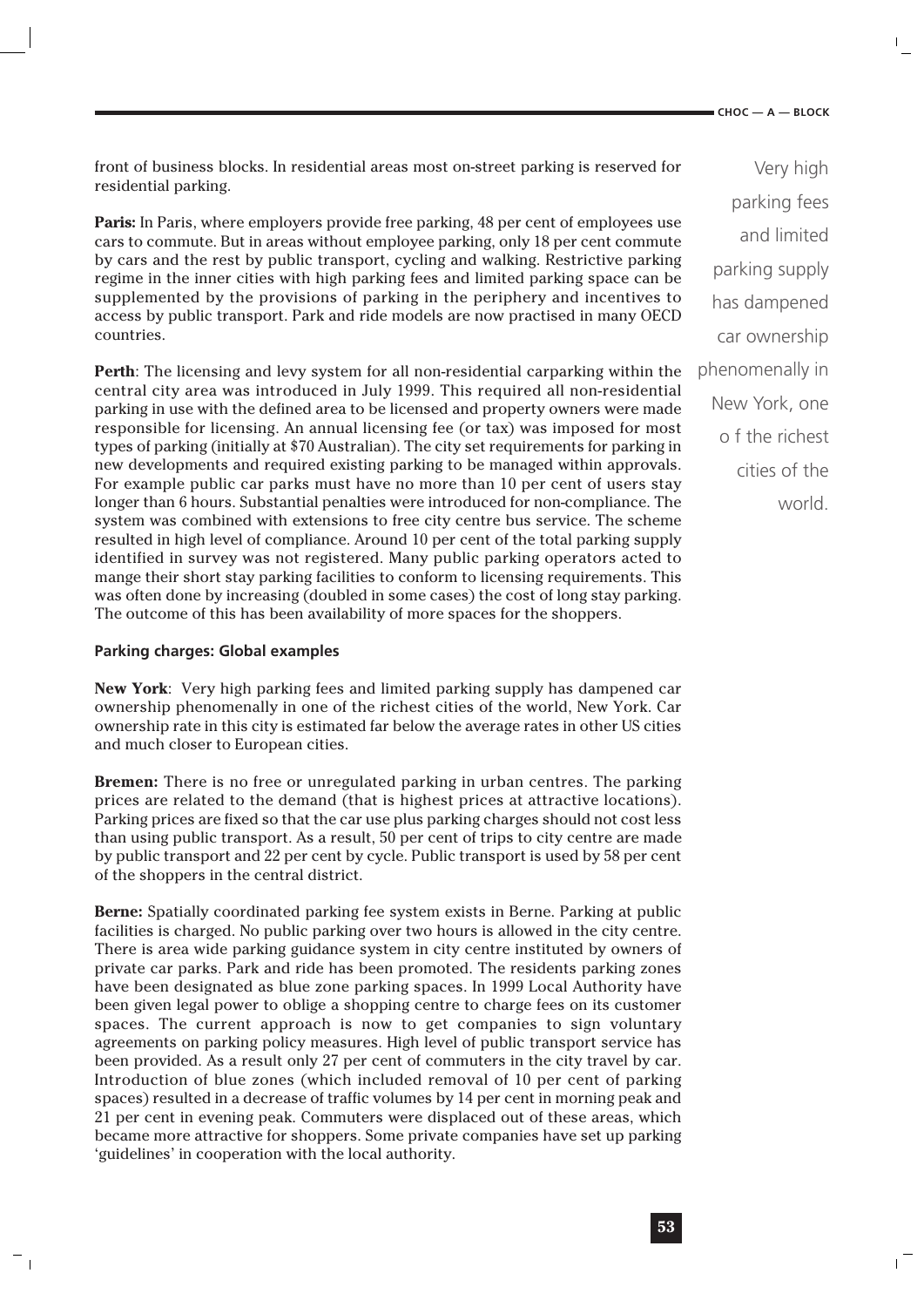**Copenhagen:** The parking fees for most public parking areas in the inner city were introduced in 1990-91. Within a year's time, there was a 25 per cent reduction in number of cars parked in the inner city and 10 per cent reduction in traffic to and from the area. Recently around 2 per cent of all passengers to the four city public transport stations had shifted from car.

**United Kingdom:** Many councils in UK have initiated to impose emission based parking charges. The Richmond council is the first local authority to introduce this system. The parking charges are based on carbon dioxide  $(CO<sub>2</sub>)$  emissions of cars. This means, cars with low  $CO<sub>2</sub>$  emissions will be charged less, while those with high emissions will pay more especially the gas-guzzlers.

**Chicago**: Parking charges were raised by 30-120 per cent to bring them up to market rates. This resulted in 35 per cent decline in the number of parked cars. The number of all day parkers arriving before 9.30 am dropped to 72 per cent.

**Madison**: Peak hour surcharge of \$1.00 at 4 parking facilities was imposed combined with a new shuttle service. This led to switching over of  $5-8$  per cent of commuters to public transport. Around 22 per cent of commuters switched the parking location and 6 per cent parked after the peak time.

**Eugene, Oregon**: Parking charges at two city parking buildings and charges at 2 surface lots were raised by 2-3 times. There was no change to meter charges but the fines increased for short-term shopper parking. As a result, the monthly parking permit sales declined from 560 to 360 parkers (36 per cent). Half of these became carpoolers or rode a free shuttle while the rest appeared to have changed their parking locations.

**Sydney**: Since 1992, parking levy is imposed on each car parking space in commercial office buildings in CBD and North Sydney. This amounts to \$400 per annum; earlier it was \$200 per annum. Approximately 37,500 spaces are covered by levy. The levy is paid by the building owner. The funds raised are used for public transport infrastructure. There is no evaluation of the results of the parking levy. When it was initially raised, there are claims of adverse consequences by the car parking owners.

**Bogota**, as part of the city's programme to reduce private car use was to increase public parking-fee and to remove limit on the fees that private parking companies could charge. The additional revenue is dedicated to road maintenance and public transit service improvement.

**Canterbury:** The park and ride facilities were introduced in December 1973 on principal routes in the city centre. While park and ride carpark charge £1 per day with free bus trip to city centre, the long stay carparks outside city centre charge £1.80 per day. Parking charges in city centre carparks discourage long stay parking. Parking for over 5 hours in short stay space incurs excess charge of £50.

**Belgrade** in Yugoslavia applies a scale of parking charges so that the hourly rate becomes progressively more expensive for each additional hour.

**Germany:** German cities have complied with parking restriction measures — strict reductions in the number of parking lots in the city centres. Selected streets or areas are closed for passenger cars (except deliveries and taxis and sometimes buses). There are restricted parking areas (residents only) and parking guidance systems. All parking areas are regulated. In most cities, the parking fee is atleast 1 Euro per hour except Munich where it is around 3 Euro per hour. In other cities,

After the increase in parking fees, an impressive 30 per cent drop in parking demand was noted in Shanghai

7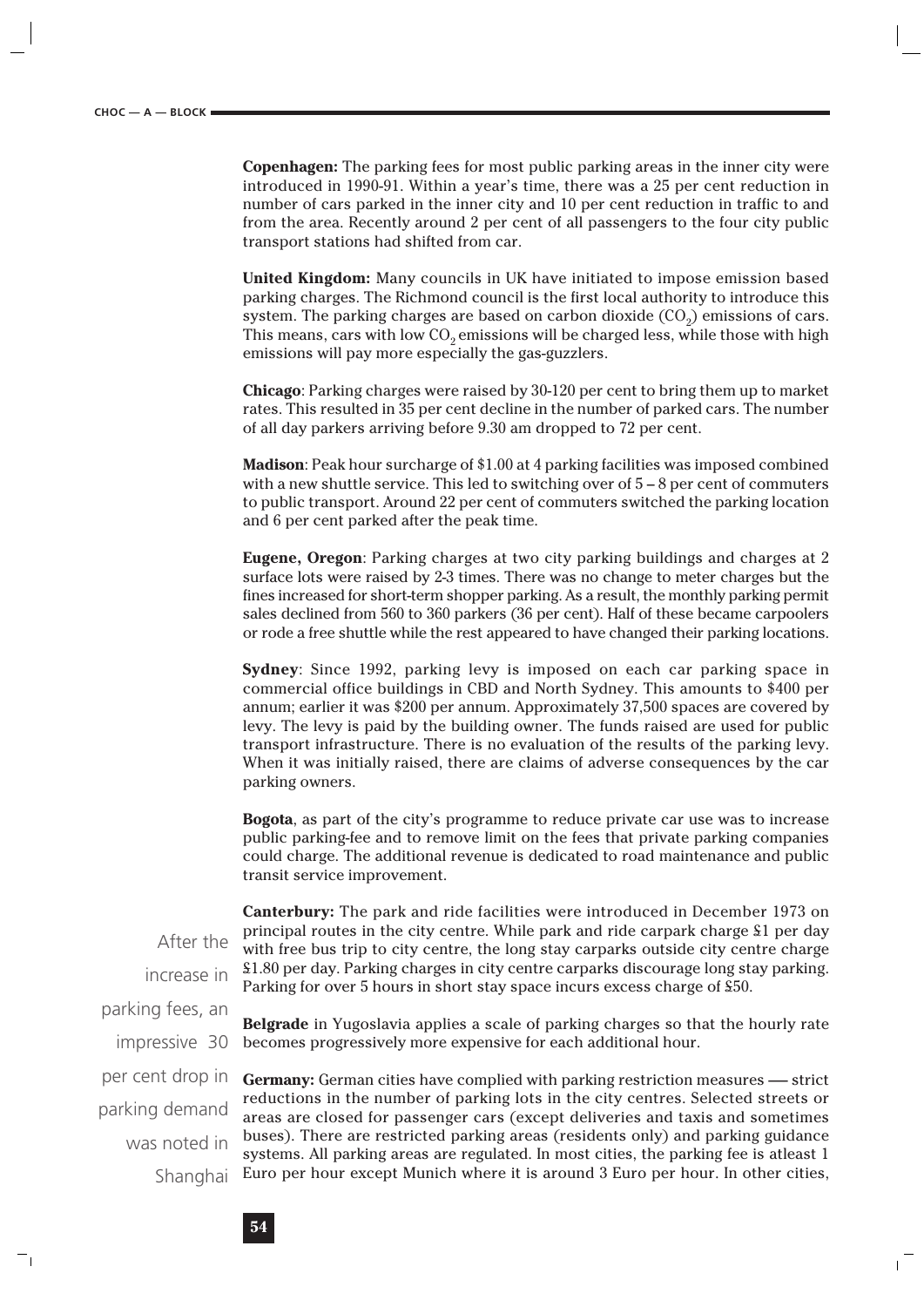**CHOC — A — BLOCK**

 $\mathbf{L}$ 

parking tickets may be used by two persons as public transport tickets for trips within city centre during the parking time. In all mega events (concerts, sports events), the entrance ticks includes public transport ticket.

#### **Asian cities**

 $\overline{\phantom{a}}$ 

**Shenzhen:** After the increase in parking fees recently, a remarkable 30 per cent drop in the parking demand has been noted. Out of the city's total 350,000 parking spaces, 50,000 parking spaces have become costlier. Under the new rules, parking fees in the city center have been increased from less than 5 yuan per hour to 15 yuan for the first hour and 1.5 yuan every additional 30 minutes during peak hours on weekdays. During weekend, the parking fee will be 5 yuan (US\$0.62) for the first hour and 1 yuan for each additional hour. Now few cars are reported to be using the parking lots in downtown Shenzhen on weekdays.

However, parking lots are found to be crowed during weekend, as parking is cheaper. There is no increase in the monthly parking fees for the 250,000 parking spaces in residential areas and public sector buildings. Temporary users, however, need to pay an extra 5 to 10 yuan per day. The government expects traffic flow to decrease by 12 percent temporarily and 4 percent in the long term due to the parking fee jump, which will alleviate downtown traffic congestion and encourage the use of public transport. The new rules could raise local car owners' monthly parking expenses from an average of 534 yuan to 694 yuan, an increase of 30 percent. The parking fees would count for nearly half the cost of keeping a car. The new tariff also made Shenzhen the most expensive mainland city - along with Shanghai - in terms of parking fees. Recently the Mayor of Shenzen also asked the residents of his city not to buy any more car as this would further worsen pollution.

**Beijing:** Inorder to discourage people from driving into busy city areas, the municipal authorities in Beijing are considering to increase the parking fee. Busy commercial districts like the CBD and Zhongguancun, and congested areas like Yansha and Beijing Western Station are likely to be targeted. The currently applicable parking rates in the busiest areas are 2.5 yuan per half hour for small cars and 5 yuan per half hour for large vehicles, about 3 yuan more than other areas. The parking charges near public transport modes such as near major subway stations and bus terminals on the city's outskirts are to be lowered to encourage people to park their cars there and then travel to urban areas by public transportation. The city government announced to built 26 free or low-cost large-scale parking lots near subway and bus stops to encourage drivers to use public transport in downtown Beijing. The new rates will be released after further consultation.

**Tokyo:** Parking pricing had a major impact in Japanese cities. Since June 1, 2006, enforcement against parking violations have drastically reduced congestion in major cities. Earlier, the police used to enforce the parking regulations and periodically check to see how long cars had been parked in banned areas, marking cars' positions with chalk and ticketing them if parked longer than 15–30 minutes. But after the revision of the Road Traffic Law, private firms have been assigned to issue tickets for parking violations regardless of the number of minutes vehicles have been parked in banned locations.

Depending on the type of violation, the parking fines for regular cars range between 10,000 yen to 18,000 yen (US\$86–155). Strict enforcement along with no grace period (15 minutes or more of "free" parking for drivers) led to expensive on-street parking, which costs 10,000 yen (US\$86) (as a penalty fee) for parkers. This implementation effectively increased the on-street parking prices for drivers and also increased the

High penalty and enforcement against parking violations have drastically reduced congestion in Tokyo and other Japanese cities.

 $\mathbf{L}$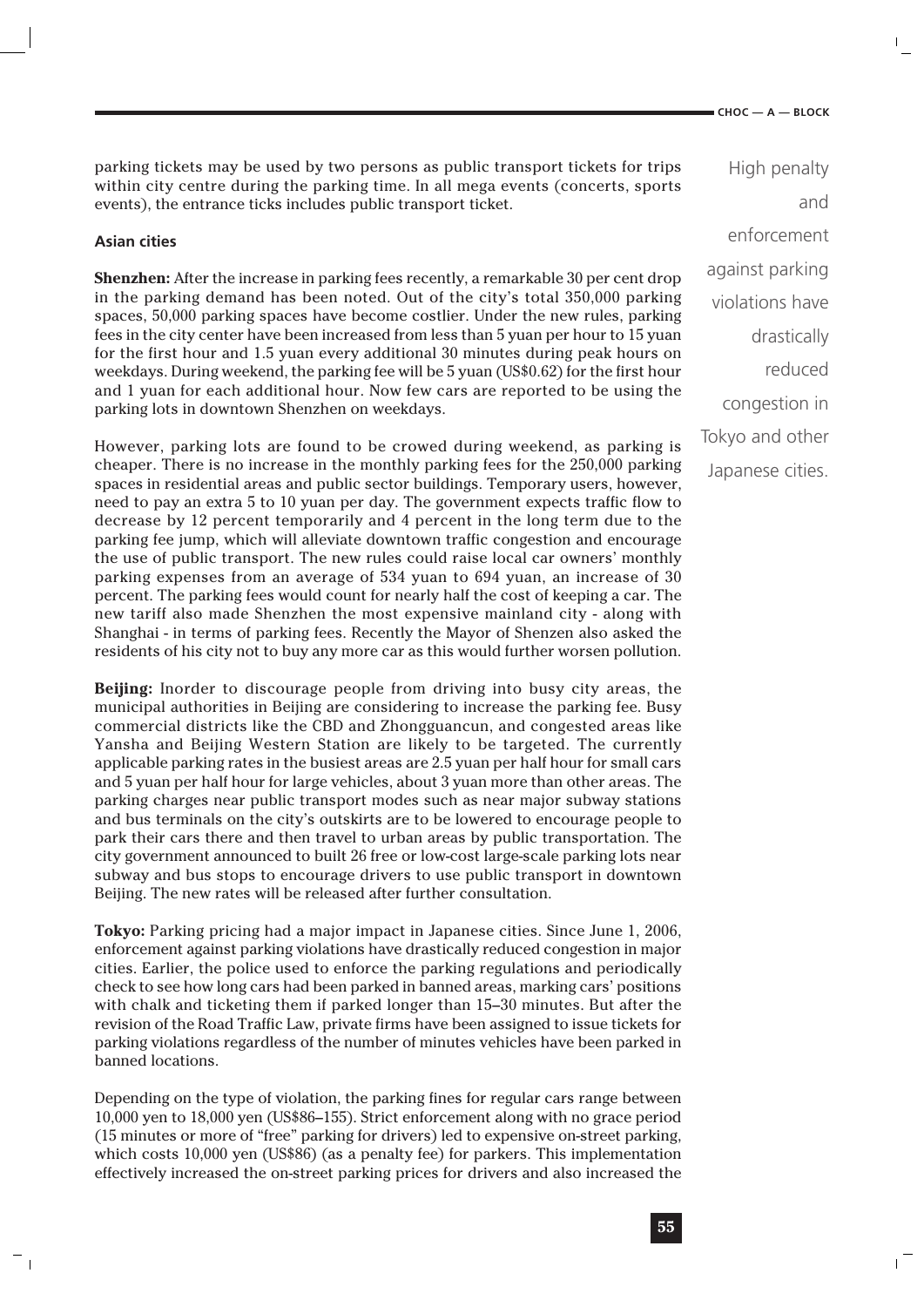average parking prices in major cities in Japan at the same time. Three months after the implementation, the National Police Agency reported a decline in illegal parking on main roads in Tokyo (73.9 per cent) and Osaka (73.3 per cent), reduced congestion length on main roads from 27.3 per cent to 23.1 per cent at 2p.m.-4p.m, and increased travel speed at 2 p.m.-4 p.m. by 9.5 per cent and 11.8 per cent, respectively, compared to same period of the previous year.

The agency estimated economic benefits of this policy to be 181 billion yen (US\$1.6 billion) and the reduction in CO2 emissions to be 15.2 thousand tonnes/yr. Retail shops with parking lots have also attracted more people since implementation, while popular restaurants without parking lots are said to have experienced a decrease in customers. Increases in the average prices of off-street parking lots are also observed, due to heightened demand for off-street parking. Also, more people have been using taxis and buses to reach restaurants since the strict parking policy was implemented.

**Singapore:** With regard to parking policy Singapore is different. The Singapore government already controls the increase in car numbers with a variety of restrictive measures that include very high road pricing, licensing, regulated permits for car purchase and various development controls norms. As a result, it does not have to use parking levers to control car usage in commercial and public places separately. Parking policy in Singapore therefore states that "Actual number of parking spaces provided in a development should be the parking demand that the use of the development will likely generate. However, the number should not be lesser than the requirement under the Parking Places (Provision of Parking Places and Parking Spaces) Rules." Comparison of the parking norms in Singapore shows that Indian norms allow more ECS for the comparative land use category.

#### **7. THE WAY AHEAD**

Parking demand is gregarious and insatiable. No amount of parking provision can help to satisy the growing need. Parking policy must reflect car restraint principles.

7

Delhi and many other cities of India share similar predicament and have no wherewithal to address the parking crisis — rapid increase in personal vehicles that require enormous amount of parking space at home, at work and at shops. Cities do not even have adequate land space to park the ever growing numbers of vehicles. It entails enormous costs in terms of real estate and infrastructure for parking, opportunity cost of the land, and pollution and congestion costs. It also goes against the equitable use of urban space in the developing country cities where car using population is in minority.

Parking demand is gregarious, aggressive, and insatiable. No amount of parking provision can help to satisfy the growing demand. Parking provision should work on the principle of parking restraint to put brakes on car growth. Policy makers should turn the debate around. Provide parking not to incite more parking demand but to manage and restrain its provision to meet the immediate need but also to discourage people from using personal vehicles. The future roadmap should hinge on this principle.

The detailed assessment of the parking problem in Delhi underscores that a combination of strategies are needed to develop parking policy as a decongestion and a restraint measure and to reduce the overall demand of parking. Though many cities of the world have experimented with different types of parking policies, it is still very difficult to find a perfect and `one size fits all' strategy. An appropriate combination of strategies should be customised to address the local imperatives. Parking policy has the potential to be an effective first generation car restraint measures in Indian and Asian cities as they already have some system of organising parking.

 $\overline{1}$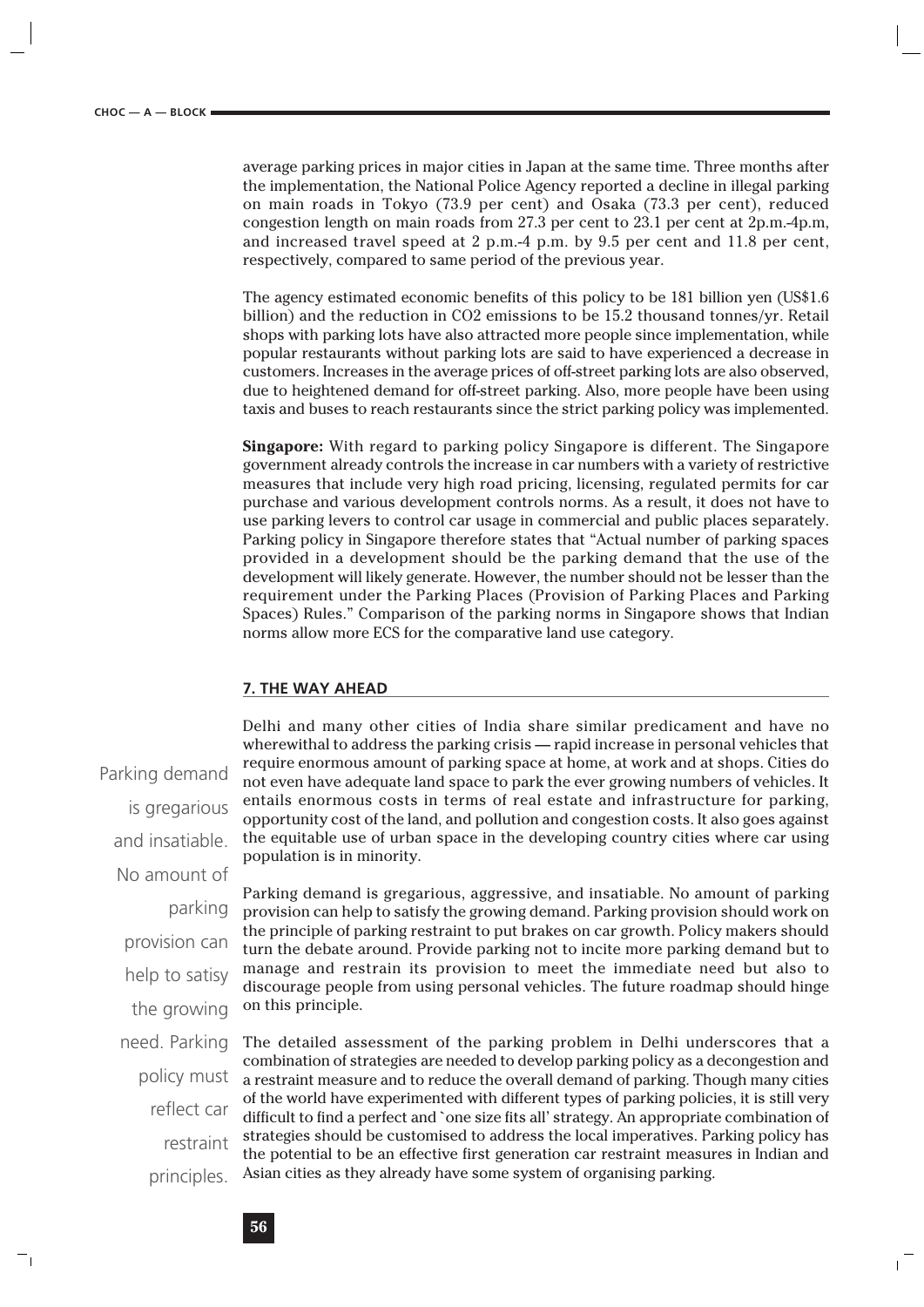$\mathbf{L}$ 

The recent announcement from the Union ministry of Urban Development in January 2009 on the funding scheme for purchase of buses and urban transport systems under the Jawaharlal Nehru Urban Renewable Mission (JNURM) has created a mandate for cities to develop parking policies as a car restraint measure. To be able to access this fund the city governments will have to give commitments to initiate institutional reforms for public transport management and implementation, create dedicated funds from revenues from variety of sources including higher taxes on personal vehicles and diesel cars, among other measures. The key conditions include parking policy wherein parking fees represent the true value of the land occupied; which is used to make the public transport more attractive; bans parking on arterial routes; and multi-level parking centres are used more as park and ride facilities etc.

This is an opportunity for the cities to prepare the blue print for the parking policies. An immediate blue print for the future roadmap is needed to reflect the following principles.

#### **Developing strategies for parking policy**

 $^{-}$  1

**Utilise parking facilities to improve usage of public transport and non-motorised public transport:** The new parking structures should be used innovatively to improve usage and integration of public transport. Locate parking structures close to the interchange points of the public transport nodes like metro and bus stations, and, use them for park and ride system to reduce pressure in the commercial centres. Link them with the targeted commercial areas with feeder services that include three-wheelers, cycle rickshaws, small buses or easy pedestrian ways.

Improving access and connectivity of places through improved public transport that can reduce overall parking demand. Ticketing system of public transport should incorporate park and ride component. Parking rates should favour intermediate transport including three-wheelers and taxis and also non motorised vehicles. Review the proposed sites for the multi level parking structures to see to what extent these can be located at or close to the public transport interchange nodes with a good feeder system that links the key commercial destinations. This can help to decongest the busy commercial areas. Free shuttle buses and free transit service connect destination with remote parking facilities. These facilities can also be developed as an overflow parking plan and other special event transportation management. Taxis and three-wheelers can play an important role in the feeder system for park and ride system.

**Free parking should be minimised or eliminated**: It is important to eliminate or minimise free parking. Pricing of parking should be based on user pay principle and aim to go for full cost pricing. Use pricing in a manner that it reduces peak demand, and congestion in convenient places. Experts point out that parking charges gradually make urban road users aware that driving within city cannot be free.

**Use variable rates more widely to reduce peak demand:** Parking fees should be designed to target the peak hours and peak demand to influence commuter choice and open up options. All municipal agencies must develop variable parking fees according to commercial importance of areas; according to duration of stay to reduce peak demand; according to weekdays when demand is high, and weekends when low.

New Delhi Municipal Council (NDMC) has started enforcing graded fee structure. There is no reason why other agencies cannot develop similar systems. This

The new multilevel parking structures should be used innovatively to encoucrage park and ride and improve integration of public transport.

 $\mathbf{I}$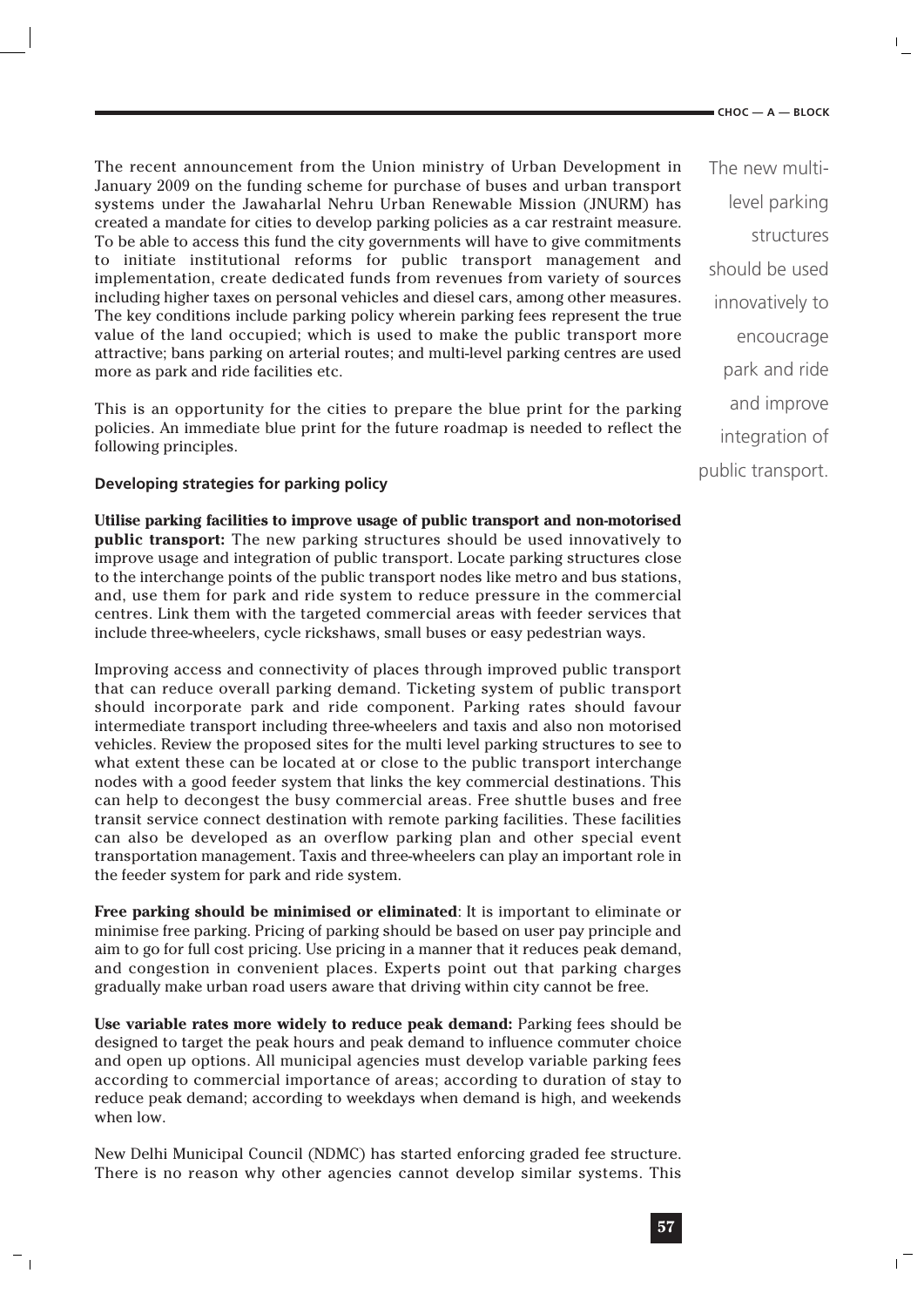strategy should be developed on a city-wide scale. Civic agencies in other cities should begin to evolve similar pricing strategies.

Also discourage payment of parking rates as a fixed annual amount to replace graded fee structure to be paid on usage. Annual payments will defeat the purpose of using parking rates as a demand management tool. This will grossly underprice parking of personal vehicles and act as a subsidy for the car owners.

**Parking rates should be lower at park and ride sites to influence commuting choices:** With park and ride system the long term parkers who are largely the office goers will not crowd at the commercial centres but utilise long distance parking facilities. The proportion of the short-term and long term users vary from site to site though the short-term users dominate in most sites. The longer term parkers (employees and employers) should be encouraged to use parking that are located at some distance from the work place, but connected with a good feeder service. These can be priced lower than the convenient places located close to the work place. This will also encourage long-term parkers to shift to public transport. Shortterm users who are largely shoppers and visitors prefer convenient spaces close to the work place and these spaces are priced higher. Limiting parking duration for short-term users can also ensure higher customer turnover rates for local businesses and also reduce local congestion. Ticketing system of public transport should incorporate park and ride component. Parking rates should favour intermediate transport including three-wheelers and taxis and also non-motorised vehicles.

**Need parity in rates of surface parking and structured parking.** For the first time Indian cities are making a transition from lowly priced or free surface parking to cost intensive structured parking. If the cost of the investment in the structured parking is recovered through higher parking fees, it will have significant impact on parking rates in the city. This upward revision is important to recover the cost of investment and also to reduce parking demand. Investment in these structures cannot continue unless there are clear plans on pricing. Moreover, this will require some revision of the surface parking rates for optimal utilisation of both. Higher parking rates in the structured parking lots will widen the gap with the current surface parking rates manifold. In this regard the following will have to be addressed:

- Rate of parking on surface and multilevel structured parking be brought to equivalent, or near parity rates. Civic agencies should develop a management model to ensure that parity works. In Delhi it is estimated that parking charges based on full cost pricing can increase parking charges in the multilevel parking lots to Rs 30 to Rs 40 per hour. In the initial stages NDMC has proposed to fix the rates at Rs 10 per hour. If this becomes the minimum floor price in the structured parking lots then the civic agencies must work out parity with the rates in surface parking lots and also develop a roadmap in advance for progressive increase in parking rates over time to reach full cost pricing and to allow the market some time to adjust. A phase-in plan will also enable the commuters to adjust.
- Use regulatory measures such as restrictions on total numbers for parking on surface and congested on-street parking so that structured parking is optimally utilised. Pricing distortions can lead to under utilisation of the capital intensive parking structures as has been noticed in some sites in Indian cities.
- Parking pricing should influence commuter behaviour in favour of public transportation and lower parking demand. Graded rates should also be introduced according to the commercial importance of the site.

 $\mathbf{I}$ 

Parking pricing should be based on user pay principle and aim to recover full cost of providing

7

parking.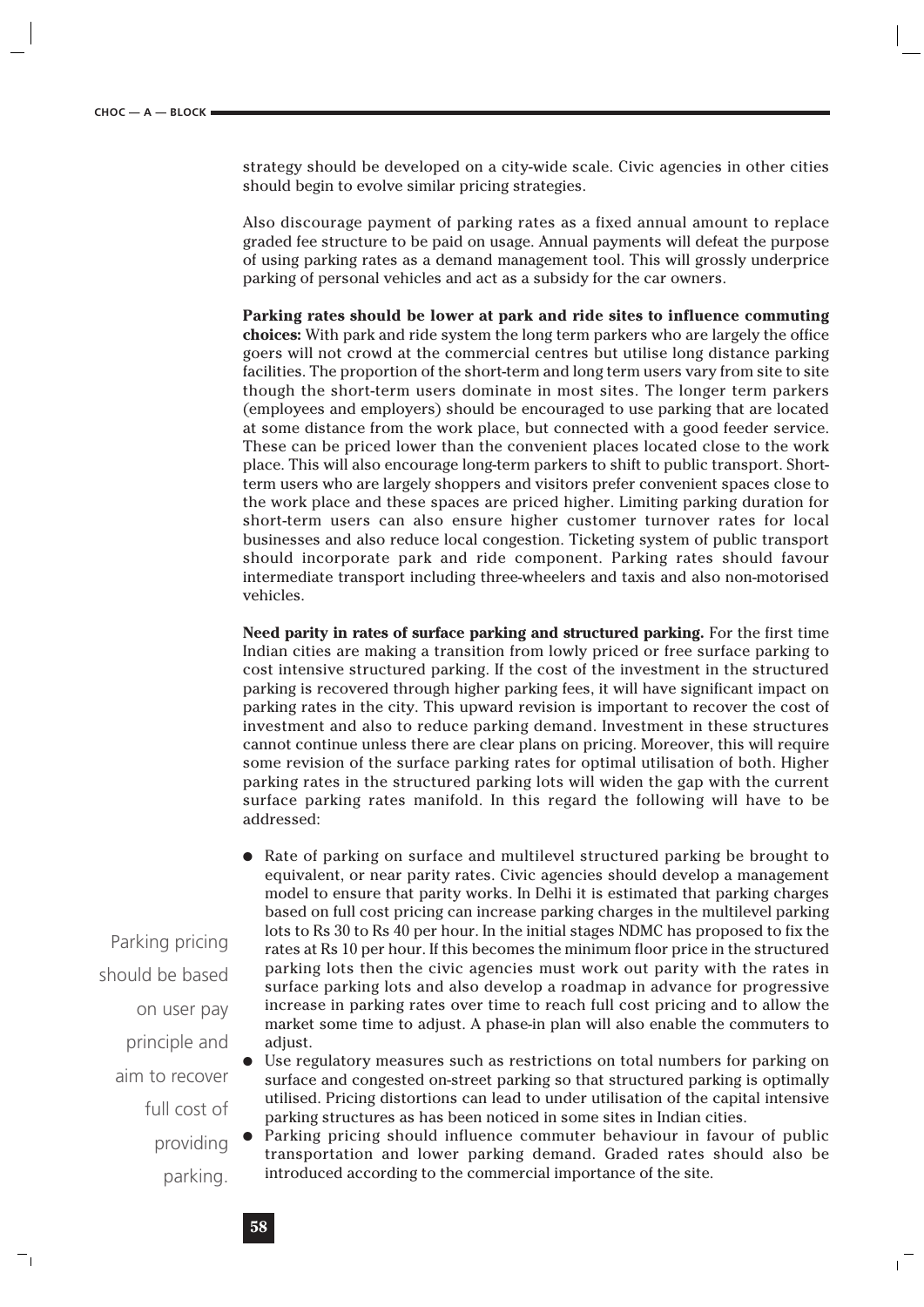# **IMPACT OF PRICING MEASURES: SOME ILLUSTRATIONS**

**Introduction of pricing strategies in other countries show a definite impact on car usage. For example in California under the 'cash out programmes' employers offer employees the choice of free or subsidised parking; or, a transit or vanpool subsidy equal to the value of the parking (of which upto \$100 per month is tax free under the current federal law); and a taxable payment approximately equal to the value of the parking in cash to commuters who bicycle or walk to work. California's parking cash out law has helped to reduce the number of cars driven to work by**

**11 per cent. After its enforcement employees traveled 652 fewer vehicle miles per year and consumed 26 gallons of fuel fewer per year (see Graph 1:** *Commuter mode share before and after parking cash out in California***).** 

**Similarly, in London, increasing the price of curb parking has showed an impact (see Graph 2:** *Park-and-visit times before and after changing the price of curb parking in London* **and Graph 3:** *Park-and-visit times before and after parking prices were quadrupled***).**

**Graph 1: Commuter mode share before and after parking cash out in California**





 $\overline{\phantom{a}}$ 

# **Graph 2 Park-and-visit times before and after changing the price of curb parking in London**





Surface parking, especially on street parking should be progressively curtailed in areas where structured parking is being constructed.

**Develop metropolitan wide parking fee system.** Incorporate a metropolitan-wide view for regulating parking that must cover both commercial business districts (CBD) and non-CBD area. Though the rates in the CBD areas are expected to be higher than the non-CBD areas, maintain parity within zones. Or it may end up shifting parking demand and affect business in the regulated areas. The rates will have to be fixed according to the commercial attractiveness of the area as classified by the civic bodies. Also tightening of parking measures without improved access will be politically difficult to implemen.

Higher level of parking restraint can be applied in areas that have good public transport connections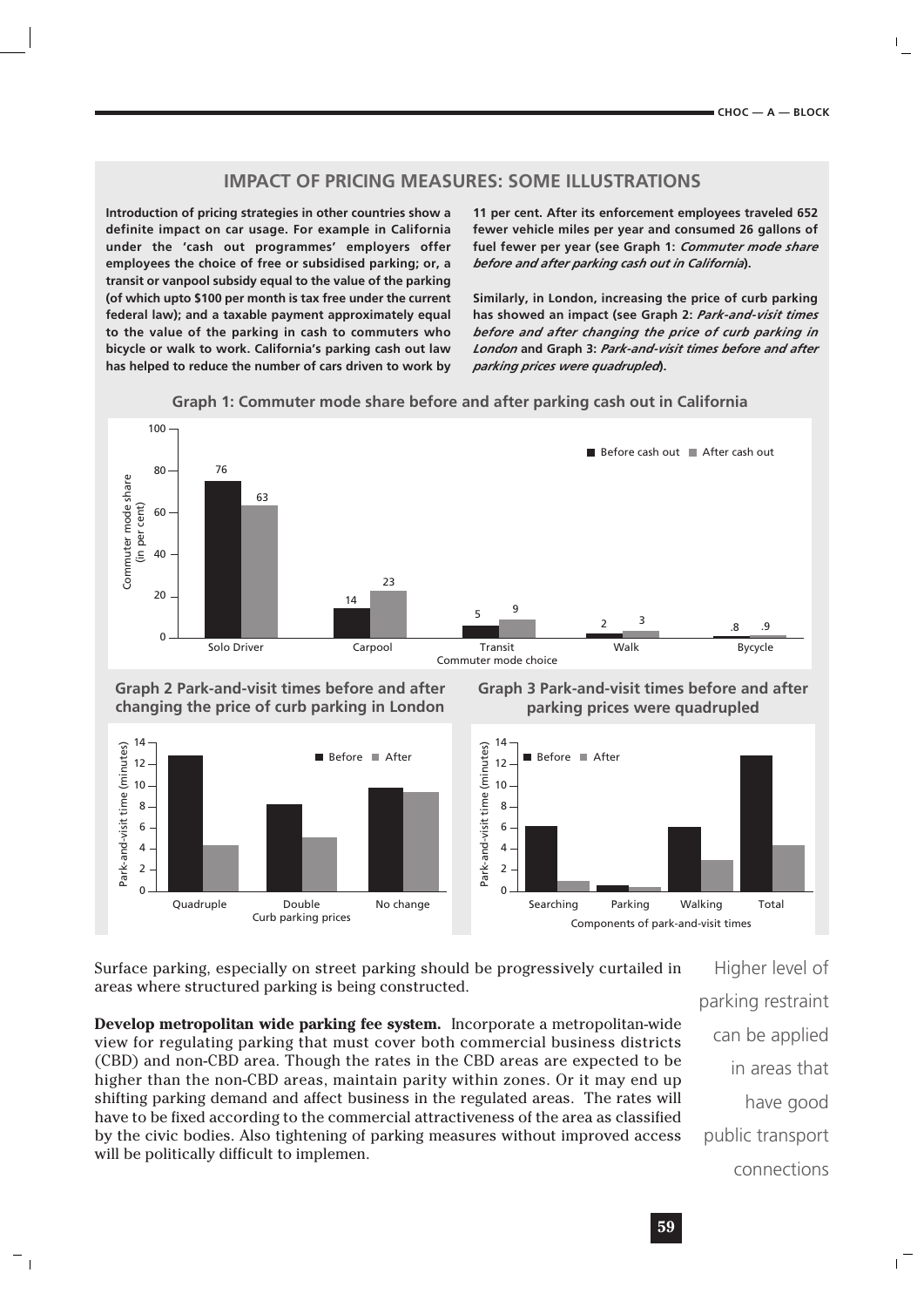**Enforcement of norms:** At this stage even the minimum provision of parking in buildings as per the norm of the Delhi Development Authority under the Master Plan 2021 are not adhered to. Spaces to be allotted for parking in buildings are diverted for other uses or are not built. As a result, there is a huge spill over on the roads. After ensuring that norms are implemented, use regulations effectively to ensure that they are utilised and spill overs are prevented.

**Reassess parking standards for future application:** Delhi and most other cities normally set a minimum parking standards. But as improved parking pricing policy comes into full effect and parking management begins to work in tandem with public transport augmentation plans, the city governments should begin to consider need based flexible parking standards for different locations and also capping of the provision of parking. This will help to prevent oversupply and wastefulness. Develop parking inventory, current parking utilisation pattern to identify area of deficit and then develop an integrated parking policy to identify specific measures, tasks, responsibilities, budgets and schedule. These detailed systems are needed to develop a plan to limit parking supply.

While developing these policies a higher level of restraint can be applied to areas with good public transport accessibility whereas a lower level of restraint can be applied to areas with poor connectivity. This process can be dynamic. Examples from other countries show that with improvement in connectivity of sites with parking deficit actually turn into surplus. Mobility management programmes often reduce parking demand, and many parking management strategies help reduce vehicle traffic or support other mobility management objectives. Even as the parking provision is made to meet the basic requirement simultaneous effort should be made to limit the parking supply to restrain car use.

**Promote efficient utilisation of existing spaces**: Surface parking both on-street and off-street will continue to remain the cost effective model of parking in Indian cities. Field assessment shows that the present parking contractors are utilising the available spaces very effectively and maximising earnings from it. But there is still further scope of qualitative improvements and there is considerable international guidance on this matter that can provide the basis for such improvements. However, surface parking, especially on street parking should be progressively curtailed in areas where structured parking is being constructed. Promote shared parking for maximum utilisation of existing spaces. As far as possible parking spaces should be managed as common areas. For instance, VTPI experts gives practical suggestions — use currently wasted areas (corners, edges, undeveloped land etc). This can be particularly appropriate for small car spaces, two-wheelers and bicycles.

measures are needed to review the siting of shopping malls and commercial complexes that generate enormous traffic and parking

71

Special

Reviews also point out that where there is adequate street width, shift from parallel to angled street parking helps. Maximise the number of on-street parking spaces by using a curb lane for parking during off-peak period and keeping small spaces for two-wheelers. Encourage two-wheelers to share parking spaces. Use valet parking, particularly during peak time. This can increase parking capacity by 20 to 40 per cent compared to users parking their vehicles. Identify sites where on-street parking will either have to be restricted during peak hours or all day parking. Onstreet parking on key arteries will have to be curtailed to reduce congestion. Management of authorized parking lots should be improved in terms of defined boundaries, display of proper signboards etc. Entry of heavy vehicles in the city should be restricted. Their parking should be allowed in outskirt areas.

**Siting of commercial complexes and shopping malls need careful review to** needs.

 $\overline{1}$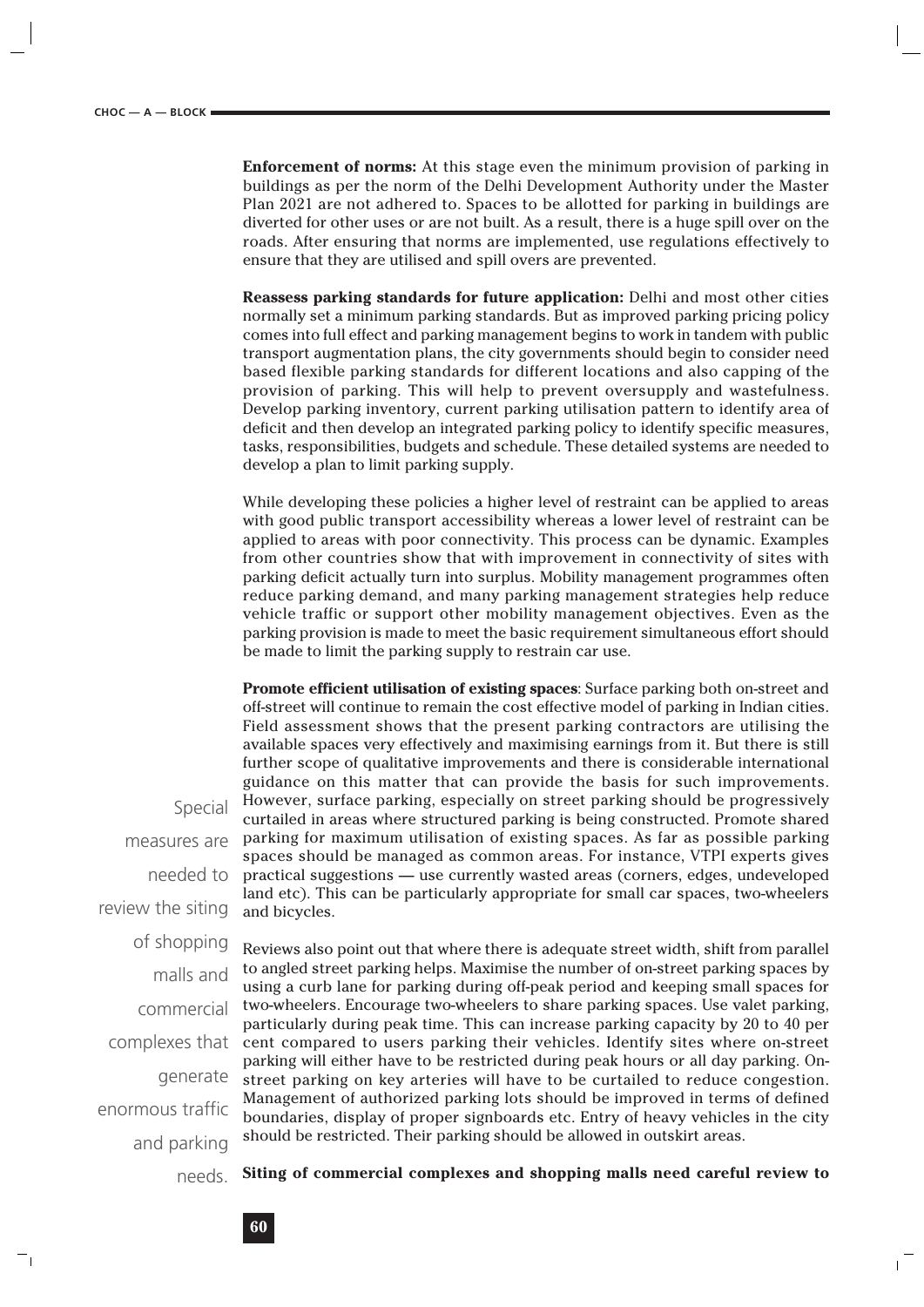$\mathbf{L}$ 

**prevent spillovers and congestion:** Cities are witnessing massive boom in the construction of mega commercial complexes that induce huge traffic, increase parking demand and congestion in the neighbourhood. It is very important to review the siting of these structures to prevent such fallouts. Often these complexes lead to massive spill over in the surrounding roads that lead to more congestion. This aspect should be thoroughly reviewed in the environmental impact assessment that are carried out for complexes spanning over 20,000 sq meters. Such complexes should not come up in high density traffic corridors and along main arteries. Special measures are needed to review appropriateness of siting of large commercial complexes that generate enormous traffic and parking needs well beyond the capacity of the site.

**Develop parking strategies for residential areas**: Parking provision in most residential areas are very ad hoc and in most cases the building bylaws that define the parking norms are not met. This often goes awry due to multiple ownership of cars and densification of the residential units. Often car numbers exceed the available parking spaces. In some areas of Delhi residential areas have opted for self regulation. There is considerable scope for application of wide ranging parking strategies that can meet parking demand and at the same time reduce cars. Develop innovative strategies for residential parking that while meeting the basic demand puts brake on multiple ownership of cars by families. Discourage as much as possible captive use of parking spaces by individual owners. Common and shared parking lots should be encouraged. Commecial usage of residential areas should not be allowed without a parking strategy.

Globally, one of the most effective strategies for restraining car usage has been linking of registration of personal vehicles with the availability of space to park personal vehicles. This can be combined with appropriate pricing. Indian cities can begin to look at a special parking pricing stategies for controlling multiple car ownership.

**Special challenge of mixed land-use areas:** This is the most daunting challenge in Indian cities. Most Indian cities have dense mixed land-use areas that makes Indian cities compact and amneable to public transit oriented growth. In countries like Singapore mixed land-use areas are well planned. But in Indian cities these have grown in unplanned manner. But parking pressure is one of the most important cause of congestion in these areas. A variety of strategies are possible. If space is available then common structured parking structures can be created in the neighbourhood. But this should not happen at the cost of sacrifising green areas that are essential in residential neighbourhoods. To maximise usage of the available parking spaces the thrust should be on treating the parking areas as common area and are shared instead of holding the parking spaces captive for individual usage. Also consider promoting pedestrian walkways linked with distant parking to restrict entry of non-resident cars in congested stretches. Non-motorised vehicles can play an important role here.

## **Improve management coordination and enforcement**

Create institutional interface to address parking pricing, management and parking regulations and enforcement across jurisdictions in a composite manner. Ultimately, the traffic management authority should be able to effectively enforce a restrictive parking policy, to collect parking fee, and to fine offenders. Any institutional weakness can undermine the entire initiative.

## **Reinvent mobility: The ultimate solution**

Cars are overwhelming the urban space and road infrastructure. They have eroded

Parking controls can discourage use of personal vehicles and encourage shift towards more sustainable forms of transportation.

 $\mathbf{L}$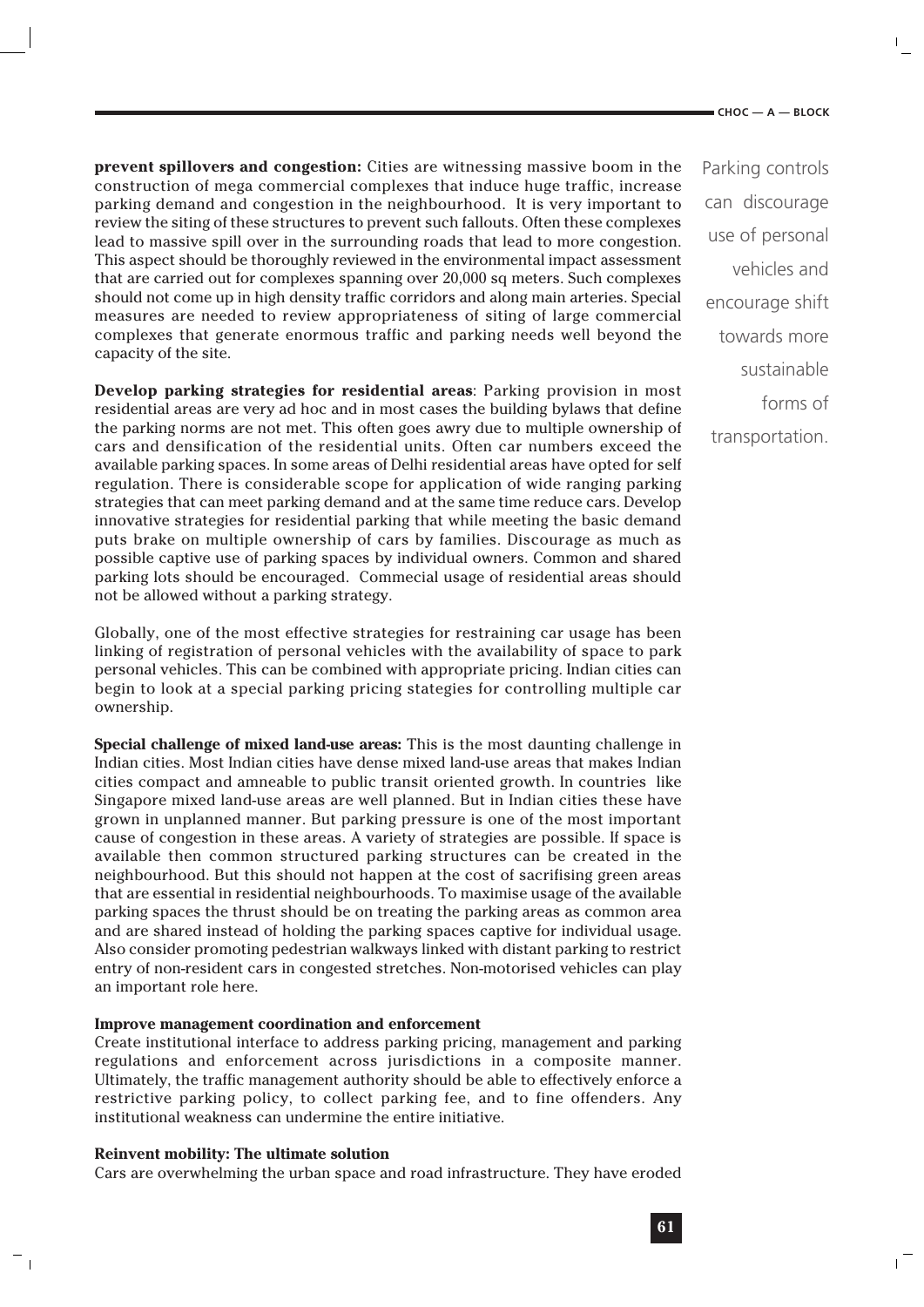public spaces and urban commons to meet the insatiable need for roads and parking. Cars are locking up enormous resources to provide mobility to a minority – bringing in their wake unacceptable social inequity and pollution. Public transport, pedestrians, and cyclists are the immediate victims of this car mania. This car dependency can be reversed with right policies. City governments can discourage car usage while improving access to more sustainable forms of transport. Cities need to build and expand public transport: The only way out of the congestion mayhem is to massively augment public transport so that the road space can be used more efficiently to carry more people and at greater speed. Integrate all modes of transport to maximize access to public transport systems and its usage. Cities need tax and road pricing measures that will actively discourage car usage. Within this larger framework parking controls can discourage use of personal vehicles and provide incentives for shift to more sustainable forms of transport.

| <b>Hindustan Times Building Parking Project</b>                         | <b>Integrated Project (parking</b> | If parking alone<br>implemented |  |
|-------------------------------------------------------------------------|------------------------------------|---------------------------------|--|
|                                                                         | and commercial activity)           |                                 |  |
| Projected parking demand for 2020 (Number of ECS)                       | 1475                               |                                 |  |
| Permitted level of street parking (No. of ECS)                          | 450                                | 450                             |  |
| ECS provided through project (No. of ECS)                               | 1025                               | 1025                            |  |
| ECS provided through project, plot and street (No. of ECS)              | 1475                               | 1475                            |  |
| ECS due to commercial activity (No. of ECS)                             | 184                                | $\theta$                        |  |
| Number of underground levels envisaged (In Numbers)                     | 4.2                                | 4.2                             |  |
| Capital cost for parking (Rs in million/ECS)                            | 0.4                                | 0.4                             |  |
| Plot area (in sq. metre)                                                | 6143                               | 6143                            |  |
| Aggregate parking area(in sq. metre)                                    | 21143                              | 21143                           |  |
| Aggregate commercial area (in sq. metre)                                | 6143                               | $\Omega$                        |  |
| Ratio of parking area to aggregate commercial and parking areas         | 22.51%                             | 0.00%                           |  |
| Far utilized                                                            | 100%                               | 0%                              |  |
| Project IRR, pretax (in %)                                              | 12.68                              | 12.69                           |  |
| Revenues to private party [if integrated]                               |                                    |                                 |  |
| From parking - structure and surface (Rs in million)                    | 191.80                             | 647.70                          |  |
| From commercial, incl. receipt of sec deposits, if any (Rs in million)  | 743.40                             | $\theta$                        |  |
| Annuity payments, to subsidize parking if no commercial (Rs in million) | $\theta$                           | $-90.3$                         |  |
| Aggregate amount (Rs in million)                                        | 935.20                             | 557.40                          |  |
| Costs to private party                                                  |                                    |                                 |  |
| Capital costs (Rs in million)                                           | 409.50                             | 324.4                           |  |
| Property tax (Rs in million)                                            | 143.3                              | $\theta$                        |  |
| Concession fee payments (Rs in million).                                | 90.30                              | $\theta$                        |  |
| Surface parking, supplementary contract payment (Rs in million).        | 17.50                              | 17.50                           |  |
| Working expenses - parking (Rs in million).                             | 75.10                              | 189.10                          |  |
| Working expenses - commercial (Rs in million).                          | 16.60                              | $\theta$                        |  |
| Aggregate (Rs in million).                                              | 752.30                             | 531.00                          |  |
| Parking rate                                                            | Rs 10/hr                           | Rs 39/hr                        |  |

## **Annex 1: Cost details of the structured multilevel parking proposed by NDMC**

*Continued*

 $\mathbf{I}$ 

71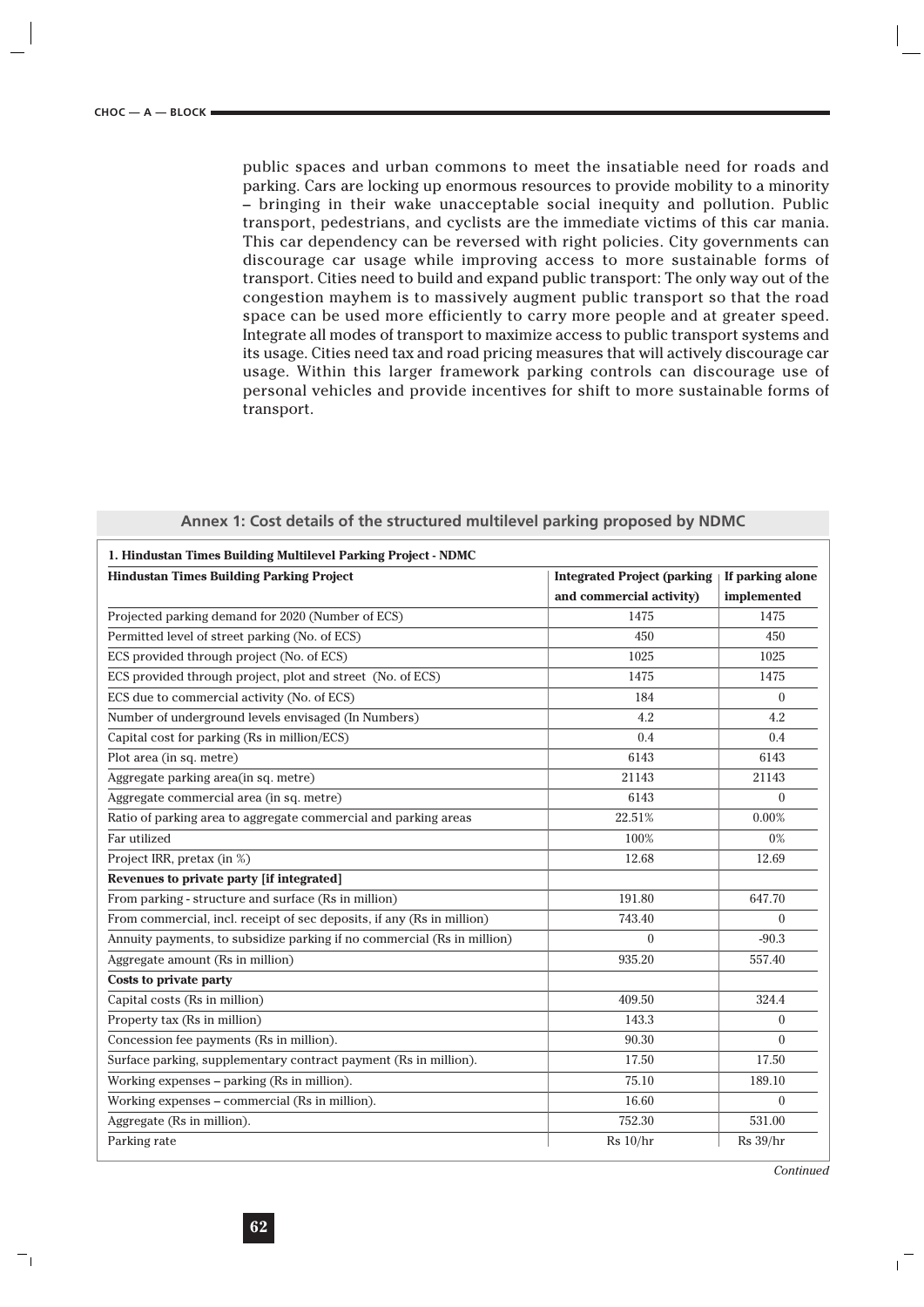$\frac{1}{\sqrt{2}}$ 

| 2: Baba Kharak Singh Marg Multilevel Parking project - NDMC<br><b>Baba Kharak Singh Marg Parking Project</b> | <b>Integrated Project(parking</b> | <b>If Parking alone</b> |  |
|--------------------------------------------------------------------------------------------------------------|-----------------------------------|-------------------------|--|
|                                                                                                              | and commercial activity)          | implemented             |  |
| ECS 2020 demand A (Number of ECS)                                                                            | 872                               | 872                     |  |
| Permitted level of street parking (Number of ECS)                                                            | 92                                | 92                      |  |
| ECS provided through project (Number of ECS)                                                                 | 780                               | 780                     |  |
| ECS provided through project, plot and street (Number of ECS)                                                | 872                               | 872                     |  |
| ECS on account of commercial space (Number of ECS)                                                           | 161                               | $\theta$                |  |
| Number of underground levels envisaged (Number of ECS)                                                       | 4.05                              | 4.05                    |  |
| Capital cost for parking Rs in million/ECS                                                                   | 0.4                               | 0.4                     |  |
| Plot area (in sq. metre)                                                                                     | 6320                              | 6320                    |  |
| Aggregate parking area (in sq. metre)                                                                        | 16105                             | 16105                   |  |
| Aggregate commercial area (in sq. metre)                                                                     | 5368                              | $\theta$                |  |
| Ratio of parking area to aggregate commercial and parking areas                                              | 25%                               | 0%                      |  |
| <b>FAR</b> utilized                                                                                          | 85%                               | 0%                      |  |
| Project IRR, pretax                                                                                          | 12.68%                            | 12.67%                  |  |
| <b>Revenues to private party</b>                                                                             |                                   |                         |  |
| From parking - structure and surface (Rs in million)                                                         | 152.70                            | 444.80                  |  |
| From commercial, incl. receipt of sec deposits, if any(Rs in million)                                        | 519.70                            | $\theta$                |  |
| Annuity payments, to subsidise parking, if no commercial                                                     | $\Omega$                          | $-28.00$                |  |
| Aggregate amount (Rs in million)                                                                             | 672.40                            | 416.80                  |  |
| Costs to private party                                                                                       |                                   |                         |  |
| Capital costs (Rs in million)                                                                                | 320.50                            | 246.10                  |  |
| Property tax (Rs in million)                                                                                 | 100.20                            | $\mathbf{0}$            |  |
| Concession fee payments (Rs in million)                                                                      | 28.00                             | $\Omega$                |  |
| Surface parking, supplementary contract payment (Rs in million)                                              | 7.0                               | 7.0                     |  |
| Working expenses - parking (Rs in million)                                                                   | 58.80                             | 131.80                  |  |
| Working expenses - commercial(Rs in million)                                                                 | 14.50                             | $\Omega$                |  |
| Aggregate(Rs in million)                                                                                     | 529.00                            | 384.90                  |  |
| Aggregate net surpluses with private party (Rs in million)                                                   | 143.50                            | 31.90                   |  |
| Parking rate                                                                                                 | $Rs$ 10/ $hr$                     | Rs 30/hr                |  |

 $\equiv_\perp$ 

**Annex 1: Cost details of the structured multilevel parking proposed by NDMC**

 $\mathbf{1}^{\pm}$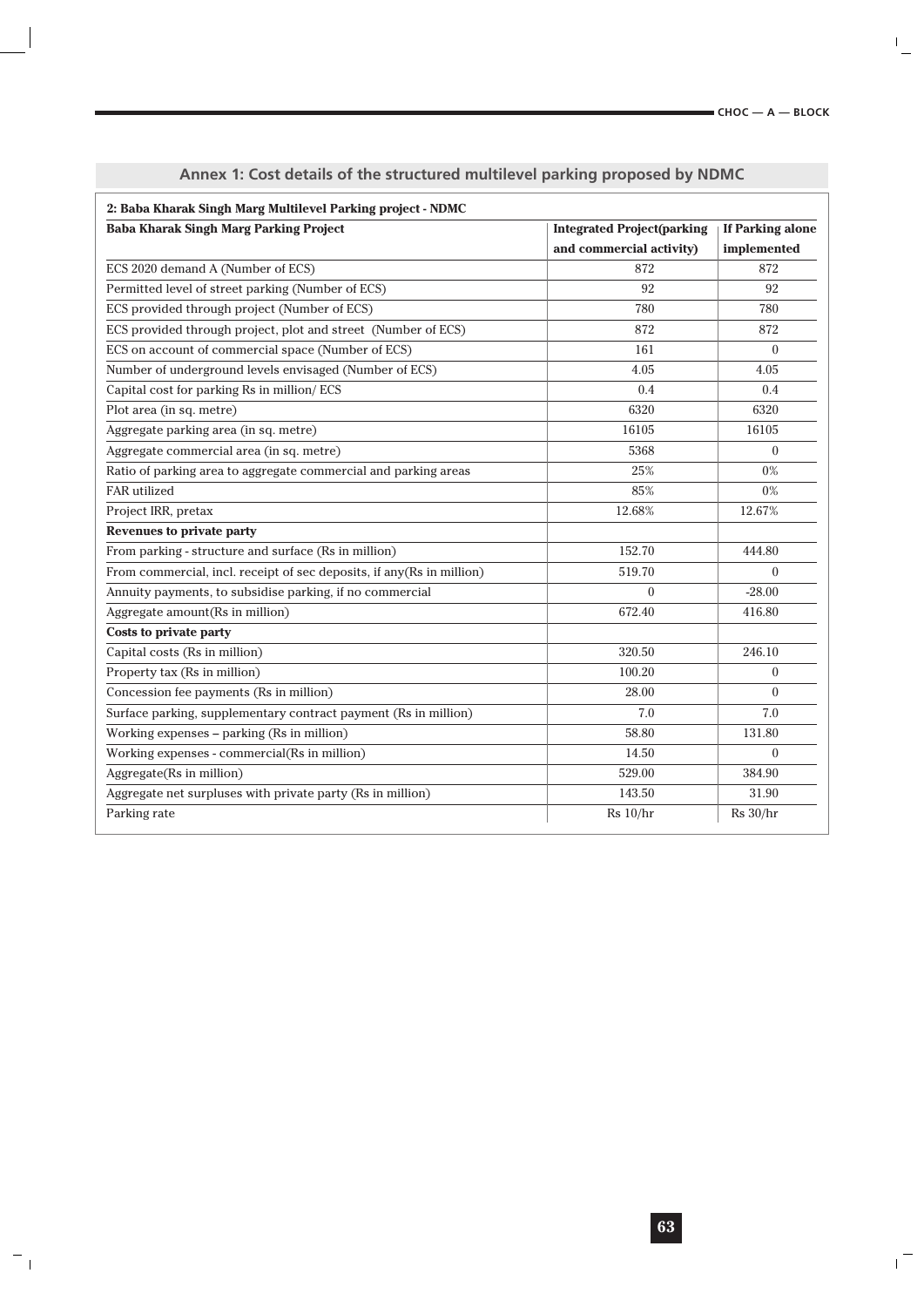**Annex 2: Parking policy of Bangalore: Key highlights**

The Bruhat Bangalore Mahanagar Palike (BBMP) has prepared the draft parking policy for the city. The key highlights of the policy are as follow:

**Owners in multistoried buildings in busy commercial areas to be charged annual levy if fail to provide for parking**: The building regulations specify a minimum provision of parking area. But there are many defaulters who later convert the parking spaces for other purposes. The policy suggests providing off-street multistoried parking lots in these areas. The owner who fails to provide required parking spaces as per the regulations should be charged an annual levy equivalent to the market value for the shortfall in parking area provided. The collected amount and the parking charges collected will be subsequently enough to meet the repayment installments of loan which were taken to construct multistoried parking lots. Once such facility is in place, the on-street parking can be prevented.

**Zonation based parking for proper management and control:** The policy proposes to divide the city into 3 zones – A, B and C.

- Zone A: These will be central areas inside the core ring road for only short term parking between 9 am to 9 pm with charges increasing every hour of parking.
- Zone B: These areas will be between the core ring road and outer ring road with either automatic/conventional multilevel parkings at selected interchanges especially at the Transit Management Centres (TTMCs) and other identified locations closer to public transport corridors. In this case, short-term time based parking at a slightly lower charge.
- Zone C: These will be areas outside the outer ring road. Here large conventional multilevel parkings to be provided at the TTMCs and other locations adjoining the public transport stations of metro, monorail/LRT/BRT etc. These will be long term parking lots of 8 to 12 hours durations with nominal charges to encourage vehicle owners to park their vehicles here and ride the public transport system.

**Restrict on-street parking:** Safety and efficiency of the public road network is to be maintained /improved through adoption of effective on-street parking restrictions and management principles.

**Short stay parking:** Short-stay parking is preferably located in proximity to trip destinations and protected from long stay parkers; Separate short stay parking facilities may be required for business users, entertainment and tourist visitors, office visitors, visitors to residential units etc; Protection from long stay parker should be by means of time restrictions and.or by appropriate pricing structures; Prevent/discourage parking of vehicles by owners and employees of establishments in short stay parking lots for long stay purposes

**Parking in residences:** Resident parking within the premises should be implemented as necessary to protect local residential environment. Public roads are a public resource intended primarily for the movement of vehicles and not for parking. Vehicles owned by residents should not use the roads in residential areas for long stay parking. Sufficient parking facilities should be available within the premises or at off-street locations for such long stay parking. Additional parking facilities over and above the residents' requirements are needed to meet the parking demand of the visitors particularly in premises where flats/apartments have come up. The required parking facilities should be met by having adequate number of off-street parking places.

 $\mathbf{I}$ 

T)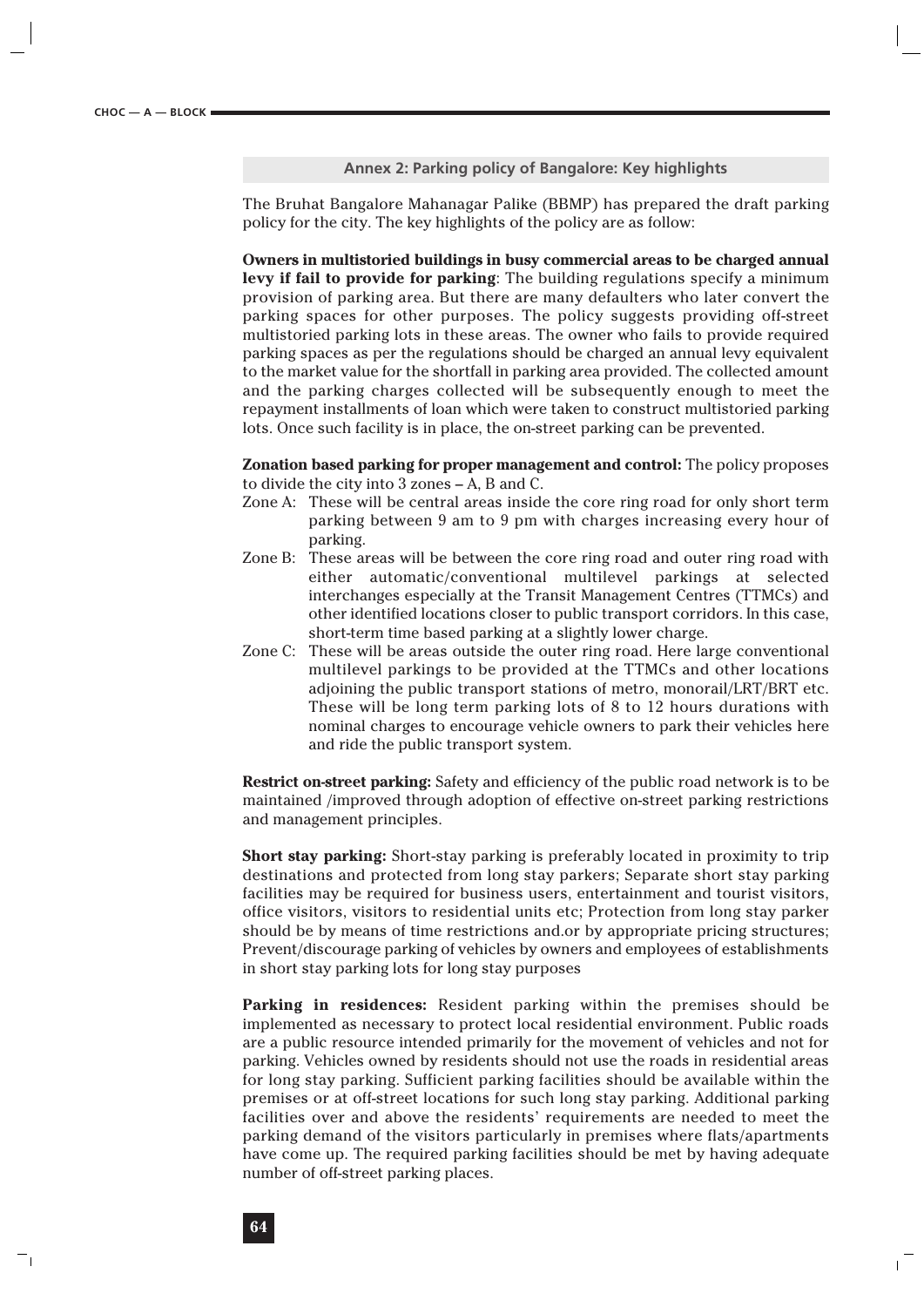**Parking in public institutions, cinema theatres etc:** These should provide adequate off-street parking facilities for employees, visitors etc. Adequate number of off-street parking spaces should be made available to meet the demand of employees and visitors. Spill over of parking arising from these establishments on to the streets is discourages/prevented.

**Heavy vehicle parking:** Overnight parking of buses, trucks, omni buses, tourist buses, vans, water tankers, container, lorries etc along major roads should be discouraged. Specific off-street parking facilities should be made available by the owners/operators of the vehicle for night time parking or when the vehicles are not in use. Such vehicles should be discouraged from occupying the road space of the major roads for long stay parking.

**Parking in Railway stations/MTC bus terminals:** Commuter parking should be provided at the railway stations and at the MTC bus terminals to facilitate park and ride concept.

**Commercial Areas: On-street parking:** To use a mix of pricing regimes, time and parking restrictions to encourage the turn over of on-street parking in areas of high demand.

**Off-street parking lots and buildings:** To ensure that the provision, management and pricing of parking only facilities reflect consistency with this strategy.

**Central city: On street parking:** To minimize parking provision in areas where high quality street amenity is desired. Need high levels of parking enforcement. To encourage long term parking to be principally provided off-street. To allow temporary lease of on-street parking spaces for trade/development activities. Banning of on-street parking of private vehicles in CBD areas and major roads.

**Intermodal transfer facilities:** Provide convenient inter modal transfer facilities at railway stations, transport terminals etc to bring down the use of private vehicles. Design suitable interface facilities enabling the bus and rails systems to work in close coordination in respect of operation, fare structure, comfort, convenience etc. Agencies operating the bus system and the rail system should periodically review their functioning and if necessary revise taking into account the aspirations of the commuters.

**Parking near special areas:** Planning and design of parking facilities (both on-street and off-street) close to heritage sites or sites of architectural importance of sites of archaeological importance should consider the possible visual and aesthetic issues and provide suitable protective measures.

**Multilevel parkings:** Multilevel parkings (ramp type and mechanical parking) should be planned and developed at suitable locations. Development could be by government agencies or private developers. Lands owned preferably by government departments and urban local bodies and other institutions could be considered for developing off-street parking lots. These units should be designed with all supporting infrastructure facilities adopting the standards and other conditions as laid down by the agencies, granting approval for development.

**Public transport systems:** Provide efficient, easily accessible, affordable public transport facilities serving all around the city and urbanized areas. Existing bus services should be operated to be user friendly in respect of comfort, convenience, travel fare, frequency of operation and accessibility. They should help in replacing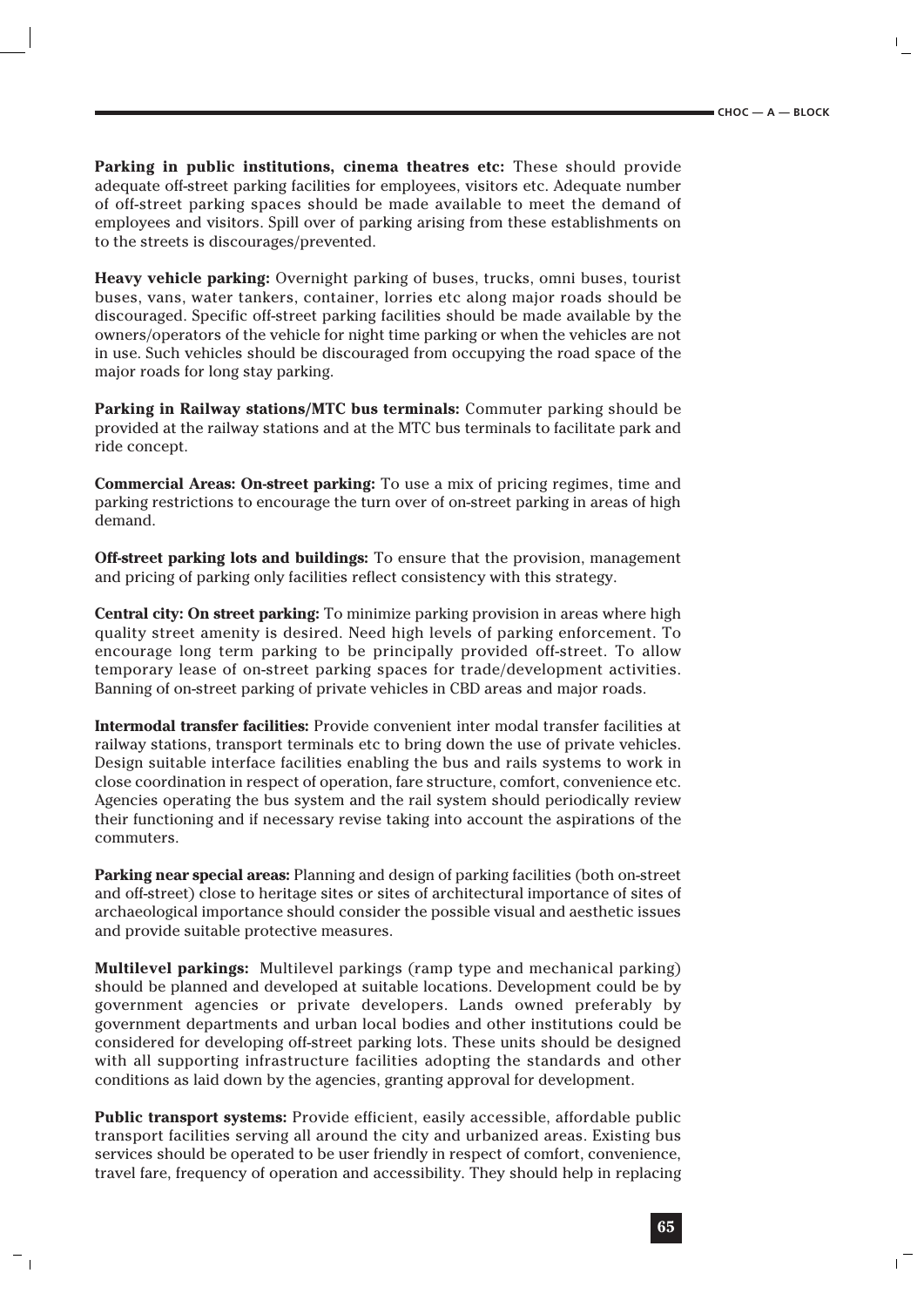private vehicle trips by mass transport systems thereby bringing down the demand on parking spaces at travel destinations. Incentives may be given to employees for using the public transport systems.

**Control of parking demand by curbing the vehicular growth**: It is necessary to bring down the demand on parking spaces both on-street and off-street. Necessary actions may be initiated to bring down the growth rate of vehicles in the city such as efficient operation of public transport systems, encourage car pools, discourage vehicular registration through higher taxes, limiting vehicular permits etc.

**Land use planning**: Since transportation is a function of landuse, allocation of spaces for various uses within the city could be done with a view on reducing the use of private motorized vehicles such as high dense developments, exclusive commercial neighbourhoods, discouraging mixed landuse developments etc.

**Traffic restraint measures:** Areas in which entry of private vehicles to be restricted may be identified and notified. Traffic restraint measures could be adopted with a focus on the concept of reducing the number of entering an area where they may cause traffic congestion. This could be achieved by adopting one or more of the following strategies - introducing area licensing scheme where vehicles other than public transport vehicles are charged for entry into the area; levying high parking charges and lowering parking space availability within the designated area.

**Design of parking lots:** On-street and off-street parking facilities should be designed to comply with design standards including dimensional and circulation requirements. DCR provisions on off-street parking should be followed in designing the facilities. Provisions made in the National Building Code should be followed on design of multilevel parking lots.

**Control parking:** Parking demand can be controlled by implementing transport management measures like staggering office and school working hours and banning on-street parking of private vehicles in the CBD and major arterials.

**Licensing of parking places:** All parking places could be operated only with permission granted by the competent authority. This is to enable the agency to exercise regulatory control over the maintenance and operation of parking places. This is to help the agency to monitor the utilization of spaces and parking charges levied and there from to revise the parking/transport policies, if required.

**Parking standards:** Parking standards for various land uses should be evolved and implemented. Standards evolved could vary from zone to zone or city to sub-urban areas within the city. Standards may be reviewed periodically and revised if necessary. The number of employees/staff/workers, visitors, built up area needs to

 $\mathbf{L}$ 

71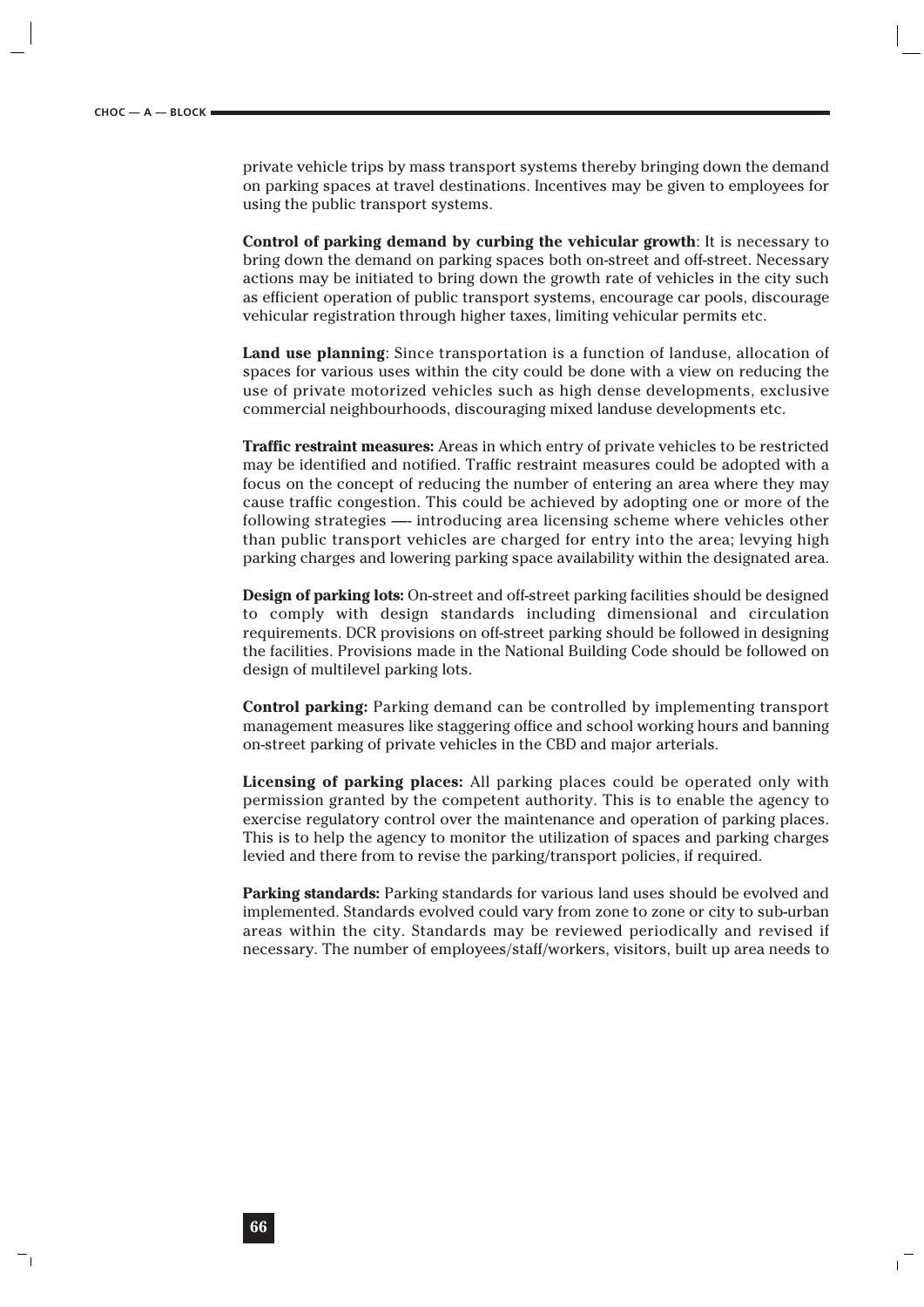$\mathbf{I}$ 

be considered while arriving at the standards for various activities. Standards should be evolved taking into account the constraints faced and the need for maintaining the desired quality of environment in the city (for example air quality, noise quality). Stakeholders should be involved in the process of formulating/revising the parking standards.

**Parking pricing:** Parking pricing should be judiciously devised to manage the parking problem on the demand side. It could help in more efficient use of parking facilities, address specific parking problems, ensure that parking is available for intended users, reduce total parking requirements, provide the required cost of maintaining the parking and associated facilities. Parking pricing can have significant transportation impacts. Even modest parking fees can affect vehicle travel patterns. Variable parking price could be adopted with higher rates during peak periods and lower prices during off-peak periods. Parking pricing could create revenue that can be used to recover the cost of maintaining the related facilities and fund for other programmes. Parking pricing just in one area may cause spill over effects in other areas. Efficient fee collection techniques should be devised and used to minimize delay and inconvenience to drivers.

|                                      | <b>Proposed Parking charges (Rs)</b>           |                                                       |    |    |    |  |  |
|--------------------------------------|------------------------------------------------|-------------------------------------------------------|----|----|----|--|--|
|                                      | <b>Duration</b>                                | Two-wheelers   Private cars   Van/minibus   Lorry/bus |    |    |    |  |  |
| In business areas                    | For first 30 minutes                           | 10                                                    | 15 |    |    |  |  |
|                                      | For next 30 minutes                            | 20                                                    | 25 |    |    |  |  |
|                                      | For first 60 minutes                           |                                                       |    | 30 | 10 |  |  |
|                                      | For next 60 minutes                            |                                                       | 10 | 15 | 15 |  |  |
|                                      | For every subsequent hour over initial 2 hours | 3                                                     | 3  | 3  |    |  |  |
| In non-business areas For first hour |                                                |                                                       | 10 | 10 |    |  |  |
|                                      | Upto 2 hours                                   | 10                                                    | 15 | 15 | 10 |  |  |
|                                      | For every hour after first 2 hours             | ച                                                     |    | ച  |    |  |  |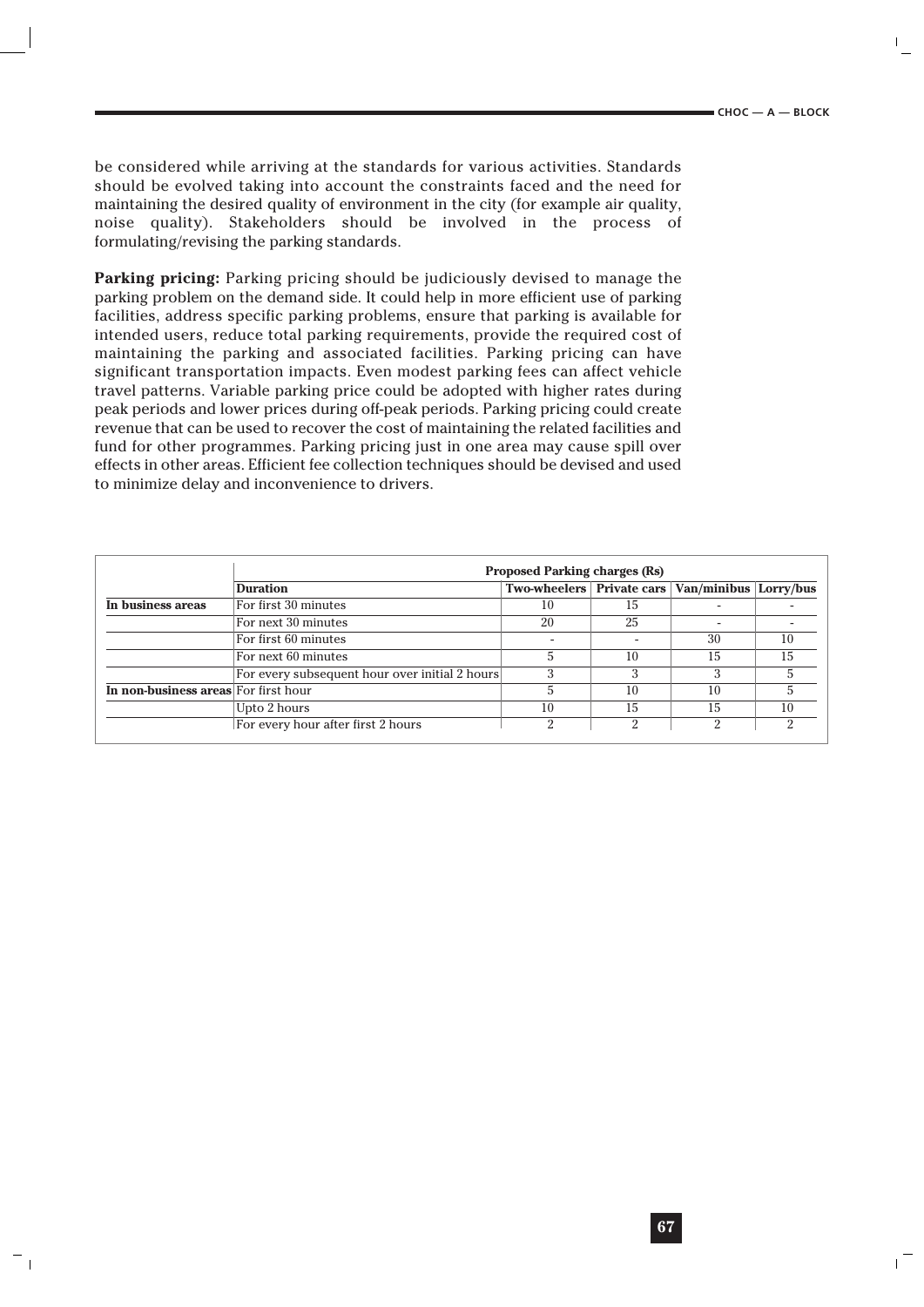## **REFERENCES:**

- 1. Anon 2000, *Economic Survey of Delhi: 1999-2000*, Planning Department, Government of National Capital Territory of Delhi, New Delhi.
- 2. Anon 2004, *Delhi Statistical Handbook 2004*, Directorate of Economics & Statistics, Government of National Capital Territory of Delhi, New Delhi.
- 3. Anon 2006, *Delhi Statistical Handbook 2006*, Directorate of Economics & Statistics, Government of National Capital Territory of Delhi, New Delhi.
- 4. Anon 2006, *Economic Survey of Delhi 2005-2006*, Planning Department, Government of NCT of Delhi, New Delhi.
- 5. Anon 2006, *Congestion and Parking Problems of Selected Locations in Delhi*, Central Road Research Institute, New Delhi.
- 6. Anon 2005, Draft Report Techno Commercial Study for DDA Multilevel Parking at Nehru Place, Infrastructure Development Finance Company Limited, August.
- 7. Anon 2005, Draft Report Techno Commercial Study for DDA Multilevel Parking at Mangalam Place, Infrastructure Development Finance Company Limited, August.
- 8. Anon 2005, Draft Report Techno-Commercial Study for NDMC Parking site at Baba Kharak Singh Marg, Infrastructure Development Finance Company Limited and Wilbur Smith Associates, May.
- 9. Anon 2005, Draft Report Techno-Commercial Study for NDMC Parking site behind the Hindustan Times Building, K. G. Marg, Infrastructure Development Finance Company Limited and Wilbur Smith Associates, May.
- 10. Anon 2005, Draft Report Techno-Commercial Study for NDMC Parking site at Sarojini Nagar Market, Infrastructure Development Finance Company Limited and Wilbur Smith Associates, May.
- 11. Anon undated, Parking Studies at Kamla Market for feasibility of automated parking facility, Simpark Infrastructure Private Limited, Kolkata.
- 12. Anon undated, Parking Studies at Parade Ground (Opposite Red Fort) for feasibility of automated parking facility, Simpark Infrastructure Private Limited, Kolkata.
- 13. Anon 2004, Traffic Studies for Proposed Automatic Parking Lots at Ramlila Ground in Delhi, Simpark Infrastructure Private Limited, Kolkata.
- 14. Anon 2004, Techno-Commercial Report for Development of Automated Multilevel Parking cum Commercial Complex at NDSE.
- 15. Anon 2004, Techno-Commercial Report for Development of Automated Multilevel Parking cum Commercial Complex at Shastri Park, Karol Bagh.
- 16. Anon undated, Traffic Management Plan for Selected Commercial Sites in Delhi —- Bhikaji Cama Place, Vikas Marg, Saket community center, Delhi Metro Rail Corporation and Engineering & Planning Consultants, New Delhi.
- 17. Anon 2006, Operators of Eros multilevel parking, Nehru Place, New Delhi, *personal communication*.
- 18. Anon 2006, Report of the Workshop on Transport Demand Management Measures for Mumbai, Mumbai Environmental Social Network, Mumbai, May 2006.
- 19. Anon 2006, *Parking Pricing: Direct Charges for Using Parking Facilities*, Victoria Transport Policy Institute, May.
- 20. Anon 2005, *Parking Evaluation: Evaluating Parking Problems, Solutions, Costs, and Benefits*, Victoria Transport Policy Institute, May.
- 21. Anon 2006, *Traffic Engineering and Management Plan for Connaught Place: Parking in Connaught Place*, RITES Limited.
- 22. Anon 2006, *Parking Policy in Delhi Volume II*, submitted by the Urban Development Department, Government of NCT of Delhi to Supreme Court.
- 23. Anon 2006, *International Approaches to Tackling Transport Congestion: Paper 2 (Final): Parking Restraint Measures*, Victorian Competition and Efficiency Commission, April.
- 24. Anon 2005, *Parking Management: Strategies for Efficient Use of Parking Resources*, Victoria Transport Policy Institute, May.
- 25. Anon 2005, *Parking policies*, UITP Position Paper.
- 26. Anon 2006, *National Urban Transport Policy*, Ministry of Urban Development, Government of India, New Delhi.
- 27. Anon 2008, Taking a complete U-turn, *http://citizencentre.virtualpune.com/html/sujit\_patwardhan.shtml* as viewed on January 5, 2008
- 28. Anon 2005, *Pricing Methods: Techniques for Collecting Road, Parking and Vehicle Fees*, Victoria Transport Policy Institute, May.
- 29. Donald Shoup 2005, *The High Cost of Free Parking*.
- 30. Donald C. Shoup 2006, Cruising for parking, in *Transport Policy*, Elsevier Limited, Vol 13.
- 31. G. K. Sharma 2006, *Urban Mobility Challenges and the possibilities*, Paper presented at the National Workshop on Transport Infrastructure and Challenges for STUs, November 23-24
- 32. Joyce Dargay *et al* 2007, Vehicle ownership and income growth, Worldwide: 1960-2030.
- 33. John Pucher et al 2007, Urban Transport Trends and Policies in China and India: Impacts of Rapid Economic Growth, in Transport Reviews, Vol 27, p 19.
- 34. Manfred Breithaupt 2004, *Module 1d, Economic instruments, Sustainable Transport: A Source Book for policy makers in developing cities*, GTZ, Eschborn.
- 35. Manfred Breithaupt 2005, *Fiscal policies for Mobility Management*, Paper presented at the Environment 2005: Sustainable Transport in Developing Countries, Abu Dhabi, January 30-February 2.
- 36. Michael Manville *et al* 2005, Parking, People and Cities, in *Journal of Urban Planning and Development*, December.